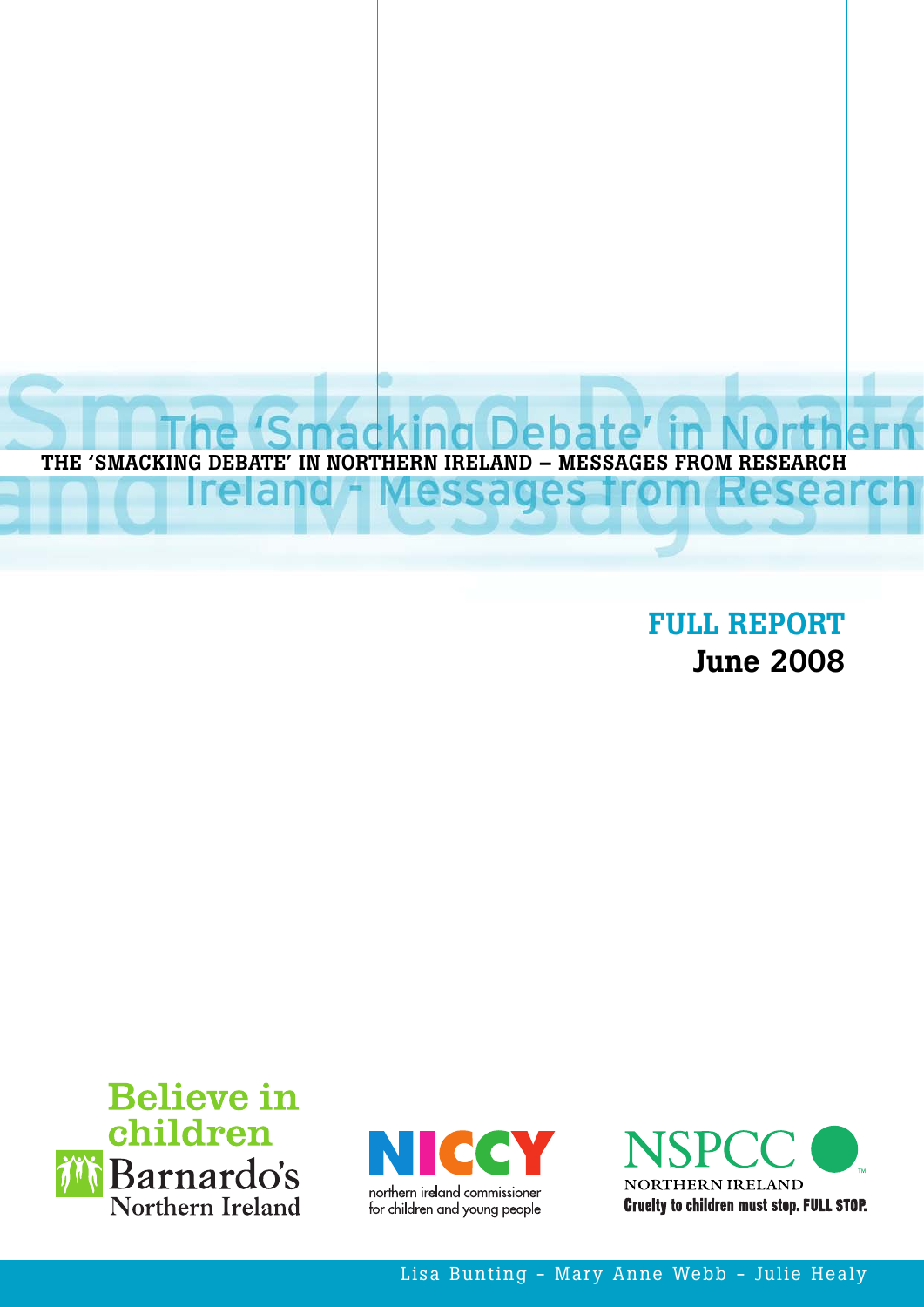# **Contents**

| <b>Executive Summary</b>                                |                                                        | $\mathbf{2}$ |  |
|---------------------------------------------------------|--------------------------------------------------------|--------------|--|
| Foreword                                                |                                                        | 15           |  |
|                                                         | <b>Introduction - Policy and Research Context</b>      | 16           |  |
|                                                         | <b>Section 1 International Literature Review</b>       | 25           |  |
| 1.1                                                     | Review Methodology                                     | 25           |  |
| 1.2                                                     | The Prevalence of Physical Discipline in the Home      | 31           |  |
| 1.3                                                     | Factors which Influence the Use of Physical Discipline | 38           |  |
| 1.4                                                     | The Outcomes of Physical Discipline Use                | 51           |  |
| 1.5                                                     | Attitudes towards Physical Discipline Use              | 61           |  |
| Section 2 Physical Discipline in Northern Ireland<br>71 |                                                        |              |  |
| 2.1                                                     | Northern Ireland Literature                            | 71           |  |
| 2.2                                                     | Survey Methodology                                     | 77           |  |
| 2.3                                                     | Survey Findings and Discussion                         | 83           |  |
| 2.4                                                     | Conclusion and Recommendations                         | 100          |  |
| <b>Appendices</b>                                       |                                                        | 109          |  |

**References 144**

1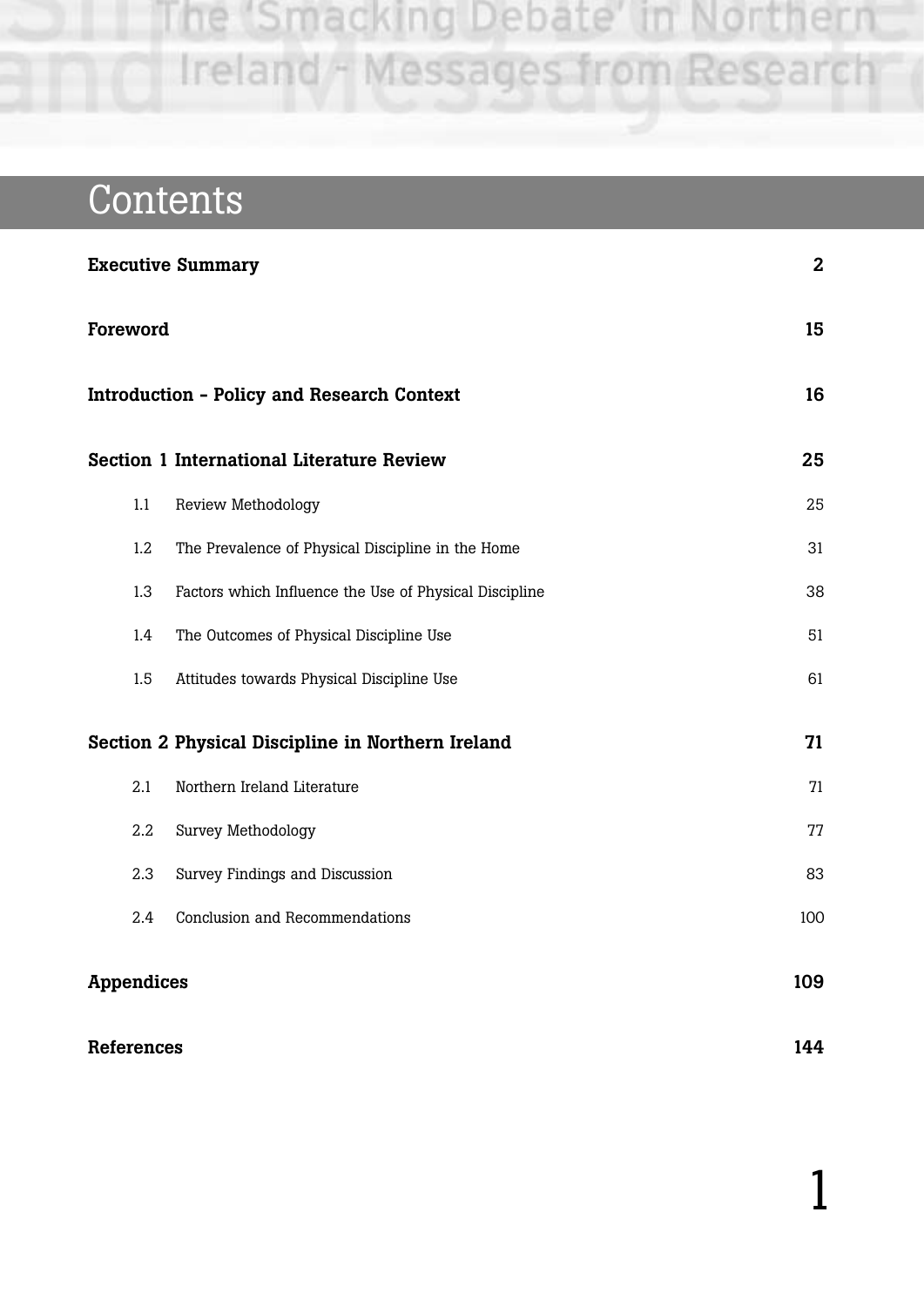e 'Smacking Debate Ireland - Messages from Resear

# Executive Summary

# **INTRODUCTION - POLICY AND RESEARCH CONTEXT**

The 'smacking debate', as it has been popularly conceptualised, can be a highly polarised and contentious one with the term itself often meaning different things to different people. A variety of perspectives are evident in this debate with the children's rights perspective and a number of research perspectives encompassing the key arguments:

- The children's rights perspective, based on the United Nations Convention on the Rights of the Child (UNCRC) and the UN Committee on the Rights of the Child, seeks to protect children and young people from all forms of physical force or violence including, but not limited to, smacking. The UN Committee on the Rights of the Child has been very clear that this includes all forms of corporal punishment and that States which permit the continued existence of legal provisions that allow some degree of violence against children are in clear violation of their obligations under the UNCRC - "children's rights to life, survival, development, dignity and physical integrity do not stop at the door of the family home, nor do States' obligations to ensure these rights for children" (Pinheiro, 2006:12). This position is informed by, rather than directly reliant on, research evidence, with its primary consideration being that of ensuring an end to human rights violations.
- The research perspectives encompass the anti, conditional and pro-corporal punishment positions. These positions tend to be based on the weight of research evidence, in particular the anti and conditional stances, as the pro-corporal punishment perspective [the belief that it is beneficial to spank and not to do so is detrimental to child outcomes] has little in the way of evidence to support it and is rarely found in academic journals. Whilst involving a strong moral position, the anti-corporal punishment perspective is based on the belief that any form of violence towards a child, including spanking, is harmful for short and long-term development. By contrast, the conditional corporal punishment position argues that the evidence does not support a wholesale ban on all types of physical discipline and that spanking, for certain age groups, does not contribute to negative outcomes.<sup>1</sup>

Over the past three decades there has been an increasing international recognition of children's rights with a total of twenty three countries having outlawed physical discipline in order to comply with the UNCRC. Although all UK jurisdictions have been involved in public consultation on this issue, none has yet implemented a full ban, despite heavy and repeated criticism from the United Nations Committee on the Rights of the Child.

Legislative reform has gone down different routes in different jurisdictions. Currently in Scotland it is illegal to hit children with implements, shake them or hit them on the head. In England, Wales and, more recently, Northern Ireland, the defence of reasonable chastisement has been removed for more serious assaults on children but is retained for the offence of common assault (known as Section 58). Alongside this legislative change, the Welsh Assembly has developed a 'parent action plan' which states that it believes smacking is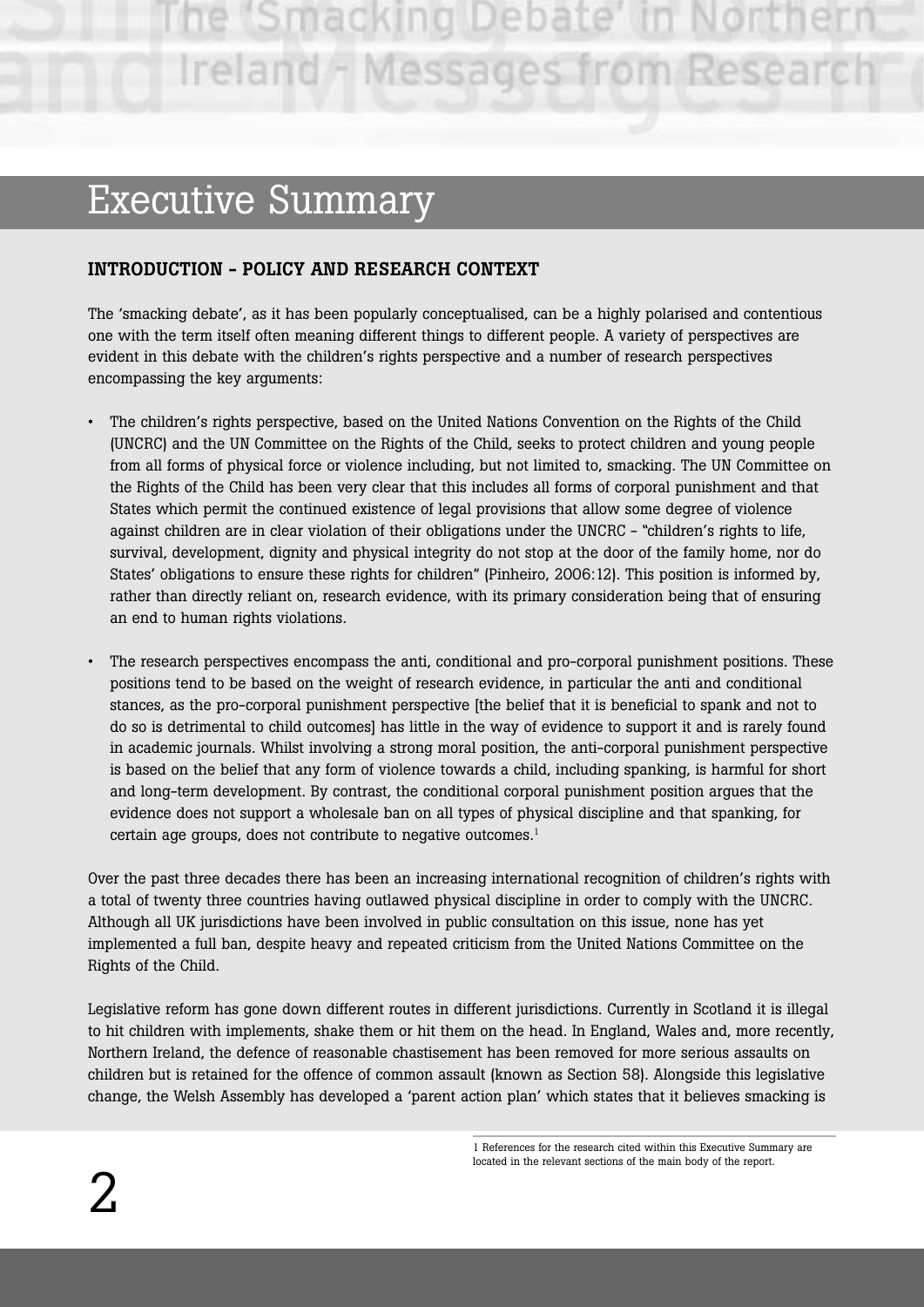# he 'Smacking Debate' Ireland - Messages from Researc

wrong and that it will continue to promote positive parenting. It is positive to note that Northern Ireland, like Wales, favours a more preventative approach with the introduction of Section 58 having been strongly linked with the planned development of a positive parenting strategy to support parents in this jurisdiction. Nonetheless, the UN Committee on the Rights of the Child is unambiguous in its position that until such developments are accompanied by an outright ban on the use of physical discipline within the home, the Northern Ireland Assembly and the other devolved administrations remain in clear violation of their obligations under the UNCRC.

In light of these recent debates and policy developments across the UK and Northern Ireland, NICCY, NSPCC (NI) and Barnardo's (NI) decided to examine the issue in greater depth, taking account of the differing perspectives illustrated above. All three organisations consider research evidence to be a key element in further developing policy and practice in this area. Together they carried out a review of the international literature relating to physical discipline use as well as a survey of 1,000 Northern Ireland parents of 0-10 year olds about their use of physical discipline.

NICCY, NSPCC (NI) and Barnardo's (NI) all use the broad definition of physical force outlined in the UNCRC and conceptually define smacking as part of a continuum of violence rather than a discreet and distinct practice. As such, the review encompassed a wide range of disciplinary practices rather than concentrating specifically on smacking or spanking. Although all the organisations are of the view that the term 'physical punishment' more accurately reflects the use of physical force with children (the term 'physical discipline' might potentially be construed as normalising this behaviour and giving it a degree of respectability), the term 'physical discipline' was adopted for research purposes as a generic expression to cover a range of common terms such as physical punishment, corporal punishment, corporal discipline, smacking, spanking and hitting. The core rationale for the application of this terminology is directly related to its use within the survey element of the research.

Whilst few studies included in the review provide an explicit definition of physical discipline, many use standardised research measures such as the Conflict Tactics Scale (CTS) or the updated Conflict Tactics Scale Parent to Child version (CTSPC) to measure the prevalence of a range of disciplinary behaviours in parent populations. The CTS/CTSPC attempts to provide some sort of framework for examining the different degrees of discipline used by parents by categorising certain types of physical discipline use as 'ordinary' or 'minor' and others as 'severe' physical discipline or assault. The use of this terminology throughout the report reflects the ways in which the research community have attempted to address methodological concerns and the lack of consistency with regard to the available research in this field. As such, it should be understood that these categorisations are research defined rather than organisationally defined.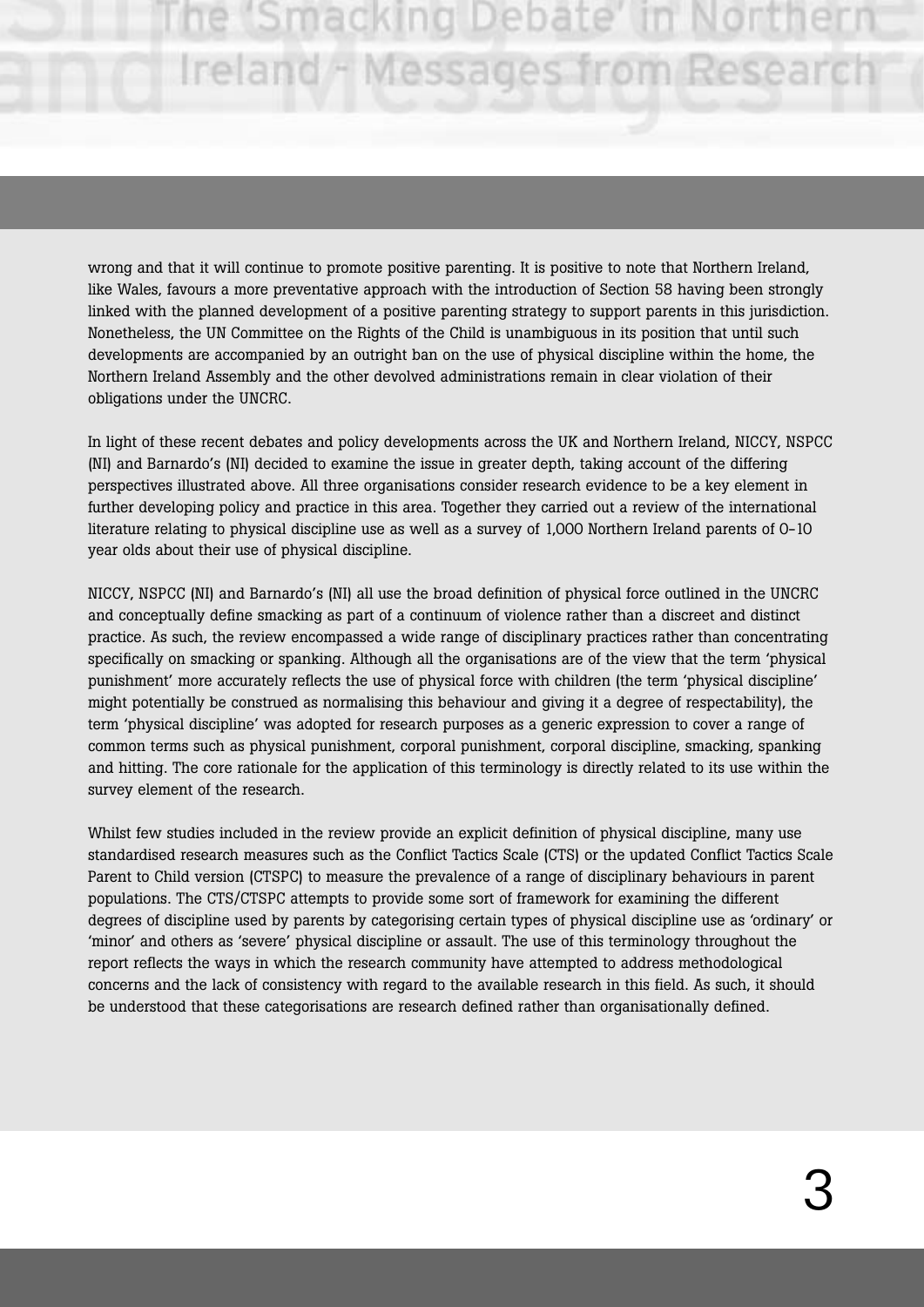# **REVIEW OF THE INTERNATIONAL LITERATURE**

#### **Review methodology**

The review of the international literature aimed to answer three research questions:

- 1] What is the prevalence of different types of physical discipline and what are the associated characteristics and risk factors related to its use?
- 2] What is the impact of physical discipline on outcomes for children?
- 3] What are the views, attitudes and beliefs of parents, professionals and children towards physical discipline?

A broad search strategy was adopted and a range of academic and research databases searched. The review concentrated on journal articles with a focus on physical discipline research using mainly Western and European populations and published between 2000 and 2005. A total of 138 articles were obtained for in-depth review. Those considered relevant were included in the final synthesis. This journal review was supplemented by relevant voluntary sector, government and other research reports.

Where possible, the review took account of a number of research considerations that can impact on how physical discipline research is interpreted such as: how physical discipline and related child outcomes were defined and measured in the individual studies and reviews; whether the study design enabled causal links to be made; and how potentially spurious associations between physical discipline and other variables had been controlled.

# **Prevalence of physical discipline**

The review findings illustrated that physical discipline is commonly used by parents in a number of Western and European countries. Variation in rates between countries was apparent, although direct comparison was made difficult due to the differences in the timings of the studies, as well as

the samples and definitions and methods of measurement used. However, broadly speaking it would appear that within Europe, Italy and Germany tend to have the highest rates of physical discipline use and Sweden the lowest. Lower Swedish rates were often associated with Sweden having the longest established legislative ban on the use of physical discipline, an argument which finds some support from comparative research with Canada. Likewise, although high rates of physical discipline still exist in Germany, survey data from both before and after the legal ban was implemented pointed to an overall reduction in physical discipline use post ban as well as a reduction in more serious forms of physical discipline. While these figures provided useful pointers to changing trends in parenting practices, given the complexity of factors which influence parental physical discipline use, simplistic cause and effect comparisons should be treated with caution.

As expected, rates of 'severe' physical discipline tended to be much lower than those for 'minor' or 'ordinary' physical discipline. Nevertheless, one American survey produced very high rates, with a quarter of parents having used one or more severe forms of physical discipline including hitting with an implement, pinching and slapping on the face, head or ears. Differences in 'minor' and 'severe' physical discipline/assault rates were mirrored within the UK. Results from a national British survey indicated that 71% of parents of 0–12 year olds had used 'minor' physical discipline, 16% 'severe' physical discipline/assault and 1% very 'severe' physical discipline/assault. These findings are similar to the high overall rates of physical discipline found in Italy and Germany, although the figures for 'severe' physical discipline/assault in Germany appear to be lower than those measured in America but higher than those in Italy.

Research with Scottish parents of children aged 0–15 showed somewhat lower rates than the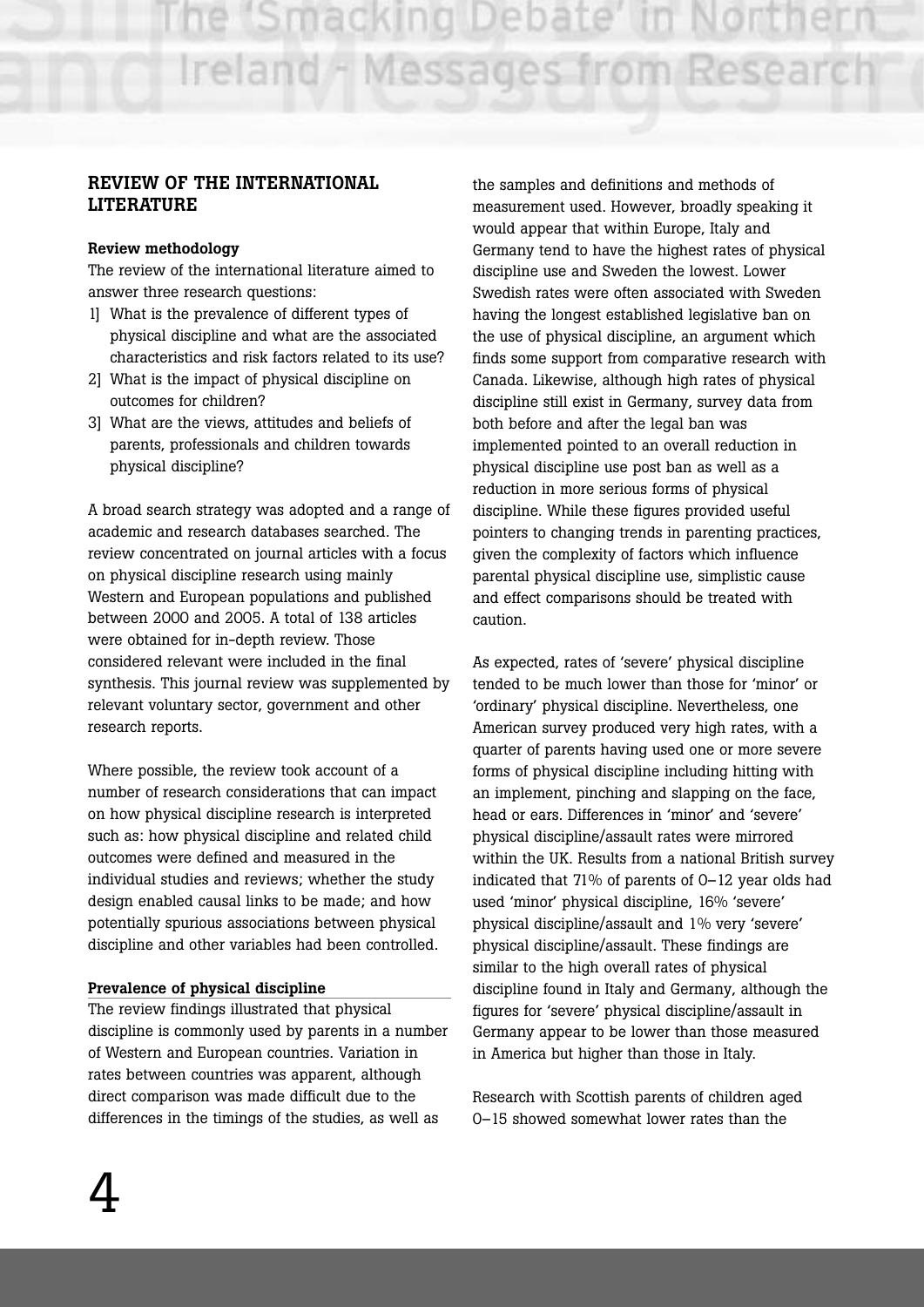national British research, a discrepancy which may be accounted for by differences in the parent groups who participated in the research, as well as potential regional variation. Both surveys evidenced that, rather than being used in isolation, physical discipline tends to be used within a range of disciplinary tactics. This highlights the need to view physical discipline within the context of broader parental disciplinary strategies. Although physical discipline tended to be less commonly used than other forms of discipline, the findings from both pieces of research indicate that a majority of parents in the UK have used physical discipline, with high rates of 'severe' physical discipline/assault emerging as a concern.

#### **Factors which influence physical discipline use**

The research findings highlight that there is no one factor which is solely responsible for influencing parental physical discipline use: instead a complex picture of inter-related parent, child, family, community and cultural factors emerges. However, the presence of these factors should not be taken as an indelible blueprint for families that will use physical discipline. They merely highlight issues which have been shown to increase the risk of 'minor' physical discipline and 'severe' physical discipline/assault and provide a framework for understanding physical discipline use and for targeting prevention strategies.

Key parent factors included parental age and gender, maternal physical health, maternal alcohol/drug abuse, mental health difficulties and personal experience of physical discipline or physical abuse in childhood. Unsurprisingly, the findings also showed that physical discipline use was linked with parental levels of emotional arousal and attitudes toward physical discipline use. No association was found between knowledge of alternative discipline tactics, suggesting that simply raising awareness of disciplinary alternatives will not be enough to prevent physical discipline use. Equally, while somewhat contradictory in nature,

the findings from studies which explored the relationship between physical discipline use and use of disciplinary tactics, suggested that inconsistency of discipline use may be a relevant factor

Child factors which were found to predict the use of physical discipline included: age, gender, poor child health/developmental delay, disability, genetic factors and behavioural problems. A number of studies also highlighted that the type of misbehaviour children engaged in, repetition of the misbehaviour and parental perceptions of the behaviour as intentional all influenced the likelihood of physical discipline use. Family factors which appeared to have a significant influence included the number of children living in the household, socio-economic status and poverty, marital conflict and domestic violence. The influence of violence also extended to community/ neighbourhood characteristics with the limited research in this area showing a link between violent and high crime neighbourhoods and increased 'minor' physical discipline and severe parent-to-child physical aggression. Cultural/ societal factors in the form of ethnic and/or religious practices which support physical discipline use and the legal acceptability of physical discipline in a number of Western and European countries also appeared to have an important role to play.

While authors may reach differing conclusions, the research clearly highlights that 'severe' physical discipline/physical abuse rarely occurs in families which do not use physical discipline. As such, it is to be expected that both groups would share some but not all characteristics as not all who use 'minor' physical discipline also used 'severe' physical discipline or physically abused their children. Evidently, there are circumstances in which 'minor' physical discipline use can spill over into 'severe' or abusive physical discipline and there is a need for further investigation to better understand how physical discipline is transformed into abuse.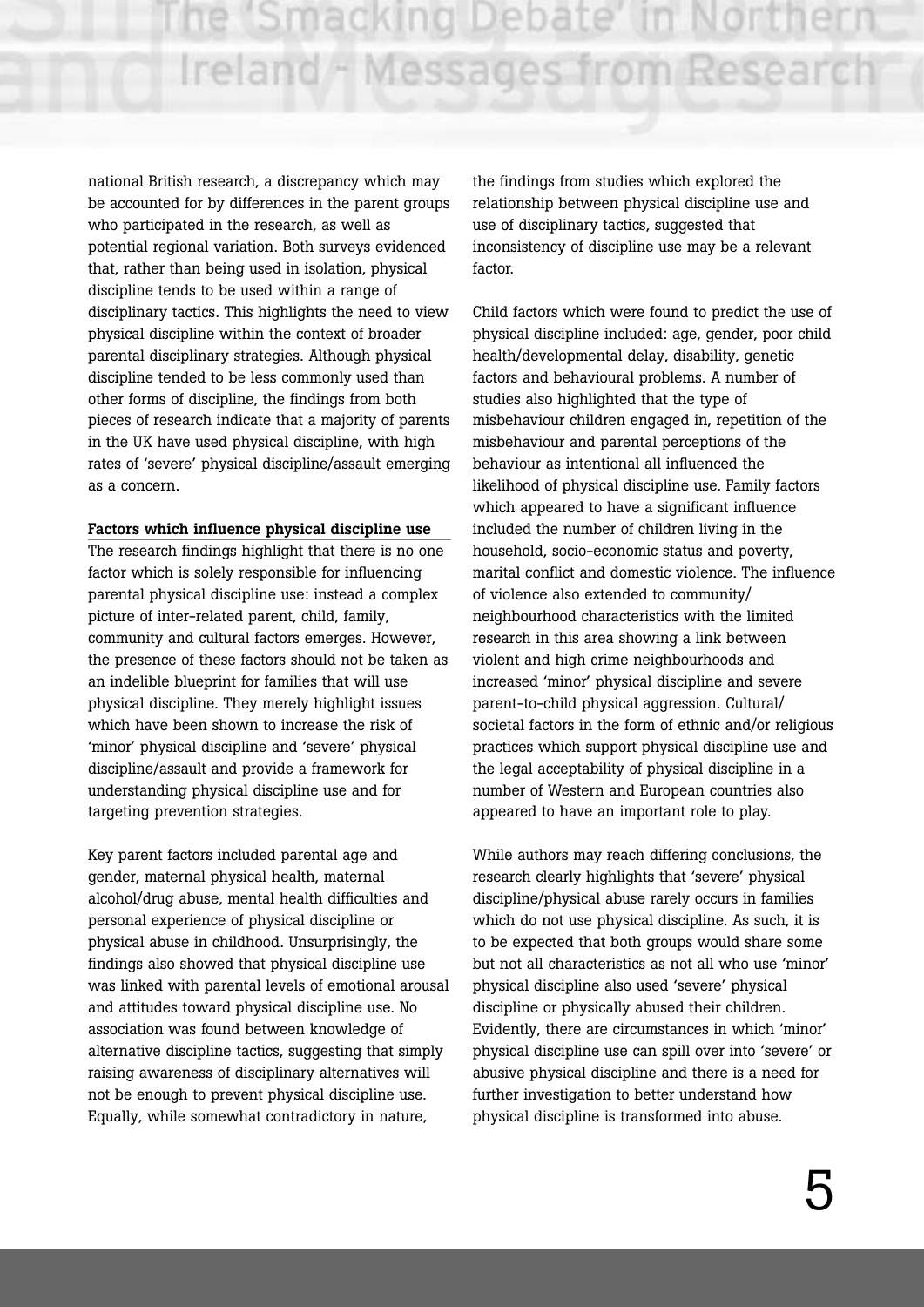#### **The outcomes of physical discipline use**

There is a substantial body of research linking physical discipline with a variety of negative outcomes for children, the most common of which include increased aggression and anti-social behaviour, increased mental and emotional problems and increased risk of physical abuse in childhood. However, much of this research has been criticised for methodological flaws, with the main concerns focusing on a reliance on retrospective and predominantly correlational research which is unable to establish causal links and fails to discriminate between 'ordinary' physical discipline and overly 'severe' and abusive discipline. Despite this, the consistency of the vast body of research findings associated with negative or detrimental outcomes for children should not be underestimated. Along with other environmental, cultural and familial factors, physical discipline has been shown to contribute to a range of behavioural and cognitive problems for children. Where harsh or excessive physical discipline is used, or where it is administered along with a degree of parental anger, or within a hostile or punitive style of parenting, the evidence for detrimental outcomes for children is even clearer.

Nevertheless, there remains some disagreement as to whether all forms of physical discipline towards children should be discouraged in favour of alternative tactics or whether, under certain conditions, spanking can be an effective discipline strategy. The conditional perspective supports the use of spanking under very specific circumstances, arguing that negative outcomes vary across different ethnic and religious groups and are mediated by factors such as child age and the type and frequency of discipline used. Evidence is also presented which indicates that conditional spanking compares well with a range of disciplinary alternatives. However, it is important to note that it is only associated with better outcomes in relation to non-compliance and anti-social behaviour and is limited in its capacity to promote positive outcomes

such as conscience development and positive behaviours and feelings.

It is also worth noting that there are many similarities between the anti-physical discipline and conditional physical discipline perspectives. Both are in agreement that not all children exposed to physical discipline will develop negative outcomes (the same is true for positive outcomes) and that harsh and frequent use of physical discipline is damaging to children. However, while the antiphysical discipline perspective advocates that parents remove potential risk to children by refraining from physical discipline use, the conditional perspective advocates the controlled use of spanking (defined as an open-handed smack, administered to the bottom, arms or legs, to be used with children aged 2–6, infrequently, in a controlled and flexible manner and as a back-up to other, milder disciplinary techniques).

While the debate about the effectiveness of physical discipline and its relationship to child outcomes, both positive and negative, is likely to continue, the current evidence base clearly shows that physical discipline can pose a potential risk to children across a range of outcomes. A major drawback of the conditional perspective is its highly prescriptive nature. It seems both unlikely and impractical that parents would benefit from guidance based on this narrow definition of non-harmful physical discipline and the risk of escalation to harsher and more damaging forms of physical discipline would remain. Indeed, the conditional perspective itself also recognises that parental discipline use does not generally take place under these optimal circumstances, highlighting the importance of parent training in a wide range of disciplinary tactics as an effective means of reducing both the need for physical discipline and the frequency with which it is used.

**Views and attitudes toward physical discipline** Although physical discipline is common practice,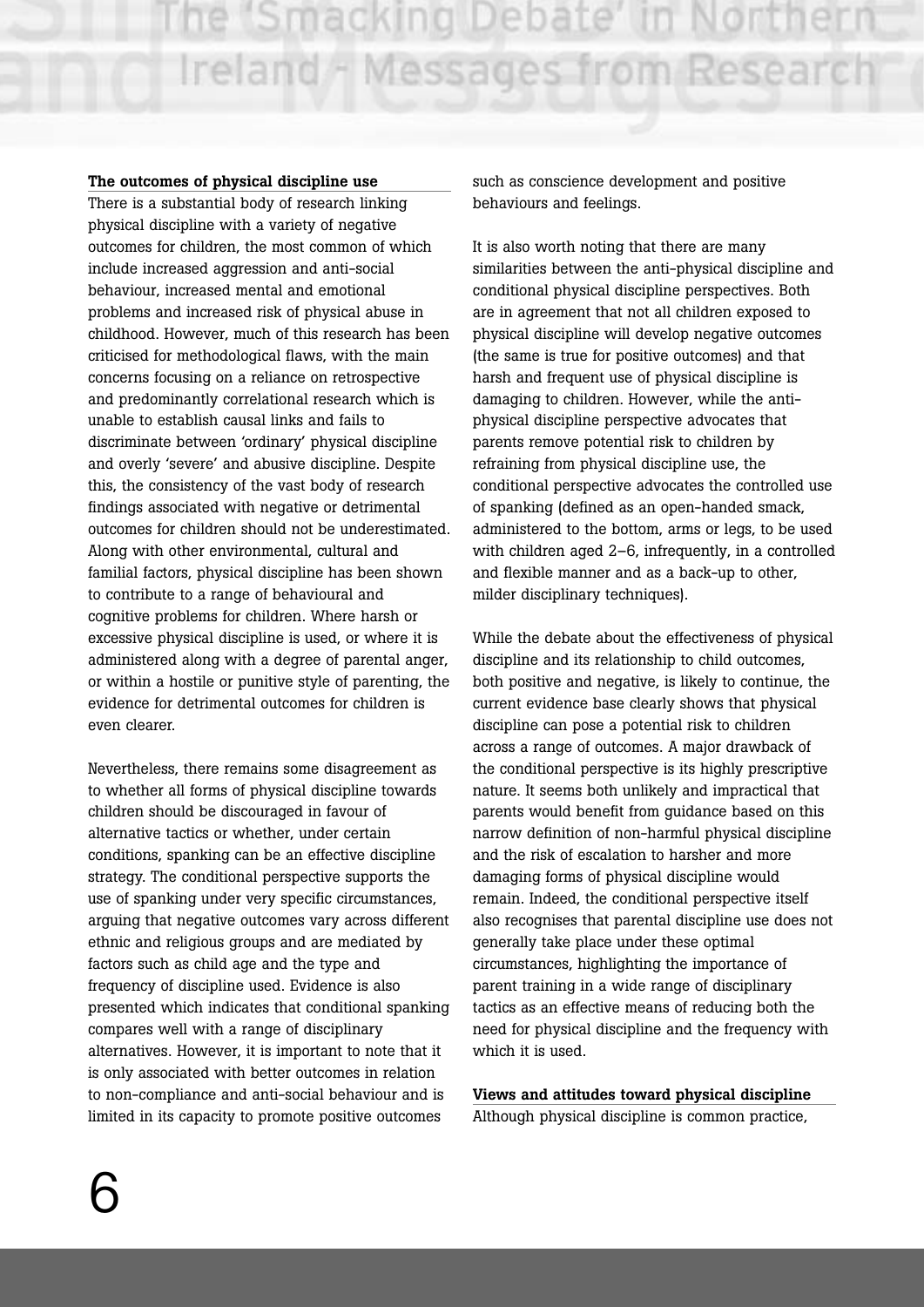parents across a range of countries tend to hold negative attitudes towards its use. Only a minority of parents in England, Scotland or Wales believe it to be always acceptable or an effective way to teach children right from wrong. Parents also appear to be much less accepting of the use of more 'severe' physical discipline/assault and although attitudes are not necessarily equated with actions, the literature shows that they can be an important predictor in its use. However, that said, parents who disapprove of physical discipline or consider it to be ineffective may still use it, a finding which suggests that some parents may use it as an action of last resort in situations of stress or pressure. Indeed some research has shown that high levels of parenting stress in parents who approve of the use of physical discipline can be associated with increased risk of physical child abuse potential. Low socio-economic status and financial pressures, as well as lack of social support, have also been linked with increased approval of physical discipline.

Parents themselves have indicated that they would like more support, highlighting the need for structured parent education programmes and information on child development and disciplinary alternatives. There is also some evidence to suggest that a legal ban on physical discipline can have a positive impact on public attitudes, although the relationship between the two is unlikely to be a simple case of cause and effect, with the ensuing debate surrounding public consultations and various legislative changes likely to contribute to attitudinal change prior to full legal reform, as well as impact on pressure for legislative change.

Attitudes towards physical discipline vary among children, young people and young adults, with more supportive attitudes apparent in older age groups. Research studies have found a positive association between being exposed to physical discipline as a child and subsequent approval of its use as a discipline strategy in later life. Thus, it would appear that attitudes towards the appropriateness of physical discipline are promoted and instilled from early childhood. The normalising of physical discipline, particularly severe instances, among some young adults creates concern about the risk of perpetrating potentially injurious acts of discipline in a parenting context. Boys have been found to be more likely to be accepting of physical discipline, while fathers are perceived as being more punitive than mothers by children of both genders. UK research with younger groups of children has also provided a unique insight into how this group perceive physical discipline, indicating that for them, smacking is equated with being hit hard or very hard and in a way that hurts them.

Although limited, the research literature relating to professional attitudes suggest a general lack of consensus among professionals about how to address this issue, with a number advocating this type of discipline or overlooking its use. In turn, parents receive conflicting messages about physical discipline when seeking information about discipline strategies. Several studies have also suggested that professional beliefs about physical discipline can potentially have a negative impact upon perceptions of child maltreatment and reporting intentions. Again, a range of other factors such as ethnicity and immigrant status were also found to have a substantial effect on reporting intentions.

# **PHYSICAL DISCIPLINE IN NORTHERN IRELAND**

#### **Northern Ireland literature**

Previous research in Northern Ireland has highlighted that approximately half of parents have hit or smacked their children. While information on the characteristics of families who use physical discipline is relatively sparse, the limited analysis available suggests that similar parent and child factors such as age, gender and religion, are likely to apply in Northern Ireland.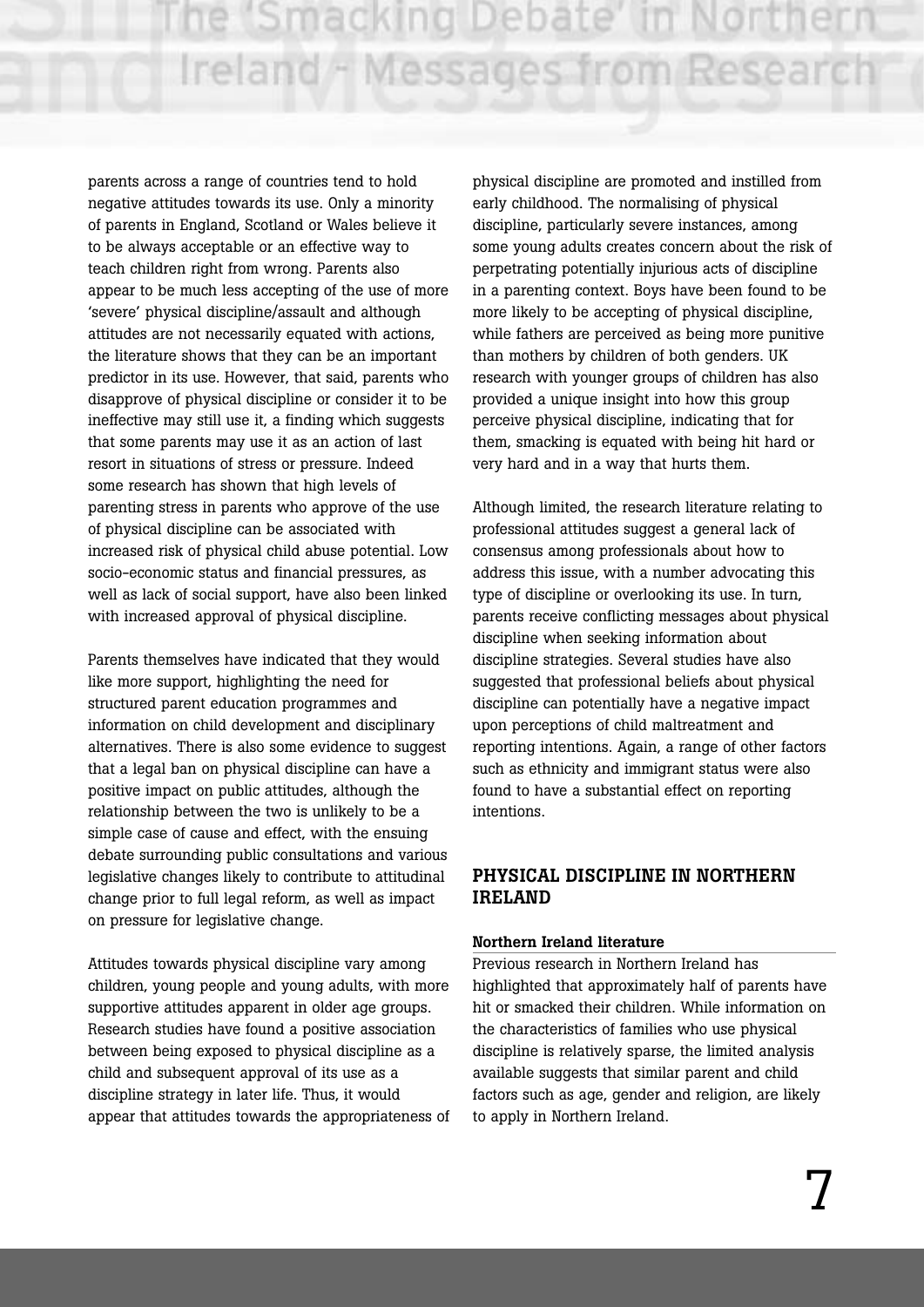In terms of attitudes, although the various results highlight discrepancies regarding parents' views on the acceptability of physical discipline, taken together they indicate that between one third and half of all parents in Northern Ireland think it is acceptable to smack a child. Parents are more likely than non parents to view physical discipline as acceptable and, in keeping with the international literature, it is considered less acceptable for use with very young and older children. However, more parents approve of physical discipline than actually use it, a finding which points to the complex nature of reactions to this issue, suggesting that some may view this as a parental 'right' rather than a form of discipline they themselves wish to use.

Almost three in ten people in Northern Ireland would support a ban on the smacking of children of any age, as long as this would not result in the trivial prosecution of parents, while a majority would not. The results also reveal significant differences between religious groups, with Catholics being more likely to support a ban than Protestants. However, significantly, the findings also highlight much wider support for a ban on the smacking of children with implements. Three quarters of respondents (76%) indicated support for some form of legislative change.

Children themselves think that smacking should stop and perceive physical discipline as something painful that happens when parents are angry and stressed. Equally, most professionals did not consider physical discipline to be appropriate or acceptable and thought that it might potentially be harmful to children. Both children and parents highlighted the need for increased support services for parents, with parents identifying one-to-one work, family support and structured education programmes as useful in helping them with discipline issues. However, provision of parent education is patchy in Northern Ireland, with health visiting tending to be the main source of advice and information. Training for professionals who work

with children has also been found to be useful in increasing knowledge of disciplinary alternatives and changing attitudes towards child discipline.

# **Northern Ireland survey methodology**

While the previous research provides basic information on physical discipline in Northern Ireland, there are however, still a number of important gaps in our current knowledge which need to be addressed. The literature demonstrates that parents make use of a wide range of disciplinary practices and the frequency of physical discipline use is an important component of practice. However, to date, Northern Ireland surveys have tended to focus on 'physical discipline' generally, rather than the full range of disciplinary tactics and have not considered specific time frames or the frequency with which parents use physical discipline. The literature also highlights that attitudes towards physical discipline can be an important predictor in its use and that parental perceptions of the outcomes of physical discipline are strongly associated with its use. However, exploration of attitudes toward physical discipline in Northern Ireland has been limited to general questions asking if parents view this as an effective or acceptable form of discipline.

As such, NICCY, NSPCC (NI) and Barnardo's (NI) set out to carry out a more comprehensive survey with the primary aim of examining the prevalence and incidence of a range of parental disciplinary practices and attitudes towards physical discipline use. A secondary aim was to explore parents' perceptions of their own emotional state and that of their children when the parents administered physical discipline. This entailed designing and commissioning a telephone survey of 1,000 parents of 0–10 year olds across Northern Ireland. Given the sensitive nature of the questions contained within the survey and the need to encourage honest responses, it was felt that the term 'physical discipline' provided a broad catch-all which did not have the same negative connotations of the term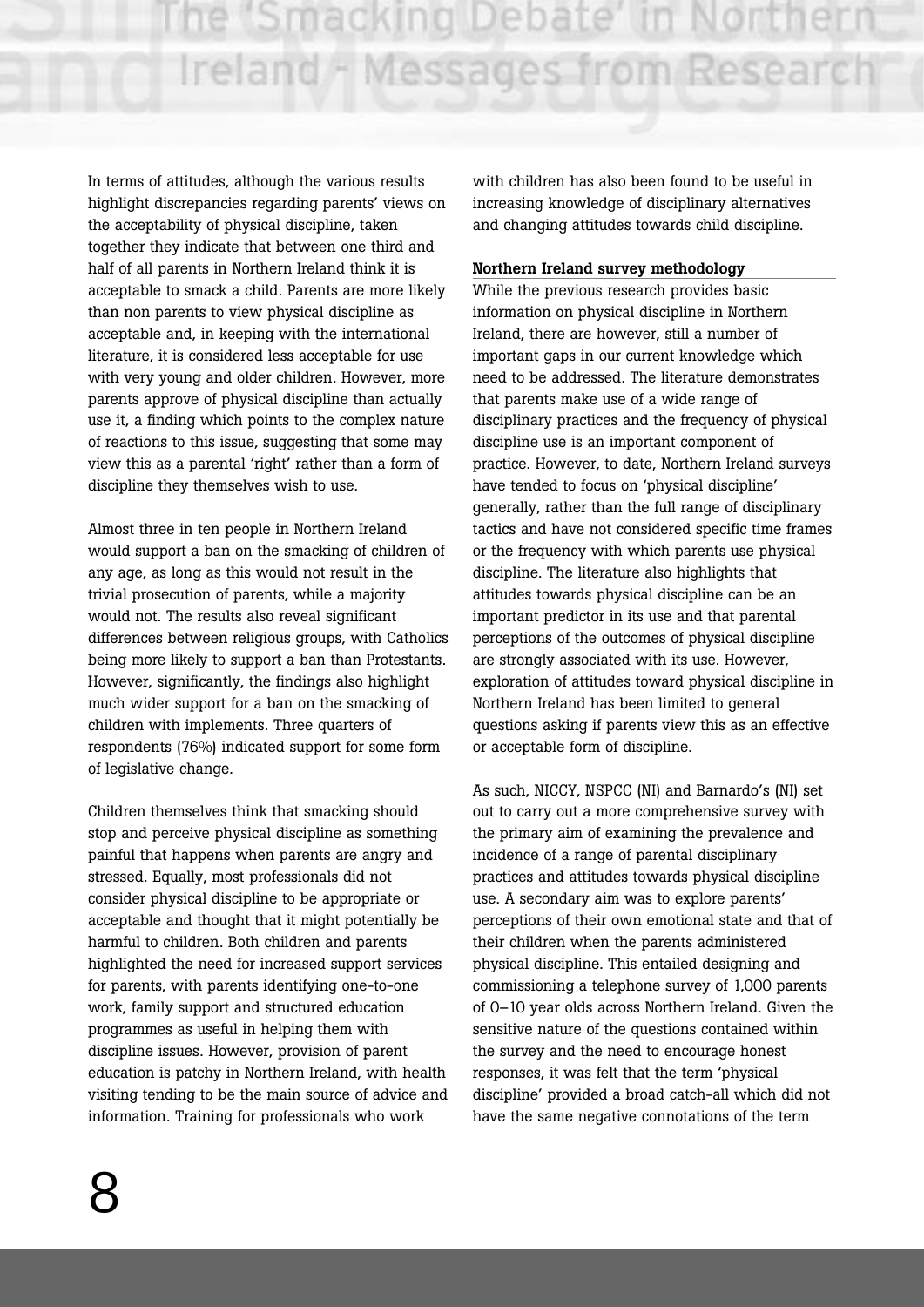e 'Smacking Debate' i Ireland - Messages from Researc

'physical punishment' or the association with educational settings of the term 'corporal punishment'. As such, the term 'physical discipline' was used throughout the survey and hence throughout the rest of the report. The survey used the Conflict Tactics Scale to measure the prevalence of physical discipline and the Perceived Outcomes of Physical Discipline scale to measure parental attitudes. In total, 40% of those contacted agreed to take part in the survey and the final sample was weighted by education and religion to better reflect the demographics of the Northern Ireland parent population.

#### **Key survey findings**

#### **Discipline use in Northern Ireland**

- Almost all parents have used non-violent discipline (98%) while four out of five have used some form of psychological aggression (79%).
- Just under half of parents (47%) had used some form of physical discipline: all reported use of 'minor' physical discipline and 2% reported that they had also engaged in 'severe' or 'extreme' physical discipline at some time.
- Results indicated that parents are more likely to have used physical discipline with children aged 3–6 in the past year than with those aged 0–2 or those aged 7–10. Nevertheless, 33% of parents of children in the 0–2 age group had used physical discipline in the past year.
- Parents are less likely to use physical discipline with children who have a statement of special educational needs.
- Generally, parents with a higher family income tend to use physical discipline less than those with lower incomes. However, the fact that those in the middle income brackets had the lowest rates of physical discipline use suggests different factors: financial pressures at the lower end and work-related stress at the upper end may influence the relationship between physical discipline use and income.
- Parents with no formal educational qualifications

were less likely to have used physical discipline than those with some form of secondary level educational qualification. This appeared to be more related to other factors such as parental age and gender.

#### **Parental perceptions of outcomes**

- Approximately three in five parents think that physical discipline never or infrequently has positive outcomes such as teaching acceptable behaviour and increasing respect and obedience.
- Two thirds of parents perceive physical injury to be a potential outcome of physical discipline.
- Three quarters of parents perceive long-term emotional upset and two thirds perceive physical injury as a potential risk of physical discipline use.
- Three in five parents thought that feelings of guilt or regret are frequently or always an outcome of physical discipline use.
- The more parents perceived physical discipline to have negative outcomes the less likely they are to use it. However, the relationship between attitudes and behaviour is not always clear cut and the results indicate that substantial numbers of parents who have a negative attitude to physical discipline still use it.

#### **Emotional context of physical discipline**

- Overall, two in five parents who had administered physical discipline thought that their child was at sometime afraid of them, with one in five reporting this frequently or always.
- Overall, 82% of parents who had administered physical discipline thought that their child was at sometime upset by this, with more than two in five reporting this outcome either frequently or always.
- Although a majority of parents (88%) reported that the physical discipline they administered was not at all or not very painful, 12% considered it to be moderately to very painful.
- A majority of parents (84%) reported some degree of frustration when they administer physical discipline, with half describing themselves as frustrated or very frustrated.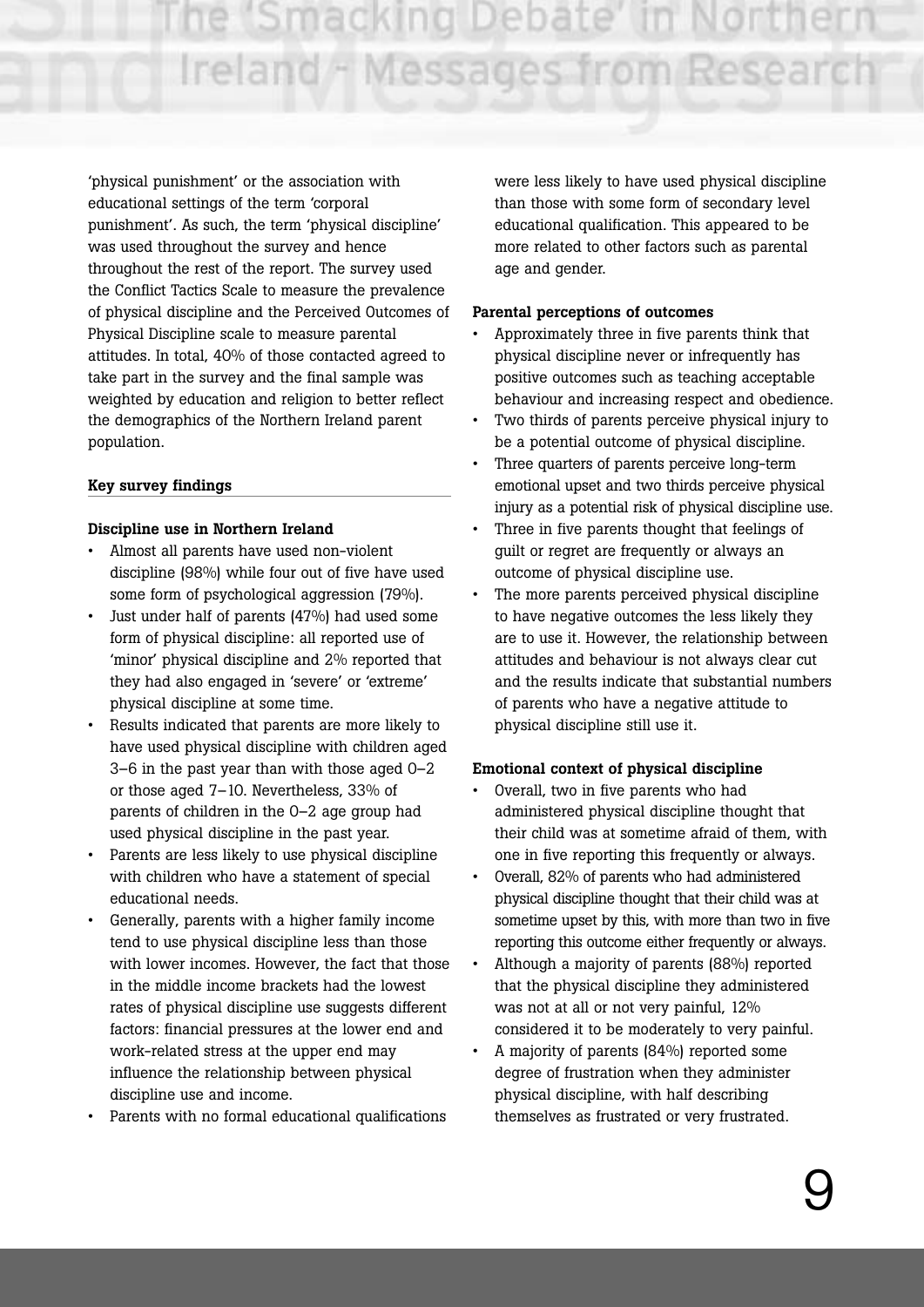- Three in five parents reported being frequently or always upset after they administer physical discipline.
- Three in ten parents reported some degree of feeling out of control when they have administered physical discipline, with 12% reporting this frequently or always and 5% sometimes.

# **Sources of information on alternatives to discipline**

- Almost one in five parents recalled receiving advice on the alternatives to physical discipline from a health visitor and one in ten from some form of parent education programme.
- Overall, two thirds of parents could not recall receiving any advice on the alternatives to physical discipline.
- Parents who recalled receiving advice on the alternatives to physical discipline were more likely to have used physical discipline than those who could not. This is likely to be influenced by a number of factors such as the parents' past disciplinary history, the nature of the discipline message received and the reason why the parents were provided with such information to start with.
- There was a significant relationship between the receipt of information and perceived outcomes, with those parents who recalled receiving advice on the alternatives to physical discipline tending to view its outcomes more negatively.

# **Conclusion and recommendations**

In light of the recent UK-wide debates and public consultations and in order to facilitate evidencebased policy development, NICCY, NSPCC (NI) and Barnardo's (NI) undertook a comprehensive review of the international literature relating to physical discipline, together with a survey of disciplinary practices specifically in Northern Ireland.

The use of physical discipline is a violation of children's rights under the United Nations

Convention on the Rights of the Child. However, as evidenced from this research, its practice by parents is common across a number of Western and European countries, with much smaller but often significant minorities using 'severe' physical discipline/assault. Similarly in Northern Ireland, results from the survey showed that some form of physical discipline has been used by almost half of parents and 'severe' physical discipline/assault by 2%. Overall, the literature identified a complex range of parent and child, family, community and cultural factors which interrelate in a number of different ways and provides valuable information in terms of targeting preventative work. Likewise, the results from the Northern Ireland survey showed that factors such as parental religion, education and income also have a role to play in this jurisdiction, although investigation of a broader range of multilevel factors is still required.

The literature relating to the impact of physical discipline on children was also complex, with divergent perspectives often apparent. That notwithstanding, there was considerable agreement about the negative impact of harsher and more excessive forms of physical discipline. Equally, while the debate between the anti-physical discipline and conditional physical discipline perspectives seems likely to continue, issuing guidance based on a highly prescriptive and contested notion of 'safe' or 'controlled' levels of physical discipline is unlikely to be of any practical benefit to parents. This was supported by the findings from the Northern Ireland survey, from which emerged a picture of parents using physical discipline, often when they considered it to be ineffective and to have potentially negative outcomes for their children: more often than not in situations in which they felt frustrated just before they used it and guilty and regretful afterwards. Of particular concern was the fact that a significant proportion of parents in Northern Ireland reported feeling always or frequently out of control when they used physical discipline with their children.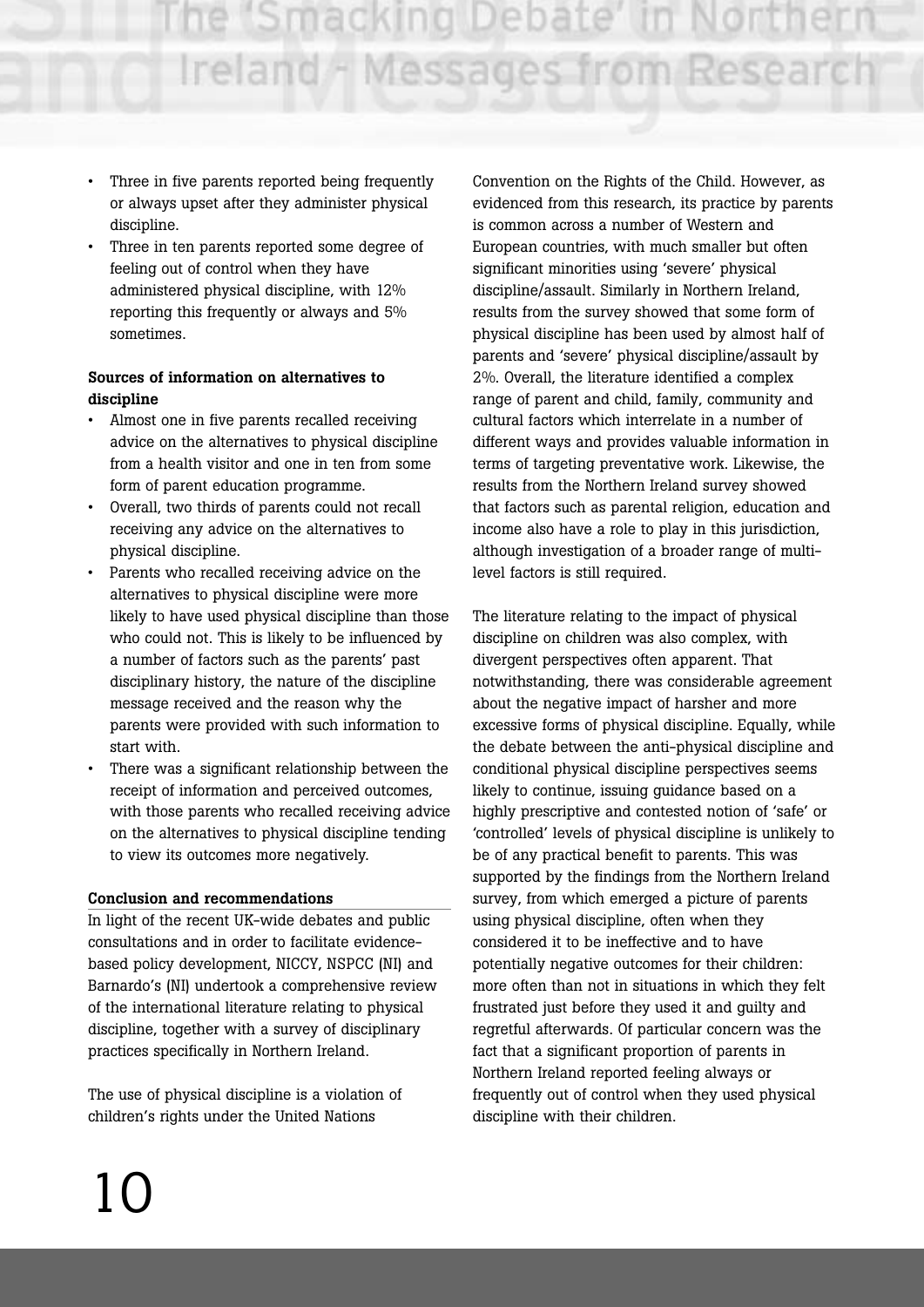ie 'Smacking Debate' i Ireland - Messages from Research

Overall, the clear message which emerges from the research literature is the complexity of parent-child interactions and potential outcomes and the myriad of factors which can influence the disciplinary choices parents make. While there is evidence to support the view that legislative reform can change public attitudes and help to reduce the incidence of physical discipline, it would be unlikely to provide a total solution. Both the literature and the findings from the Northern Ireland Physical Discipline Prevalence Study also suggest that simply making parents aware of the alternative non-violent

disciplinary techniques will not be enough to end physical discipline, although it is likely to reduce the frequency with which it is used. Instead what is required is a multi-level preventative approach which embraces a comprehensive positive parenting strategy linked with the legislative reform required in order for the UK to meet its obligations under the UNCRC. The research findings lend themselves to a number of policy recommendations which might provide the beginnings of a framework to take forward such a strategy (see Recommendations).

#### **RECOMMENDATIONS Universal Provision**

#### **Educative Legislative Change**

Legislative reform plays a pivotal role in sending a message to any society that the physical discipline of children is unacceptable. The UK government and devolved assemblies should go beyond qualified legal reform and introduce an outright ban on the physical discipline of children. This should be linked with increased awareness of children's rights in all jurisdictions and should be viewed as largely educative, providing a framework from which to secure attitudinal change rather than prosecution of parents<sup>2</sup>.

#### **A Public Parent Education Awareness/Information campaign**

The UK government and devolved assemblies should run a universal public/parent information campaign aimed at providing advice and information on positive parenting techniques and alternatives to physical discipline to the general population. Such a campaign should be creative in its planning and approach, seeking the views of children, parents/carers and professionals and making use of existing information resources alongside developing new ones where appropriate. The campaign adopted should encompass a multimedia approach which would include a variety of delivery opportunities such as the production of leaflets, parenting handbooks, commercial campaigns, videos etc. Much of this could be delivered through key professionals currently providing advice and information to parents such as health visitors, midwives, GPs, social workers etc. As the research shows, there is a need to ensure consistency of core messages. These messages might include the ineffectiveness of physical discipline approaches, potential risks to children and the parent-child relationship and information on the alternatives that have been shown to be effective.

#### **Professional Training and Guidance**

In addition to information resources providing clear and consistent positive parenting messages, it is essential that professionals themselves also provide a consistent approach. Professional bodies and associations for those working with children and families need to provide a clear steer with regard to their position on positive parenting and physical discipline, through explicit policies which do not

<sup>2</sup> Barnardo's supports a full legislative ban on physical punishment provided there are adequate legal safeguards in all four jurisdictions of the UK to prevent unnecessary prosecutions. The NSPCC believes all forms of physical punishment should be illegal. NICCY, with the support of the Children's Commissioners for England, Wales and Scotland, supports an unconditional ban on the physical punishment of children.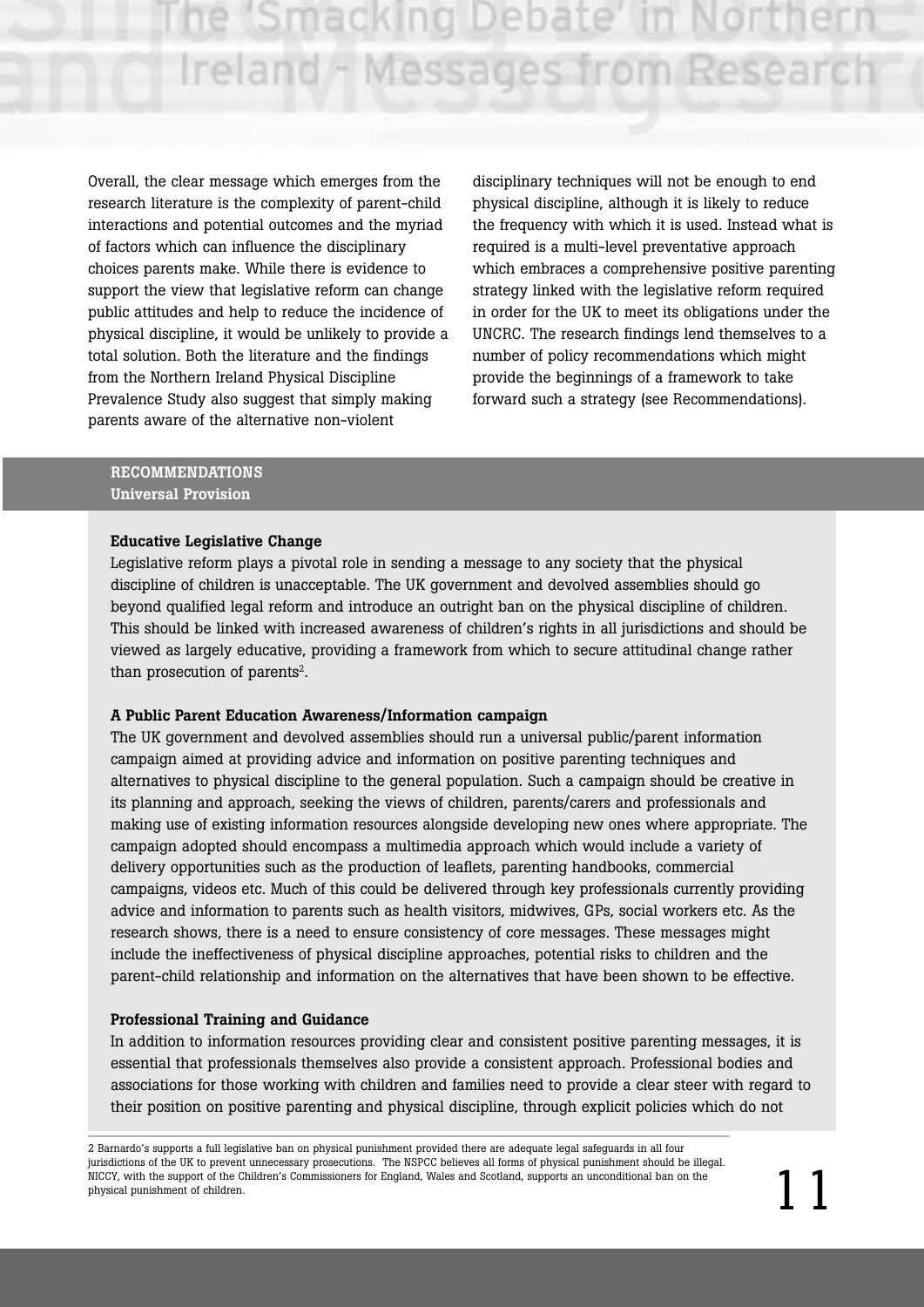ie (Smacking Debate Ireland - Messages from Researc

condone the use of physical discipline. Training for these professionals, both pre and post-qualifying, should include coverage of positive parenting and the alternatives to physical discipline use. Such training might also usefully encourage examination of individual views and consideration of how they might impact on practice. Equally, the development of guidance for professionals on how to approach and discuss this issue is also likely to be important given the sensitivities and difficulties around the subject matter.

#### **Parent Education Programmes**

The UK government and devolved assemblies need to develop clear and unambiguous family support strategies which include positive parenting as a key component. These strategies must be accompanied by targets, action plans and have dedicated funding which supports comprehensive parenting education programmes in each jurisdiction. The action plans should be developed through a variety of creative approaches using the range of existing professionals, evaluated programmes, information and technology to deliver better outcomes for children.

#### **Targeted Provision**

The review highlights that there are a number of factors likely to influence parents/carers to use physical discipline more frequently or severely. Given the wide range of these factors, it is likely that physical discipline use is often a manifestation of a variety of inter-related difficulties a family may be experiencing. As such, an integrated approach to support and intervention is clearly required. Currently, targeted support and interventions for families are provided through a variety of initiatives and settings, both voluntary and statutory, e.g. Sure Start, Parentcraft and family centres. Current provision might be improved by:

- Having a coherent and co-ordinated family support strategy which is strongly linked to positive parenting and which clearly sets out how targeted support and interventions will be provided to parents and families with more specific needs.
- Training for professionals providing targeted services for children and their families in order to increase recognition of the importance of parental discipline strategies to a child's functioning and family life and increase awareness of positive parenting concepts and disciplinary alternatives.
- Making the assessment of parental use of disciplinary strategies routine across all childcare services. The various assessment models currently in use/development across the UK (e.g. the DoH Assessment Framework and the Common Assessment Framework) all contain sections which allow for the exploration of a parent's/carer's ability to set boundaries and provide guidance for their children.
- Development of a range of more in-depth parent education programmes which promote positive parenting and are tailored for groups with specific needs/difficulties.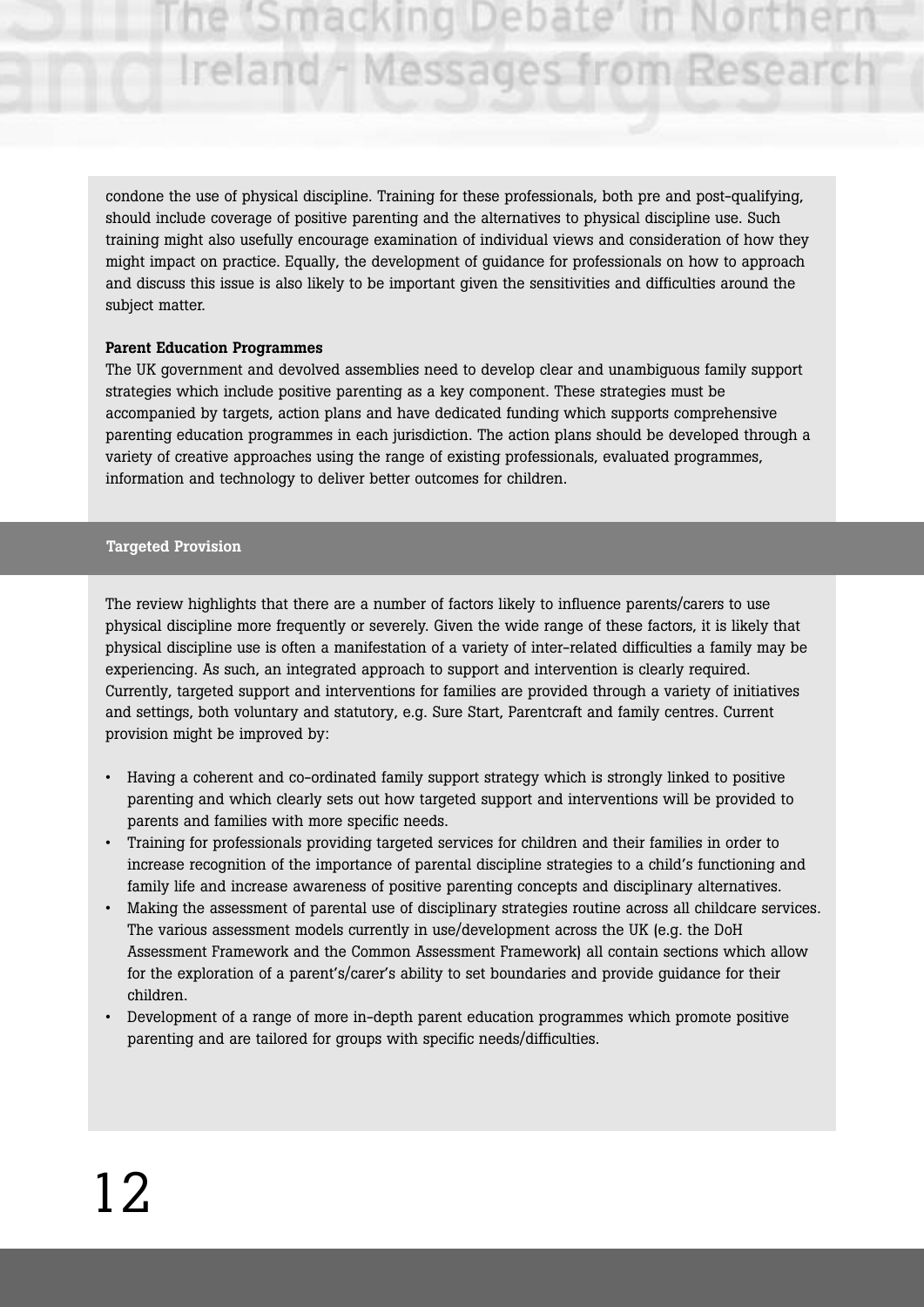#### **Parent Factors**

- Younger parent/caregiver
- Female parents for minor/ordinary physical discipline and male parent for more severe forms
- Poor maternal physical health
- Maternal drug and alcohol user/abuser and alcohol use/abuse
- Highly emotionally aroused (angry, upset, frustrated)
- Mental health difficulties
- Personal experience of physical discipline/abuse, particularly parents who do not view their own childhood abuse as abusive
- Inconsistent use of a variety of other discipline strategies
- Poor engagement with child
- Positive attitude towards/ endorsement of physical discipline use

# **Child Factors**

- $\cdot$  Aged 1-5
- Male child • Dangerous or destructive misbehaviour and
- rule violation • Repeated misbehaviour despite verbal warning
- Behavioural problems
- Poor health/ developmental delay, disability
- Genetic make up e.g. children who are temperamentally high in activity level, low in self regulation, high in aggressive tendencies or children described by parents as fussy or irritable

#### **Family Factors**

- Higher numbers of children
- Single parent • Marital
- conflict/violence
- Lower levels of support • Lower socio-
- economic group
- Higher levels of work-related stress

#### **Community/Cultural Factors**

- Deprivation/ disadvantage
- High murder rates and violence
- Lower levels of friends and family living in the neighbourhood (neighbourhood level social support)
- Member of an ethnic group which is more likely to endorse physical discipline use
- Member of a religious group (most likely fundamentalist) which is more likely to endorse physical discipline use
- Resides in region, area of a country in which there tends to be greater support for physical discipline
- Resides in a country where physical discipline is legal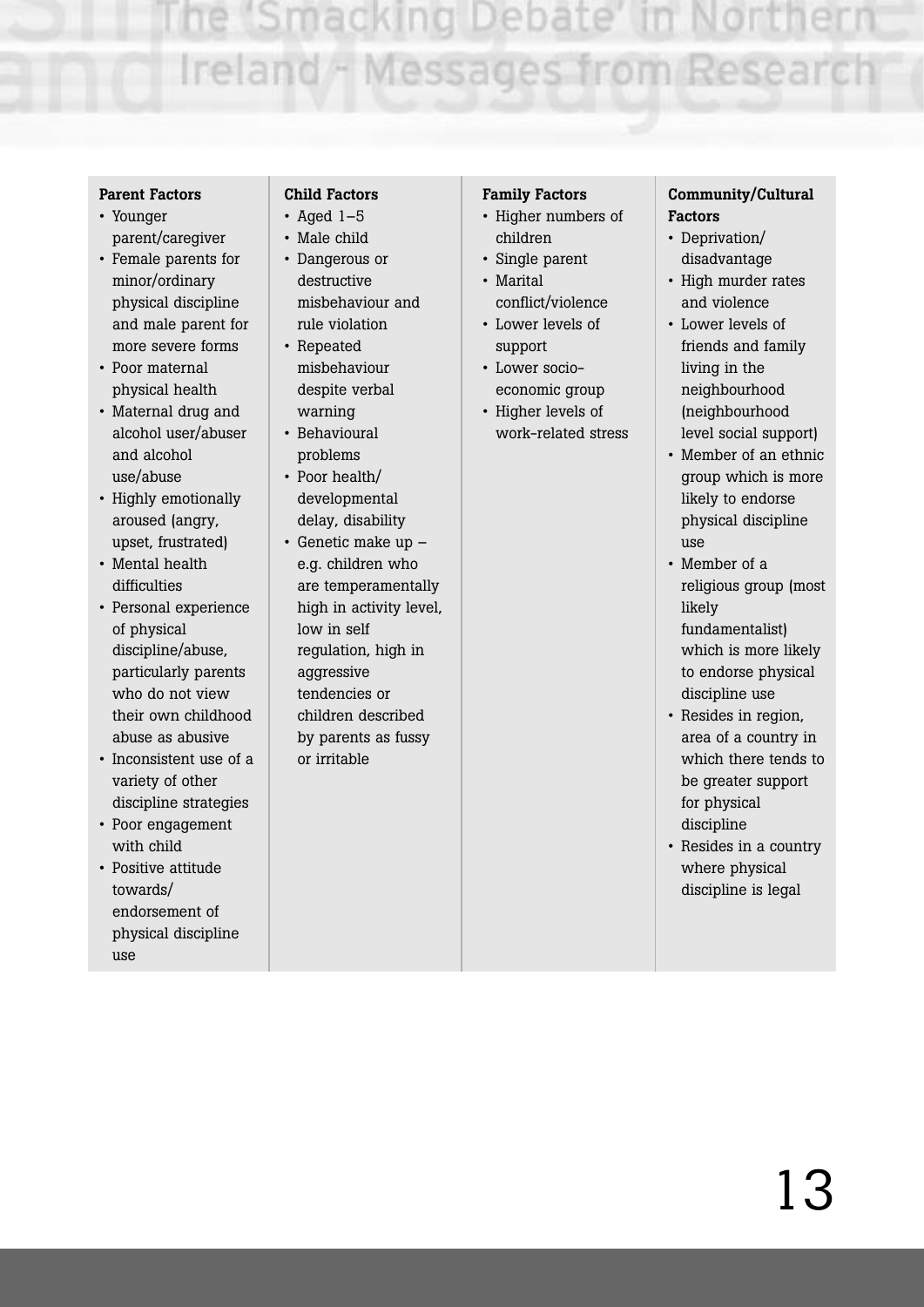#### **FUTURE RESEARCH AND INFORMATION NEEDS**

- Continued surveying of parental discipline practices and attitudes across the UK in order to monitor trends and assess the potential impact of legislative reform, as well as the success of public awareness campaigns and intervention.
- Mapping of existing parent information resources and services.
- Reviewing what works in relation to dissemination of discipline messages to parents/the public.
- Reviewing what works in relation to the impact of various parent education programmes on parents, family and child outcomes.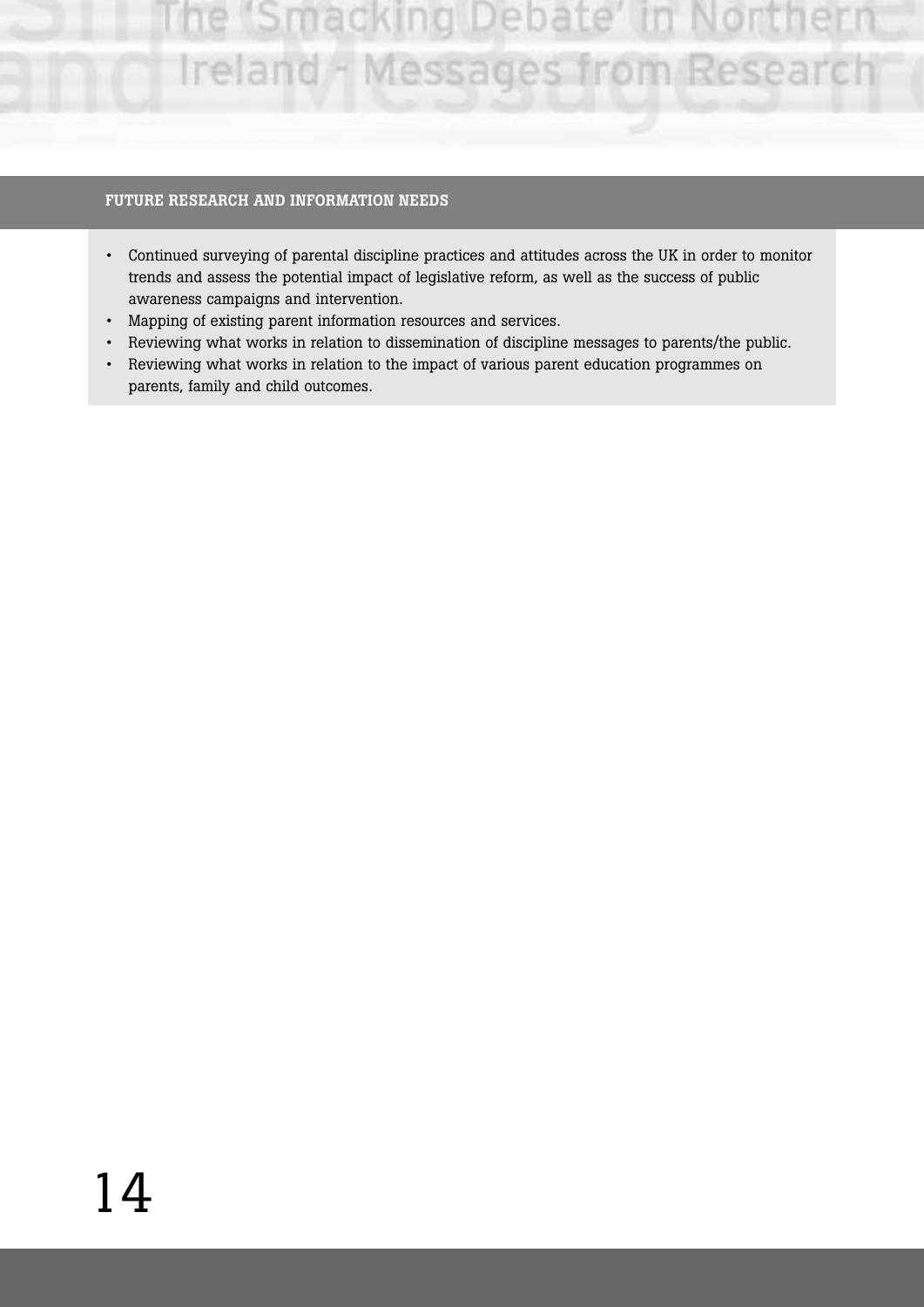Ireland - Messages from

# Foreword

The smacking debate in Northern Ireland has been, and continues to be, a matter of great public interest. It is, understandably, a topic that engenders a frequently emotive response given the inter-personal nature of the act and the traditionally private familial context in which it occurs. People hold differing views on the subject; some support an outright ban on smacking, others do not.

To help inform this debate, NICCY (Northern Ireland Commissioner for Children and Young People), NSPCC (National Society for the Prevention of Cruelty to Children) (NI) and Barnardo's (NI) undertook an evidence based review of the subject area, the findings of which are presented within this report. We wish to extend our sincere thanks to the authors of this report, for the valid and insightful contributions they offer to our understanding of the debate. Our thanks are also due to all those involved in contributing to, or overseeing, the work.

Whilst NICCY, NSPCC (NI) and Barnardo's (NI) are all acutely aware of, and sensitive to, the complexities of this issue, all are concerned to ensure that children are afforded adequate protection with regard to their physical integrity, as is their clear right under the United Nations Convention of the Rights of the Child (UNCRC). We therefore corporately endorse the recommendations contained within this report that set out a framework by which to progress policy, legislation and service development and urge all those in a position of influence to actively work towards ensuring children in Northern Ireland have equal protection from violence under the law as their adult counterparts.

Patricia Lewsley

**Patricia Lewsley NICCY - Commissioner**

nuum

**Martin Crummey NSPCC (NI) - Divisional Director** 

fynde linson .

**Lynda Wilson Barnardo's (NI) - Director**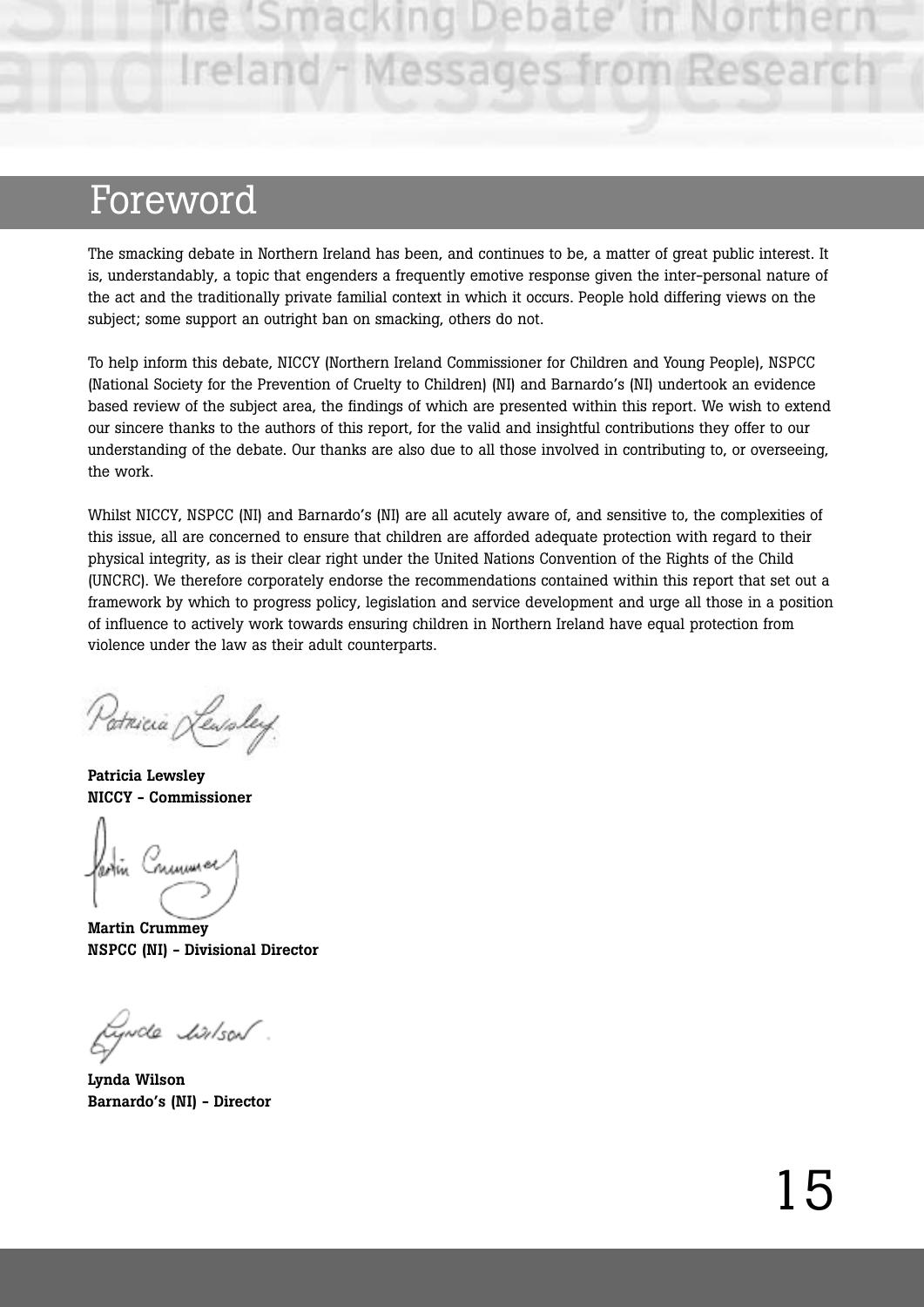ne 'Smacking Debate' i Ireland - Messages from Researd

# Introduction - Policy and Research Context

# **BACKGROUND**

The 'smacking debate', as it has been popularly conceptualised in the media and political circles across the UK, including Northern Ireland, can be a highly emotive and contentious one. For some people, smacking is considered a parental right and a necessary means of teaching children right from wrong, while for others it is a harmful practice which violates children's rights and legitimises the use of violence. The term 'smacking' itself, means different things to different people and is used to cover a broad range of punitive and disciplinary behaviours ranging anywhere from a 'wee tap on the hand', a 'slap round the back of the legs', to a 'cuff round the head'. There are also a variety of interpretations as to what constitutes acceptable parental disciplinary practice and where the line between discipline and abuse is drawn, making consensus especially difficult. The aim of this introductory section is to look at the different perspectives on physical punishment, in particular: the children's rights perspective and the range of research perspectives identified in the literature as well as UK legislative and policy developments. It then sets out the positions of the three commissioning organisations and discusses the research aims, definitions and terminology within this context.

# **A children's rights perspective**

The increasing international prominence and acceptance of children's rights, as witnessed by the almost wholesale ratification of the United Nations Convention on the Rights of the Child (UNCRC), has been central to the smacking debate.

While the UNCRC itself does not specifically reference smacking per se, a number of Articles within the Convention are of clear relevance to the debate. Article 19 outlines States' obligations to "take all appropriate legislative, administrative, social and educational measures to protect the child from all forms of physical or mental violence, injury or abuse, neglect or negligent treatment, maltreatment or exploitation, including sexual abuse, while in the care of parent(s), legal guardian(s) or any other person who has the care of the child". The relevance of this Article to the smacking debate is further clarified by the UN Committee on the Rights of the Child, a body set up to offer guidance on the implementation of and monitor State compliance with, the Articles of the UNCRC. Commenting on the intent behind Article 19 specifically in relation to corporal punishment, they state:

*"There is no ambiguity: "all forms of physical or mental violence" does not leave room for any level of legalized violence against children. Corporal punishment and other cruel or degrading forms of punishment are forms of violence and States must take all appropriate legislative, administrative, social and educational measures to eliminate them" (United Nations Committee on the Rights of the Child, General Comment No.8 2006:para 14).* 

The UN Committee's definition of corporal punishment encompasses a much broader range of behaviours and actions than simply 'smacking', including:

*"Any punishment in which physical force is used and intended to cause some degree of pain or discomfort, however light. Most involves hitting ('smacking', 'slapping', 'spanking') children, with the hand or with an implement – whip, stick,*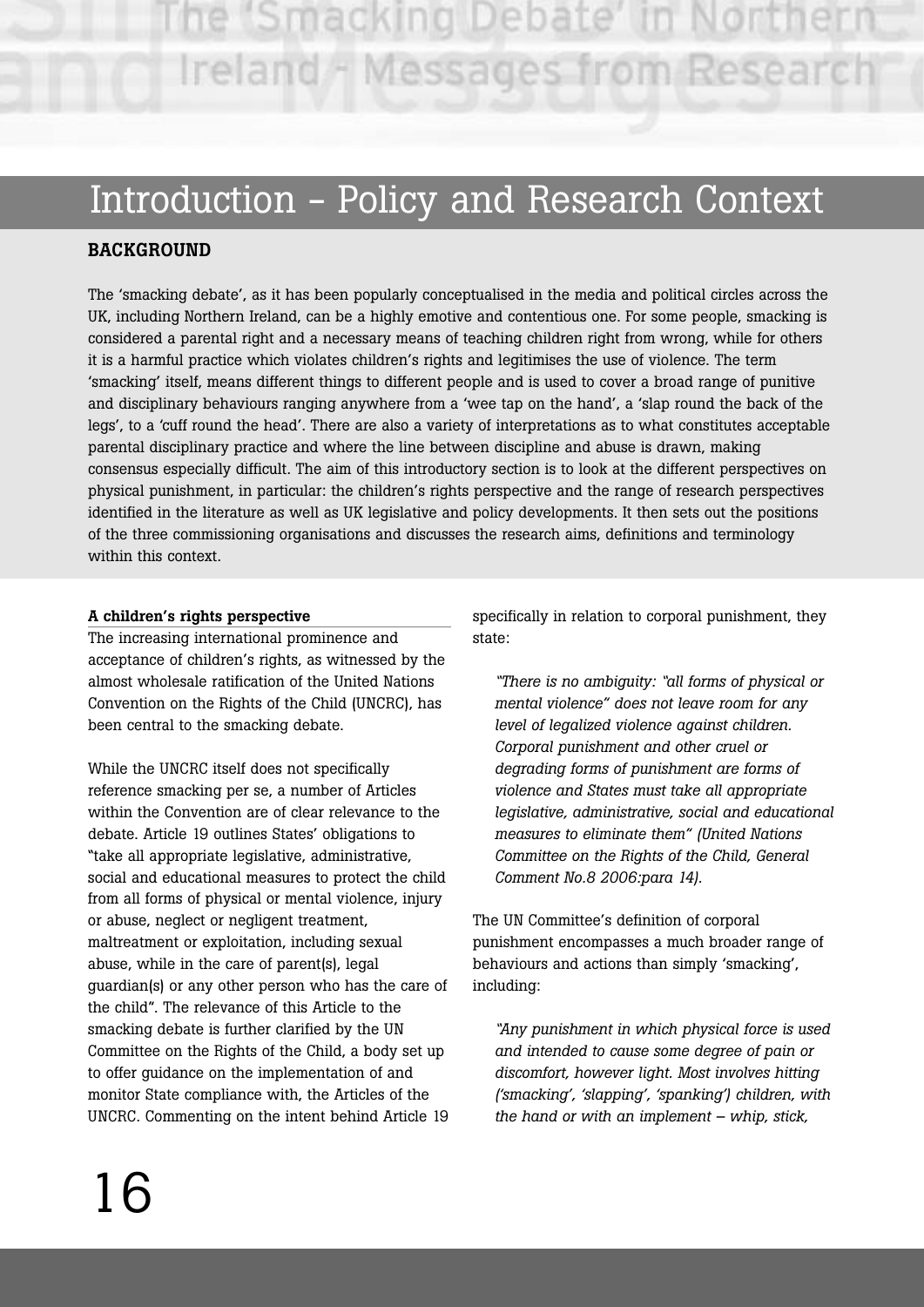*belt, shoe, wooden spoon, etc. But it can also involve, for example, kicking, shaking or throwing children, scratching, pinching, biting, pulling hair or boxing ears, forcing children to stay in uncomfortable positions, burning, scalding or forced ingestion (for example, washing children's mouths out with soap or forcing them to swallow hot spices)" (United Nations Committee on the Rights of the Child, General Comment No.8 2006: para 11).*

Other Articles of the UNCRC of direct relevance to the smacking debate include Article 37 which requires States to ensure that no child shall be subjected to torture or other cruel, inhuman or degrading treatment or punishment. It is the view of the Committee that corporal punishment is invariably degrading. Article 3 also states that in all actions concerning children, the best interests of the child shall be a primary consideration and Article 4 stipulates States' obligation to take "all appropriate" actions to translate the rights of the Convention into reality.

Taken together, these Articles and subsequent commentary by the Committee on the spirit behind the text, unambiguously "recognise the right of the child to respect for the child's human dignity and physical integrity and equal protection under the law" (United Nations Committee on the Rights of the Child, General Comment No.8: para 2). It is the Committee's unambiguous position that no exceptions or exemptions should exist in law, with regard to the protection of children from physical assault. The Committee explicitly comments on the continued existence of provisions that allow some degree of violence against children (e.g. "reasonable" or "moderate" chastisement or correction) in their homes/families or any other setting, stating that adherence to the Convention demands the removal of any such provisions.

This point is also clearly reiterated by the United Nations Study on Violence against Children, a

worldwide study commissioned by the UN General Assembly in 2001 in response to grave concerns regarding the continued use of violence against children within a variety of settings, including the home. Though recognising that "eliminating and responding to violence against children is perhaps most challenging in the context of the family, considered by many to be the most "private" of spheres", the Study clearly concludes that "children's rights to life, survival, development, dignity and physical integrity do not stop at the door of the family home, nor do States' obligations to ensure these rights for children" (Pinheiro, P. S. (2006) ).

"*No violence against children is justifiable; all violence against children is preventable. Yet…in every region, in contradiction to human rights obligations and children's developmental needs, violence against children is socially approved and is frequently legal and State-authorized. [This] should mark a turning point – an end to adult justification of violence against children, whether accepted as "tradition" or disguised as "discipline". There can be no compromise in challenging violence against children. Children's uniqueness – their potential and vulnerability, their dependence on adults – makes it imperative that they have more, not less, protection from violence" (UN Study on Violence against Children 2006:4).*

Proponents of continued exemptions in law, with regard to the use of physical discipline within the home, often cite Article 3 – 'the best interests of the child' - as part of their defence. This 'spare the rod, spoil the child' defence argues that the use of physical means of discipline is necessary to educate a child in right and wrong and, therefore, ultimately in their 'best interests'. The UNCRC Committee recognise the existence of this argument but do not in any way accept it, clarifying that "interpretation of a child's best interests must be consistent with the whole Convention, including the obligation to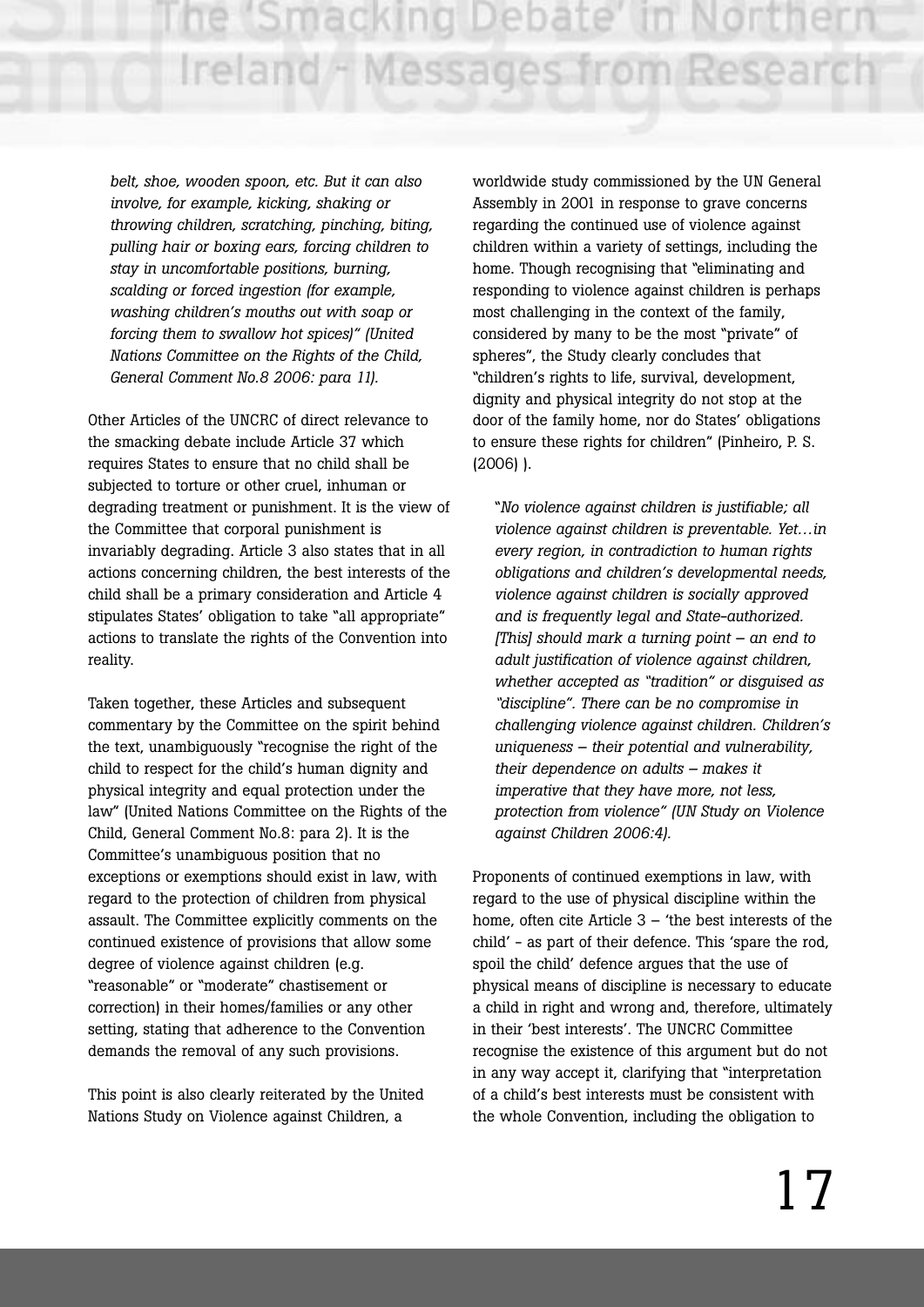ie 'Smacking Debate' i Ireland - Messages from Researc

protect children from all forms of violence and the requirement to give due weight to the child's views; it cannot be used to justify practices, including corporal punishment and other forms of cruel or degrading punishment, which conflict with the child's human dignity and right to physical integrity" (United Nations Committee on the Rights of the Child, General Comment No.8:para 26).

In emphasising the need for full protection under the law, the Committee further states:

*"It is clear that the practice directly conflicts with the equal and inalienable rights of children to respect for their human dignity and physical integrity. The distinct nature of children, their initial dependent and developmental state, their unique human potential as well as their vulnerability, all demands the need for more, rather than less, legal and other protection from all forms of violence" (United Nations Committee on the Rights of the Child, General Comment No.8: para 21).*

The UN Committee on the Rights of the Child is not alone in its condemnation of the continued existence of legal exemptions with regard to the physical discipline of children within the home environment and the Council of Europe has also condemned such exemptions as a clear breach of children's rights and the principle of equal protection under the law. Calling for a Europe-wide ban on corporal punishment of children in 2004, the Parliamentary Assembly of the Council of Europe stated that:

*"Any corporal punishment of children is in breach of their fundamental right to human dignity and physical integrity. The fact that such corporal punishment is still lawful in certain member states violates their equally fundamental right to the same legal protection as adults. The social and legal acceptance of corporal punishment of children must be ended"*

(Parliamentary Assembly of the Council of Europe, Recommendation 1666, 2004)

As illustrated above, from a children's rights perspective, children have the right to be protected from all forms of physical force or violence, without exception, as is the right of every adult in the UK. Nonetheless, calls for an outright ban on the use of smacking and other forms of physical punishment within the traditionally private sphere of the home have caused concern amongst some sectors regarding a potential wave of prosecutions of parents and carers. The Committee is equally clear that this is not its intent in calling for an outright ban, as it explains in paragraph 40 of United Nations Committee on the Rights of the Child General Comment No.8 (2006):

*"The principle of equal protection of children and adults from assault, including within the family, does not mean that all cases of corporal punishment of children by their parents that come to light should lead to prosecution of parents. The de minimis principle – that the law does not concern itself with trivial matters – ensures that minor assaults between adults only come to court in very exceptional circumstances; the same will be true of minor assaults of children…While all reports of violence against children should be appropriately investigated and their protection from significant harm assured, the aim should be to stop parents from using violent or other cruel or degrading punishments through supportive and educational, not punitive, interventions".* 

#### **Research perspectives**

In addition to the children's rights perspective on physical punishment there are a number of research based arguments and positions which have developed and contributed to the smacking debate. Benjet & Kazdin (2003) usefully identify three key positions: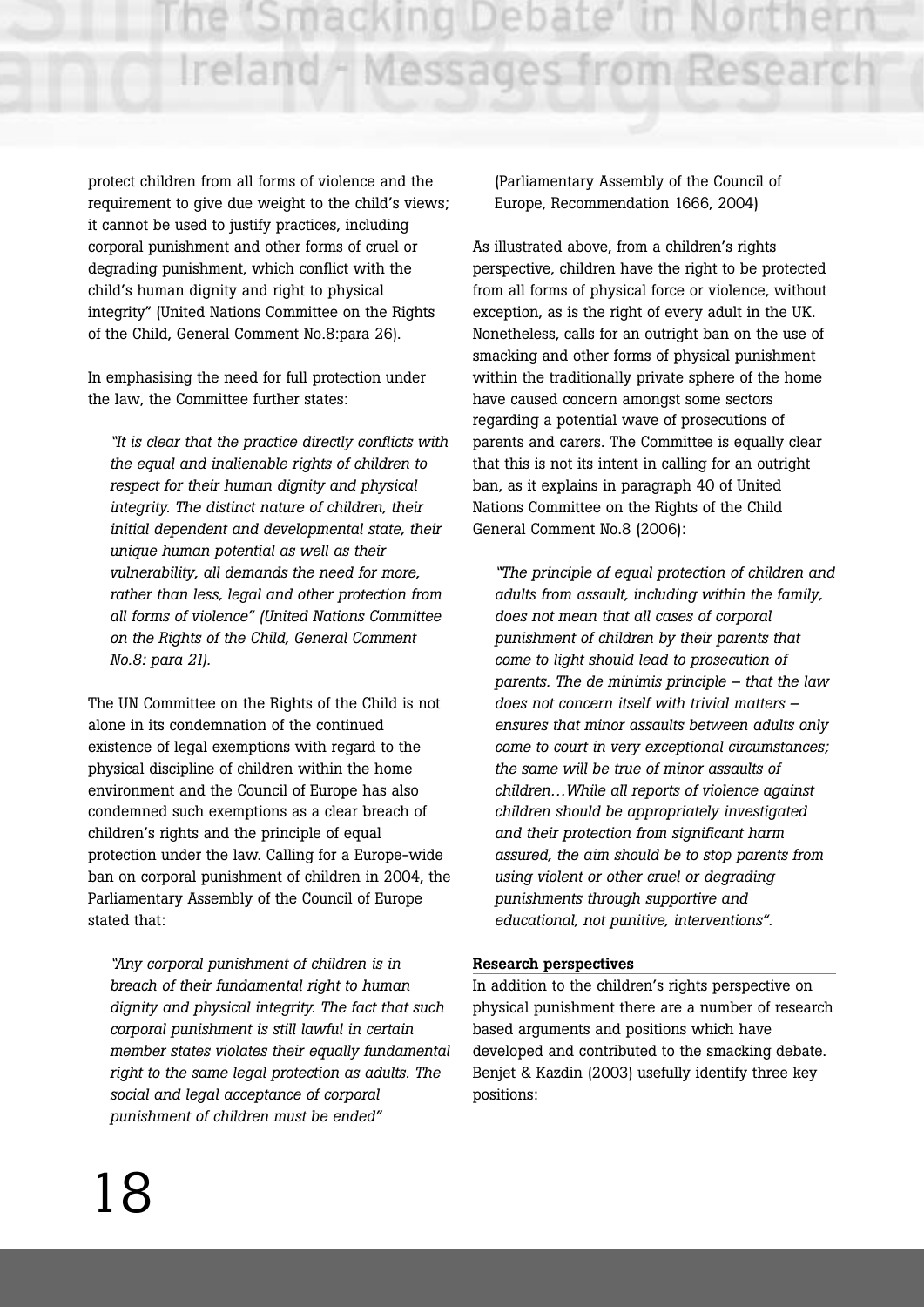#### **1] Anti-corporal punishment position**

This view is based on social learning theory where physical punishment is seen as influencing future negative outcomes through the modelling of violence and teaching that inflicting pain on others is acceptable (McCord, 1996). Supporters argue that any form of violence towards a child, including spanking, is harmful for short and long-term development (e.g. Straus, 1994) and that the consequences can increase child aggression, criminality, behaviour problems and mental health problems. This stance also has a strong moral position which holds that inflicting pain on others should be discouraged (Graziano et al, 1996).

#### **2] Conditional corporal punishment position**

This position holds that a ban on physical punishment is not supported from the scientific evidence base and that the effects of spanking are not necessarily negative or positive; the outcome depends on many other conditions and could be either. For example, under certain conditions, studies have found that a mild spank between the ages of 2–6 as a back-up to other alternatives is an effective component of a discipline strategy and does not contribute to negative child outcomes (Larzelere, 2000).

#### **3] Pro-corporal discipline position**

This position holds that spanking is beneficial and to fail to spank would be detrimental (Smith, 2003). Proponents view spanking as a method of teaching respect for authority and believe it is parental failure to use physical punishment (rather than parental use) which has contributed to societal discord and violence. Although rarely found in research and academic writing, Benjet & Kazdin (2003) state that this position is readily found in lay recommendations and advice to parents and that it is a deeply held belief by many in the population in general.

Whilst there is considerable disagreement between these three positions, the weight placed on research evidence is a common thread. This is more

pertinent to the anti and conditional corporal punishment perspectives as the pro–corporal punishment position echoes the 'spare the rod and spoil the child' defence but is rarely found in academic literature because of the limited evidence to support it. As with the children's rights position, the anti-corporal punishment position considers all forms of physical punishment to be wrong but differs in the reasoning behind this conclusion. The anti-corporal punishment position is grounded in an understanding that research has shown the use of physical punishment, including smacking, to be associated with a range of negative outcomes. However, the children's rights perspective, whilst making use of research evidence, is not reliant on it; it is based on the understanding that the practice of physically hitting a child to ensure their compliance is wrong and a violation of their rights as set out under the UNCRC.

Another key aspect of different research perspectives is the use of different definitions. This in itself is a cause of controversy, with terms such as physical punishment, physical discipline, corporal punishment, smacking, spanking and slapping often being used as distinctly separate practices or interchangeably within the research literature. For example, some are in agreement that 'spanking' is a subset of the broader category of corporal punishment and stress the importance of distinguishing mild to moderate physical discipline from physical abuse and harsher forms of punishment (Baumrind et al, 2002). In contrast, the definition developed by Straus (1994) and used extensively by many researchers, shares more in common with the UN Committee on the Rights of the Child definition, by focusing on the much broader concept of 'physical force':

*"Corporal punishment is the use of physical force with the intention of causing a child to experience pain but not injury for the purposes of correction or control of the child's behaviour"(Straus, 1994:4)*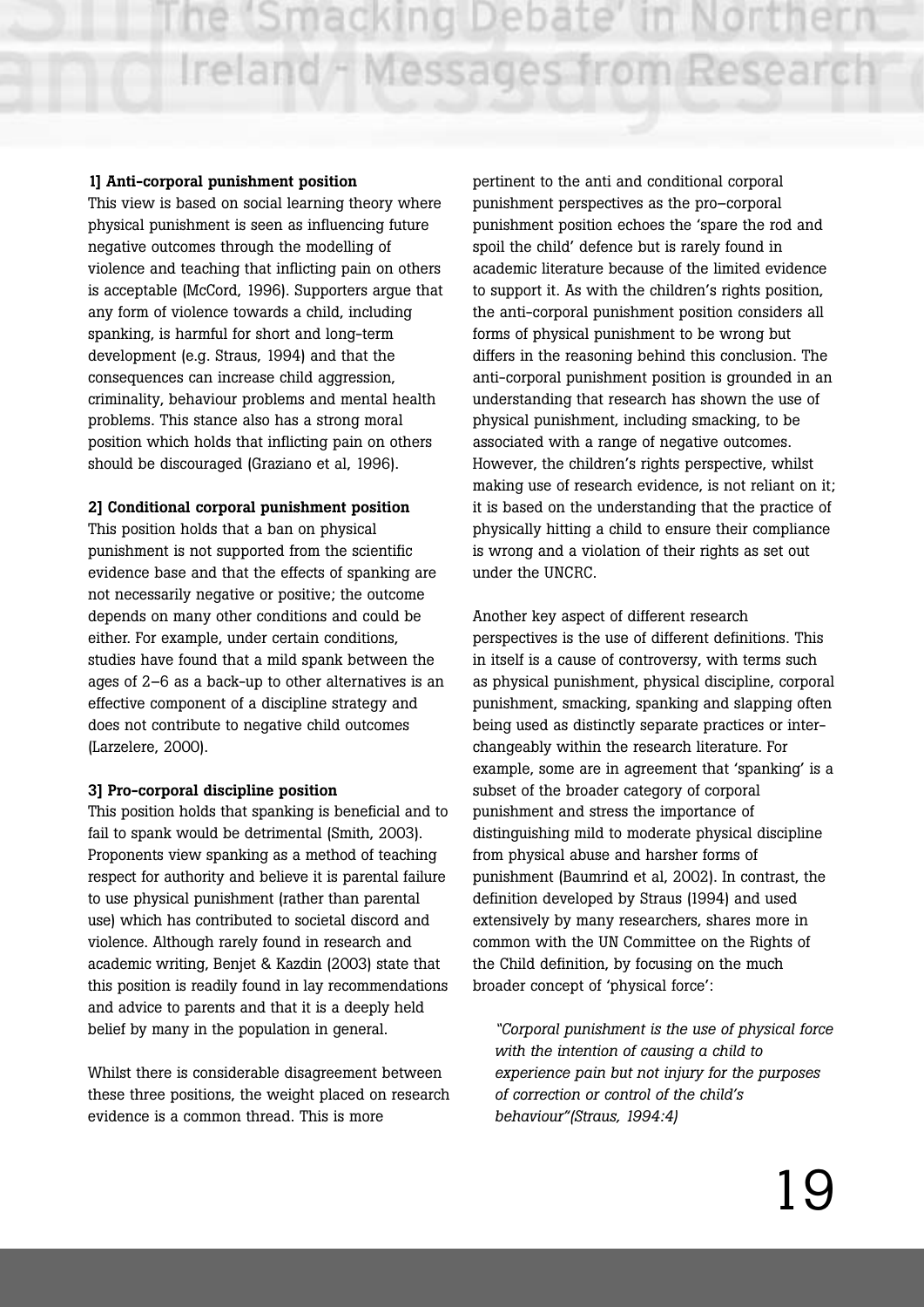Proponents of the Straus definition tend to view spanking as an act of violence along a continuum of violence, a view which has drawn criticism from some quarters (Benjet & Kadzin, 2003; Larzelere, 2000; Baumrind et al, 2002) for being unclear about the boundaries between physical punishment, harsh/excessive physical punishment and physical abuse. Nevertheless many researchers defend this approach by highlighting the difficulty in adequately distinguishing between injurious and non-injurious physical discipline. They emphasise the importance of keeping a broad perspective on the issue because real life disciplinary practices cover a wide range of behaviours and actions, arguing that for research to focus exclusively on 'spanking' would deny the reality of other forms of physical discipline and their potential impact on children.

# **UK legislative and policy developments**

Given the disparate perspectives evident, it is unsurprising that debate around the use of physical discipline has been ongoing in the UK for over the last decade. Although the UK ratified the UNCRC in 1991, it has not followed the example of the 23 other countries which have taken steps to comply with the UNCRC by introducing some form of legislative ban. The UK is not alone in its noncompliance and all American states, with the exception of Minnesota, still regard physical discipline as a defence to the charge of assaulting a

child. Likewise, physical discipline is also permitted under Section 43 of the Canadian Criminal Code. Although the Canadian Supreme Court recently upheld a parent's right to use "reasonable force" against children, it did state this was only acceptable against children aged 2–12.

The UK has been heavily criticised by the UN Committee (United Nations Committee on the Rights of the Child, 1995 & 2002) as the Convention requires removal of any provisions that allow some degree of violence against children (e.g. "reasonable" or "moderate" chastisement or correction) in their homes/families or in any other setting (UNCRC General Comment No.8:para 31). Since the millennium, all UK jurisdictions have undertaken public consultation on the issue of physical punishment. The Scottish Executive produced a consultation paper in 2000 and, on the back of this, the Criminal Justice (Scotland) Act 2003 was implemented, introducing the concept of justifiable assault on children but banning blows to the head, shaking and hitting with implements. Also in 2000, the Department of Health (DoH) in England and Wales issued a consultation paper which acknowledged the need for change in the area of child physical punishment, but considered a complete ban unnecessary. The consultation provoked a diverse range of views but led the DoH to conclude that no further change in the law was

Children are protected by law from all corporal punishment in the following 23 states:

- 
- 
- 
- Germany (2000) Israel (2000) Iceland (2003)
- Romania (2004) Ukraine (2004) Hungary (2005)
- 
- New Zealand (2007) Uruguay (2007) Venezuela (2007)
- 
- 
- 
- 
- 
- 
- Greece (2006) Netherlands (2007) Portugal (2007)
	-
- Chile (2007) Spain (2007)
- Sweden (1979) Finland (1983) Norway (1987)
- Austria (1989) Cyprus (1994) Denmark (1997)
- Latvia (1998) Croatia (1999) Bulgaria (2000)
	-
	-
	-
	-

\*Italy: The Supreme Court declared all corporal punishment to be unlawful in 1996, however this has not yet been confirmed in legislation.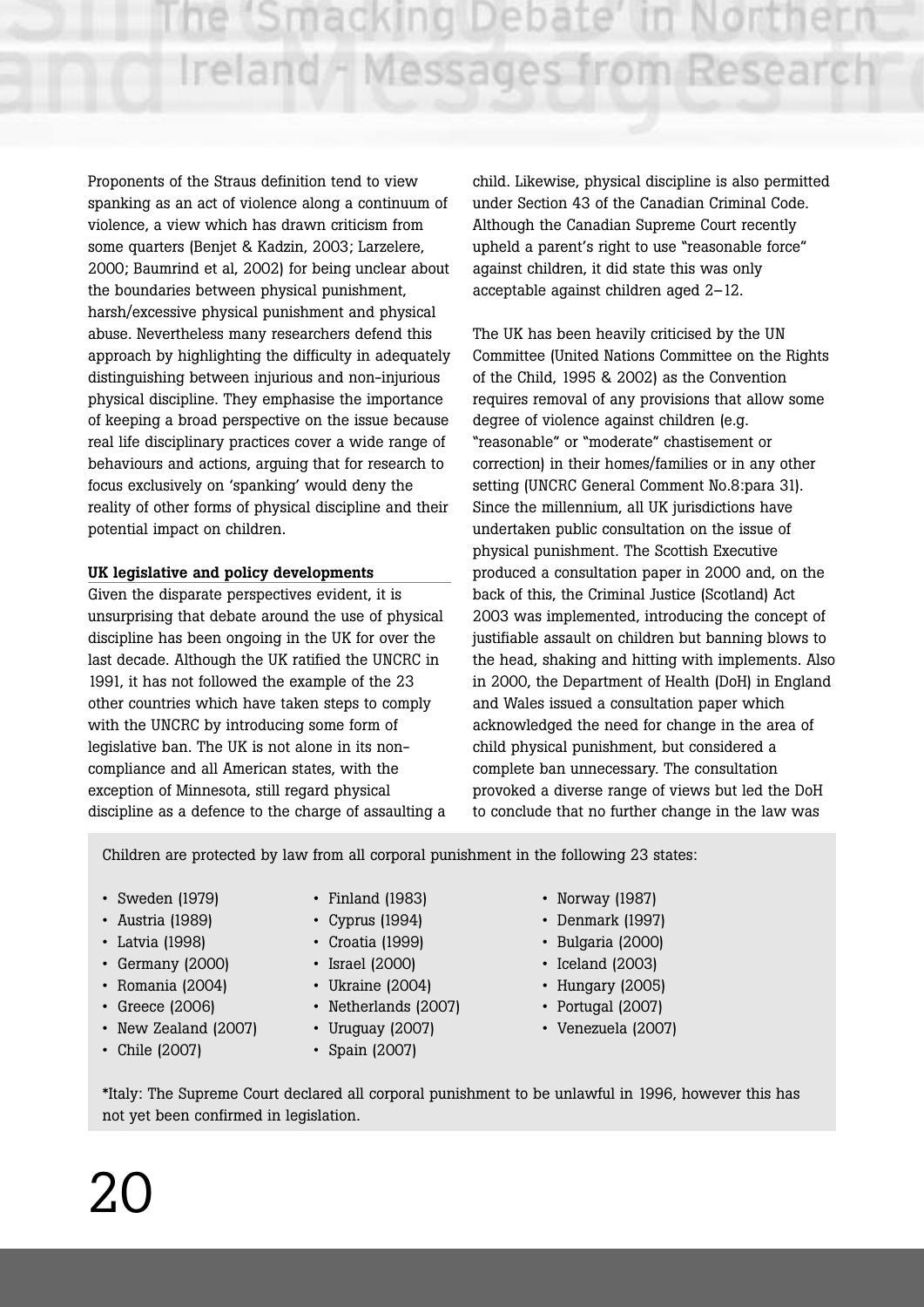required at the time and that the current defence of reasonable chastisement should remain.

However, the advent of the Children Bill in 2004 reopened the debate resulting in legislative change in the form of Section 58 of the subsequent Children Act 2004. While not banning physical punishment outright, the new legislation means that the defence of reasonable chastisement is only available for the lowest charge of common assault and not for offences such as wounding, assault occasioning actual bodily harm, grievous bodily harm or cruelty to a child. The Welsh Assembly appears to have gone a step further and developed a 'parent action plan' which states that it believes that smacking is wrong and that it will continue to promote positive parenting (Welsh Assembly Government, 2005). However, there have been no similar developments in England and debates within the House of Lords about the practicality of Section 58 have raised questions as to how exactly parents are expected to gauge the exact force and velocity they can use without causing a bruise or other injury (HL Deb 2005-6, 678 Col 991-992). Peers have also argued that the new legislation is likely to create more public and professional confusion about what levels and types of physical punishment are acceptable or not, particularly when the definition of 'smacking' and 'normal practice' means different things to different people.

Equally, in June 2006 the Council of Europe's Commissioner for Human Rights expressed concern in relation to the invention of special legal concepts such as Section 58 in place of imposing a full ban. In addition, in its recent General Comment No.8, the UN Committee reminded all State parties that they had an "immediate and unqualified obligation" to "move quickly to prohibit and eliminate all corporal punishment and all other cruel or degrading forms of punishment of children", while at the same time outlining the legislative and other awarenessraising measures that States must take. They reiterated the point that, while Article 19 does not

explicitly refer to physical punishment, there is no ambiguity to be found in the words of Article 19 when it says the child has the right to be protected from all forms of physical violence (i.e. no room for legalised violence).

As in other UK jurisdictions, on this topic Northern Ireland has also witnessed public consultation, carried out by the Office of Law Reform (OLR) in 2001. This consultation found divided views between individuals, organisations and health professionals, with some arguing the law enabling parents to physically punish their children should be maintained and others that there should be an outright ban on smacking. While the OLR consultation did not result in full legal reform, Article 2 of the Law Reform (Miscellaneous Provisions) (NI) Order 2006 has extended the same provision contained in Section 58 of the Children Act 2005 to Northern Ireland, bringing it in line with England and Wales. The introduction of this Order has been underpinned by ongoing work on positive parenting via the establishment of the Inter Disciplinary Group on Positive Parenting (IDGPP) under the approval of the Ministerial Sub-Committee on Children and Young People. Consisting of representatives from across Government and the voluntary/community sector, the Group has undertaken a number of initiatives, including the publication of 'Top Tips for Parents – Your Guide to Positive Parenting' and 'Top Tips for Parenting Teenagers – Your Guide to Positive Parenting'.

#### **Project aims and organisational context**

Recent debates and policy developments across the UK and Northern Ireland clearly make physical punishment a timely and topical issue to examine in greater depth, taking account of the differing perspectives illustrated above. In terms of their own positions on physical punishment, NICCY, NSPCC (NI) and Barnardo's (NI) all take a children's rights perspective, believing that all forms of physical violence towards children are wrong and actively seeking legislative reform in this area. However, the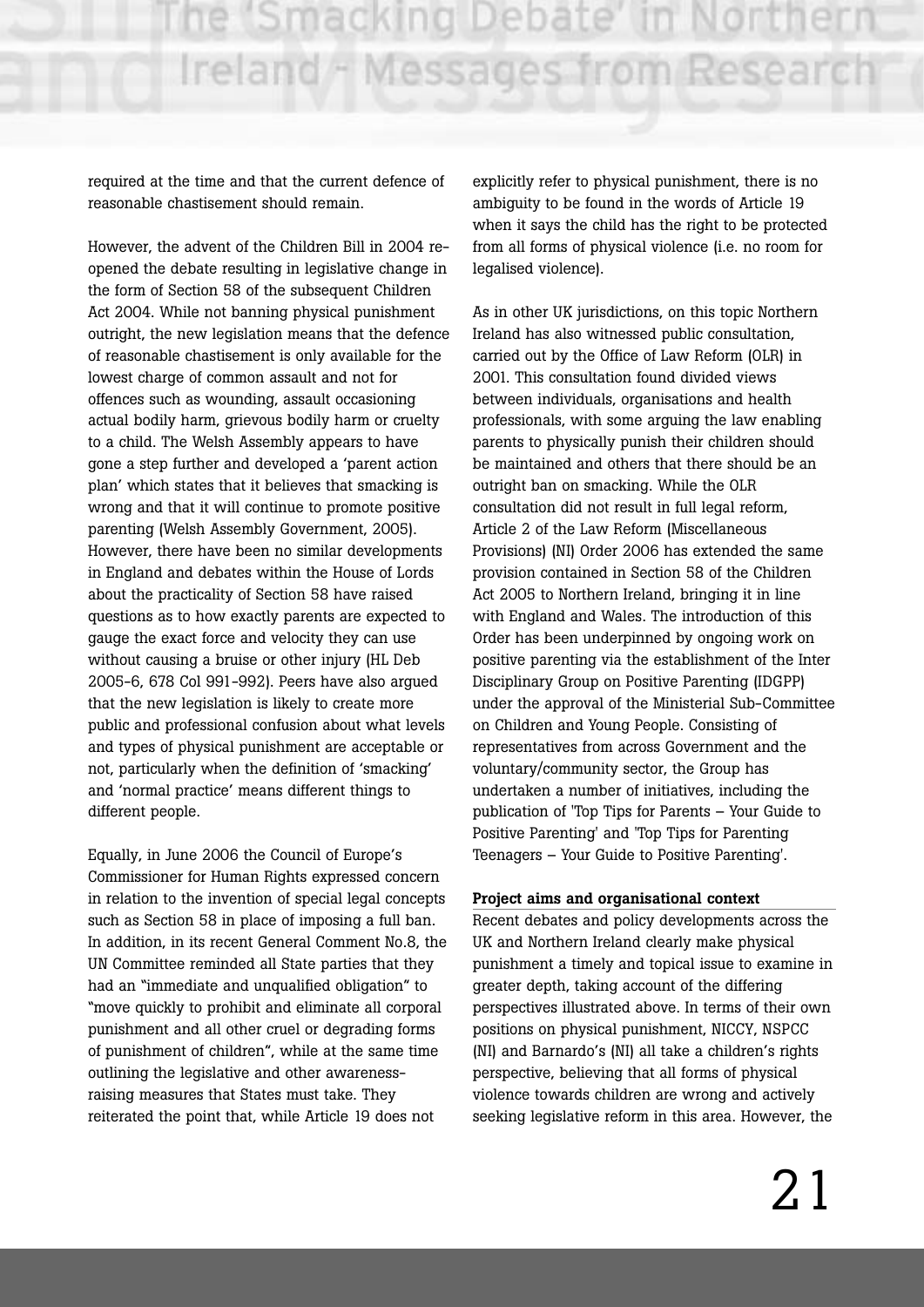organisations seek educative rather than punitive legislative change which will not result in the trivial prosecutions of parents/carers and which will involve support and advice to parents on positive parenting strategies.

Whilst taking a children's rights perspective, the three organisations still consider research evidence to be a key element in further developing policy and practice in this area. To this end, the organisations commissioned a broad ranging review of the international research evidence relating to physical punishment with the aim of better understanding its prevalence, the factors which influence its use, associated outcomes for children and the views and attitudes held by parents, children and professionals. This review was undertaken by researchers employed internally within the three organisations who worked on the project from January 2005 to August 2006.

In conjunction with the review, several areas of primary research with the Northern Ireland population emerged and the research project was expanded to include a prevalence survey of physical punishment use by parents in Northern Ireland. This was considered essential in providing a baseline for physical punishment use in the region from which to monitor changes in practice and attitudes over time and to inform government policy, particularly in the context of legal reform.

# **Research definitions and language**

From the outset it was clear that the review encompassed a wide range of literature which looked at a variety of different practices and behaviours. NICCY, NSPCC (NI) and Barnardo's (NI) utilise the broad definition of physical force outlined in the UNCRC and conceptually define smacking as part of a continuum of violence rather than a discreet and distinct practice. As such, the review encompassed a wide range of disciplinary practices rather than concentrating specifically on smacking or spanking.

A variety of terminology was evident, with a considerable number of different terms used across research studies and even within individual studies. NICCY, NSPCC (NI) and Barnardo's (NI) all consider the use of language in this area to be an important issue and are of the view that the term physical punishment more accurately reflects the use of physical force with children, whilst the term physical discipline might potentially be construed as normalising this behaviour and giving it a degree of respectability. However, the term physical discipline was adopted for research purposes as a generic expression to cover a range of terms which are frequently used to refer to this issue, such as physical punishment, corporal punishment, corporal discipline, smacking, spanking and hitting. The core rationale for the application of this terminology is directly related to its use within the survey element of the research. Given the sensitive nature of the questions contained within the survey and the need to encourage honest responses, it was felt that the term physical discipline provided a broad catch-all which did not have the same negative connotations of the term physical punishment or the association with educational settings of the term corporal punishment. Physical discipline is therefore used throughout the rest of report in order to provide consistency and clarity in reporting and enabling comparisons and conclusions to be drawn between the two elements of the research using the same language.

Whilst few studies included in the review provide an explicit definition of physical discipline, many use standardised research measures such as the Conflict Tactics Scale (CTS) or the updated Conflict Tactics Scale Parent to Child version (CTSPC) to measure the prevalence of a range of disciplinary behaviours in parent populations. The CTS also attempts to provide some sort of framework for examining the different degrees of discipline used by parents by categorising certain types of physical discipline use as 'ordinary' or 'minor' and others as 'severe' physical discipline or assault. As previously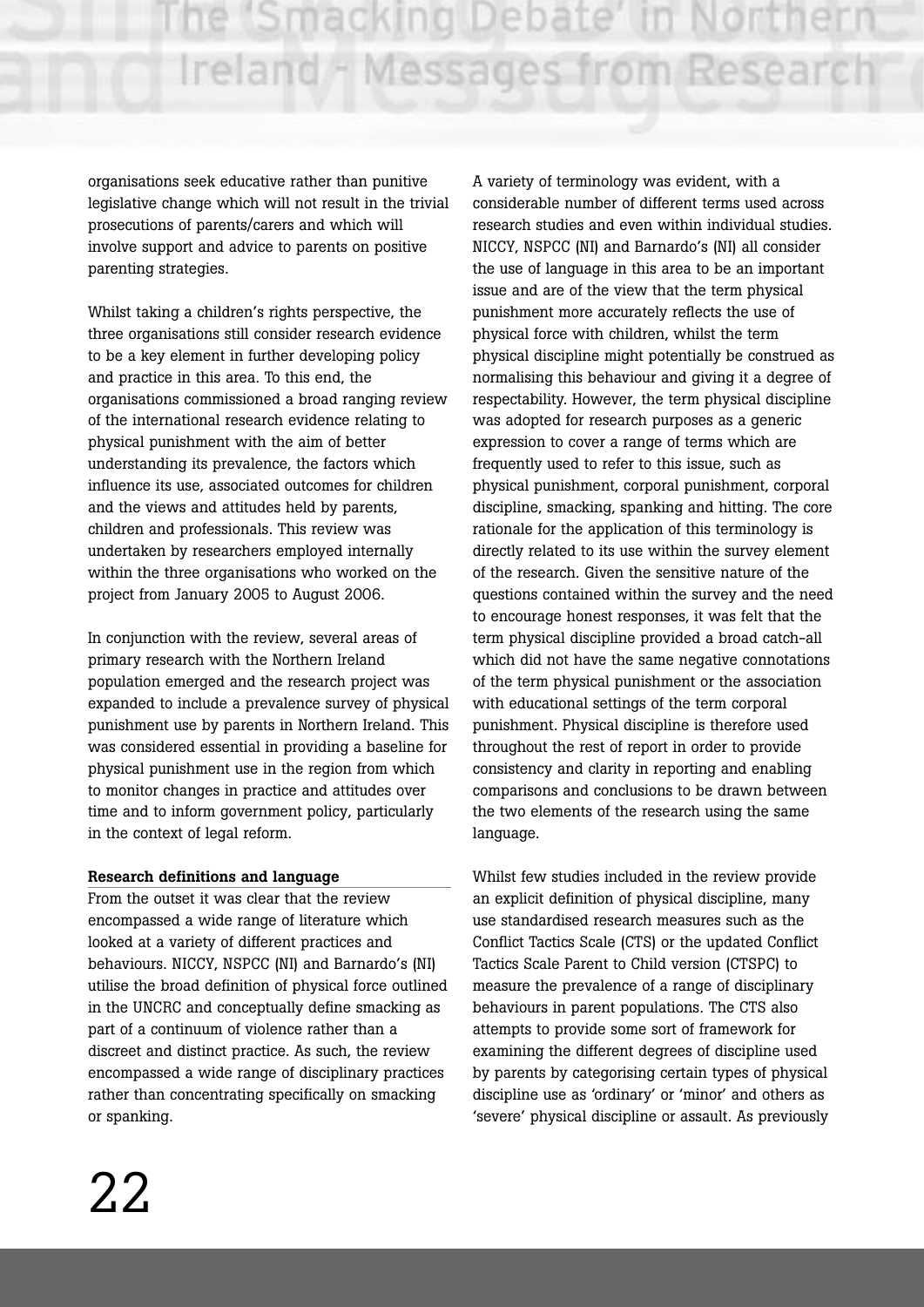discussed, this can be a contentious area and it can be argued that there is no clear line between physical discipline and abuse and that any attempt to draw one is arbitrary and subjective. Whilst this is inevitably the case, there remains a need for researchers to use some form of measurement which recognises the different behaviours parents engage in and the different risks these might pose to children. The use of this terminology throughout the report reflects the ways in which the research community have attempted to address methodological concerns and lack of consistency with regard to the available research in this field. As such, it should be understood that these categorisations are research defined rather than organisationally defined.

#### **The Conflict Tactics Scale**

The original CTS was developed by Straus (1973) to measure partner and family violence. However, it has also been extensively used to investigate child abuse in a variety of different countries and in numerous research settings (Straus et al, 2003), including general population surveys conducted by telephone. In 1998 the CTS was revised and updated by Straus et al and became known as the CTSPC. The core of the CTSPC measure consists of 22 self report items that ask about the frequency of specific non-violent and violent parent-child interactions that have occurred in the past year (Straus et al, 2003). These 22 items are grouped into three scales which measure:

- Non-violent discipline
- Psychological aggression
- Physical assault/discipline (minor, severe and extreme).

This enables the identification of not only the lifetime and past year prevalence rates of a range of disciplinary tactics, but the frequency with which they have been used by parents.

#### **Report structure**

**Section 1** of this report presents the findings from the international literature review. Given the policy position of the three organisations, a very transparent methodological approach to the review was adopted, an approach outlined at the beginning of this section. Some of the research issues that needed to be considered when evaluating the literature on physical discipline are also discussed, followed by an examination of the international prevalence of physical discipline, the factors which influence its use, the impact of physical discipline on children and what the research tells us about the views and attitudes of parents, children and professionals.

**Section 2** looks specifically at physical discipline in Northern Ireland, discussing what we know from previous research and identifying what still needs to be the subject of future research. It also details the methodology used for the Northern Ireland Physical Discipline Prevalence Study and presents the survey results, discussing how they relate to previous local and international research. The report concludes with an overview of key findings and recommendations which we hope will provide the basis for informed debate and future policy development, as well as further research.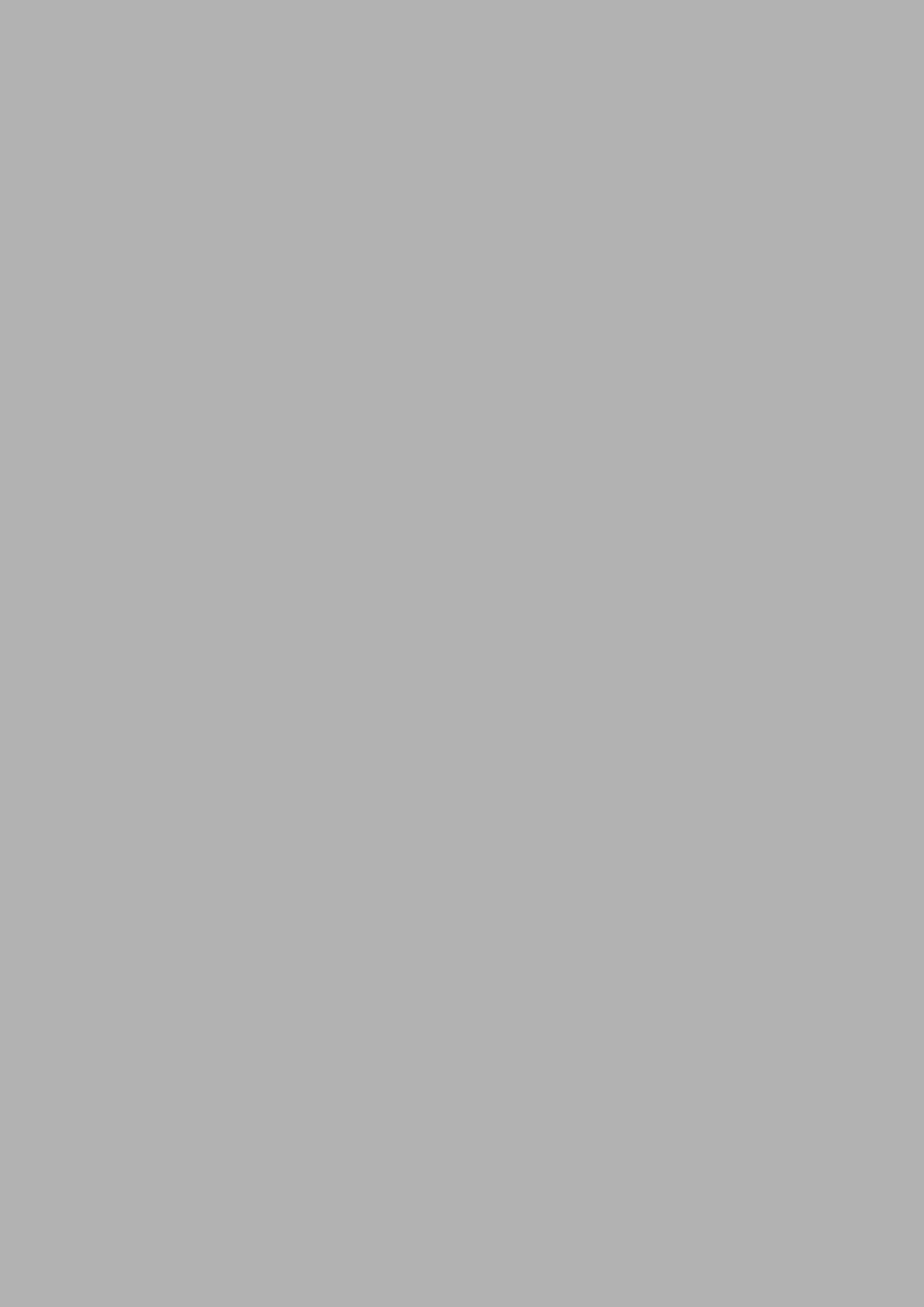# SECTION ONE International Literature Review

# **1.1 REVIEW METHODOLOGY**

# **Key Points**

- The review aimed to answer three research questions:
- 1] What is the prevalence of different types of physical discipline and what are the associated characteristics and risk factors related to its use?
- 2] What is the impact of physical discipline on outcomes for children?
- 3] What are the views, attitudes and beliefs of parents, professionals and children towards physical discipline?
- A broad search strategy was adopted and a range of academic and research databases searched.
- The review focused on journal articles published between 2000 and 2005 and on Western and European populations.
- A total of 138 articles were obtained for in-depth review.
- The journal review was supplemented by relevant voluntary sector and government reports.
- The review attempts to take account of: the definition and measurement of physical discipline and related child outcomes; study design and data analysis and the ability to make causal links; and how other potentially contributory or confounding factors that could account for an association are controlled for in the study.

# **RATIONALE AND RESEARCH QUESTIONS**

The use of research to develop evidence-based policy positions has been central to the physical discipline debate and a wide range of studies have been completed which have informed this. NICCY, NSPCC (NI) and Barnardo's (NI) undertook to carry out a review of this research literature in order to inform organisational and broader Northern Ireland policy development and identify current research gaps. Although a number of previous reviews had examined the impact of physical discipline, they tended to reach conflicting conclusions and support different perspectives. Equally, although an in-depth understanding of the factors which influence physical discipline use is central to developing and targeting prevention initiatives, comprehensive examination of these factors had been limited. Likewise, research highlighting what is known about the views and attitudes different groups such

as parents, professionals and children themselves hold towards physical discipline was also scarce. As such, key research questions to be answered were identified as:

- 1] What is the prevalence of different types of physical discipline and what are the associated characteristics and risk factors related to its use?
- 2] What is the impact of physical discipline on outcomes for children?
- 3] What are the views, attitudes and beliefs of parents, professionals and children towards physical discipline?

# **SEARCH STRATEGY AND INCLUSION/ EXCLUSION CRITERIA**

In order to ensure adequate coverage of a wide range of literature, a broad search strategy was adopted. This involved a variety of searches of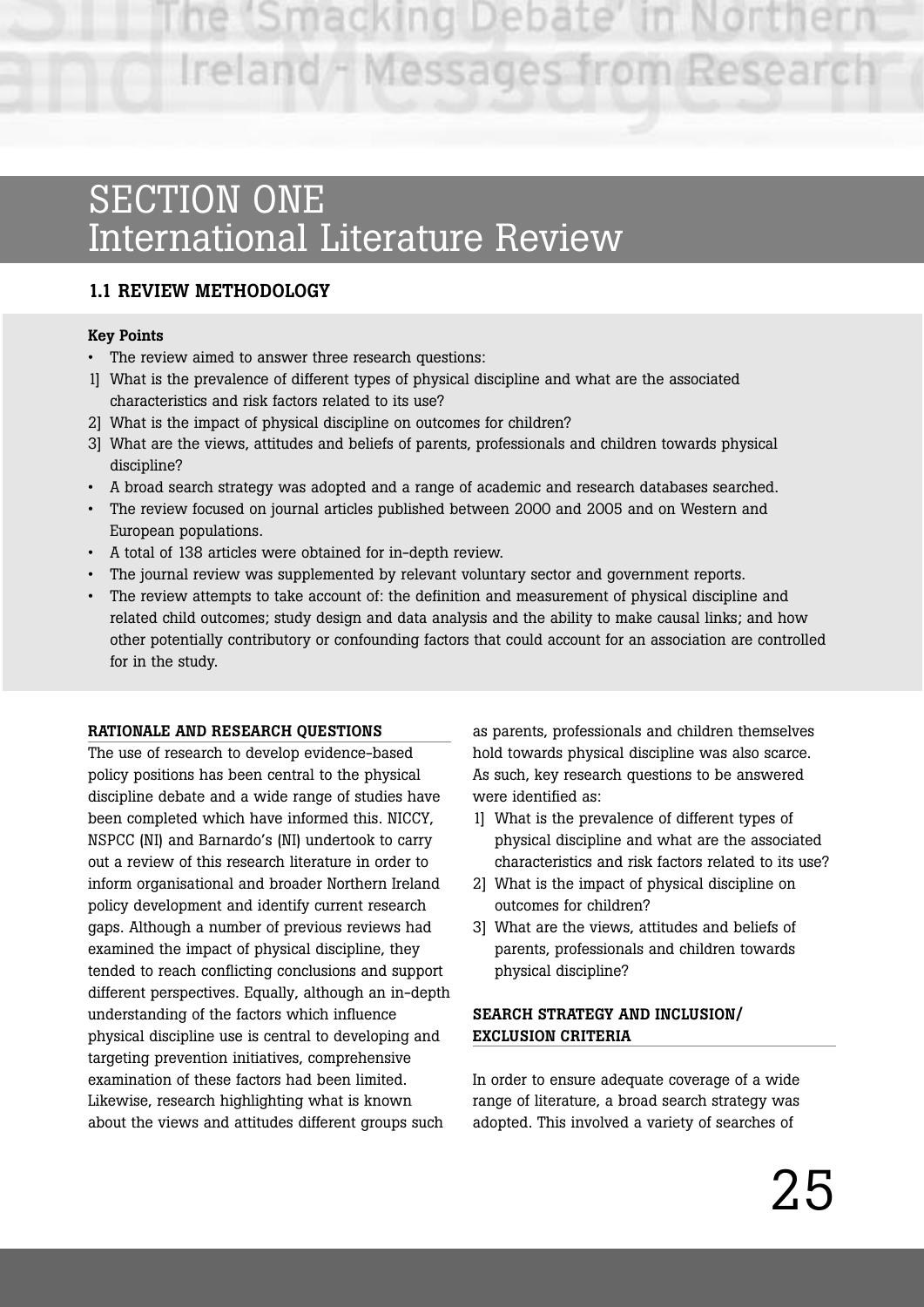e 'Smacking Debate Ireland - Messages from Research

research/academic databases using the search terms 'physical discipline', 'physical punishment', 'corporal punishment' and 'smacking'. The databases searched were:

- Web of Science (WOS)
- PSYCHINFO
- BIDS
- PubMed
- Care Data.

Initial scoping searches produced a large quantity of references. In order to make the review manageable it was decided to limit the time period for publication to 2000–2005 (Exclusion criteria 1, see

Appendix 1 for inclusion/exclusion criteria). This time period was selected as the most appropriate as the debate on physical discipline, as previously discussed, while ongoing for many years, has gathered momentum since the millennium. In addition, in Scotland, England and Wales, legislation was enacted in this time period limiting the defence of reasonable chastisement in certain circumstances.

As such, it was considered that this time period would reflect this heightened interest and accumulation of knowledge, as well as providing an overview of the most up-to-date and current research findings. Equally, this review time period would also include a number of systematic reviews

| <b>Database</b>  | <b>Search terms</b>                                                                                                                                                                                  | <b>Initial</b><br>no. of<br>hits                                      | <b>Duplicates</b> | No. of<br>articles<br>excluded<br>under<br>criteria<br>3 | No. of<br>articles<br>excluded<br>under<br>criteria<br>4 | <b>Total</b><br>for in-<br>depth<br>review |
|------------------|------------------------------------------------------------------------------------------------------------------------------------------------------------------------------------------------------|-----------------------------------------------------------------------|-------------------|----------------------------------------------------------|----------------------------------------------------------|--------------------------------------------|
| <b>WOS</b>       | 'corporal punishment'<br>or 'physical punishment'<br>or 'physical discipline'<br>or 'smacking'. Limited<br>to 2000-2005, English<br>language, article.                                               | 181                                                                   | N/A               | 65                                                       | 20                                                       | 96                                         |
| <b>PSYCHINFO</b> | 'corporal punishment'<br>or 'physical punishment'<br>or 'physical discipline'<br>or 'smacking'. Limited<br>to 2000-2005, English<br>language, human<br>subject, journal or peer<br>reviewed journal. | 159<br>(originally<br>165 but 6<br>refs not<br>within time<br>period) | 97                | 28                                                       | 4                                                        | 30                                         |

# **Table 1.1: Search terms and results from database searches**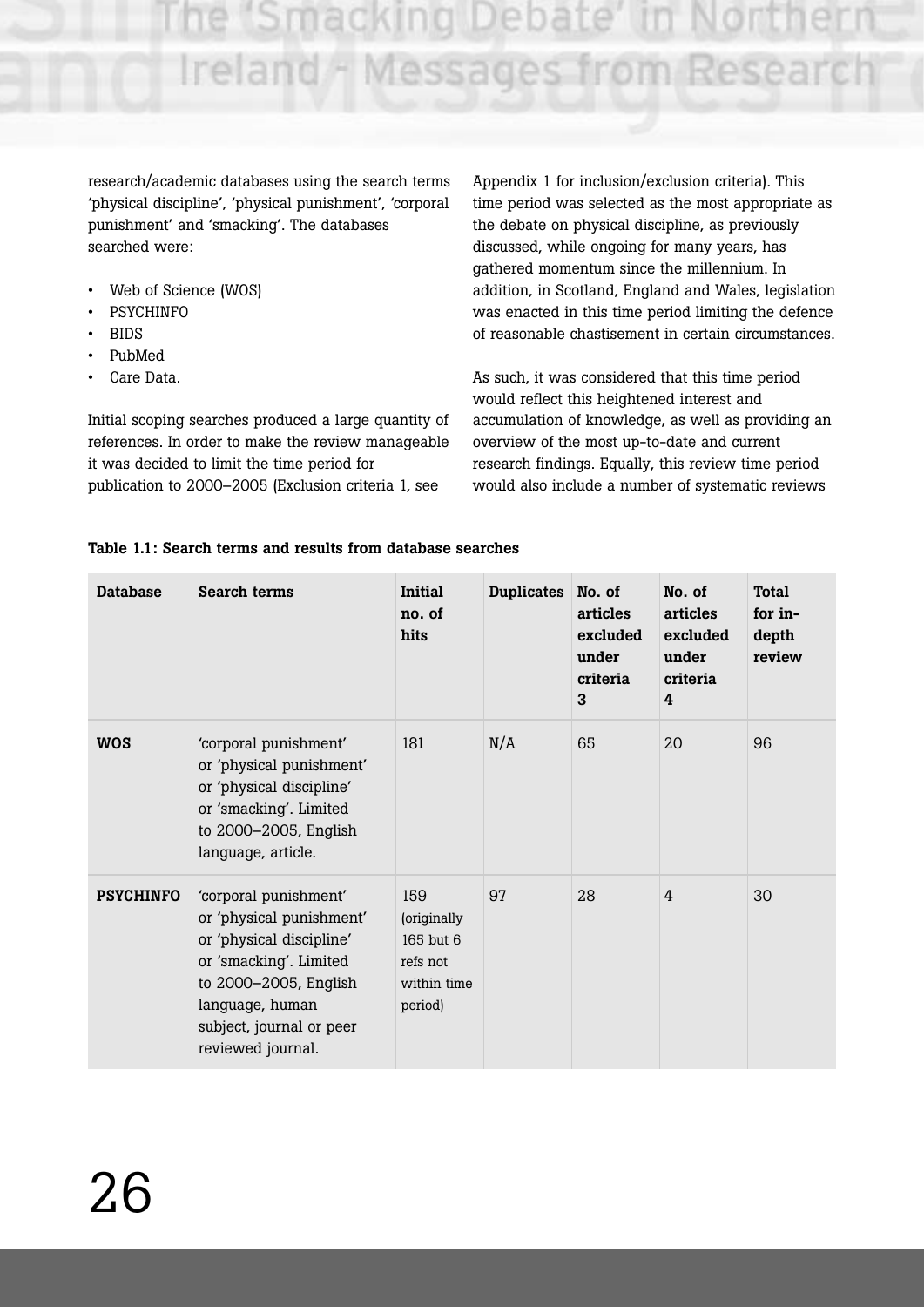ie 'Smacking Debate' i Ireland - Messages from Research

| <b>BIDS</b>   | 'corporal punishment' or<br>'physical punishment' or<br>'physical discipline' or<br>'smacking'. Limited to<br>2000-2005, English<br>language, article.                                 | 48                                                                                   | 28  | 9   | $\overline{2}$ | 9        |
|---------------|----------------------------------------------------------------------------------------------------------------------------------------------------------------------------------------|--------------------------------------------------------------------------------------|-----|-----|----------------|----------|
| <b>PUBMED</b> | 'corporal punishment' or<br>'physical punishment' or<br>'physical discipline' or<br>'smacking'. Limited to<br>2000-2005, English,<br>human subject (PubMed<br>includes articles only). | 110                                                                                  | 94  | 14  | $\overline{2}$ | $\Omega$ |
| Care Data     | 'corporal punishment' or<br>'physical punishment' or<br>'physical discipline' or<br>'smacking'. Limited to<br>2000-2005, articles only).                                               | 47<br>(Originally<br>50 but 3<br>were articles<br>from<br>professional<br>magazines) |     |     |                |          |
| <b>TOTAL</b>  | <b>NA</b>                                                                                                                                                                              | 545                                                                                  | 250 | 128 | 29             | 138      |

which include studies dating back several decades, thus ensuring coverage of relevant research outside the review time period.

Decisions were also taken to limit the review by publication type by excluding all other publications except journal articles (Exclusion criteria 2). Journal articles are subject to peer review, while other publications, often referred to as 'grey literature', usually do not undergo such a process. By including journal articles only, the review could be said to focus on 'high quality' research findings which had received validation from other researchers and experts in the field. However, this is not to say that high quality and valuable research is not available in other publication types and would not have proved useful to the review. In recognition of this, it was decided that the in-depth review should be

supplemented by a smaller, selective review of relevant reports from government, the voluntary sector and other sources of 'grey' literature (see 'grey' literature search section for details).

Other exclusion criteria applied to the review included the exclusion of papers not considered relevant to answering the research questions (Exclusion criteria 3) and papers which focused on research with non-Western and European populations (Exclusion criteria 4). While the use of criteria 3 is self-explanatory, the inclusion of Western and European journal articles only was not based on time management considerations alone, but also on the understanding that commonalities in the culture and/or language of these countries was likely to make the findings from these papers more applicable within a UK context.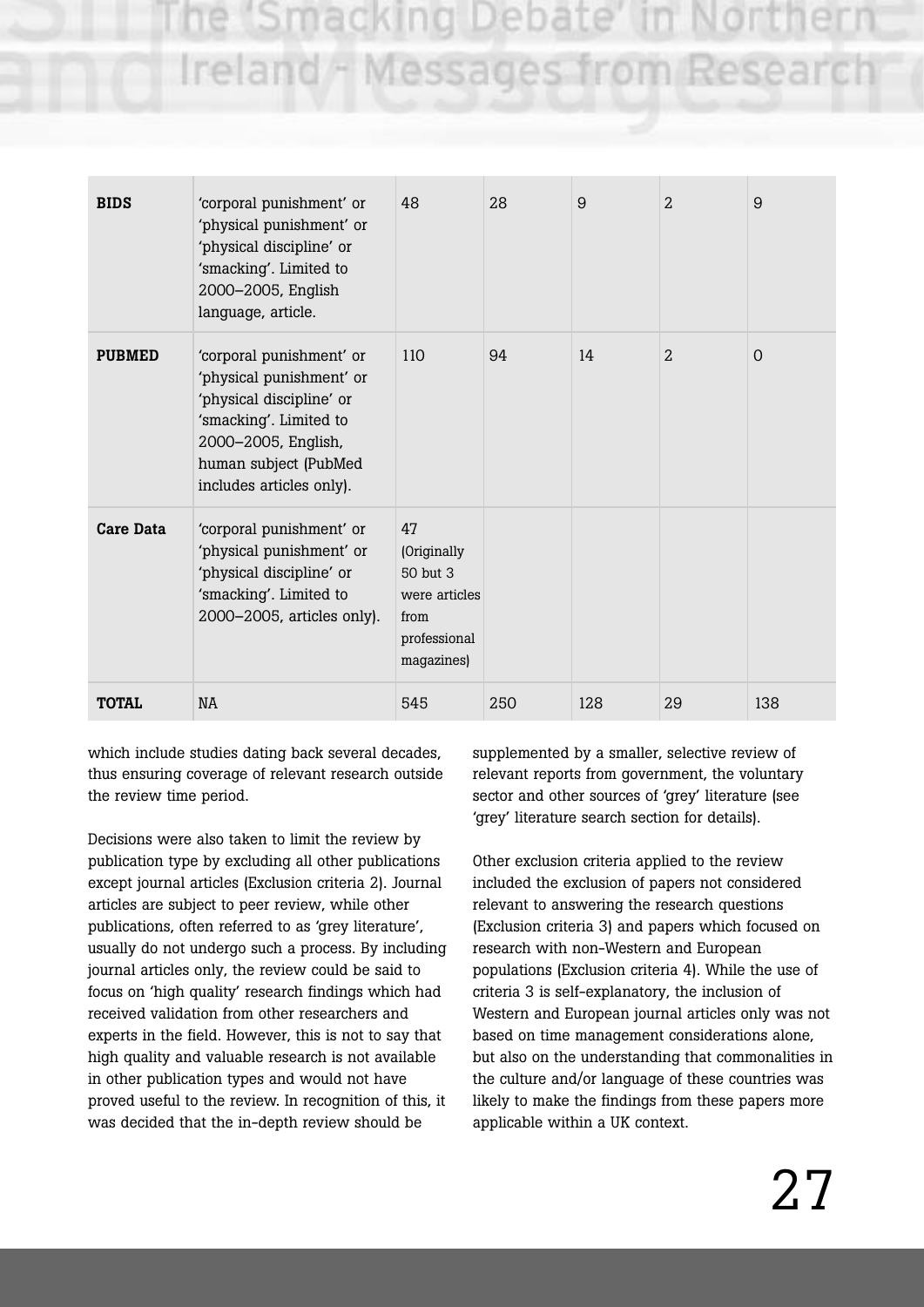Where possible, Exclusion criteria 1 and 2 were applied electronically when carrying out the initial searches across the five research databases and the same search terms and keywords used (see Table 1.1). This resulted in the identification of 548 potentially relevant research articles, although the PSYCHINFO search retrieved 6 articles outside the time limits which, when excluded, reduced this figure to 545. A total of 250 retrieved references were duplicates, leaving 295 remaining articles. The titles and abstracts of these articles were reviewed simultaneously by two researchers and a further 157 were excluded at this stage: 128 because they had no or very limited relevance to the research questions (Exclusion criteria 3); and 29 because they involved research with non-Western and European countries (Exclusion criteria 4).

### **CATEGORISING AND ASSIGNING ARTICLES TO REVIEWERS**

From their titles and abstracts, the remaining 138 references were then categorised according to each of the three research questions they were considered relevant to and copies obtained for indepth review.

Each of the three reviewers was then assigned a number of articles to review. Those which appeared relevant to the research questions on prevalence/characteristics and parental/child/professional views and attitudes were reviewed together as it was apparent that there was considerable overlap between the two areas. A total of 92 references fell into this category and were evenly split between two reviewers. There was also an overlap between these articles and those which appeared relevant to the impact/outcome question, with the third reviewer being assigned a total of 69 articles for in-depth review. This approach was taken rather than splitting the articles evenly between reviewers, as it was envisaged that each reviewer would be responsible for reporting on the review findings for a particular research question in the final report. In

this way, reviewers were able to familiarise themselves with the bulk of articles which were pertinent to their particular research questions.

# **IN-DEPTH REVIEW**

In order to facilitate a standardised approach to the review process, a database was developed which provided a brief data extraction form to be completed for each article (see Appendix 2). This form not only gathered key publication and research details but also asked the reviewers to consider the extent to which the paper was relevant to the research questions they were considering. This took the form of a four-point scale:

- $1 =$ No relevance
- $2 =$ Limited relevance
- $3 =$ Moderate relevance
- $4 =$  Highly relevant.

In addition to rating the relevance to their own research questions, reviewers were also asked to categorise the papers in terms of relevance to the other research questions. This ensured that relevant information which may have been missed at the initial categorisation stage was appropriately included. Via this process an additional two articles were identified as relevant to answering research question one. Papers that were assigned a moderate or high degree of relevance were then considered for inclusion within the final synthesis. As the review included studies which used a wide range of research methods and techniques, the data extraction form did not include an assessment of research 'quality'; instead reviewers were asked to consider the strengths and limitations of the research designs.

#### **GOVERNMENT AND VOLUNTARY SECTOR REPORTS AND OTHER 'GREY' LITERATURE**

The in-depth review of journal articles was supplemented by a number of government and voluntary sector reports, as well as other literature relevant to the research questions. This facilitated inclusion of valuable research which had not been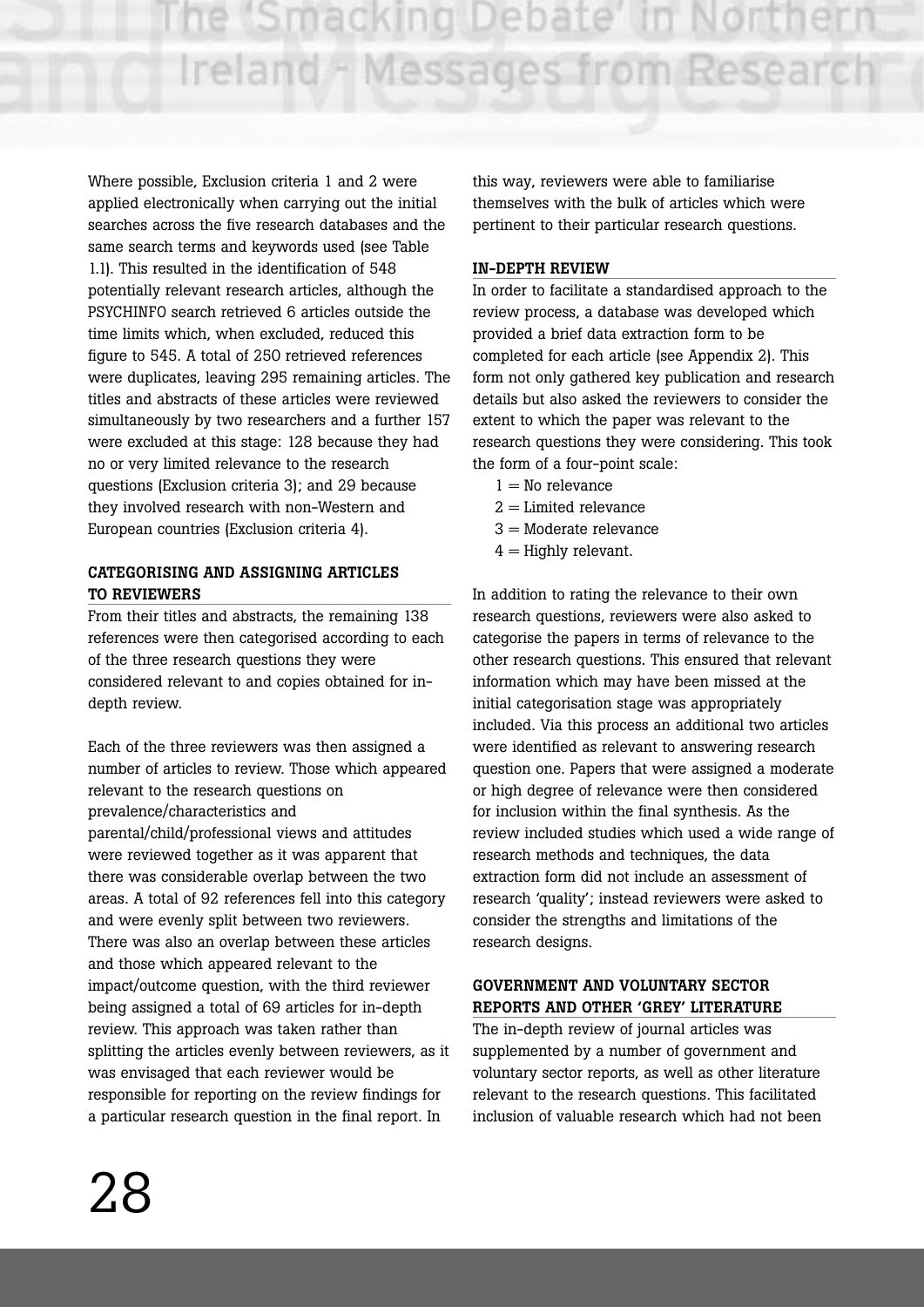published in journal format. Internal libraries and the researchers' own knowledge of research within this field was considered sufficient for this task. 'Grey' literature was included in the review where it provided additional information not included in the journal review or brought a fresh perspective to the debate. For example, much of the qualitative research on children and young people's views toward physical discipline has been carried out and published by the voluntary sector.

#### **RESEARCH CONSIDERATIONS**

Interpretation of the research literature relating to physical discipline is not always straightforward and there are a number of issues which need to be considered when reviewing work in this area. As noted in the introduction, how physical discipline is defined has important implications for the scope of behaviour examined in the study, with those adopting a broad definition reporting on a much wider range of behaviours than those focusing on much narrower definitions. While few studies included in the review adopted an explicit definition of physical discipline, many used measures of physical discipline which encompassed specific behaviours, such as the original Conflict Tactics Scale (CTS) or the updated Conflict Tactics Scale Parent to Child version (CTSPC) to measure the prevalence and frequency of a number of disciplinary tactics

How child outcomes are measured is an equally important concern given that much of the research in this field attempts to link physical discipline use within a range of different child outcomes. In order to measure difficult child behaviour, many of the studies in this review employed either the Behaviour Problems Index (BPI) [Zill & Peterson, 1990] or the Child Behaviour Checklist (CBCL) developed by Achenbach (Achenbach & Edelbrock, 1983; Achenbach, 1991). Both instruments are commonly used to measure social problems among children and are used extensively in children's research literature.

#### **Behaviour Problems Index**

The BPI was developed for children aged 4–17 and includes 28 items reported by mothers. It measures behaviours common among the general child population and includes six subscales which specifically measure anti-social behaviour, anxiety/depression, head-strong behaviour, hyperactivity, immature dependency and peer conflict/social withdrawal.

#### **Child Behaviour Checklist**

The Child Behaviour Checklist (CBCL) is originally an American behavioural questionnaire (Achenbach & Edelbrock, 1983; Achenbach, 1991) which has become widely known in recent years and is now used in more than 30 countries. The CBCL comes in different forms and there are two versions for children aged 1/2 to 5 years old and another for 6–18 years. Teacher report forms, youth self report forms and direct observation forms are also available. CBCL measures behaviours similar to BPI such as aggression, hyperactivity, bullying, conduct problems and violence and also provides scores on a broader range of issues such as thought-problems, withdrawal and internalising behaviour.

The ability for research to make causal links between physical discipline and child outcomes is another important issue when reviewing the literature. In an ideal research situation causality would be established by randomly assigning children to a physical discipline group and a non-physical discipline group. Various outcomes would be measured across both groups and, if differences between the groups were found, this would then effectively prove that physical discipline was the cause. However, clearly in the real world it is not possible to assign children to groups in this way. Another way of establishing causality is through the use of an experimental or prospective longitudinal design; this enables a temporal sequence to be established, showing whether the outcome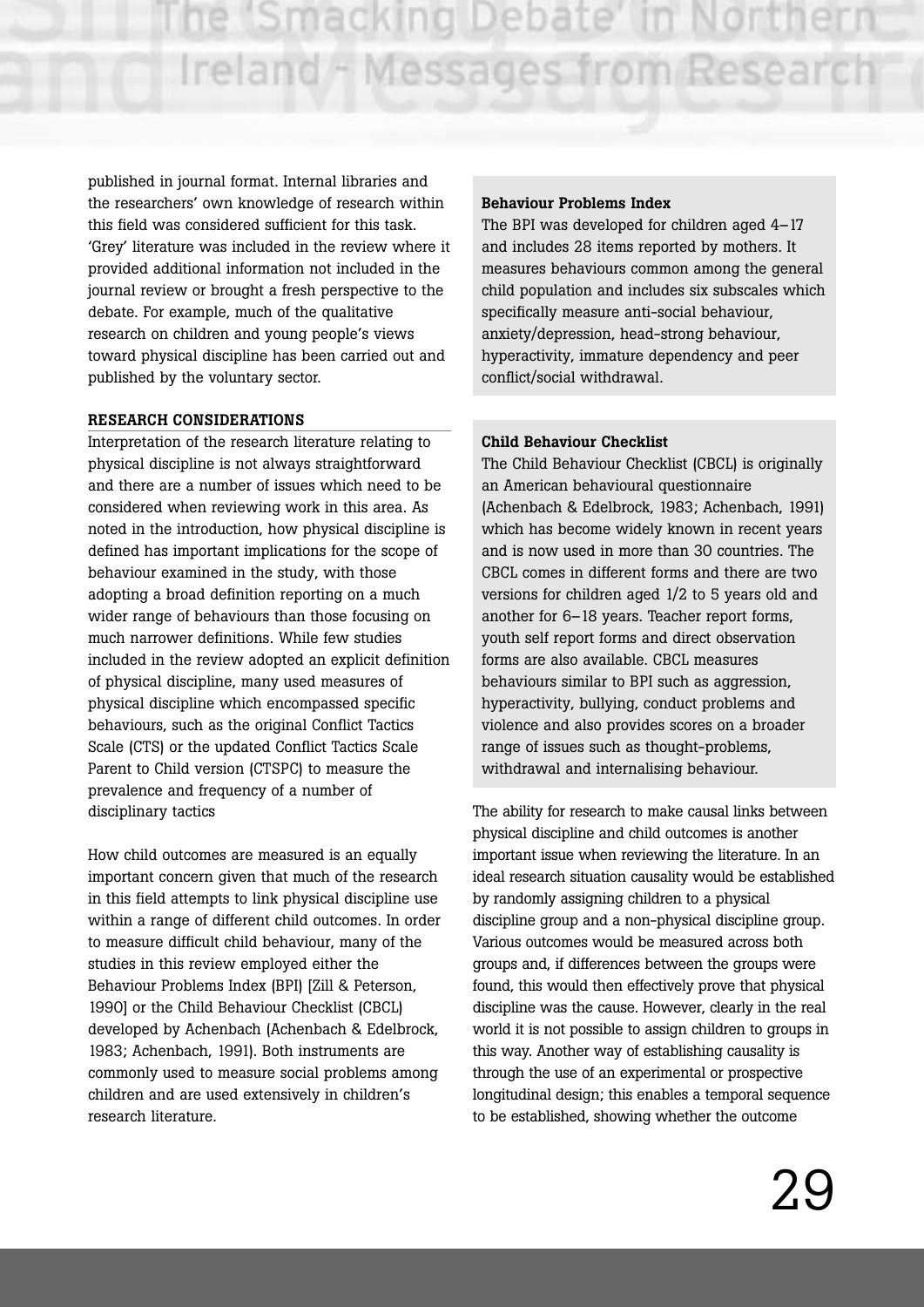occurred prior to or simultaneously with the presumed risk factor. For example, this could help us understand whether a child displays disruptive behaviour because they have been smacked, or if a parent chooses to smack to manage the child's disruptive behaviour.

However, a vast majority of the research relating to physical discipline is cross-sectional in nature. Cross-sectional designs cannot establish temporal order as they are taken at one point in time. This type of design produces correlational data which, while identifying factors which are associated with physical discipline, does not provide information on whether physical discipline is a cause or an effect of the outcome. For example, in relation to aggressive child behaviour, physical discipline could be viewed as the cause of such behaviour but an equally plausible explanation may be that a child's aggressive behaviour resulted in physical discipline being administered.

Therefore, a causal link can only be established when research illustrates that an outcome is generated, caused or produced by a causal risk factor. Baumrind et al (2002) state that although experimental studies are the gold standard in separating causal from non-causal explanations, correlational studies can still contribute as long as they establish temporality and control for other potentially contributory or confounding factors that could account for an association. For example, how can we be sure that a child is displaying high levels of aggression as a result of parental use of physical discipline when in the same household various others factor related to child aggression are also present (domestic violence, low parental warmth, high levels of parental stress and substance misuse)? Any one of these variables, or a combination of any of them, along with the physical discipline, could be influencing the child's development in such a way as to present in high levels of aggression. Regression analysis is frequently used to combat this difficulty as it is able to isolate those factors which have an independent

effect on physical discipline use and are not confounded by their relationship to other factors.

# **STRENGTHS AND LIMITATIONS**

This review provides a comprehensive and transparent approach to drawing together key findings from the recent literature published in relation to physical discipline. Where possible, it takes account of the research considerations discussed above, looking at the definition and measurement of physical discipline and any implications this might have for interpreting the findings, particularly in relation to prevalence statistics. When discussing the factors which influence physical discipline use and attitudes toward it, particular attention is paid to how potentially contributory or confounding factors have been controlled for, with the focus being predominantly on the factors that have been identified through regression analysis. The section exploring the outcomes of physical discipline addresses the research literature associated with both the anti and conditional physical discipline perspectives, examining the competing claims and exploring what conclusions can be drawn from these divergent views. An important aspect of this is the evaluation of the research design which dictates the study's ability to establish causal links between physical discipline and the outcomes measured.

While focusing mainly on journal publications, the review is supplemented by a range of other relevant literature to provide a wide-ranging overview of the issue from a variety of perspectives. Although relatively narrow in focus, the review time period also included a number of systematic reviews which report on studies dating back several decades, thus ensuring coverage of relevant research outside the review time period. Nevertheless, it should be noted that the findings presented concentrate on research relating to Western and European countries and extrapolation to other regions should be treated with caution.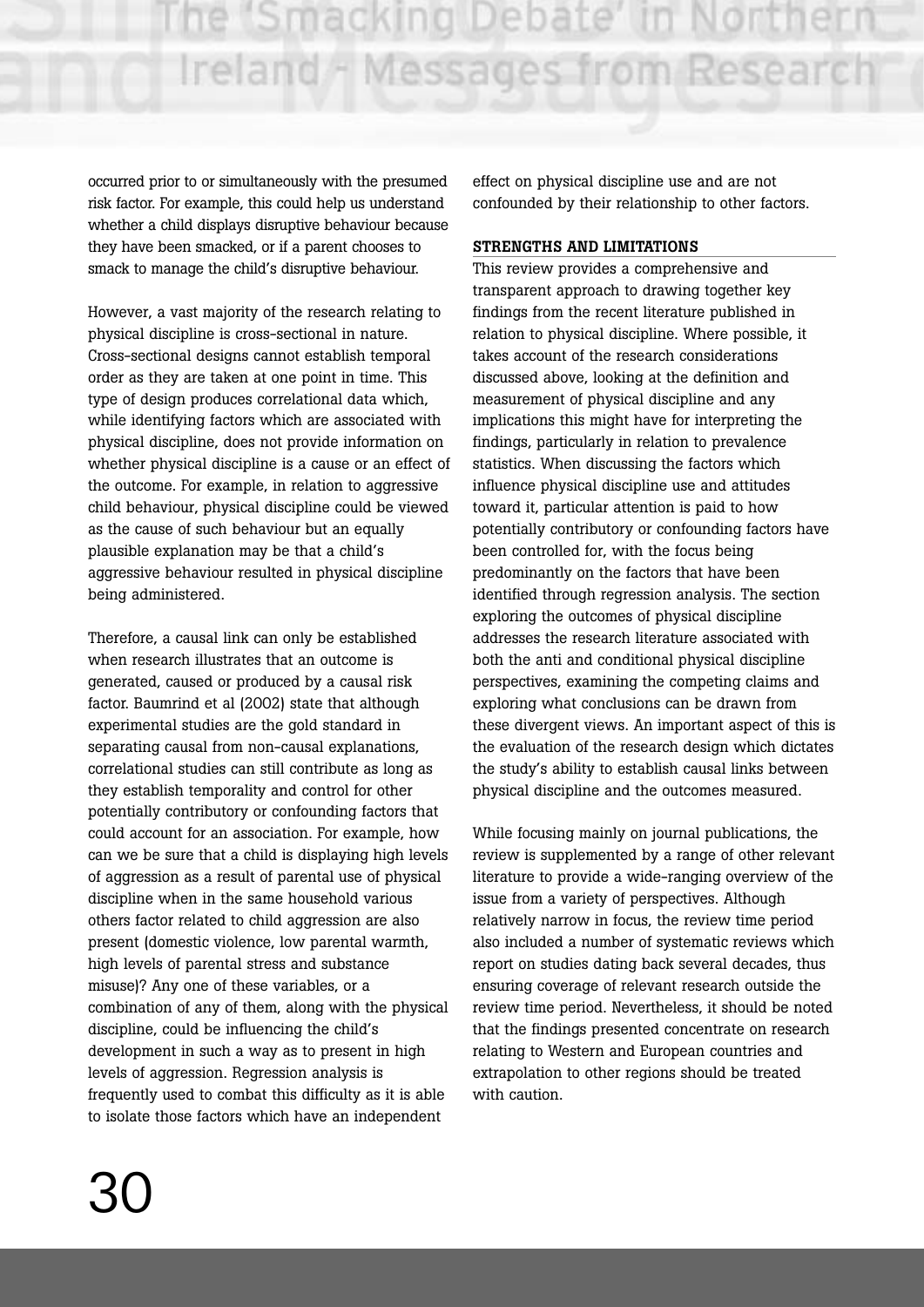# **1.2 THE PREVALENCE OF PHYSICAL DISCIPLINE IN THE HOME**

#### **Key Points**

- Physical discipline rates vary between countries, although direct comparison is difficult because of the different timings, definitions and forms of measurement used.
- Of the countries included, Italy, Germany and Britain appear to have the highest rates of physical discipline use (70–80%).
- Sweden tends to have the lowest figure for physical discipline (25–45%), a finding which is often attributed to Sweden having the longest standing legal ban.
- Although rates of 'severe' physical discipline/assault are much lower than 'minor' or 'ordinary' physical discipline (as measured by the Conflict Tactics Scale), a sizeable minority of parents still use it.
- National surveys have highlighted rates of 'severe' physical discipline/assault of 25% in America and 16% in Britain.
- Physical discipline does not tend to be used by itself but is instead used as part of a wider repertoire of disciplinary strategies.

In order to provide a brief overview of the international use of physical discipline, this section presents prevalence statistics from a variety of different countries including America, Canada, Sweden, Italy, Germany and the UK. (See Table 1.2 for a tabular overview of American studies and Appendix 3 for an overview of Canadian, Swedish, Italian and UK primary research studies included in this section).

#### **USA**

The review identified six nationally representative surveys which provide information on the use of physical discipline across the United States. All relied on parental self report but, as Table 1.2 illustrates, a variety of different physical discipline measurements, timeframes and parent groups were used. Research involving all parents (i.e. of parents of children aged 0–18) and focusing on lifetime use of physical discipline found the highest rates, with two thirds reporting having ever spanked or slapped their child (Xu et al, 2000). Surveys concentrating on lifetime prevalence with parents of younger children produced lower rates, with 38% of parents of children aged 4–35 months (Regalado et al, 2004) and 40% of parents of children under 3 (Wissow, 2001) reporting having spanked their child at least once. All three of these surveys also relied on a narrow range of behaviours and it would be expected that research using a broader range of disciplinary behaviours would produce higher figures.

In addition to looking at lifetime use of physical discipline, there were also a number of national surveys which measured physical discipline over specific time periods. Dietz's (2000) survey measured the broadest range of behaviours, using the Parent-Child Conflict Tactics Scale (Straus et al, 1998) to measure disciplinary practices used by parents in the preceding year. In keeping with the previous surveys, 57% reported using some form of 'ordinary' or 'minor' physical discipline, defined as spanking a child or slapping them on the hand, arm or leg. Of those who reported using physical discipline, 61% did so at least six times during the year. The results also showed that a quarter of respondents reported using 'severe' physical discipline/assault (25.7%) on more than one occasion.

Similarly, Tajima's (2000 & 2002) secondary analysis of married/cohabiting participants in the 1985 National Family Violence Surveys also used the original Conflict Tactics Scale, indicating that 61.6% of parents reported the use of some kind of physical discipline in the previous year. Furthermore, 4.1% reported physical abuse (i.e. the very severe physical assault component of the CTS) and nearly all of the respondents who physically abused their children also physically disciplined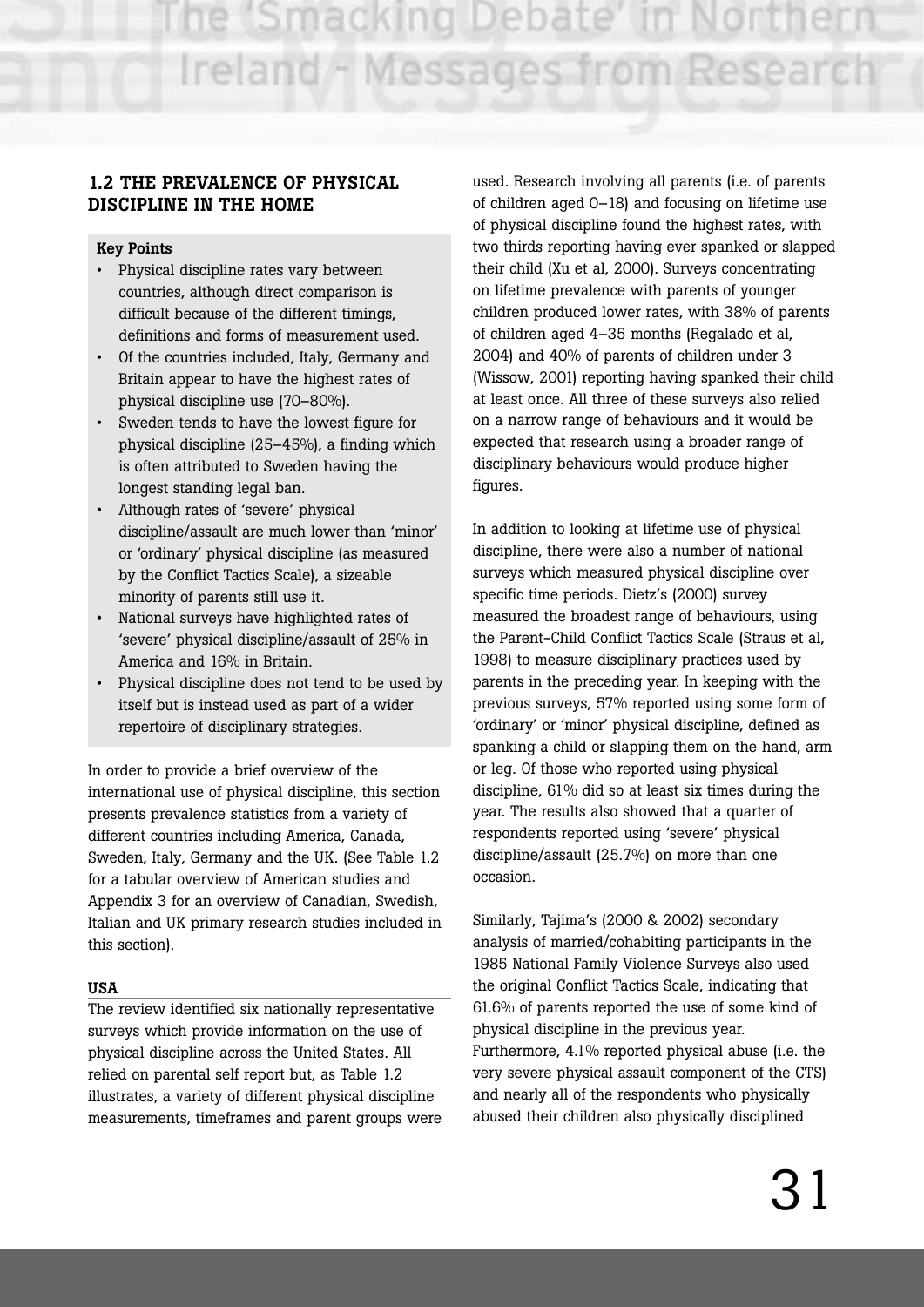"Smacking Deba Ireland - Messages from Research

them. This is a much lower figure than Dietz's (2000) 26% for severe physical discipline/assault as the behaviours categorised as physically abusive were much more extreme and included behaviours such as throwing things, kicking, biting, burning, scalding, threatening with a knife etc. Analysis of the National Longitudinal Survey of Youth (Eamon & Zeuhl, 2001, Eamon, 2001b) analysis used the most recent time frame, but only measured spanking, indicating that 37.4% of the single mothers had spanked their children in the past week, compared with 19.2% of mothers of 10–12 year olds who had spanked in the past week.

Overall, the surveys show that a majority of American parents have used physical discipline, usually in the form of spanking or slapping. While the figures suggest lower rates of physical discipline with younger children (a factor explored in much depth in the next section), they do indicate that physical discipline is used with a sizeable minority of very young children. Likewise, 'severe' physical discipline/assault also appears to be used by a sizeable minority of parents, while physical abuse was reported by a much smaller but significant minority.

| Authors/study details                                                                                                                                                                                                                                                                                                                                                                                                   | Physical discipline measured and results                                                                                                                                                                                                                                                                                                                                                                                                                                                                                 |
|-------------------------------------------------------------------------------------------------------------------------------------------------------------------------------------------------------------------------------------------------------------------------------------------------------------------------------------------------------------------------------------------------------------------------|--------------------------------------------------------------------------------------------------------------------------------------------------------------------------------------------------------------------------------------------------------------------------------------------------------------------------------------------------------------------------------------------------------------------------------------------------------------------------------------------------------------------------|
| Tajima (2000 & 2002) – Subset of National Family<br>Violence Surveys carried out in 1985. The original<br>survey was administered via telephone interview<br>involving 6,002 randomly selected households.<br>The subset consisted of the respondents from the<br>original sample who were married (or living<br>together) with at least one child under 18.<br>Sample size $-2,733$<br>Research Time Frame - past year | Definition/Measurement: CTS, 'physical<br>discipline' defined as any one or more of the<br>pushed, grabbed, shoved the child; slapped<br>or spanked; or hit or tried to hit with an object.<br>'Physical abuse' defined as any one or more of<br>the following; threw something at child; kicked;<br>bit or hit with a fist; beat up; burned or scalded;<br>threatened with a knife or gun or used a knife<br>or gun.<br>61.6% of the parents reported the use of physical<br>discipline<br>4.1% reported physical abuse |
| Xu et al $(2000)$ – Sub-sample of the National<br>Survey of Families and Households which used<br>face-to-face interviews. Analysis involved<br>2,499 parents, 692 who had a child younger<br>than 5 and 1,807 who had a child between 5<br>and 18 years of age.<br>Sample size - 2499<br>Research Time Frame – lifetime                                                                                                | Definition/Measurement: spanking, slapping or<br>grabbing<br>67% had spanked or slapped their child<br>27% reported use as sometime or always<br>41% reported spanked or slapped seldom                                                                                                                                                                                                                                                                                                                                  |

#### **Table 1.2: Nationally representative American surveys of parental discipline use**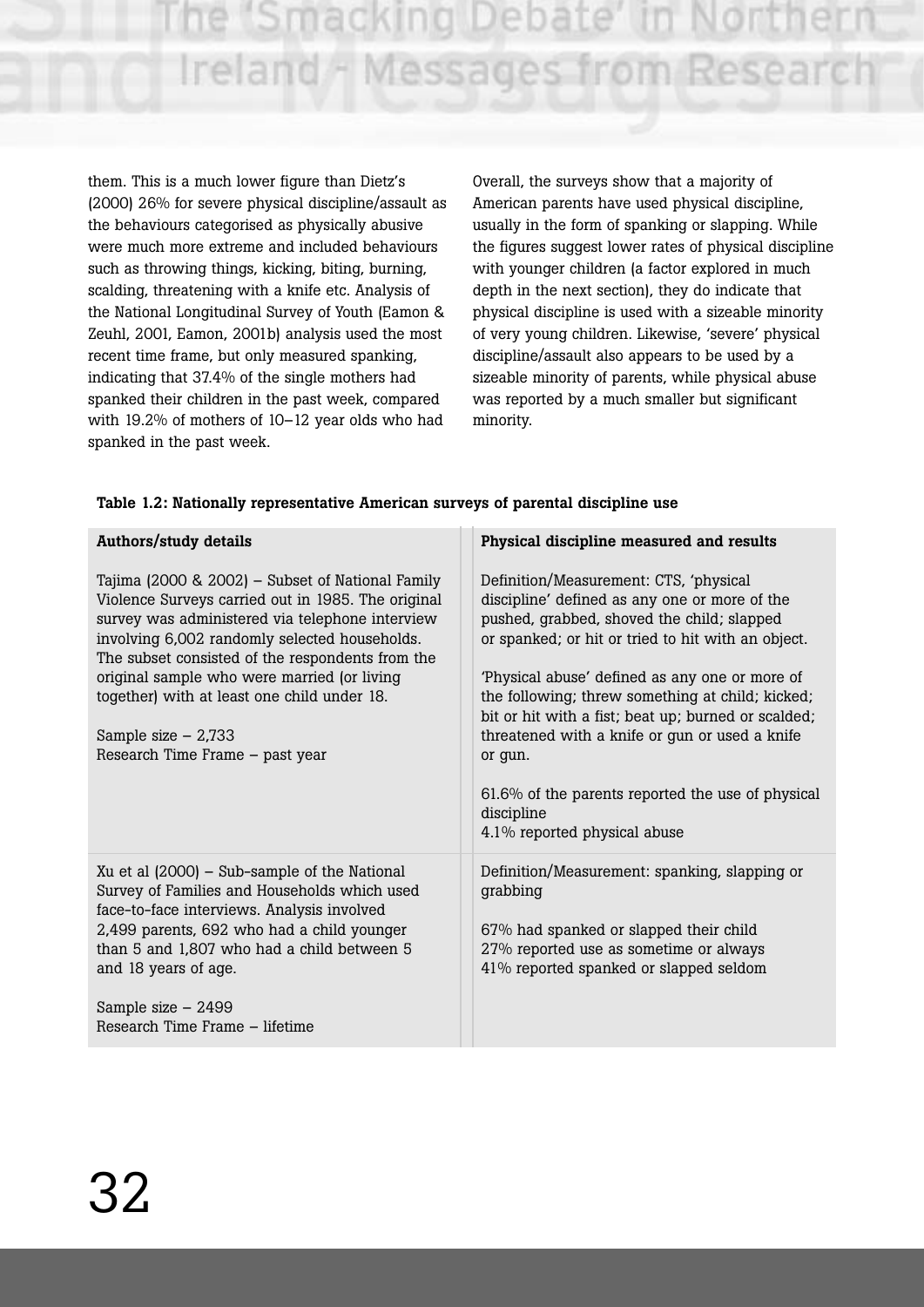| (Regalado et al, 2004) - National Survey of Early<br>Childhood Health, a nationally representative<br>telephone survey of parents of children aged<br>4-35 months.<br>Sample size $-2,068$<br>Research Time Frame - lifetime                                                                                                                                                                                                                                           | Definition/Measurement: spanking<br>38% had spanked<br>6% spanked 4-9 month olds, 29% spanked<br>10-18 month olds<br>64% spanked 19-35 month olds.                                                                                                                                                                                                                                                                                                             |
|------------------------------------------------------------------------------------------------------------------------------------------------------------------------------------------------------------------------------------------------------------------------------------------------------------------------------------------------------------------------------------------------------------------------------------------------------------------------|----------------------------------------------------------------------------------------------------------------------------------------------------------------------------------------------------------------------------------------------------------------------------------------------------------------------------------------------------------------------------------------------------------------------------------------------------------------|
| Wissow, $2001$ – Analysis data produced by the<br>Commonwealth Fund Survey of Parents with<br>Young Children which involved telephone<br>interviews with 2,017 US parents with at least<br>one child younger than three years living<br>with them<br>Sample size $-2017$<br>Research Time Frame - lifetime                                                                                                                                                             | Definition/measurement: spanking and hitting<br>40% of parents reported having spanked child<br>(25% sometimes or often)<br>7% reported either hitting or slapping<br>(2% sometimes or often.)                                                                                                                                                                                                                                                                 |
| Dietz, 2000 - Telephone interviews with a<br>nationally representative sample of 1,000<br>American parents conducted by the Gallop<br>Organisation during August and Sept 1996.<br>Sample size $-1,000$<br>Research Time Frame - past year                                                                                                                                                                                                                             | Definition/Measurement: Parent-Child Conflict<br><b>Tactics Scale</b><br>57.1% 'ordinary' or 'minor' physical discipline -<br>spanking (47%), slapping on hand arm or<br>leg (37%)<br>Of those who used physical discipline 61% did<br>so at least 6 times during the year.<br>25.7% reported using 'severe' physical discipline/<br>assault -shaking (9%), hitting with a hard object<br>(21%), pinching (4%) and slapping on face, head<br>or ears $(5\%)$ . |
| Eamon (2001b, 2002) & Eamon & Zuehl (2001)<br>- Analysis of various samples from the data set<br>of the National Longitudinal Survey of Youth<br>(NLSY) The original study consisted of<br>interviews with parents.<br>Sample size $-$ 878 4–9 yr olds in single mother<br>families (Eamon and Zeuhl), 1,397 4-9 year<br>olds in intact families (Eamon, 2001a), 963<br>10-12 year olds living with their mothers<br>(Eamon, 2001b)<br>Research Time Frame - past week | Definition/Measurement: spanking<br>37.4% of single mothers of 4-9 year old spanked<br>their children in the past week.<br>19.2% of mothers in 10–12 year olds had spanked<br>in the past week                                                                                                                                                                                                                                                                 |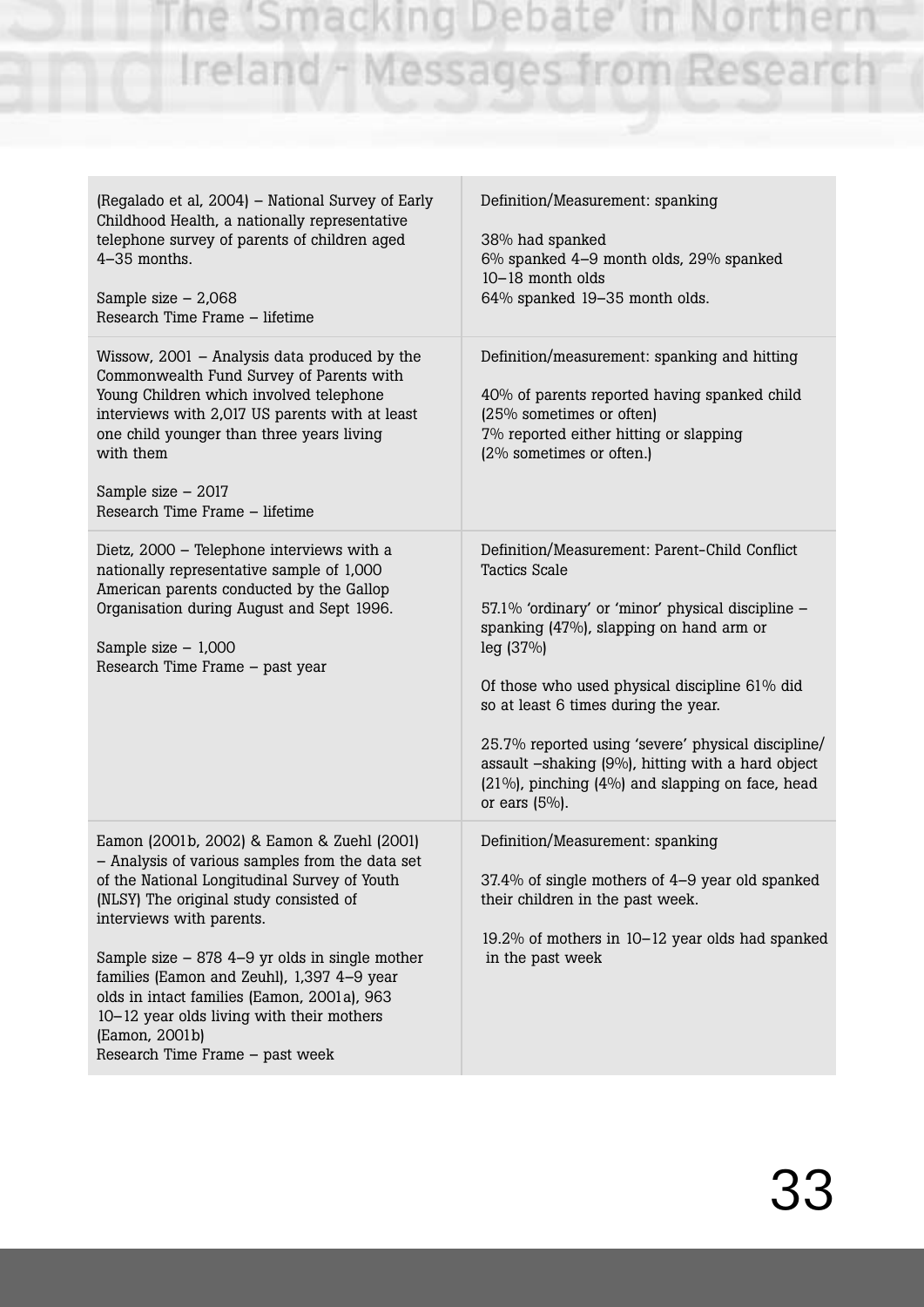#### **CANADA**

Prevalence rates for physical discipline use in Canada have been cited as 51% (Ateah & Durrant, 2005), although it is not clear what definition was used. Higher rates have been found in other studies, with research exploring the childhood experiences of undergraduate students and community members (Ateah & Parkin 2002) reporting that, overall, 75% had received some form of physical discipline, defined as spanking; slapping on body; slapping on head; shaking; whipping or being hit with an object. Of those who had received physical discipline, 60% reported receiving it from both parents and almost two thirds said they had received it most between ages 6 and 10. Most were slapped on the body (63%), others were slapped on the head (37%), shaken (12% being shaken, 18% being whipped) or hit with an object (34%).

Further research by the same authors (Ateah & Durrant, 2005) also found that, when asked to describe two child transgressions which had elicited their strongest reactions, 50% of Canadian mothers of three year old children had used some kind of physical discipline in the past two weeks. The definition of physical discipline used and given to parents in this study was based on Straus (1995) and covered any physical means used in the management or discipline of children without resultant physical injury. In total, 59% reported an incident of physical discipline use in the past two weeks; 88% involved spanking or slapping while the remainder included grabbing their child's shoulders (6%) and single incidents of dragging, pushing and spraying the child's face with water.

While neither of these studies can be generalised to the wider population in Canada, again they point to variability in physical discipline rates depending on the reporting source. They also indicate that, as in America, physical discipline is commonly used. The more severe forms of physical discipline, such as being slapped on the head and hit with an object, are used on sizeable minorities of children.

#### **SWEDEN**

Jutengren and Palmerus (2002) cite a variety of prevalence figures for Sweden which highlight substantial decreases in physical discipline use in the past five decades. For example, a longitudinal study of 212 families with children born in the late 1950s found that 75% of children aged four were struck at least once by their fathers and 95% by their mothers during a 12 month period. More than 25% were struck on a weekly basis by their fathers and 60% by their mothers. However, in a national survey conducted in 1995 only 30% of Swedish intermediate school students stated that they had ever been struck by their father by the age of 13, with 1% being hit by them on a weekly basis (the rates were the same for mothers). This decline in physical discipline is often attributed to Swedish legislation outlawing the use of physical discipline, although this is sometimes contested. Comparisons between Sweden and the US using national probability samples are also reported as showing that 28% of Swedish parents had spanked or slapped their 0–18 year olds during a 12 month period, compared with twice as many in the US. Again this is thought to be related to differences in legal positions, with almost all American states retaining a physical discipline defence in comparison with Sweden, which has the oldest legislation banning the use of physical discipline.

Primary research within this review (Durrant et al, 2003) also compared lifetime and past week physical discipline use by Swedish and Canadian mothers. The study used Holden's (1993) Parental Responses to Misbehaviour Scale which includes spanking with a hand or object and slapping on the hand or face as measures of physical discipline. Overall, less than half of Swedish mothers (45%) reported having ever used using physical discipline compared with 70% of Canadian mothers (see Table 1.3). While similar numbers used it less than once a week (47 v 43%), 18% of Canadian mothers reported using physical discipline 1–2 times per week compared with only 2% of Swedish mums.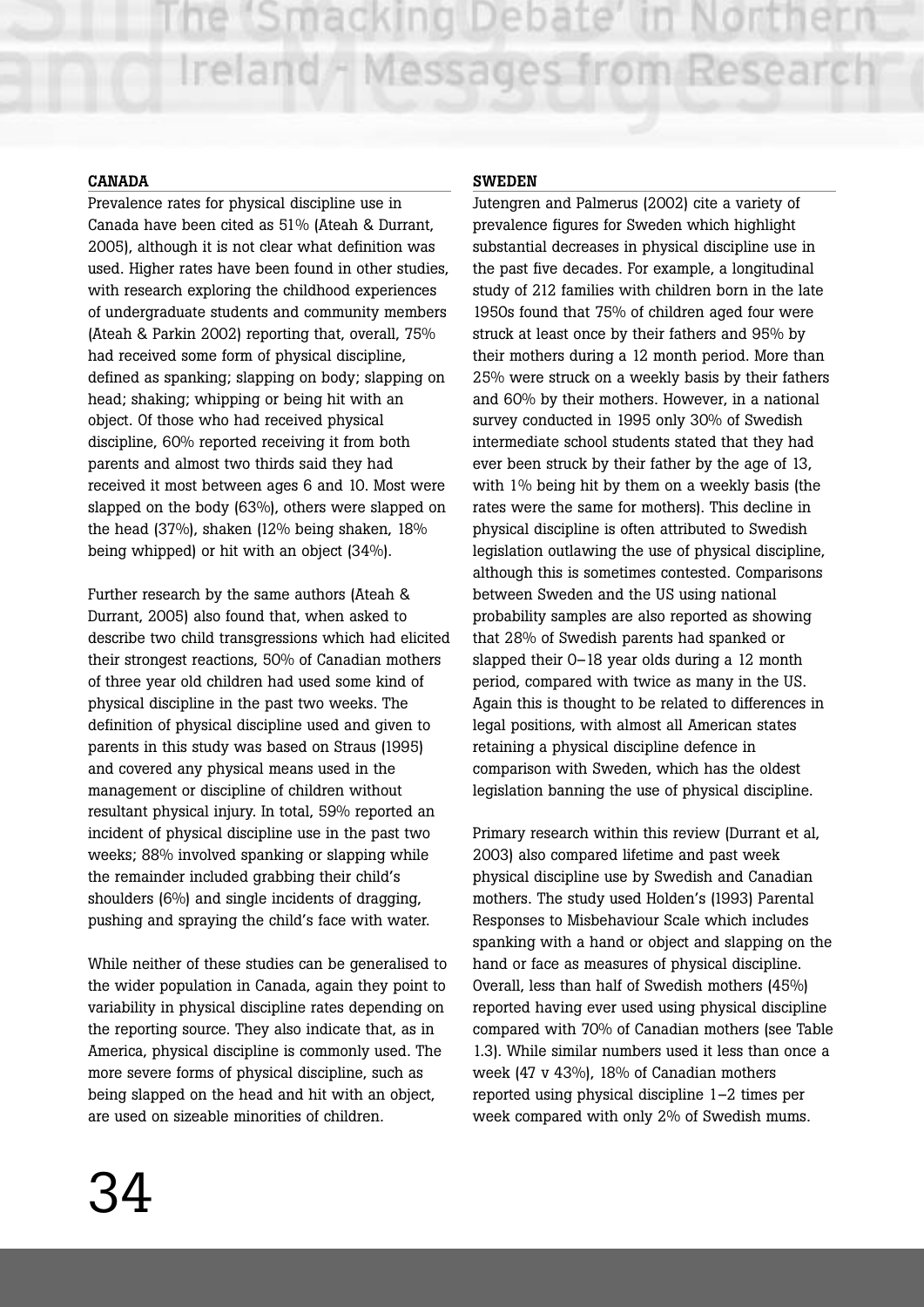| Frequency of use     | Canada<br>$(n=104)$ | <b>Sweden</b><br>$(n=99)$ |
|----------------------|---------------------|---------------------------|
| Never                | 29.6                | 55.1                      |
| Less than once/week  | 46.9                | 42.7                      |
| 1 or 2 times/week    | 18.4                | 2.2                       |
| 3 or 4 times/week    | 2.0                 | 0.0                       |
| 5 or 6 times/week    | 1.0                 | 0.0                       |
| 7 or 8 times/week    | 2.0                 | 0.0                       |
| 9 or more times/week | 0.0                 | 0.0                       |

#### **Table 1.3: Reported frequency of physical discipline use by Canadian and Swedish mothers**

Although suggesting a substantial difference in physical discipline use between Sweden and Canada, the findings from this study can not be generalised to either population and do not provide specific information on the types of physical discipline used. It is also possible that the reports of Swedish parents were influenced by the fact that physical discipline is illegal in their country, although it is noted that the Swedish ban does not carry criminal penalties and is intended to provide a clear guideline rather than a threat of punishment. These notwithstanding, the findings, together with previous national survey results, do point toward much lower rates of physical discipline use in Sweden, in comparison with American and Canada.

#### **ITALY**

An Italian parent survey, using a random sample of children aged 3–12 attending school in the region of Tuscany (Bardi et al, 2001), identified an average incidence of 'minor' violence of 768 per 1,000 children, as well as a 'severe' violence rate of 83 per 1,000 children. Definitions of 'minor' and 'severe' physical discipline/assault were based on the original Conflict Tactics Scale (Straus, 1973), although results for the individual types of physical discipline were not presented. Again these findings highlight that, as in Canada and the US, physical discipline is very common in Italy and 'severe' physical discipline/assault is used by a significant minority of parents.

#### **GERMANY**

Bussmann's (2004) discussion paper draws on data from a variety of nationally representative surveys in order to evaluate the impact of the government decision to ban physical discipline in 2000. This includes: comparison of a survey of 2,000 German parents carried out in 1996 with a survey of 3,000 parents carried out in 2001; as well as a survey of 2,400 12–18 year olds carried out in 1992 and 2,000 in 2002. The results of both the parent and adolescent surveys showed the continued existence of relatively high degrees of various forms of discipline. Overall, 54% of parents were considered to display 'conventional childrearing' which entails frequent use of 'minor' physical discipline in addition to non-violent sanctions and rare use of more serious physical discipline such as spankings or beatings. Approximately 17% of parents belonged to a violence prone group, a group which frequently resorted to sanctions, psychological forms of discipline and serious physical discipline such as beatings or spankings. The third group, parents who rarely resorted to disciplinary sanctions and, as far as possible, never resorted to physical discipline, accounted for roughly 28% of all parents. Despite relatively high rates of physical discipline, the authors note some remarkable changes over the time periods measured. Among the parents there was a 10% decrease in slapping between 1996 and 2001 (72% v 59%) and in 2001, 26% of parents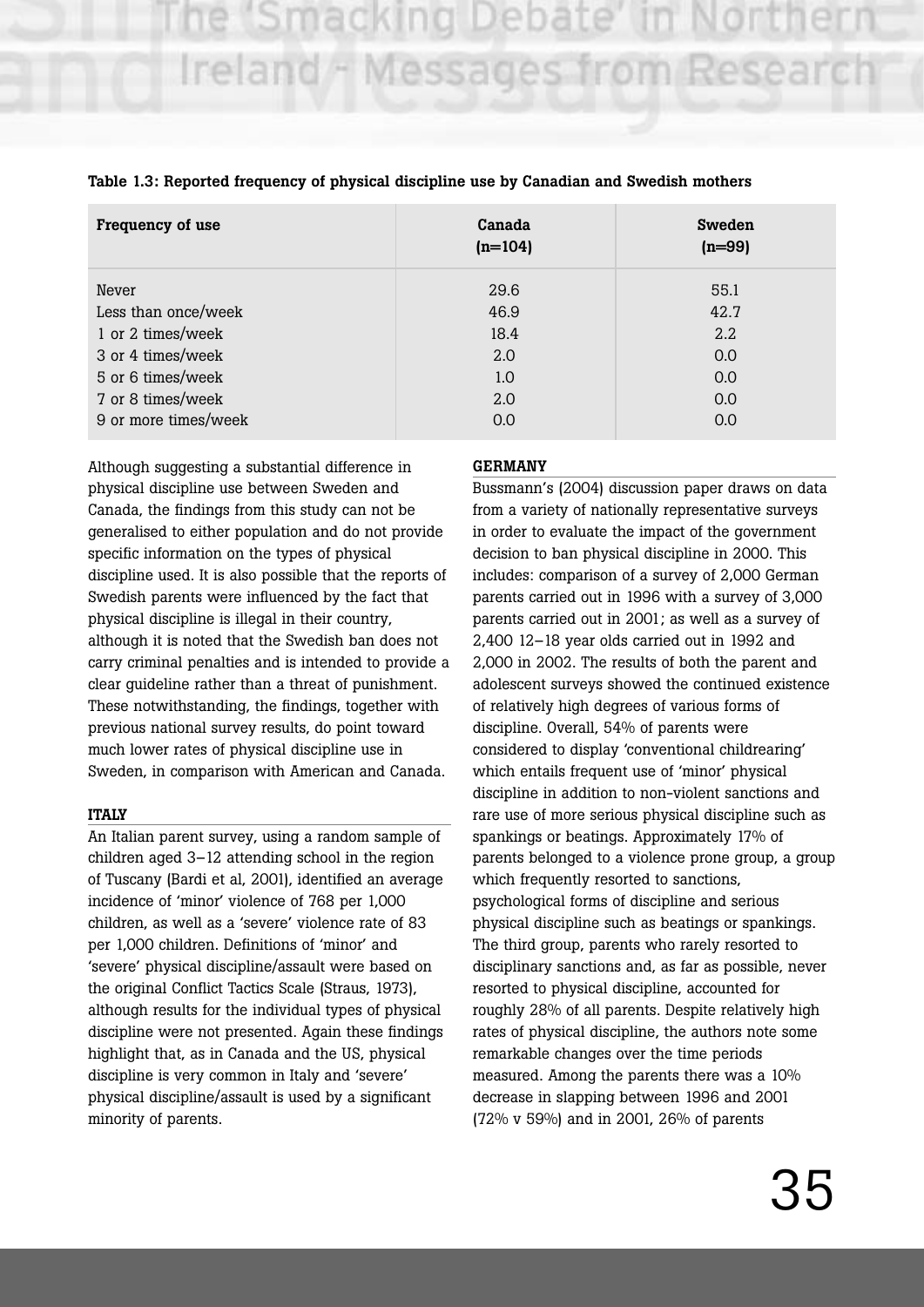# e 'Smacking Debate Ireland - Messages from Research

| Physical discipline type        | 1992<br>(%) | 2002<br>(9) |
|---------------------------------|-------------|-------------|
| Light slap across the face      | 81.2        | 68.9        |
| Severe slap across the face     | 43.6        | 13.9        |
| Beaten on the bottom with a rod | 41.3        | 4.8         |
| Beaten to the point of bruising | 30.6        | 3.2         |

**Table 1.4: Changes in childrearing in Germany: adolescents surveys 1992 and 2002**

reported having spanked their children in comparison with 33% in 1996 (see Table 1.4).

There was also evidence of a decrease in the use of more serious violent sanctions, with only 14% of adolescents reporting having been (ever) slapped hard across the face in 2002 compared with 44% in 1992. Equally, only 4% of adolescents had experienced serious physical discipline such as being beaten on the bottom with a stick or beaten to the point of bruising, while in 1992 the rates of this were 14% and 31% respectively. While, overall, the violence prone group had not grown substantially smaller (16.3% in 2002 compared with 18.1% in 1992), even in these families the most serious forms of physical discipline were less frequent.

## **UK**

Two large scale surveys carried out in England, Wales and Scotland (Ghate et al, 2003; Anderson et al, 2002) provide valuable information on physical discipline use in the UK. Ghate et al (2003) carried out the first ever nationally representative survey of mothers and fathers of children aged 0–12, across Britain. The survey used Computer Assisted Personal (and Self) Interviewing (CAPI/CASI) to ensure the fullest and frankest answers. Disciplinary acts were measured using the Misbehaviour Response Scale (MRS), an adaptation of the widely used parentchild version of the Conflict Tactics Scale. The results highlighted that 71% of parents had ever used 'minor' physical discipline, 16% had used

'severe' physical discipline/assault and 1% had used very 'severe' physical discipline/assault. In terms of annual incidence, 58% had used 'minor' physical discipline in the past year, 9% 'severe' physical discipline/assault and 1% very 'severe' physical discipline/assault. They also provided clear evidence that physical discipline use does not normally occur in isolation but is instead one element of a range of disciplinary tactics which include reasoning/explaining, using time out, shouting, yelling or screaming etc. The authors conclude that physical discipline tends to be used as an adjunct, not an alternative, to non-physical methods.

The Scottish research (Anderson et al, 2002) also used the same modified version of the Conflict Tactics Scale used in Ghate et al's (2003) study. As Table 1.5 shows, physical discipline use, particularly the more extreme behaviours, were less common than other forms of discipline. Nevertheless, two in five reported having smacked their child on the bottom and a third on the hand, arm or leg, while 14% reported smacking or slapping their child on the face or head, or cuffing them on the ear in the past year. The data was not broken down into 'minor' and 'severe' categories but instead included both 'minor' and 'severe' under the heading of any physical discipline use in the past year and physical discipline use in the past week. Overall, 51% of the sample had used some form of physical discipline in the past year and 10% in the past week. This is lower than Ghate et al's (2003) figure of 58% of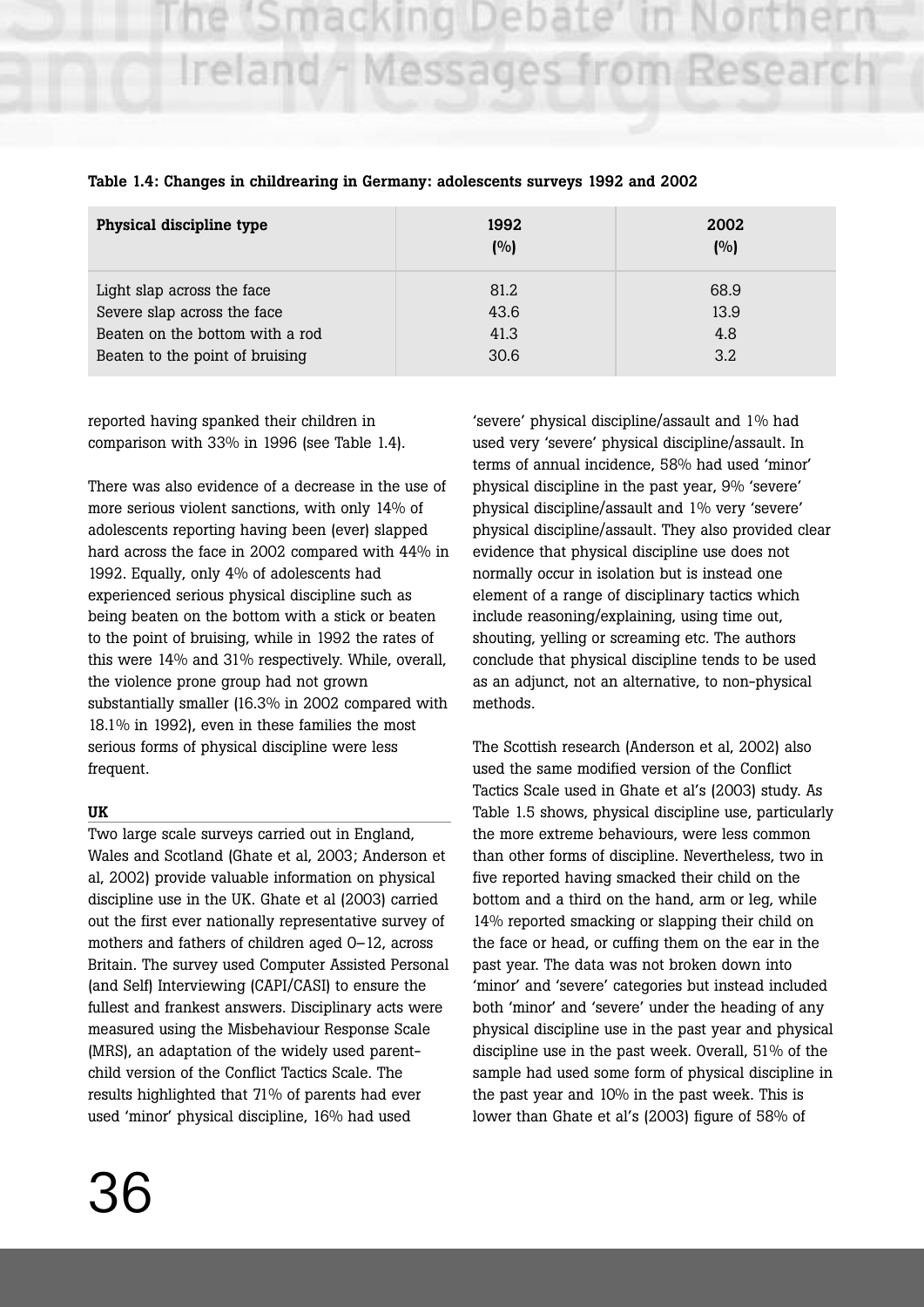macking Ireland - Messages from Research

#### **Table 1.5: Use of different forms of physical discipline by Scottish parents in the past year**

| Type of discipline                                                              | Used in past year<br>(9/0) |
|---------------------------------------------------------------------------------|----------------------------|
| Discussed the issue calmly/explained why the behaviour was wrong                | 88                         |
| Shouted or yelled at child                                                      | 83                         |
| Threatened to stop child going out or to take away treats (e.g. sweets, TV)     | 69                         |
| Sent child to his/her room or somewhere similar                                 | 65<br>63                   |
| Told child that they'd made parent sad or upset                                 |                            |
| Distracted child in some way                                                    | 57                         |
| Threatened to smack child but did not actually do it                            | 58                         |
| Actually stopped child going out or took away treats (e.g. sweets, TV)          | 58                         |
| Threatened to tell someone else (e.g. partner)                                  | 53                         |
| Moved something dangerous or tempting out of child's way                        | 53                         |
| <b>Smacked child's bottom</b>                                                   | 39                         |
| Gave child a chore or something unpleasant to do                                | 36                         |
| Smacked or slapped child on the hand, arm or leg                                | 33                         |
| Walked out on child, or left the room or house                                  | 22                         |
| Refused to talk to child/gave child the silent treatment                        | 20                         |
| Called child stupid or lazy or some other name like that                        | 23                         |
| Grabbed, pushed or handled child roughly                                        | 11                         |
| Said wouldn't love child, or would send child away, or would go away and leave  | 7                          |
| Smacked or slapped child on the face or head, or cuffed child on the ear        | 6                          |
| Shook child                                                                     | 3                          |
| Threw something at child that could hurt (whether or not it actually hit child) | $\overline{a}$             |
| Hit child with something like a slipper, belt, hairbrush or some other object   | $\overline{2}$             |
| Bit or pinched or nipped child                                                  | 1                          |
| Punched or kicked child                                                         | 1                          |
| Threw or knocked child down                                                     | 1                          |
| Pulled child's ears or hair                                                     | 1                          |
| Washed mouth out or made child swallow something unpleasant                     | 1                          |

*Source: Anderson et al (2002)*

parents having used 'minor' physical discipline in the past year and is likely to be related to the fact that the Scottish research focused on parents of all children while Ghate et al (2003) focused on parents of children aged 0–12, a parent group more likely to have administered physical discipline than parents of children in older age groups. Like the Ghate et al (2003) study, the Scottish survey also highlights that physical discipline usually occurs within the context of a broader disciplinary

repertoire, with other practices such as shouting and yelling and explaining why the behaviour was wrong being much more commonly used than physical discipline.

#### **CONCLUSION**

The review findings illustrate that physical discipline is commonly used by parents in a number of Western and European countries. Variation in rates between countries is apparent, although direct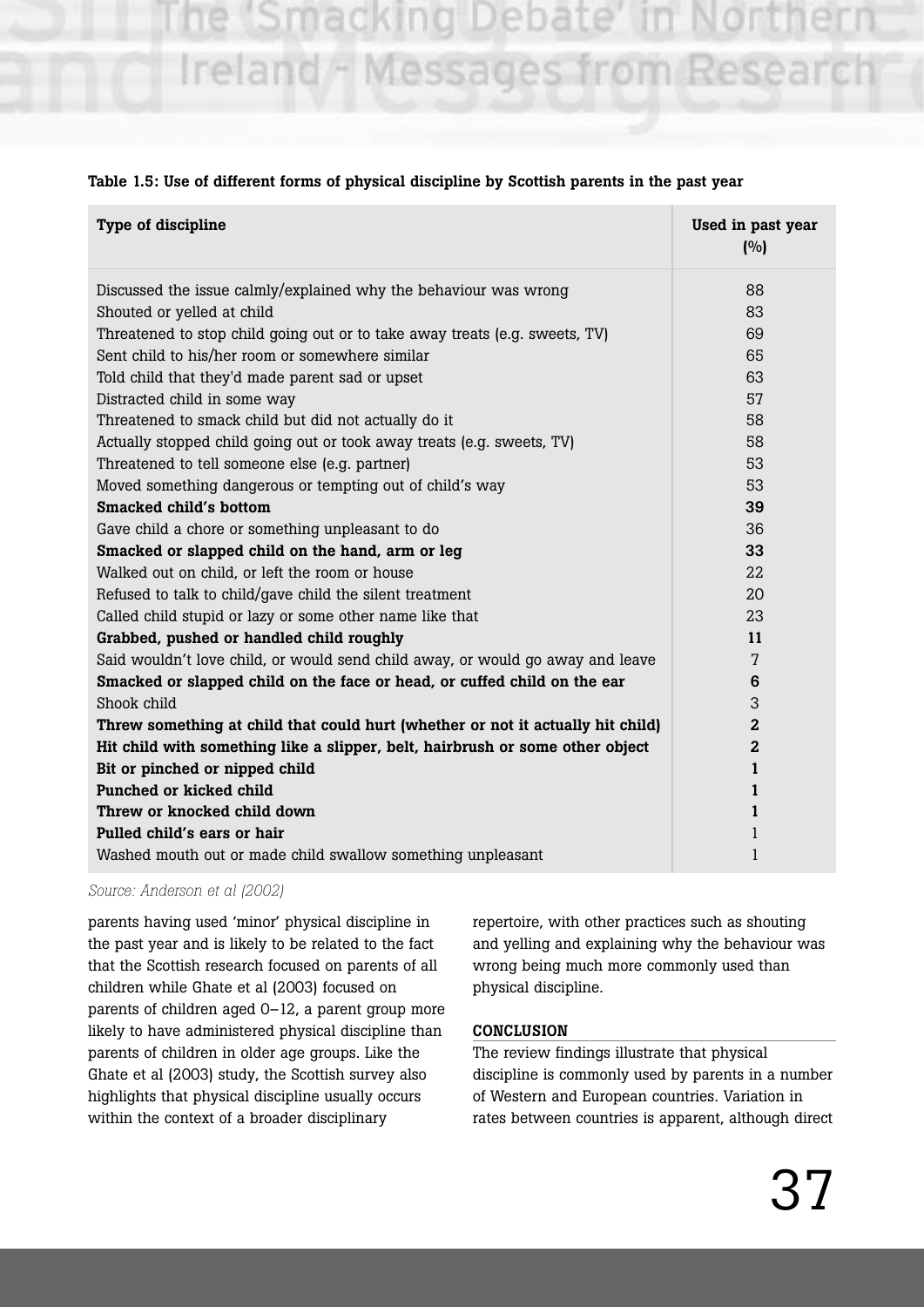comparison is difficult because of the differences in the timings of the studies, as well as the samples, definitions and methods of measurement used. Broadly speaking, it would appear that within Europe, Italy and Germany tend to have the highest rates of physical discipline use and Sweden the lowest. Lower Swedish rates are often associated with Sweden having the longest established legislative ban on the use of physical discipline, an argument which finds some support from comparative research with Canada. Likewise, although high rates of physical discipline still exist in Germany, survey data from both before and after the legal ban was implemented points to an overall reduction in physical discipline use as well as a reduction in more serious forms of physical discipline. While these figures provide useful pointers to changing trends in parenting practices, given the complexity of factors which influence parental physical discipline use, simplistic cause and effect comparisons should be treated with caution.

As expected, rates of 'severe' physical discipline/assault tended to be much lower than those for 'minor' or 'ordinary' physical discipline. Nevertheless, one American survey produced very high rates, with a quarter of parents having used one or more severe forms of physical discipline, including hitting with an implement and pinching and slapping on the face, head or ears. Similar differences in 'minor' physical discipline and 'severe' physical discipline/assault rates were mirrored within the UK, with the results from a national British survey indicating that 71% of parents of 0–12 year olds had ever used 'minor' physical discipline, 16% 'severe' physical discipline/assault and 1% very 'severe' physical discipline/assault. These findings are on a par with the high overall rates of physical discipline found in Italy and Germany, although the figures for 'severe' physical discipline/assault appear to be lower than those measured in America but higher than those in Italy.

Survey research with Scottish parents of children aged 0–15 showed somewhat lower rates than the British national survey, a discrepancy which may be accounted for by differences in the parent groups who participated in the research, as well as potential regional variation. Both surveys evidenced that, rather than being used in isolation, physical discipline tends to be used within a range of disciplinary tactics. Although physical discipline tended to be less commonly used than other forms of discipline, the findings from both surveys indicate that a majority of parents in the UK have used physical discipline, with high rates of 'severe' physical discipline/assault emerging as a concern.

## **1.3 FACTORS WHICH INFLUENCE THE USE OF PHYSICAL DISCIPLINE**

## **Key Points**

- There is no one factor which is solely responsible for influencing parental physical discipline use.
- A complex range of inter-related parent, child, family, community and cultural factors have been found to be associated with physical discipline use.
- Parents who have used severe/abusive physical discipline are invariably a subset of the much larger group of parents who have used 'minor' physical discipline.
- Parents who have used 'minor' physical discipline and those who have used severe or abusive physical discipline share some but not all characteristics.
- There is a need for further investigation of the circumstances in which 'minor' physical discipline becomes transformed into abuse.

#### **BACKGROUND**

As we can see from the previous section, a more complex picture of physical discipline is starting to emerge: one in which the age of the child, the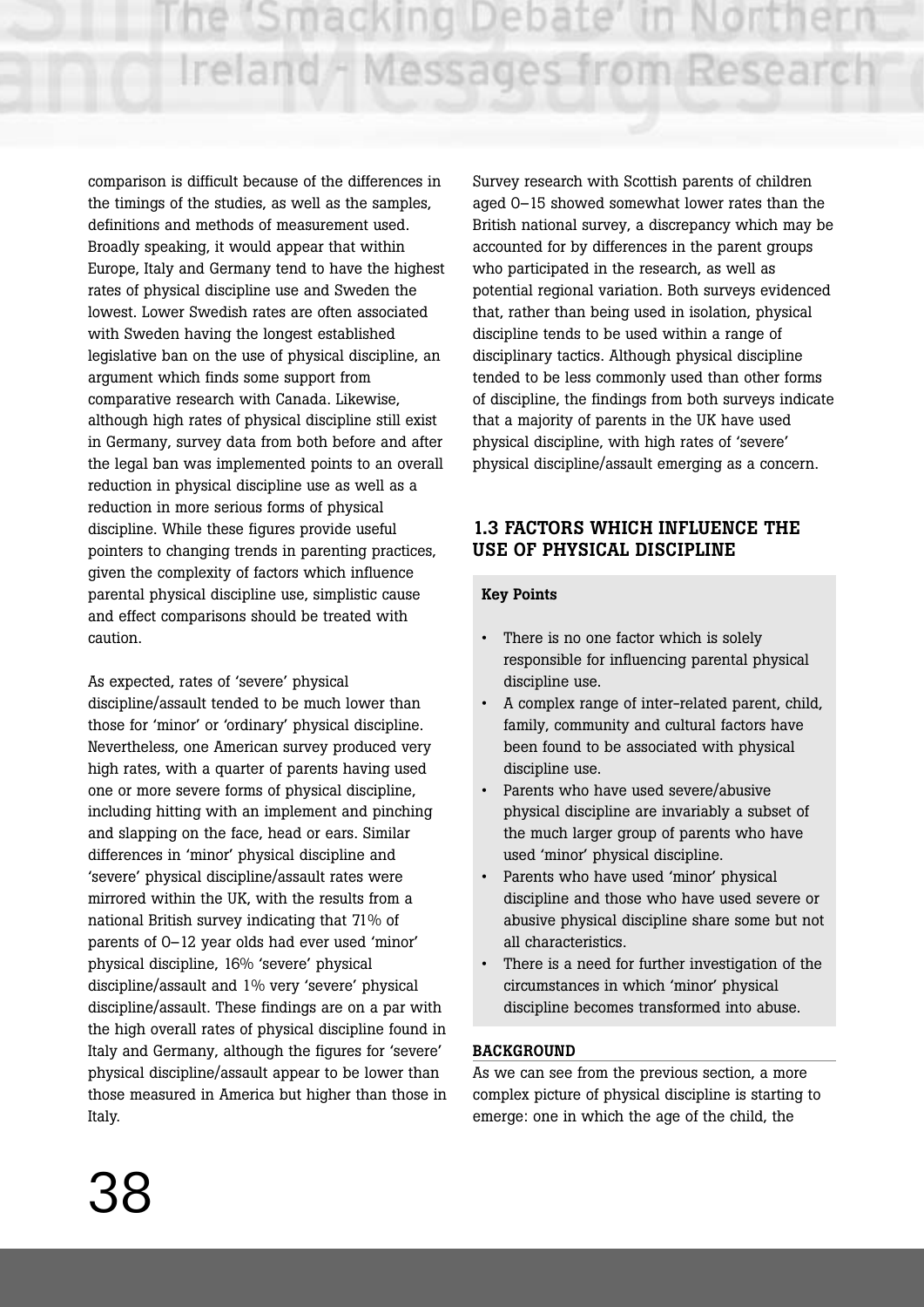#### **Figure 1: Ecological framework for factors impacting on the use of physical discipline**

#### **Societal/Cultural Factors**

E.g. societal/cultural attitudes, religious beliefs, legislation etc.

## **Community/Neighbourhood Factors**

E.g. community deprivation, high levels of crime etc.

#### **Family Factors**

E.g. family structure, unemployment, income, marital relationship etc.

#### **Individual Parent/Child Factors**

E.g. parent age, gender, mental health, children age, gender, disability etc.

nationality of the parent and the wider disciplinary context appear to play a role. Indeed, as with any other parenting practice, the use of physical discipline is influenced by a multiplicity of factors which interrelate in a variety of complex ways. The research literature stresses the importance of taking an ecological approach in which the family is seen as a system; children are studied in the context of the family environment and the family is understood in the context of its community and the larger society. Key levels of this model include the individual characteristics of the parent and child, family and neighbourhood factors, as well the broader context of societal and cultural beliefs and norms (see Figure 1).

Based on this ecological framework, this section outlines the various parent, child, family, community and societal and cultural factors which have been linked with, or are predictive of, the use of physical discipline. Appendix 4 provides a tabular overview

of the different factors identified in the primary research studies used in this section. As noted in previous sections, regression analysis is often used to control for potentially contributory or confounding factors. This section differentiates between those factors found, through regression analysis techniques, to make an independent contribution to physical discipline use (described as predictive) and those which have been merely linked to physical discipline use in some way (described as associated).

#### **PARENT FACTORS**

#### **Age**

Overall, there was a consistent link between parental age and physical discipline, with a large number of studies showing that age predicted physical discipline with younger parents being more likely to use physical discipline than older parents

## **PHYSICAL DISCIPLINE**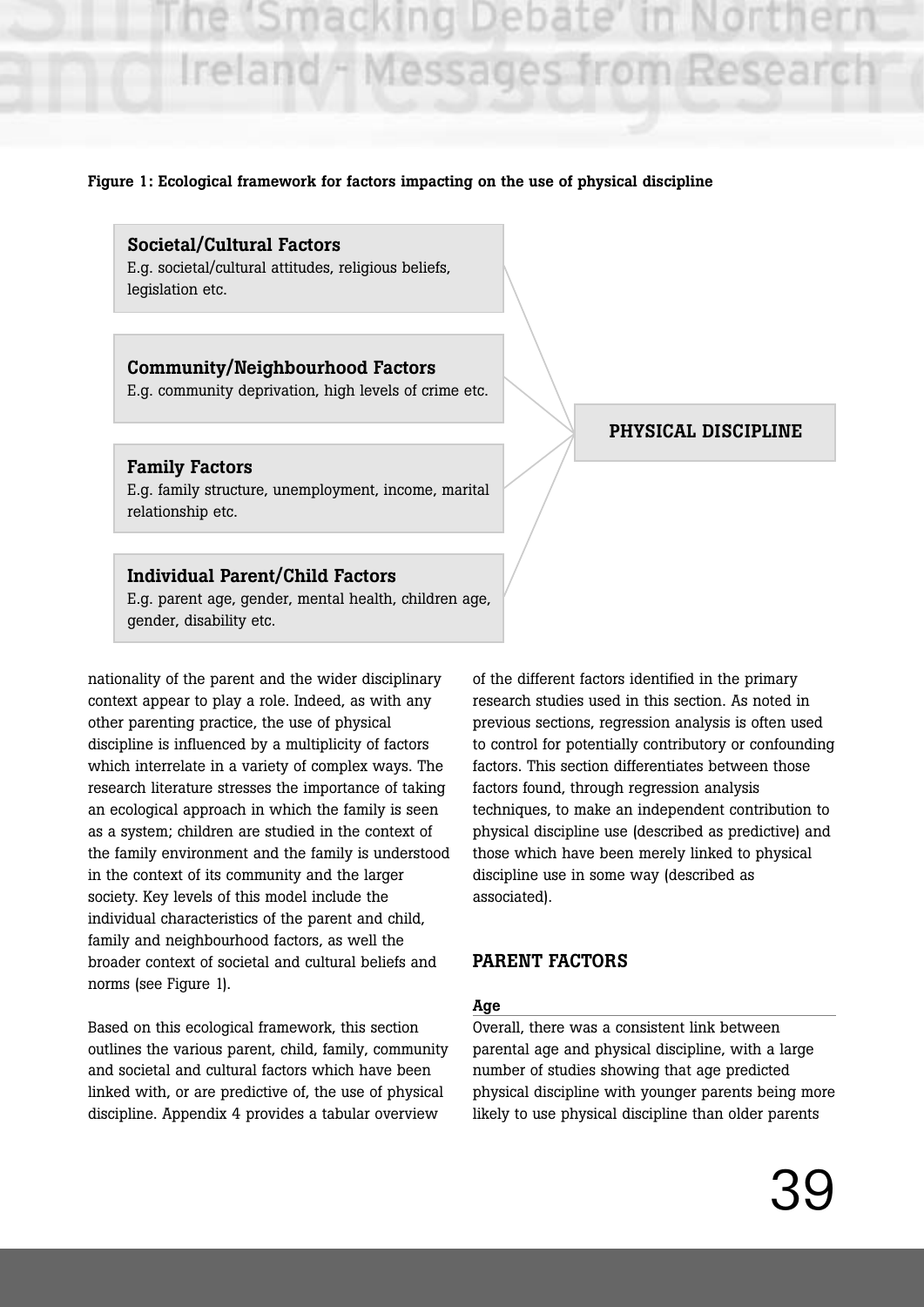e 'Smacking Debate Ireland - Messages from Researc

(Tajima, 2000 & 2002; Regalado et al, 2004; Eamon & Zuehl; 2001; Eamon, 2001a; Xu et al, 2000; Bardi et al, 2001; 2001; Molnar et al, 2003). For example, a survey of American parents of 4–35 month olds found that adolescent parents were twice as likely to spank than older parents (Regalado et al, 2004). Similarly, Tajima's (2000) analysis of the 1985 American National Family Violence Survey, which covered a much wider range of behaviours, found that younger parental age was a risk factor for both physical discipline and physical abuse. These findings were generally attributed to younger parents having less experience, with older parents having had greater exposure to a range of alternative disciplinary practices.

However, there was also evidence that the influence of parental age varies within different parent sub-groups. For example, Nobes & Smith's (2002) UK research found that, after factoring in physical discipline use by partners, early motherhood was associated with increased frequency of physical discipline for partnered mothers but not for lone mothers. While it is not clear why this should be the case, it may be related to the nature of the couple relationship between younger mothers and their partners. These relationships may be less stable and more prone to conflict than those of older mothers, resulting in higher levels of stress and more punitive parenting practices.

#### **Gender**

Increased physical discipline use by mothers in comparison with fathers was also a common finding with a number of studies indicating that gender predicted physical discipline use (Mahoney et al, 2000; Xu et al, 2000; Mammen et al, 2002; Dietz, 2000; Molnar et al, 2003). This was usually viewed as a consequence of mothers typically spending more time with children proportionate to fathers and thus having greater opportunities to be punitive. Although some studies found no link between gender and physical discipline use (Murphy Cowan et al, 2001; Wissow, 2001; Kerr, 2004), the weight of evidence suggests that a link exists but that, as with many other parent characteristics, the influence of gender is mediated by other factors such as the age of the child and the type of physical discipline used. For example, Xu et

**Parent Factors Which Have Been Found To Be Associated With Increased Physical Discipline Use\***

- **Younger parent/caregiver**
- **Female parents for minor/ordinary physical discipline and male parent for more severe forms**
- **Poor maternal physical health**
- **Maternal drug and alcohol use/abuse**
- **Highly emotionally aroused (angry, upset, frustrated)**
- **Mental health difficulties**
- **Personal experience of physical discipline/abuse, particularly parents who do not view their own childhood abuse as abusive**
- Inconsistent use of a variety of other discipline strategies
- Poor engagement with child
- **Positive attitude towards/endorsement of physical discipline use**
- Factors highlighted in bold denote those that have been found to make an independent contribution towards physical discipline use (predictive) in at least one study.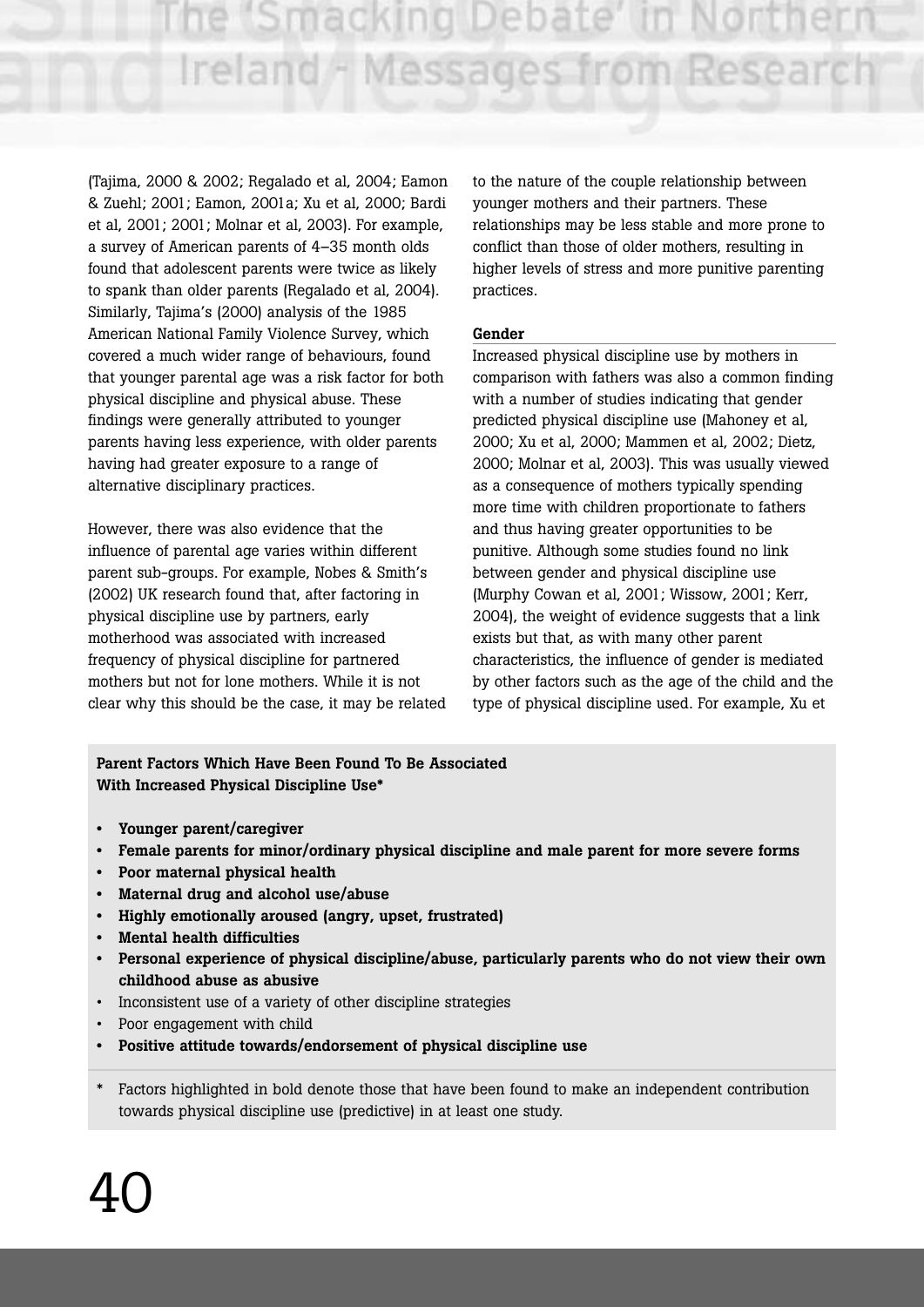al's (2000) comparison of parents of under fives and parents of children aged 5–18 found that female parents were more likely to use physical discipline with younger children and fathers more likely to use physical discipline with older children. This was considered to be in keeping with parenting practices in America generally, with women tending to have responsibility for disciplining young children and fathers tending to assume a greater disciplinary role when children are older. Equally, while mothers may use 'minor' or 'ordinary' physical discipline more frequently than fathers, this does not appear to be the case for severe or abusive physical discipline (Bardi et al, 2001; Dietz, 2000).

#### **Health and substance/alcohol abuse**

Research exploring the connection between parental health and physical discipline and drug/alcohol abuse and physical discipline was limited and the results equivocal with an Italian study involving the parents of 6,250 children aged 3–12, of which the findings were that poor maternal health was predictive of both 'minor' physical discipline and 'severe' physical discipline/assault (Bardi, et al, 2001). However, analysis of a subset of the 1985 American National Family Violence Survey found no relationship with either physical discipline or physical abuse (Tajima, 2000; 2002). Similarly, Bardi et al (2001) showed a relationship between maternal alcohol and drug consumption and 'severe' physical discipline/assault, while Tajima (2000; 2002) showed no relationship between husbands' alcohol and drug use in the past year and either physical discipline or physical abuse. While this may be related to differences in the populations researched, it is possible that this is also linked to the gender of the parent. It may be that maternal rather than paternal physical health, alcohol and drug use are significant risk factors, a finding that may be hidden in analysis which does not specifically examine results for each group. A review of previous research (Smith et al, 2005) has also concluded that while drug and alcohol abuse present another risk

factor for the use of harsh or severe discipline, the relationship is not necessarily a causal one; instead substance abuse may be a symptom of wider family dysfunction which results in increased physical discipline use.

#### **Emotional state and mental health**

Not surprisingly, there appeared to be a strong connection between parent emotional state and physical discipline, with both maternal anger (Ateah & Durrant, 2005) and parental frustration/ aggravation (Wissow, 2001; Regalado et al, 2004) having been found to be predictive of parental spanking. Likewise, Italian research (Bardi et al, 2001) has found an association between maternal stress and both 'minor' physical discipline and 'severe' physical discipline/assault, while Tajima (2000) has found parental stress generally to be predictive of physical abuse but not physical discipline.

There was also consensus in the literature that the mental health of parents, in particular maternal depression (Chung et al, 2005; Mammen et al, 2002; Wissow, 2001; Eamon, 2001a; Nobes & Smith, 2002), was predictive of physical discipline use, a factor which may be especially pertinent when children are young and mothers are at risk from post-partum depression. The irritability and hostility commonly accompanying depressive symptoms is likely to account for this relationship, with other factors such as poverty and marital conflict exacerbating depressive symptoms and increasing the likelihood of physical discipline use. UK research (Nobes & Smith, 2002) also indicated that mental health difficulties increased not only the frequency, but the severity of physical discipline for partnered but not single mothers. A potential explanation for this is that married/partnered women may experience relationship difficulties and subsequent stress which exacerbates the impact of mental health issues in a way not experienced by single parents.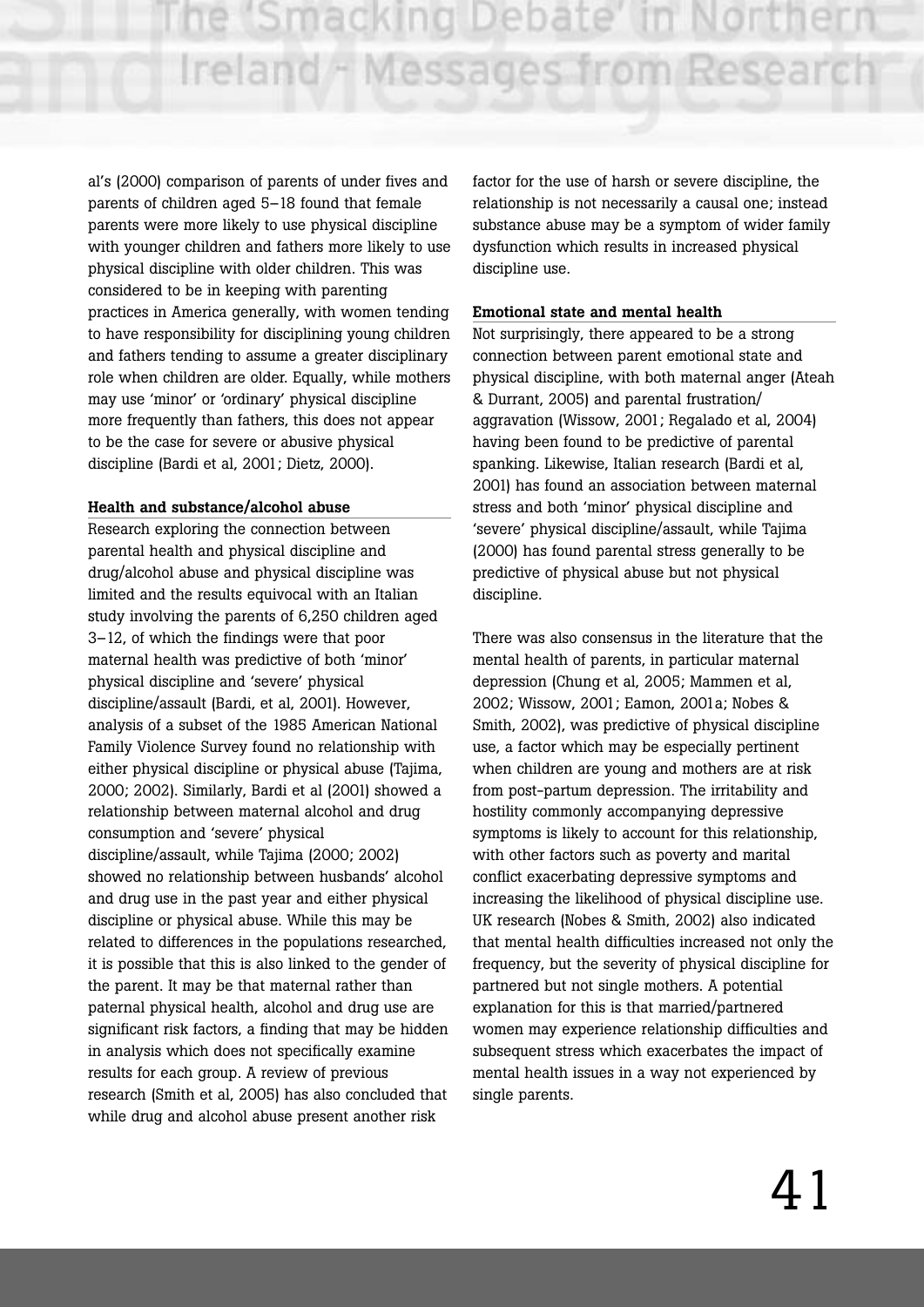#### **Parent's own discipline/abuse history**

Closely linked with parental experiences of depression, is the issue of parents' own experience of physical discipline or abuse during childhood. Indeed previous reviews have concluded that the experience of physical discipline as a child is one of the strongest predictors of parental use and approval of physical discipline with their own children (Smith et al, 2005). This was supported by Wissow's (2001) American survey of parents of children under three which found that a history of physical abuse or child sexual abuse was associated with an increased likelihood of spanking as a parent. Tajima (2000 & 2002) found that being hit as a teenager was predictive of physical discipline and physical abuse, while Banyard et al (2003) found a history of physical abuse was associated with but not predictive of 'severe' physical discipline/assault. While this supports the hypothesis of the trans-generational cycle of violence, the relationship between the two was not always clear cut. Other American research (Dietz, 2000) found that those who had experienced physical abuse as a child were 1.5 times less likely to use 'minor' physical discipline.

These conflicted findings may be related to the way in which parents' personal histories are measured, a theory which was tested and confirmed by the work of Bower-Russa et al (2001). This research found that a greater history of childhood physical discipline was not only predictive of physical discipline use but that it also predicted escalation from non-violent discipline to physical discipline. In this study, participants were categorised as those who did not experience physical discipline in childhood, those who experienced 'severe' physical discipline/assault and labelled themselves as abused and those who had been severely physically disciplined but did not label themselves as abused. The results showed that those who identified themselves as having been abused were less likely to select physical discipline as a response to child behaviour than those who had been severely

punished in childhood but did not consider themselves to have been abused. This suggests that parents who recognise their own experiences as abusive may make a conscious decision not to continue such practices in parenting their own children. Conversely, those who are labelled as abused by researchers rather than self labelling may consider their experiences to be normative and see nothing wrong with using these practices themselves. As such, parents who have experienced severe/abusive physical discipline, but who have failed to perceive this as abusive or inappropriate, may form a specific target group for intervention.

#### **Quality of parent-child relationship**

Ghate et al (2003) also highlighted the influence of the overall quality of the parent-child relationship, with higher levels of parental criticism and hostility and lower levels of warmth and involvement in the relationship with the child being associated with increased physical discipline use. Similarly, Wissow (2001) found that an increase in more nurturing interactions was associated with a decrease in physical discipline use. Other UK research (Nobes & Smith, 2002) did not specifically explore the nature of the relationship between parents and children, but found that lone mothers engaged in significantly more activities with their children in the home than partnered mothers, a finding which increased the frequency of hitting/smacking. This might be explained by an increased amount of time spent with children affording greater opportunities to use physical discipline or increased stresses due to a range of other factors.

#### **Parental attitudes**

A range of studies found a strong link between parental attitudes toward physical discipline and disciplinary behaviours. For example, a Canadian study found a positive attitude towards physical discipline to be the strongest predictive factor (Ateah & Durrant, 2005). These are discussed in greater detail later in the report.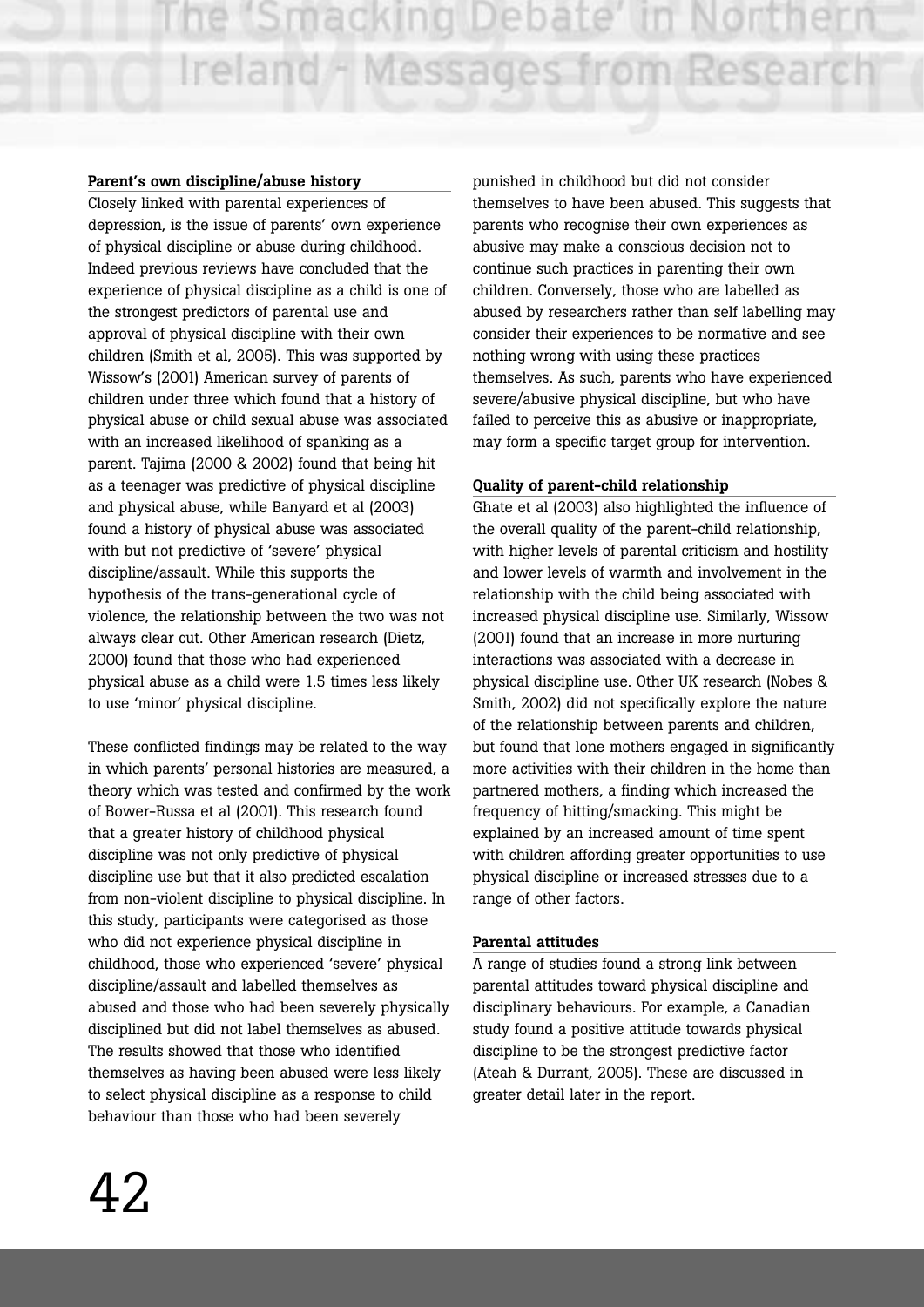#### **Awareness/use of alternative disciplinary tactics**

As we can see from the prevalence section, parents rarely rely on physical discipline as their sole disciplinary technique and instead use it as part of a wider repertoire of disciplinary practices. As such, a number of studies explored the relationship between alternative disciplinary tactics and physical discipline use. In addition to examining the relationship between attitudes towards physical discipline use and actual physical discipline use, Ateah & Durrant (2005) also looked at parent knowledge/awareness of alternative disciplinary tactics such as time out, explaining, discussing etc. They found that this did not predict actual physical discipline use by Canadian mothers, concluding that, for preventative programmes to be effective, it is not enough to simply provide parents with knowledge of the alternatives but that parental attitudes and attributions for child behaviour need to be targeted.

A number of studies also looked at the relationship between parental use of disciplinary alternatives and physical discipline use. The findings were often contradictory, with some studies finding associations between the use of more neutral, nonphysical disciplinary techniques such as time out, explaining etc. with reduced rates of physical discipline use (Wissow, 2001; Thompson et al, 2002), while others found that this increased physical discipline use (Thompson & Pearce, 2001). Qualitative research with African American mothers (Ispa & Halgunseth, 2004) found that even when mothers learned a range of positive guidance techniques from trained professionals, instead of using them as a substitute for physical discipline, they simply adopted the new methods into their overall discipline strategy which still included physical discipline. The key reasons for this were identified as mothers believing physical discipline to be more effective; pressure from family and friends to continue using physical discipline; a feeling that this type of discipline was beneficial to children;

and the belief that disobedience among toddlers must be corrected at an early age or it will escalate.

Another study, which showed almost a complete lack of overlap between physical discipline use and reasoning, also highlighted that physical discipline use was accompanied by far greater levels of inconsistency in discipline generally (Thompson et al, 2002). It may be that parents who rely on a wide range of disciplinary strategies, including nonphysical techniques, do so because they are not consistent in their approach and, as a result, resort to physical discipline when other methods fail. This is further supported by the UK national study of parents, 'Children and Discipline in Britain' (Ghate et al, 2003, as yet unpublished in journal format) which found that parents who used physical discipline tended to use a greater variety of nonphysical discipline methods than those who had never used physical discipline. The authors echo the views of other researchers in concluding that:

*"Physical discipline is used as an adjunct, not an alternative to, non-physical methods. Parent education needs to recognise this and work with parents to strengthen the effectiveness of the positive strategies that they already use" (p.4).*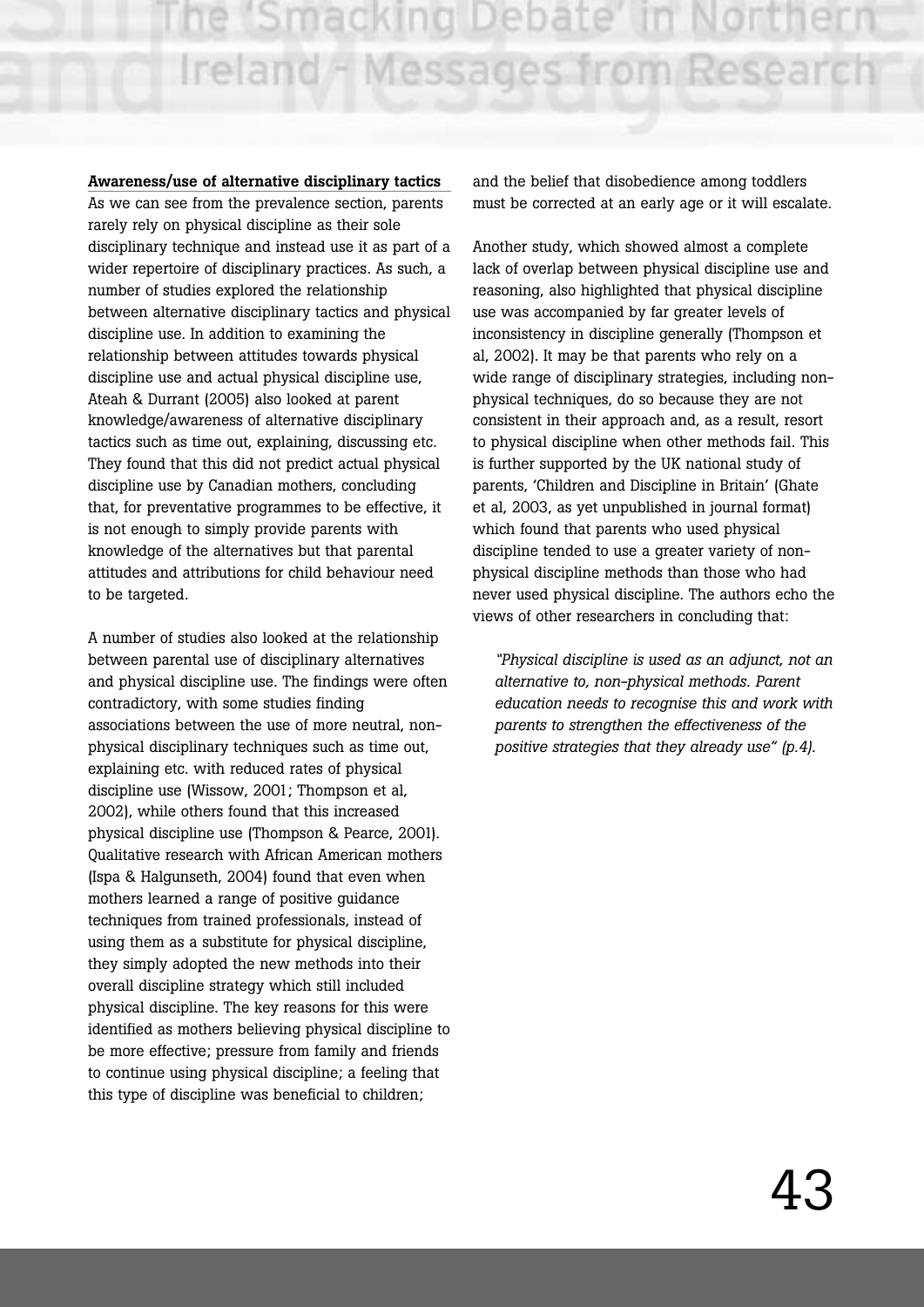ie (Smacking Debate Ireland - Messages from Research

#### **CHILD FACTORS**

**Child Factors Which Have Been Associated With Increased Physical Discipline Use** 

- **Aged 1–5**
- **Male child**
- **Seriousness of the behaviour** (children engaging in dangerous or destructive misbehaviour and rule violation more likely to receive physical discipline than those engaging in normative child behaviour)
- Repeated misbehaviour despite verbal warnings
- **Behaviour perceived as intentional**
- **• Behavioural problems**
- **Poor health/developmental delay, disability**
- **Genetic make up e.g. children who are temperamentally high in activity level, low in self regulation, high in aggressive tendencies or children described by parents as fussy or irritable**
- Factors highlighted in bold denote those that have been found to make an independent contribution towards physical discipline use (predictive) in at least one study.

#### **Age and gender**

A varied picture emerged in relation to child age with some studies finding that the increased age was predictive of physical discipline (Regalado et al, 2004; Nobes & Smith, 2002; Kanoy et al, 2003) and others that decreased child age was predictive (Mahoney et al, 2000; Wissow, 2001; Dietz, 2000; Tajima, 2000 and 2002; Bardi et al, 2001; Molnar et al, 2003; Nobes & Smith, 2002; Eamon 2001b). The reason for these differences is largely because the relationship between child age and physical discipline use is not a linear one and the various age groups used in the studies led to different results. This is in keeping with previous research, with Gershoff's review (2002) highlighting the same curvilinear relationship with very young children and older children being much less likely to receive physical discipline than those who are aged 1–5. It is generally assumed that very young children are considered too young on which to use physical discipline and older children and adolescents are considered too old on which to use physical discipline. However, age did not tend to be linked with physical abuse, indicating that this can occur

across a range of child age groups (Tajima, 2000 and 2002).

Child gender was also a relatively consistent factor, with a number of studies highlighting that it predicted parental physical discipline use with male children being more likely to be physically disciplined than female children (Nobes et al, 2002; Mahoney et al, 2000; Dietz, 2000; Tajima, 2000 and 2002; Molnar et al, 2003; Kanoy et al, 2003; Eamon, 2001b). This is likely to be related to parents having different expectations for the behaviour of boys and girls which result in different reactions depending on the gender of the child exhibiting the behaviour.

#### **Child behaviour**

Several studies indicated that parents' decisions to use physical discipline depend on the type and severity of the children's misbehaviours. Ateah & Durrant's (2005) research with Canadian mothers found that maternal perceptions of the seriousness of their child's misbehaviour, as well as perceptions that the misbehaviour was intentional, predicted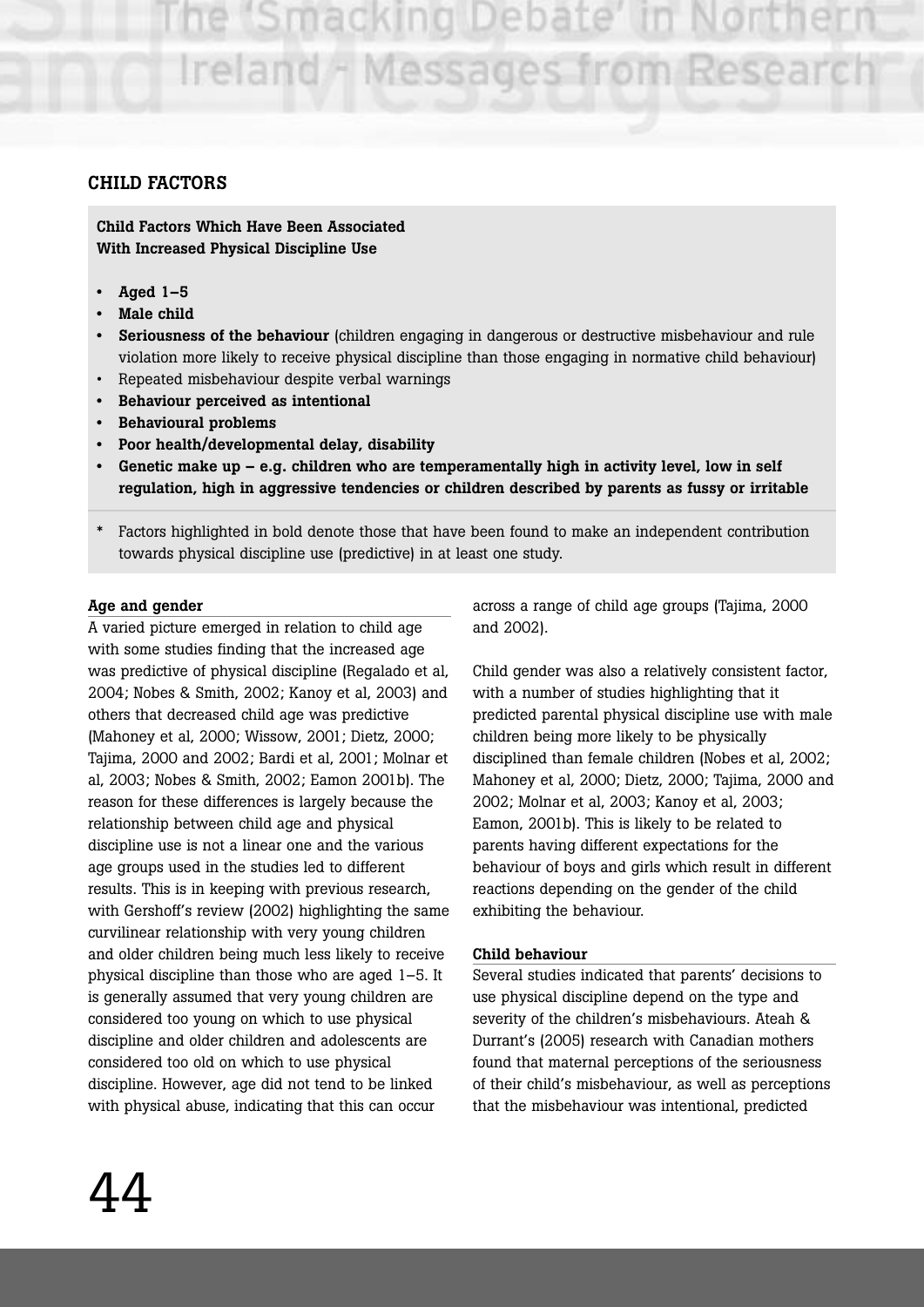physical discipline use. This was further supported by research conducted with undergraduate students (Bower-Russa et al, 2001). While not directly measuring physical discipline use, the study used the 'Analog Parenting Task'3 as a means of identifying likely disciplinary responses to a number of misbehaviour scenarios. The researchers found that normative behaviours (e.g. playing with toys) were less likely to elicit a physical discipline response than destructive behaviours (e.g. tearing up a book), dangerous behaviours (e.g. hanging out of a moving car) or rule-violating behaviours (e.g. drinking or smoking). Destructive behaviours were also more likely to elicit physical discipline than rule violation.

Thompson & Pearce's (2001) UK study also found that parents advocated physical discipline use more often when children were engaged in annoying rather than unsafe behaviour. In keeping with other work in the field, responses were mediated by age, with respondents advocating increased physical discipline with older age groups. Likewise, the association between physical discipline and child behaviour in Bower-Russa et al's (2001) study was mediated by personal discipline history. Those participants who had experienced severe discipline as a child but did not label themselves as abused were more likely than those who did label themselves as abused to use physical discipline in response to dangerous and destructive behaviours.

Bower-Russa et al (2001) also explored escalation from a non-physical response to a physical response when the child repeated the misbehaviour. Results showed that escalation was more common in response to dangerous, destructive or rule-violating behaviour than normative behaviours. Additionally higher rates of escalation were associated more with responses to destructive rather than ruleviolating behaviours. Similarly, a study of Swedish parents (Palmerus & Jutengren, 2004) concluded that:

*"Swedish parents abandon the strategy of verbal control for more enforcing disciplining strategies when their children commit a second-time transgression, but only if they consider the issue of conflict to be important enough" ( p.86).*

The influence of the type of child misbehaviour and parental attributions of intentionality are supported in previous reviews (Gershoff, 2002: Smith et al's, 2005) that have also highlighted age as a significant factor, with parents attributing greater knowledge, capacity and responsibility for misbehaviour in younger children. While this clearly relates to parental perceptions of the child behaviour as much as the actual behaviour itself, it has been included as a child factor because the actions of the child, to varying degrees, are likely to be the primary trigger in a majority of cases.

In addition to type of misbehaviour and parental attribution, a wide variety of studies in this review also found a strong link between physical discipline use and children who display behaviour problems. Given the debate as to whether physical discipline is a response to child behavioural problems or a causal factor, this is discussed in much greater detail in the next section.

#### **Health and disability status**

Previous research has indicated that child health and disability status is related to the use of physical discipline, as parents are likely to experience greater stress parenting more 'problematic' children. While the findings from studies in this review were mixed, they also support the notion that poor child health is predictive of physical discipline use (Bardi et al, 2001) and that developmental risk is associated with increased physical discipline use Regalado et al, 2004). Two studies also specifically examined physical discipline use by parents of deaf children, again producing mixed results, with one showing an association between parenting a deaf child and increased physical discipline (Knutson et al, 2004), the other, none (Brubaker & Szakowski,

<sup>3</sup> Subjects viewed 28 slides depicting children engaged in a range of activities and were asked to select a disciplinary response. They were asked about their initial reaction and how many times they would allow the child to persist before changing their response.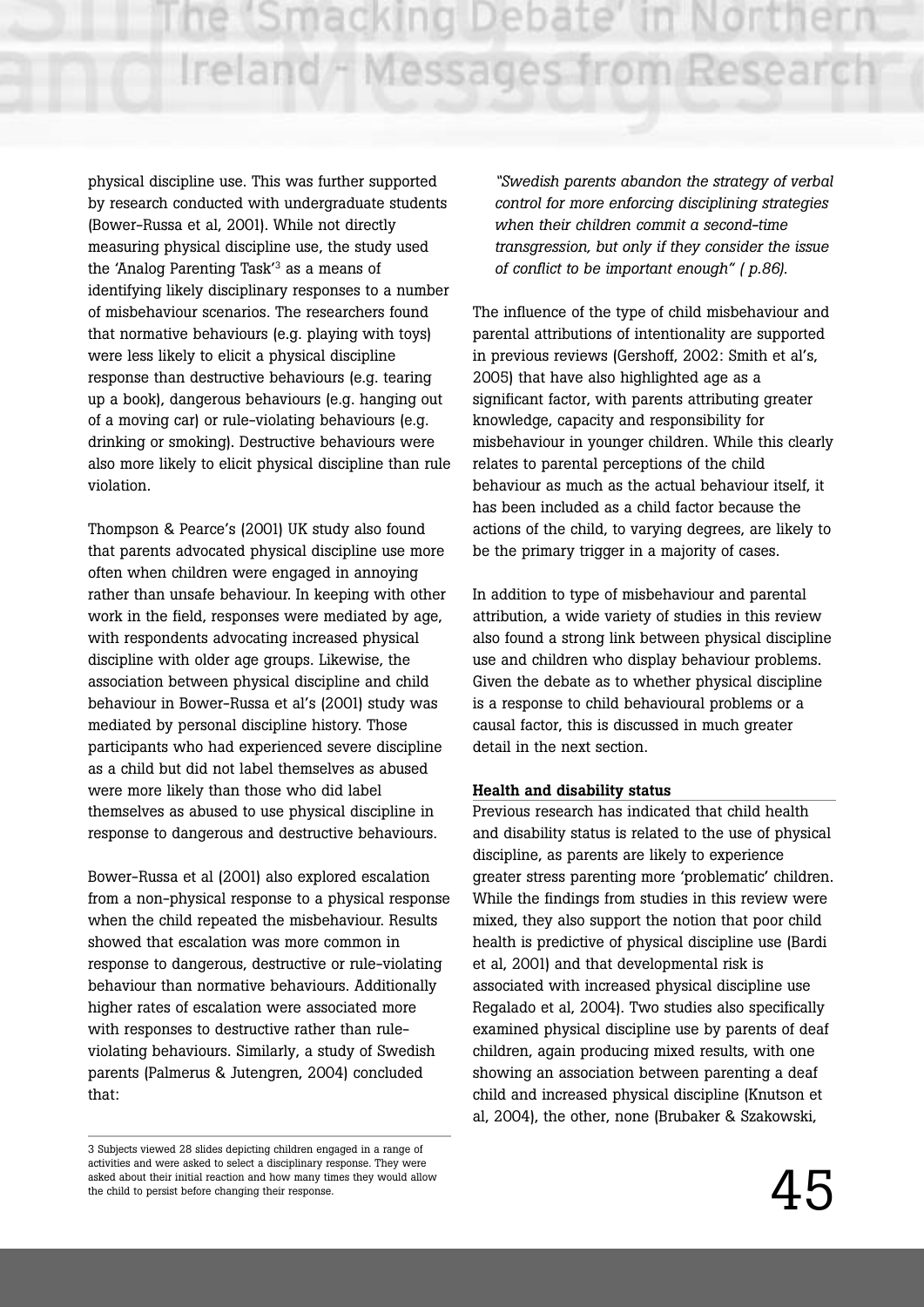e 'Smacking Debate Ireland - Messages from Research

2000). While the results from neither study can be generalised to the parents of all deaf children or, indeed, the general child population, it is worth noting that previous research cited in both studies appears to support the idea that parents of deaf children rely on a narrower range of discipline practices and are more likely to use physical discipline than parents of hearing children. The main reasons for this link are thought to be the increased stress experienced by parents of deaf children coupled with the limited range of communication options available to such parents.

#### **Genetic factors**

Previous reviews have also highlighted that children's heritable characteristics are thought to affect the type of parenting they receive (Gershoff, 2002). Children who are temperamentally high in

activity level, low in self regulation, high in aggressive tendencies or children described by parents as fussy or irritable, tend to be spanked more than those who are not. Two studies in this review examined the genetic contribution of the child to physical discipline use through research with twin samples (Jaffee et al, 2004; Wade & Kendler, 2000). Overall, they concluded that the genetic characteristics of children are predictive (Jaffee et al, 2004) or associated (Wade & Kendler, 2000), to a certain extent, with physical discipline use. However they also highlighted that other factors, in particular shared environmental factors (those experienced by siblings raised together) and non-shared environmental factors (i.e. unique experiences), also make a significant contribution to physical discipline use.

## **FAMILY FACTORS**

**Family Factors Which Have Been Associated With Increased Physical Discipline Use**

- Higher numbers of children
- Single parent
- Marital conflict/violence
- Lower levels of support
- Lower socio-economic group
- Higher levels of work related stress
- Factors highlighted in bold denote those that have been found to make an independent contribution towards physical discipline use (predictive) in at least one study.

#### **Number of children in family**

A number of studies in this review found that greater numbers of children in the home was either predictive of physical discipline (Eamon & Zuehl, 2001; Xu et al, 2000; Nobes & Smith, 2002; Eamon, 2001b) or associated (Thompson & Pearce, 2001; Walsh 2002)). This is considered to play an important role through reducing parental time and

resources, increasing pressure and leading to more authoritarian, restrictive and punitive parenting practices. However, not all studies found an association (Koenig et al, 2002; Bardi et al, 2001; Dietz, 2000; Tajima, 2000) and it appears that the relationship between the number of children and physical discipline is linked to other factors such as the age of the other children in the family. It seems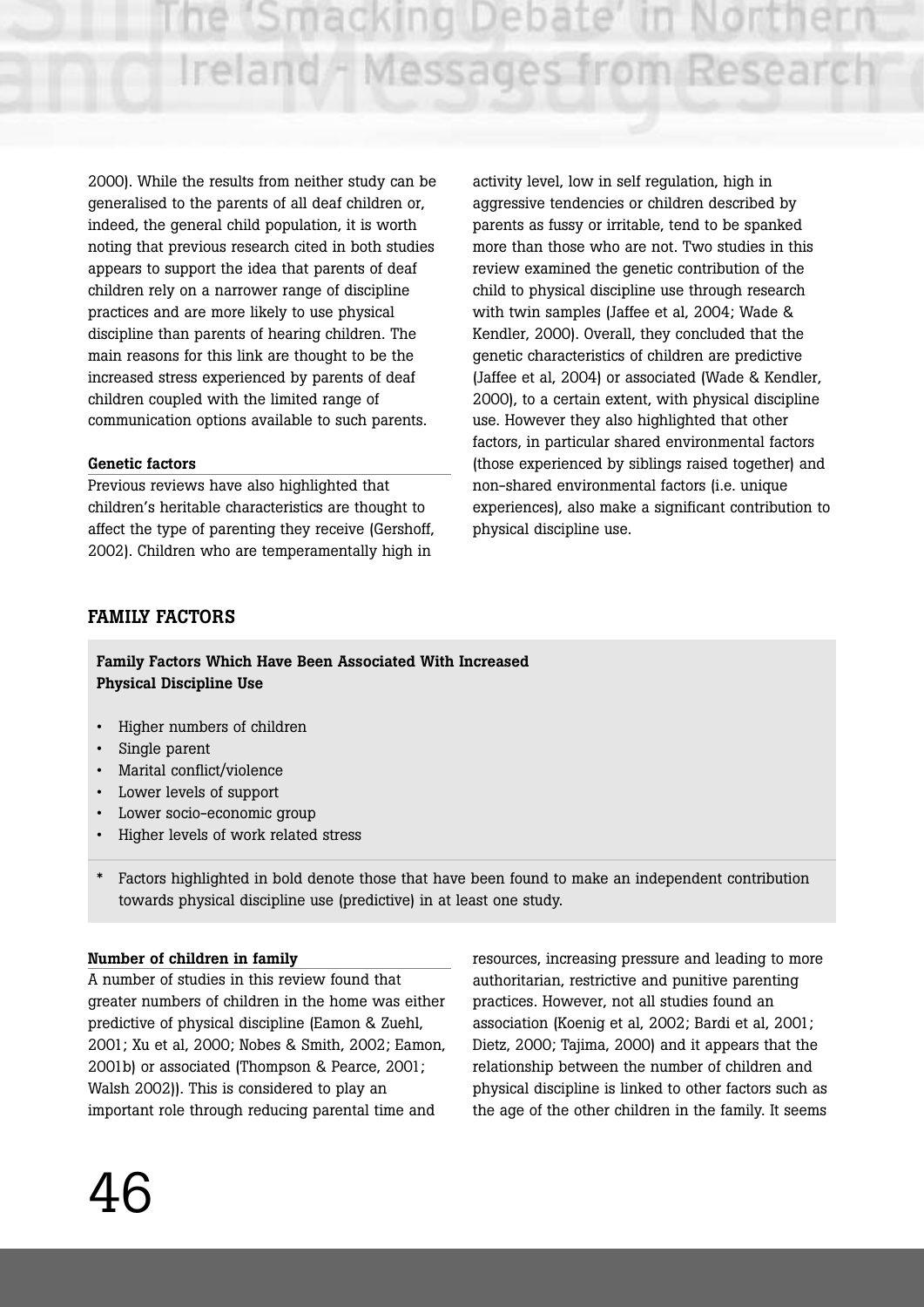plausible that families with a greater number of young children in the household might experience greater stress than those with older children.

Marital status, marital discord and domestic violence Marital status was also found to be connected to physical discipline use, with some studies finding that being a lone mother was predictive of physical discipline use (Molnar et al, 2003; Eamon, 2001b) and others finding that it was associated (Mahoney et al, 2000; Regalado et al, 2004). However, these findings were contradicted by a UK study which specifically examined differences in physical discipline use between lone and partnered mothers (Nobes & Smith, 2002). Despite the fact that lone mothers in this study were found to be more disadvantaged than partnered mothers in almost every single way, comparison of self reports of mother's administration of physical discipline showed no difference between the two groups. However, when father's reported actions were taken into account, children from two-parent families were found to have been physically disciplined more frequently and severely than children of lone parents. The authors note that this is at odds with previous research findings and suggest that relationship stress experienced by partnered mothers may be a potential explanation:

*"...In conditions of disadvantage, partners are more likely to exacerbate mothers' problems than ameliorate them. Poor partnered mothers also have poor partners and the partners of depressed anxious mothers are themselves likely to be depressed and anxious. It is therefore possible that in conditions of disadvantage, the presence of a partner is often detrimental because each partner becomes an additional stressor to the other in already difficult circumstance" (Nobes & Smith, 2002, p.369).*

Indeed the link between marital discord and/or violence and increased physical discipline use was a common theme throughout the review articles,

with a number of studies indicating that these were predictive of physical discipline use (Tajima, 2000; Kanoy et al, 2003; Xu et al, 2000). Other analysis highlighted the relationship between poverty, marital conflict and maternal depression and physical discipline use (Eamon, 2001a; Eamon & Zuehl, 2001).

#### **Social support**

Previous research suggests an indirect link between physical discipline and social support through the reduction of parents' levels of stress and depression. Social support can be provided by a range of sources including partners, family members, friends, community organisations and formal support services (see also community level factors). However, research investigating this issue is scarce and only a small number of the studies in this review looked at the connection between social support and physical discipline use. These demonstrated that increased informal social support from families (Molnar et al, 2003) and assistance with housework (Xu et al, 2000) was predictive of reduced rates of physical discipline use. More surprisingly, one of these studies also found that increased assistance with childcare was predictive of increased rather than reduced physical discipline (Xu et al, 2000). The authors contend that this only makes sense by assuming that parents who actively seek and receive childcare assistance engage less in child rearing activities, therefore distance themselves from their children emotionally and attempt to use quicker or more punitive methods. In the UK, interviews with a community sample of almost 500 parents (Nobes & Smith's, 2002) found no relationship between social support and physical discipline use by either lone or partnered mothers. However, it is unclear from the paper what sources of social support were measured in the study.

While there was no examination of the link between formal social support and parental physical discipline use identified in the journal review, other literature sources suggest that an association does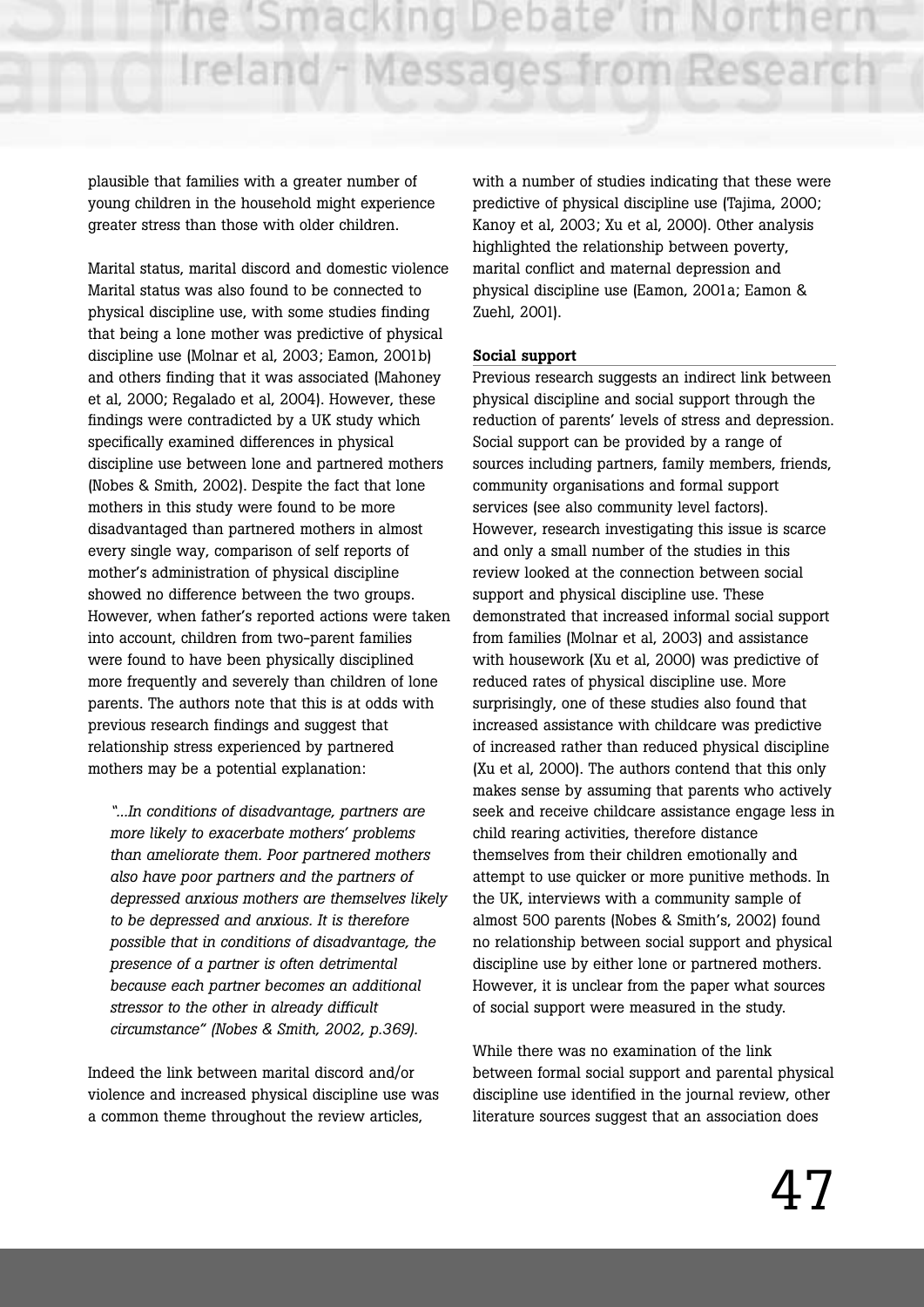exist. For example, the first national evaluation of the Sure Start<sup>4</sup> scheme in England found that Sure Start mothers demonstrated 'warmer parenting' than those in the control group (families in deprived areas where Sure Start schemes do not yet operate) (NESS, 2005). While the findings were modest, mothers of 36 month olds were reported as being more accepting of their children's behaviour in that they slapped, scolded and physically restrained them less often.

#### **Socio-economic status**

Socio-economic status (SES), generally measured by income, employment status and/or educational attainment was strongly linked with physical discipline use with lower SES grouping tending to be predictive of increased physical discipline use (Molnar et al, 2003; Eamon & Zuehl, 2001; Xu et al, 2000; Dietz, 2000; Weinberg, 2001; Bardi et al, 2001; Xu et al, 2000; Eamon, 2001a and 2001b). It is hypothesised that this is due to a range of factors such as: parents with higher education being more likely to be exposed to information about parenting and child development (Smith, 2005); links between economic hardship and increases in parental psychological distress; and socialisation processes by which parents in low SES groups tend to foster values and skills such as conformity and obedience to authority in order to prepare children for the typical circumstances they will experience in adult life or because the consequences of disobedience in their often more dangerous neighbourhoods can be severe (Gershoff, 2002). Some analysis highlighted that the relationship between poverty and physical discipline use is mediated by links with maternal depression and marital conflict (Eamon, 2001a; Eamon & Zuehl, 2001). However, one study pointed toward a more practical reason, indicating that withdrawal of allowance increases with family income whereas physical discipline declines with family income (Weinberg, 2001). This suggests that parents' ability to mould their children's behaviour through monetary incentives is limited at low

incomes, leading to an increased reliance on nonmonetary mechanisms such as physical discipline.

Nevertheless, the relationship between SES and physical discipline varied across different parenting groups, measures of SES and types of physical discipline, with the findings often being contradictory. This was particularly true in relation to employment status, in which several studies found that unemployment decreased, not increased, the likelihood of physical discipline (Regalado et al, 2004; Koenig et al, 2002; Wissow, 2001). While this might be explained by the use of different samples and methodologies it is also possible that conflict and competition between job commitments and child rearing commitments can increase parental stress levels and hence the risk of physical discipline.

This also fits with the findings of a non-linear relationship between income and physical discipline, with families in higher and lower wage brackets using more physical discipline than those in middle wage brackets. While the parental stress experienced in lower income families is likely to be related to financial concerns, those in higher wage brackets may be more likely to experience parental stress through balancing work and family commitments. Similarly some studies also found that lower paternal educational status was associated with decreased physical discipline (Eamon, 2001a; Bardi et al, 2001). In Eamon's (2001a) analysis, lower paternal education was linked with decreased maternal physical discipline through a reduction in marital conflict. This might be explained by reduced educational status resulting in reduced work-related stress which, in turn, decreases conflict within the marital relationship.

<sup>4</sup> The government programme which was set up in 2001 to provide support for children in deprived areas and achieve better outcomes for children, parents and communities by providing a range of services, including parent classes.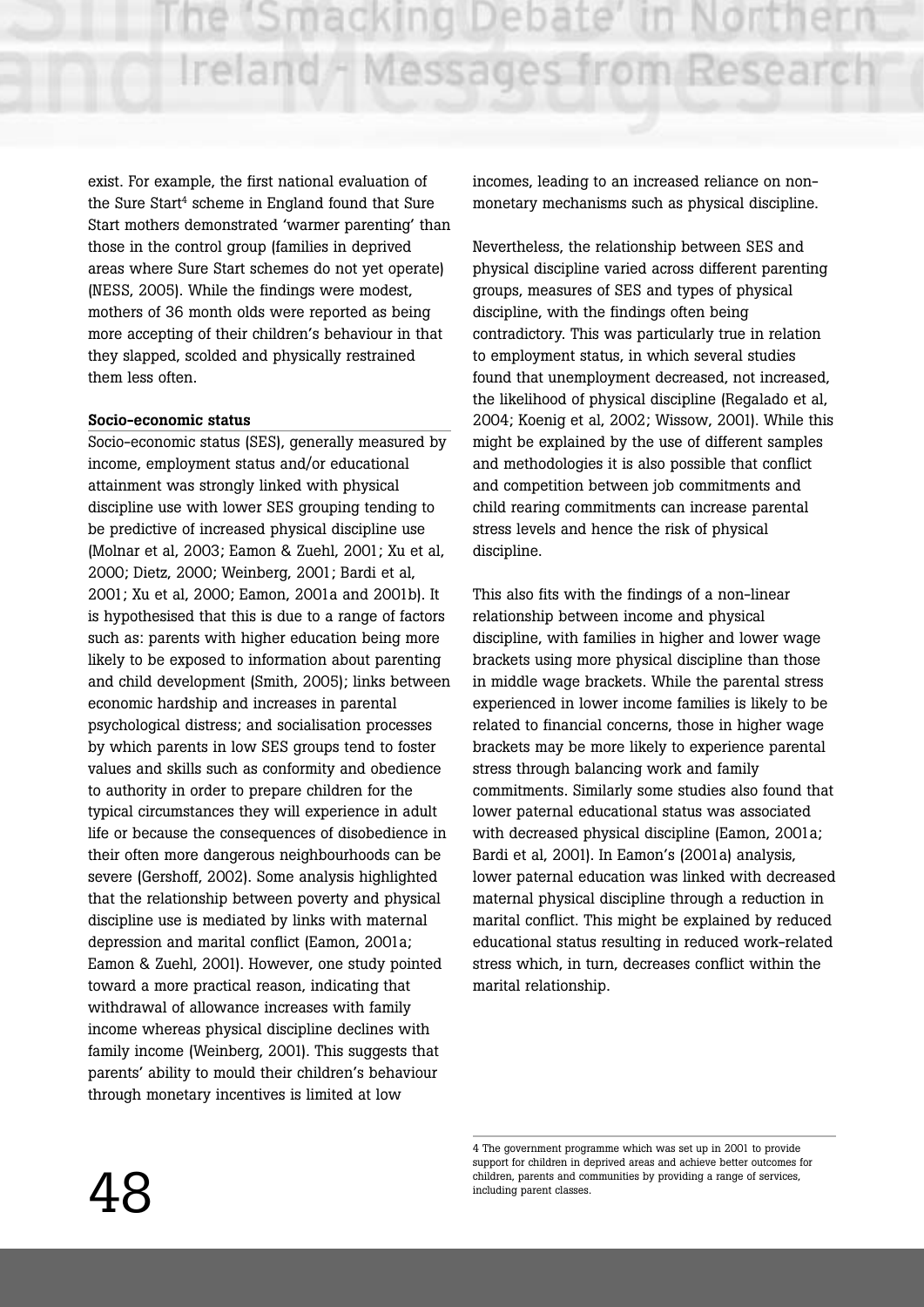e 'Smacking Debate Ireland - Messages from Research

## **COMMUNITY/NEIGHBOURHOOD AND CULTURAL/SOCIETAL FACTORS**

**Community/Cultural Factors Which Have Been Associated With Increased Physical Discipline Use**

- Deprivation/disadvantage
- High murder rates and violence
- Lower levels of friends and family living in the neighbourhood (neighbourhood level social support)
- **Member of an ethnic group which is more likely to endorse physical discipline use**
- **Member of a religious group (most likely fundamentalist) which is more likely to endorse physical discipline use**
- **Resides in region, area of a country in which there tends to be greater support for physical discipline**
- Resides in a country where physical discipline is legal
- Factors highlighted in bold denote those that have been found to make an independent contribution towards physical discipline use (predictive) in at least one study.

#### **Community neighbourhood factors**

Individuals are influenced by a variety of contexts including not only family and peers, but the communities and neighbourhoods in which they live. Nevertheless, research examining the links between neighbourhood characteristics and physical discipline use was limited. Only one study in the review specifically investigated this (Molnar et al, 2003). This showed that neighbourhoods with higher levels of concentrated disadvantage and community violence significantly predicted higher rates of parent to child physical aggression (PCPA), findings which persisted for 'minor' PCPA and severe PCPA (physical abuse). Among Hispanic families, a high density of social networks (measured as the average number of friends and relatives living in the neighbourhood) seemed to be especially important, above and beyond social support received from families. These findings were also supported by a small scale qualitative project which highlighted how living in violent and dangerous neighbourhoods was perceived by mothers as influencing their physical discipline use (Ispa, & Halgunseth, 2004). This study very much conveyed discipline as a source of tension and confusion, with mothers trying to navigate the dual

worlds of mainstream professional child development experts and that of their family and neighbours who argued for the benefits of physical discipline within the dangerous environment in which they lived.

#### **Cultural/societal characteristics**

In addition to community factors there are larger, macro-level factors that influence parenting practices such as religious or cultural belief systems, societal norms and legislation and social policy. One study highlighted that living in the southern region of North America predicted increased physical discipline use (Dietz, 2000). The influence of region and physical discipline use is also supported by Gershoff's (2002) review which indicates that the region of a country in which a family lives constitutes a cultural context which supports or discourages physical discipline use. Gershoff (2002) also supports the findings of physical discipline being favoured in the southern region of the United States and suggests that this is consistent with findings on religious differences in physical discipline use, with strong support for physical discipline use being identified in the region of the South known as the 'Bible Belt'. In keeping with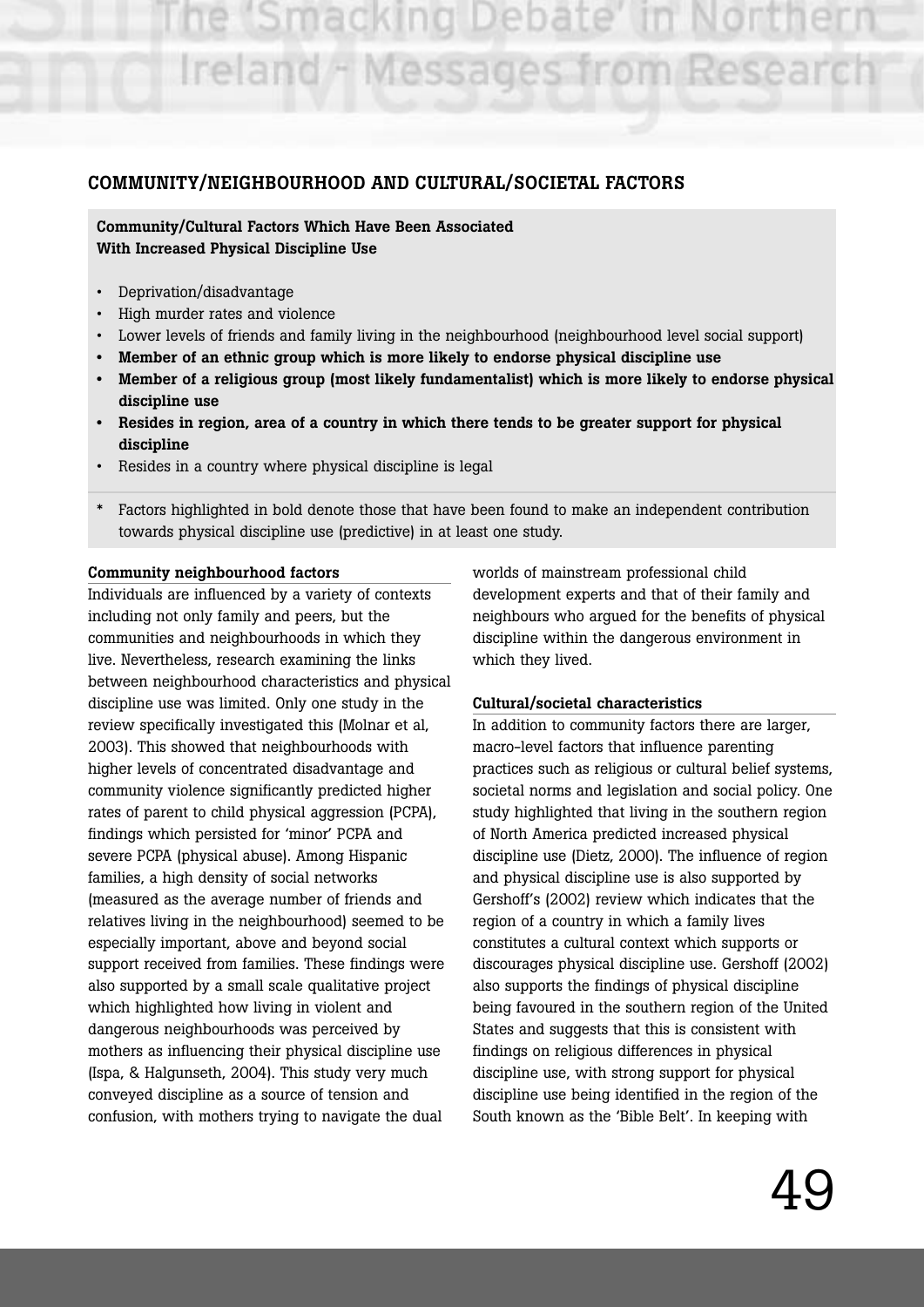this, one study in the review found that conservative or fundamentalist Protestantism was linked with increased physical discipline compared with other religious groups (Murphy-Cowan et al, 2001); another study found conservative or fundamentalist Protestantism to be a predictive factor (Xu et al, 2000). It is suggested that Christian 'spare the rod' religious ideology is particularly common among conservative or fundamentalist Protestants and is linked with authoritarian disciplinary practices.

The review also consistently highlighted ethnicity as a predictive factor, with a number of representative American surveys (Regalado et al, 2004; Wissow, 2001; Dietz, 2000; Xu et al, 2000) finding that non-White respondents were more likely to spank their children or use 'minor' physical discipline and 'severe' physical discipline/assault. Further analyses (Tajima, 2000 and 2002) also showed that Latino parents were less likely to use physical discipline than White parents. These findings may be linked to the poor and often dangerous environments many African Americans live in, rather than ethnic or cultural difference per se, although some have argued that reliance on physical discipline is an example of the long-term effects of slavery upon this community (Dietz, 2000).

As the previous section on the prevalence of physical discipline highlights, there are many variations between countries and changing rates of physical discipline use within countries. Ateah & Durrant (2005) stress that physical discipline is not universally practiced, citing a review of 90 societies which found it to be present in 74%. They argue that parenting behaviour develops within a cultural belief system that can either foster or discourage physical discipline. The social rules and hierarchies of any society are a key element and within this, legislation can be viewed as a means of reinforcing the belief system. This contention would appear to be supported by several studies in the review which demonstrate increased use of physical discipline use

in countries where it is legally permissible, in comparison with lower rates in countries in which physical discipline is illegal (Bussmann, 2004; Juengren & Palmerus, 2002; Ateah & Durrant, 2005).

## **COMPARING THE CHARACTERISTICS OF PHYSICAL DISCIPLINE AND PHYSICAL ABUSE**

A number of studies in the review examined the risk factors which influence both 'minor' physical discipline and 'severe' physical discipline/abuse (Dietz, 2000; Bardi et al, 2001; Tajima, 2000; Mahoney et al, 2000; Mammen et al, 2002). All highlighted that parents who had used severe/abusive physical discipline were invariably a subset of those who have used 'minor' or 'ordinary' physical discipline. As such, it was not surprising that there was often overlap between the characteristics of families which use physical discipline and families in which 'severe' physical discipline/abuse occurs. However, many of the studies also identified factors that were linked with 'severe' physical discipline/abuse but not 'minor' physical discipline. As is common in the physical discipline literature, authors often reached differing conclusions. For example, Bardi et al (2001) concluded that differences in associated factors between the two groups point to the intrinsic difference between 'minor' and 'severe' physical discipline/abuse. Tajima (2000) however, analysed the risk factors for 'minor' physical discipline and physical abuse separately, but also analysed the risk factors of both physical discipline and physical abuse together, arguing that it is too limiting to analyse risk factors for less severe types of violence without considering if the parent engaged in abuse also. The risk factors for the combined analysis were nearly identical to those in the physical discipline model; an unsurprising finding given that almost all who engaged in physical abuse also used physical discipline.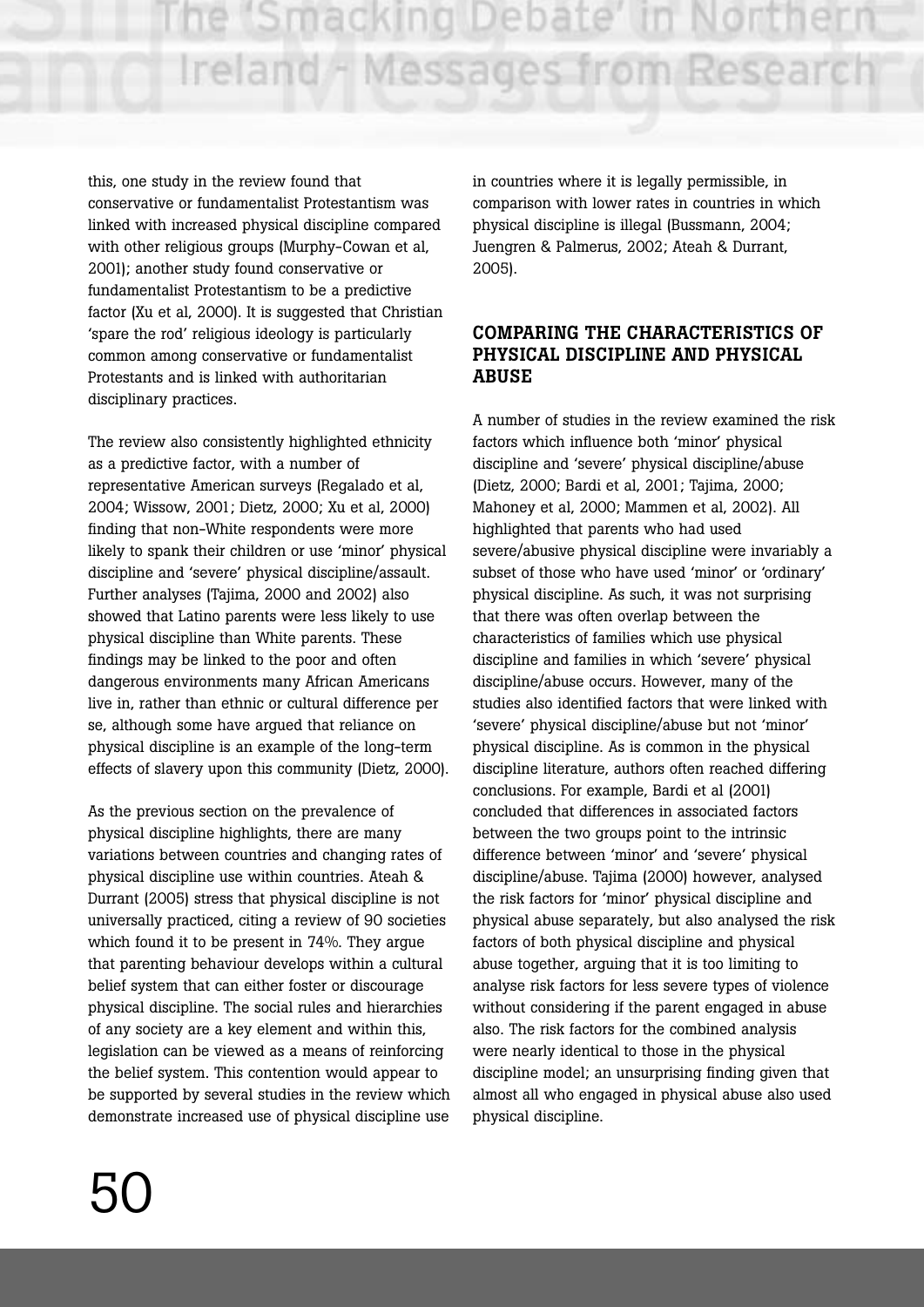#### **CONCLUSION**

The research findings highlight that there is no one factor which is solely responsible for influencing parental physical discipline use: instead a complex picture of inter-related parent, child, family, community and cultural factors emerges. However, the presence of these factors should not be taken as an indelible blueprint for families that will use physical discipline; they merely highlight issues which have been shown to increase the risk of 'minor' physical discipline and 'severe' physical discipline/assault and provide a framework for understanding physical discipline use and for targeting prevention strategies.

Key parent factors included parental age and gender, maternal physical health, maternal alcohol/drug abuse, mental health difficulties and personal experience of physical discipline or physical abuse in childhood. Unsurprisingly, the findings also showed that physical discipline use was linked with parental levels of emotional arousal and attitudes toward physical discipline use. No association was found between knowledge of alternative discipline tactics, suggesting that simply raising awareness of disciplinary alternatives will not be enough to prevent physical discipline use. Equally, while somewhat contradictory in nature, the findings from studies which explored the relationship between physical discipline use and use of disciplinary tactics, suggested that inconsistency of discipline use may be a relevant factor.

Child factors which were found to predict the use of physical discipline included: age, gender, poor child health/developmental delay, disability, genetic factors and behavioural problems. A number of studies also highlighted that the type of misbehaviour children engaged in, repetition of the misbehaviour and parental perceptions of the behaviour as intentional, all influenced the likelihood of physical discipline use. Family factors

which appeared a significant influence included the number of children living in the household, socioeconomic status and poverty, marital conflict and domestic violence. The influence of violence also extended to community/neighbourhood characteristics with the limited research in this area showing a link between violent and high crime neighbourhoods and increased 'minor' physical discipline and severe parent-to-child physical aggression. Cultural/societal factors in the form of ethnic and/or religious practices which support physical discipline use and the legal acceptability of physical discipline in a number of Western and European countries also appeared to have an important role to play.

While authors may reach differing conclusions, the research clearly highlights that 'severe' physical discipline/physical abuse rarely occurs in families which do not use physical discipline. As such, it is to be expected that both groups would share some but not all characteristics as not all who use 'minor' physical discipline also used 'severe' physical discipline or physically abused their children. Evidently, there are circumstances in which 'minor' physical discipline use can spill over into severe or abusive physical discipline and there is a need for further investigation to better understand how physical discipline is transformed into abuse.

## **1.4 THE OUTCOMES OF PHYSICAL DISCIPLINE USE**

#### **Key Points**

Anti Physical Discipline Perspective – Physical discipline has been associated with a range of negative child and adult outcomes including:

- Increased aggression and anti-social behaviour
- Increased mental health and emotional problems
- Being a victim of physical abuse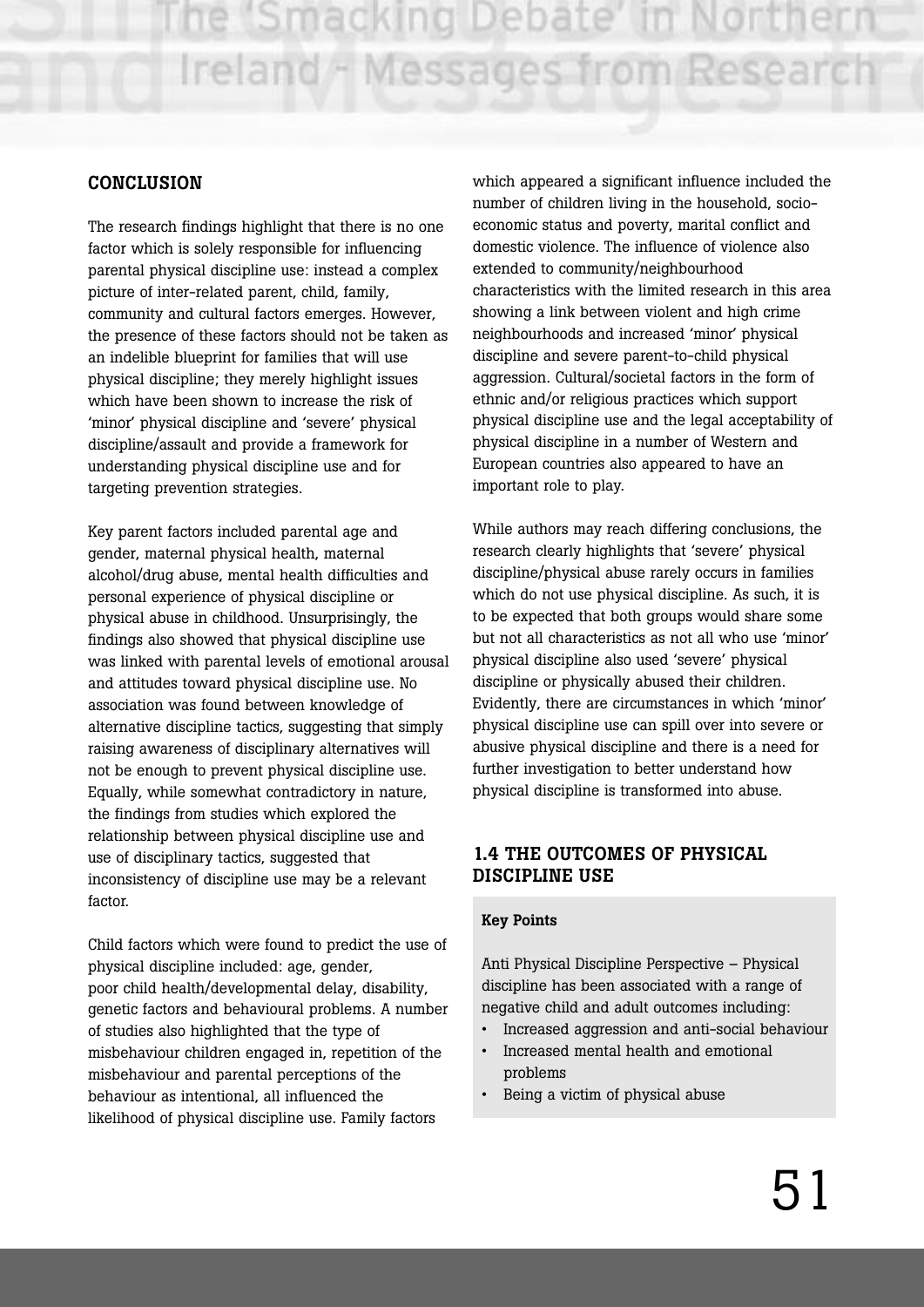- Poorer quality parent child relationships
- Decreased moral internalization
- Increased risk of abusing own spouse or child in adulthood.

**Conditional Physical Discipline Perspective** - Some researchers argue that the evidence does not warrant an outright ban. They highlight that child outcomes vary, depending on the age of the child, family ethnicity and religion, as well as the nature and frequency of the physical discipline used. Based on this they support the use of physical discipline in limited circumstances (conditional spanking): spanking children aged 2- 6 with an open hand, less than once a week and in conjunction with other disciplinary tactics. They also present evidence that this form of physical discipline, conditional spanking, compares well with other disciplinary tactics but is limited in its' ability to develop pro-social behaviour.

**Conclusion** – There is a significant body of research which highlights the negative outcomes of physical discipline. Whilst there is disagreement about the conclusions which can be drawn from research, both the anti and conditional perspective are in agreement that harsh and frequent use of physical discipline is damaging to children. The highly prescriptive nature of physical discipline endorsed by the conditional perspective illustrates the difficulty in trying to draw a line between acceptable and unacceptable physical discipline and does not lend itself to practical guidance for parents which addresses real life situations.

As outlined in Section 1.3, the physical discipline debate incorporates a range of perspectives which have been defined as anti-physical discipline, conditional physical discipline and pro-physical discipline use. Whilst literature supporting the prophysical discipline position is rare, research investigating the outcomes of physical discipline use can be categorised as falling into two broad groups: that which concludes that physical discipline should never be used and that which recommends the use of certain types of physical discipline under certain circumstances. Both perspectives cite various research studies to support their views, sometimes drawing different interpretations and conclusions from the same research studies. This section provides an overview of the range of negative outcomes highlighted in the literature, as well as outlining key elements of the conditional physical discipline perspective. The key points and arguments covered in this section are based on: the findings from three meta-analyses, one systematic review and two literature reviews identified in the journal search; the findings from one comprehensive review identified from the 'grey' literature; and the findings from a number of primary research studies assessed as relevant to this section of the review (see Appendix 5 for details).

## **NEGATIVE OUTCOMES FROM PHYSICAL DISCIPLINE**

Gershoff's (2002) systematic review provides one of the most comprehensive and widely referenced overviews of physical discipline research available. In her meta-analysis of 92 studies, she found that physical discipline was only associated with one outcome that can be construed as positive, that of immediate compliance. Gershoff (2002) acknowledges that, due to the research designs used in her analysis, a causal link between physical discipline and the detrimental outcomes identified cannot be established. Nevertheless, her study does highlight the serious risks posed to some children from physical discipline which lead her to conclude that physical discipline use by parents should be outlawed. These risks include: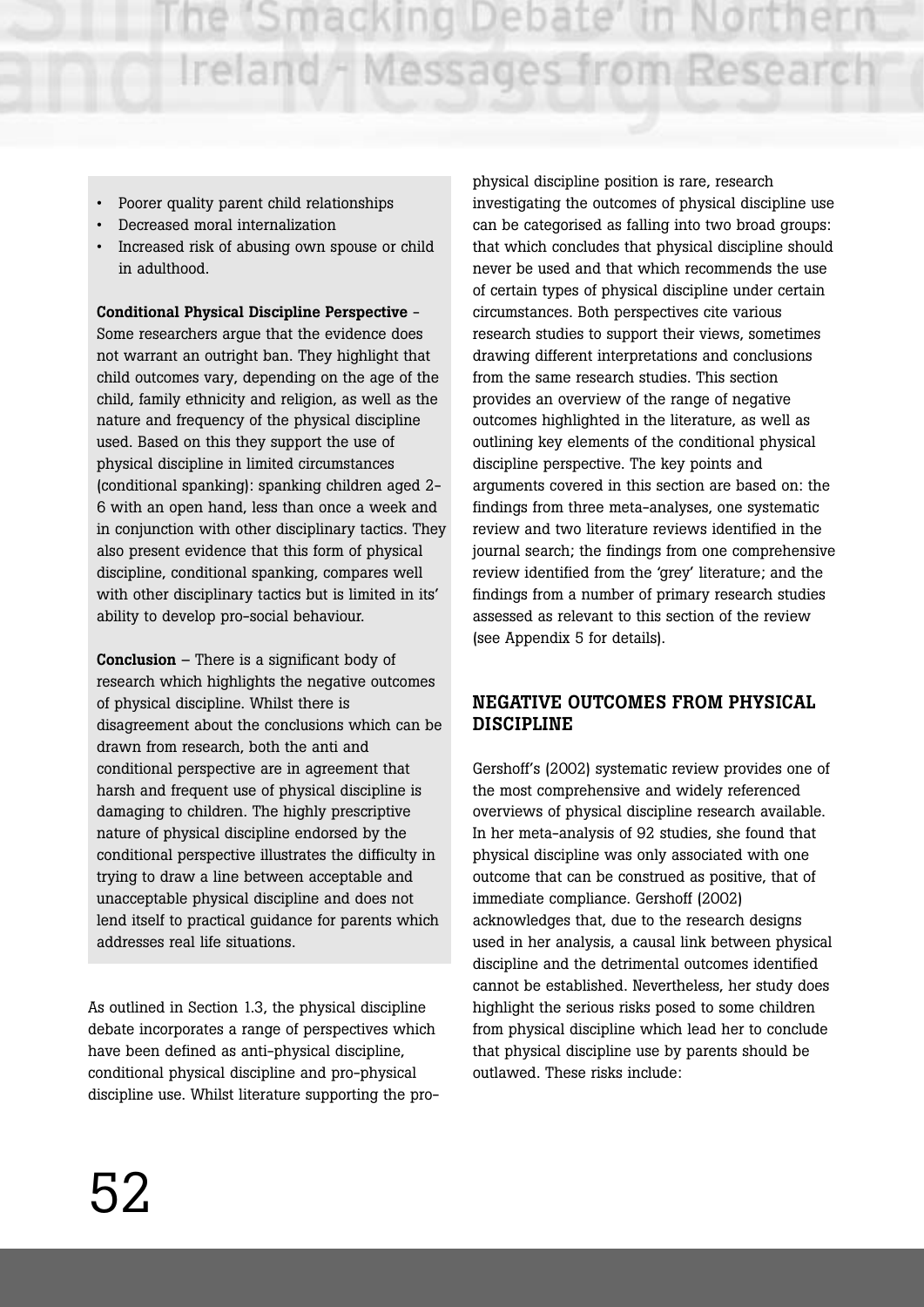#### **Aggression and anti-social behaviour**

Aggression is one of the most hotly debated child outcomes associated with physical discipline and this was reflected by the volume of studies within Gershoff's (2002) systematic review taking this as a focus. Aggression is one of a range of behaviours included within what is broadly known as 'antisocial' behaviour. Generally speaking, when used in the research literature, anti-social behaviour refers to actions that violate social norms and laws and can include behaviours such as lying, cheating and destructiveness. Gershoff (2002) concluded that physical discipline use was not only associated with aggression and anti-social behaviour in childhood, but in adulthood also.

Equally, several primary research studies in this review focused on child aggression and demonstrated a clear association between experience of physical discipline and increased levels of aggression. For example, Lansford et al (2004) found that the experience of physical discipline in the first five years of life and during early adolescence were associated with higher levels of externalising problems (this included disruptive behaviours, aggression and social problems) for European American children. Using a sample of 390 families of young people (aged 2–17) referred to a clinic for mental health problems, Mahoney et al (2000) found evidence of coercive interactions between children and parents. The more parents perceived their child as being antisocial or defiant, the more likely they were to rely on physical discipline, with punishment levels increasing in line with perceived oppositional behaviour. Although the nature of these findings cannot determine whether parental use of physical aggression exacerbates the child's anti-social behaviour, or the child's behaviour provokes the use of physical discipline, the authors conclude that an association exists and requires further research.

Research focusing on younger children has also concluded that the severity of physical discipline use at school age is associated with aggression at school age (Herrenkohl & Russo, 2001) and that White non-Hispanic children who are spanked more frequently are substantially more likely to have behaviour problems than Black or Hispanic children (Slade & Wissow, 2005). Fine et al (2004) assessed children's experience of discipline in 3rd Grade and teacher-reports of aggressive behaviour in both 3rd and 5th Grade, finding that children who experienced more physical discipline than their peers were more likely to exhibit aggressive behaviours over time. Similarly, Eamon (2001b) and Grogan-Taylor (2004) found that increases in physical discipline were clearly associated with increased levels of children's anti-social behaviour whilst Espelage et al (2000) found that physical discipline use was significantly associated with bullying behaviour, with children who were more frequently spanked, slapped or hit being more likely to bully other students.

It is thought that physical discipline predicts increases in child aggression because it models aggression, promotes hostility and initiates coercive cycles of abusive behaviours between parent and child. Similarly, for decades, research has also implicated physical discipline in the aetiology of criminal and anti-social behaviours. The theoretical basis for much of this research is attribution theory in which associations between physical discipline and anti-social behaviour are believed to result from the child's inability to internalise morals and values. It is also supported by social control theory which suggests that physical discipline erodes the parentchild relationship which, in turn, decreases the child's motivation to internalise parent's values. These processes may also help explain the link between physical discipline and criminality.

#### **Mental health and socio-emotional problems**

Gershoff's (2002) review highlighted an association between physical discipline use and decreased mental well-being in both children and adults, an association supported by a range of primary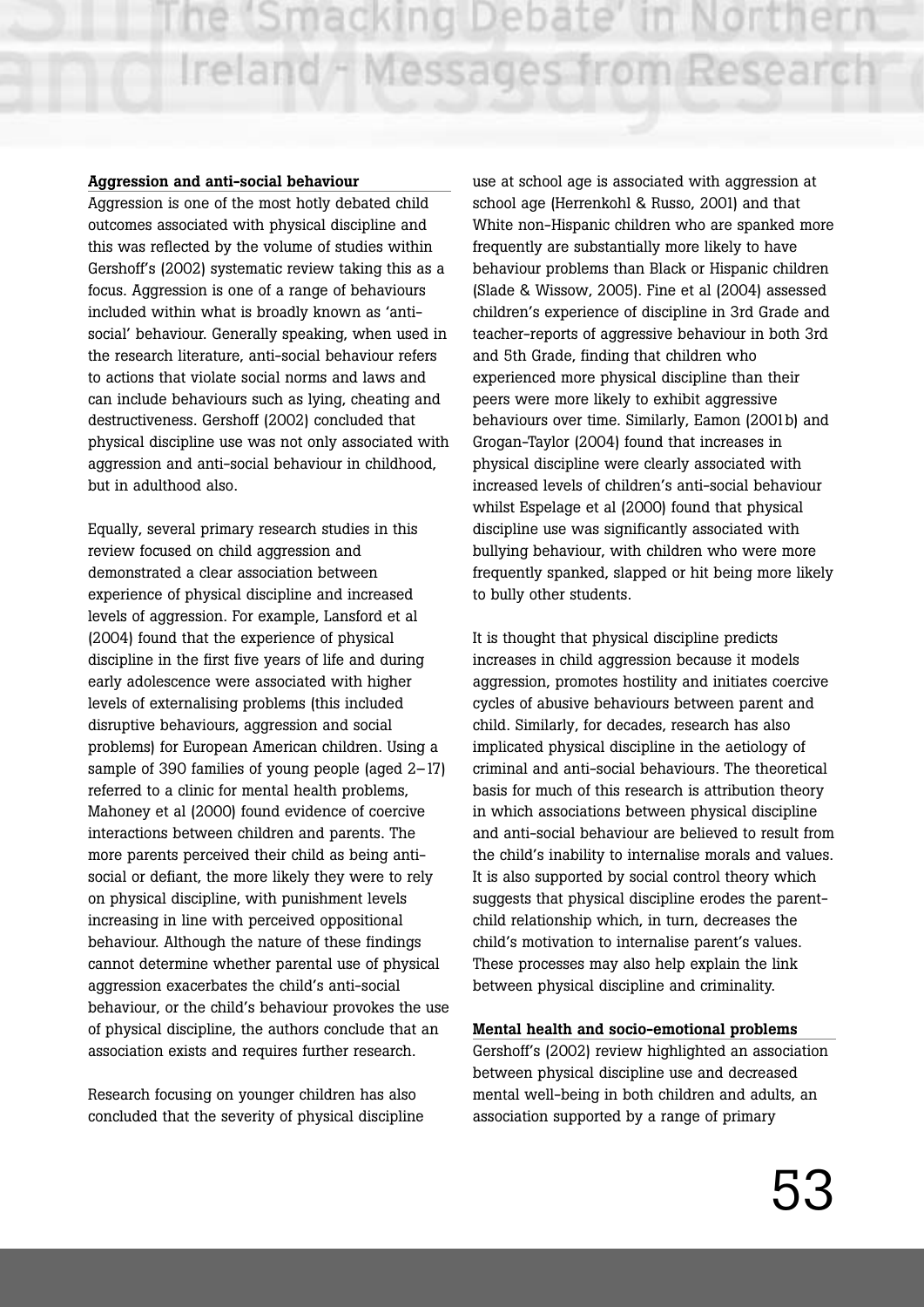research studies identified in this review. Bugental et al (2003) assessed toddler reactions to stressful situations, finding that infants who received frequent physical discipline showed high reactivity to stress. The authors concluded that early use of physical discipline leaves children more susceptible to the effects of stressful events which may have a negative impact on their ability to cope with future life events. Using both internalising and externalising behaviour measures, Eamon (2001a) and Eamon & Zuehl (2001) found that frequent use of physical discipline was directly related to children's socio-emotional problems. However, both articles highlight that the effect is not exclusive to physical discipline and the degree of association is dependent on a range of other factors such as marital conflict and maternal depression.

In relation to adult mental health, Koenig et al's (2002) follow up study of young African-American adults examined the links between child aggression in 1st Grade as reported by teachers, the mental health of these children now aged 18 and their reports of negative caregiver strategies in childhood. The study found that teacher ratings of aggressive/ disruptive behaviour were significantly higher for children reporting high use of negative caregiver strategies<sup>5</sup>, although it should be noted that the measurement of caregiver strategies included forms of physical discipline which could be viewed as abusive. The results also showed that increased reports of exposure to negative caregiver strategies were linked with significant increases in adult psychopathology, suicide ideation and suicide attempts. Overall, 63% of the high exposure group had a lifetime diagnosis of at least one mental illness, compared with 33% in the moderate exposure group and 28% in the low exposure group.

Similarly, Turner & Muller's (2004) study examining the long-term effects of childhood physical discipline on depressive symptoms of young adults also categorised participants into groups who experienced high, moderate and low exposure to

physical discipline. This was based on students' recollections of being spanked/slapped on the bottom, hit on the bottom with an object, slapped on the hand, arm or leg with a hand, slapped on the face/head/ears with a hand and shaken, when they were aged 13. Levels of physical discipline were positively related to depressive symptoms, independent of a history of abuse and the frequency of other forms of punishment. Interestingly, the level of parental anger during discipline was the strongest predictor of depression, even during moderate exposure. The effect of parental anger was even higher than the effect for high versus moderate levels of physical discipline. The authors suggest that physical discipline administered by an angry parent may cause the child to connect the punishment with the parent's feelings about them, rather than their behaviour.

## **Quality of parent-child relationship and moral internalisation**

The potential for physical discipline to disrupt the parent-child relationship is thought to be one of the main disadvantages of its use as it evokes anxiety and anger in children and can erode trust and closeness. This view is supported by Gershoff's (2002) review which showed an association between physical discipline use and decreased quality in the relationship between parents and children in the included studies. Gershoff (2002) also found an association between physical discipline use and decreased moral internalisation in children, a process which is thought to underlie the development of children's social and emotional competence. Moral internalisation has been defined as:

*"Taking over the values and attitudes of society as one's own so that socially acceptable behaviour is motivated not by anticipation of external consequences but by intrinsic or internal factors" (Grusec & Goodnow, 1994: 4).*

It is believed that moral internalisation is enhanced by parental discipline choices that use minimal

<sup>5</sup> Based on the eight caregiver strategies, some of which were adapted from the Conflict Tactics Scale – these were: avoiding talking about the issue; insulting; swearing or yelling; threatening to end the relationship; threatening to hit; pushing; grabbing, shoving or slapping; threatening with a weapon; hitting hard enough to bruise and hitting hard enough to cause bleeding.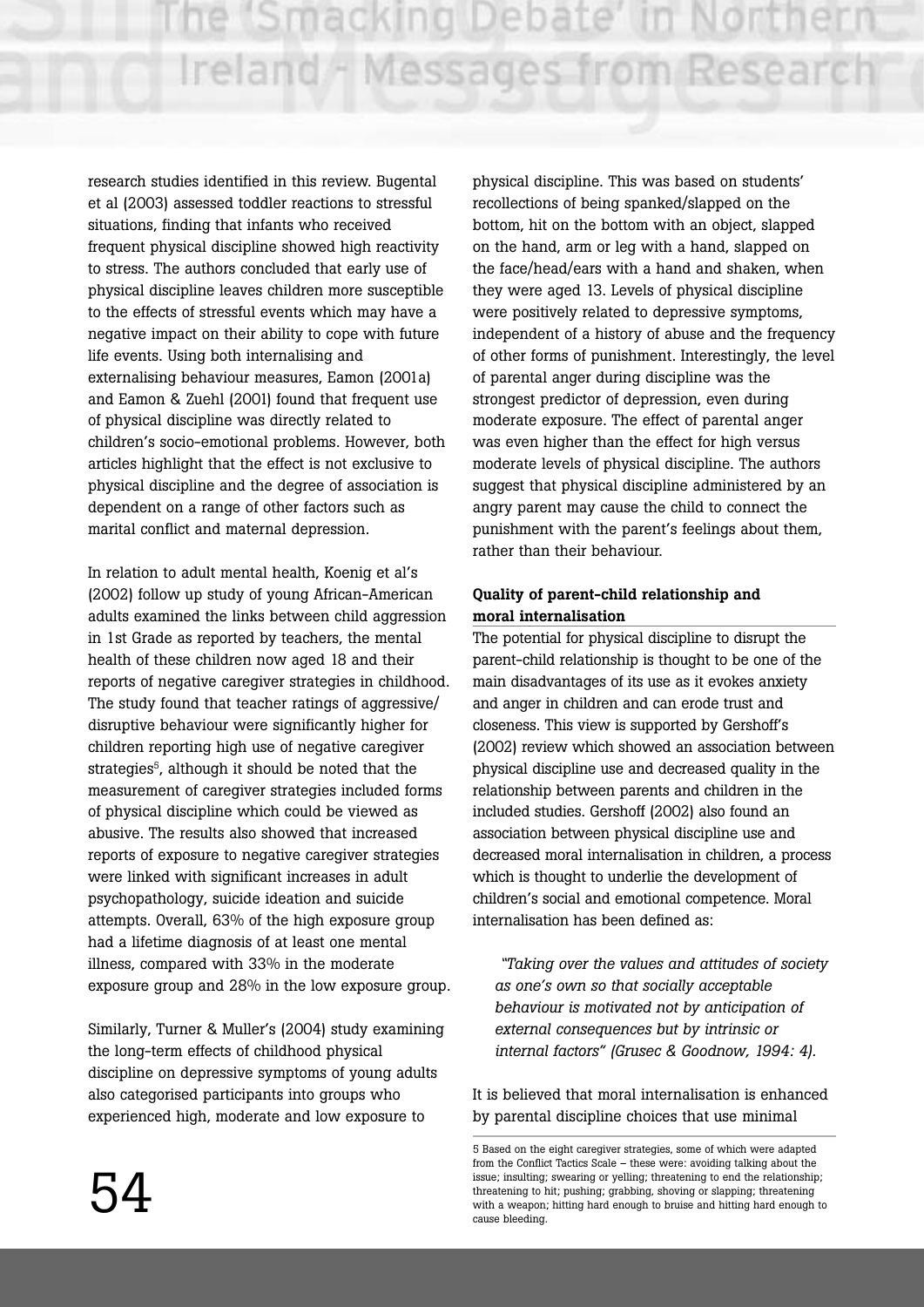parental power, promote choice and autonomy and provide explanations for desirable behaviours.

#### **Being physically abused as a child**

Straus (2000) states that the link between physical discipline and child abuse is as strong or stronger than the evidence on other causes of physical abuse and is also a more prevalent risk than other child abuse risk factors such as poverty. He writes:

*"It is a well established principle in epidemiology that a widely prevalent risk factor with a large effect size, that is spanking, can have a much greater impact on public health than a risk factor with a large effect size, but a low prevalence such as genetic abnormalities predisposing to violence" (2000: 1112).*

Whilst maltreatment leading to serious physical injury and even death is uncommon and rightly deserving of much attention, findings from previous research indicate that many more children are exposed to levels of maltreatment and discipline practices serious enough to lead to physical injury. Some abusive discipline can be conceptualised as normative discipline that has escalated to an injurious level and research has recorded it as such. For example, Straus (2000) cites findings from Gil's (1970) study which found that 63% of abuse incidents were in response to the child's behaviour. Also cited by Straus (2000) are research findings which highlight that, of 66 physical abuse cases, two thirds were physical discipline which had escalated out of control (Kadushin & Martin, 1981).

More recently Ateah & Durrant (2005) support this contention, citing the example of a Canadian study of 7,672 child maltreatment investigations in which a majority of substantiated cases of child physical abuse were found to have occurred in the context of discipline (Trocme & Durrant, 2003). This is in keeping with the findings from the previous section which highlight that the parents who use severe or abusive physical discipline are invariably a subset of parents who use 'minor' physical discipline. Gershoff's (2002) review also concurs with this perspective, highlighting a high association between physical discipline and physical abuse in her meta-analysis. She writes:

*"Child abuse in any form is a tragedy and deserves our best prevention efforts and thus the potential for corporal punishment to escalate into physical abuse must be seriously considered at the levels of scientific research and public policy" (2002: 550).*

Whilst this review did not highlight many primary studies making specific links between physical discipline and physical abuse, a few articles did draw attention to the issue. Mahoney et al (2000) examined the relationship between parental use of physical discipline and severe physical aggression toward clinic-referred youth. They found that parents of clinic-referred youth were more likely to use physical discipline and twice as likely to use it with children aged 13–17 than the rest of the population. Furthermore, whilst parental use of physical discipline declined as children got older, their use of severe physical aggression did not, suggesting that clinic-referred youth may be at particular risk from physical abuse. Physical discipline use after the age of puberty is generally accepted to be inappropriate and damaging for young people and the continued use within this sample is concerning. In terms of severe aggression, the authors highlight stark differences between the clinic-referred parents and the community sample. For example, 32% of clinic-referred mothers and 24% of fathers reported slapping their child on the face, head or ears compared with 7% and 1% within the community sample. The authors suggest that use of physical discipline and severe physical aggression should be used as part of a routine, comprehensive intake procedure.

A study by Herrenkohl & Russo (2001) included a focus on the links between more abusive forms of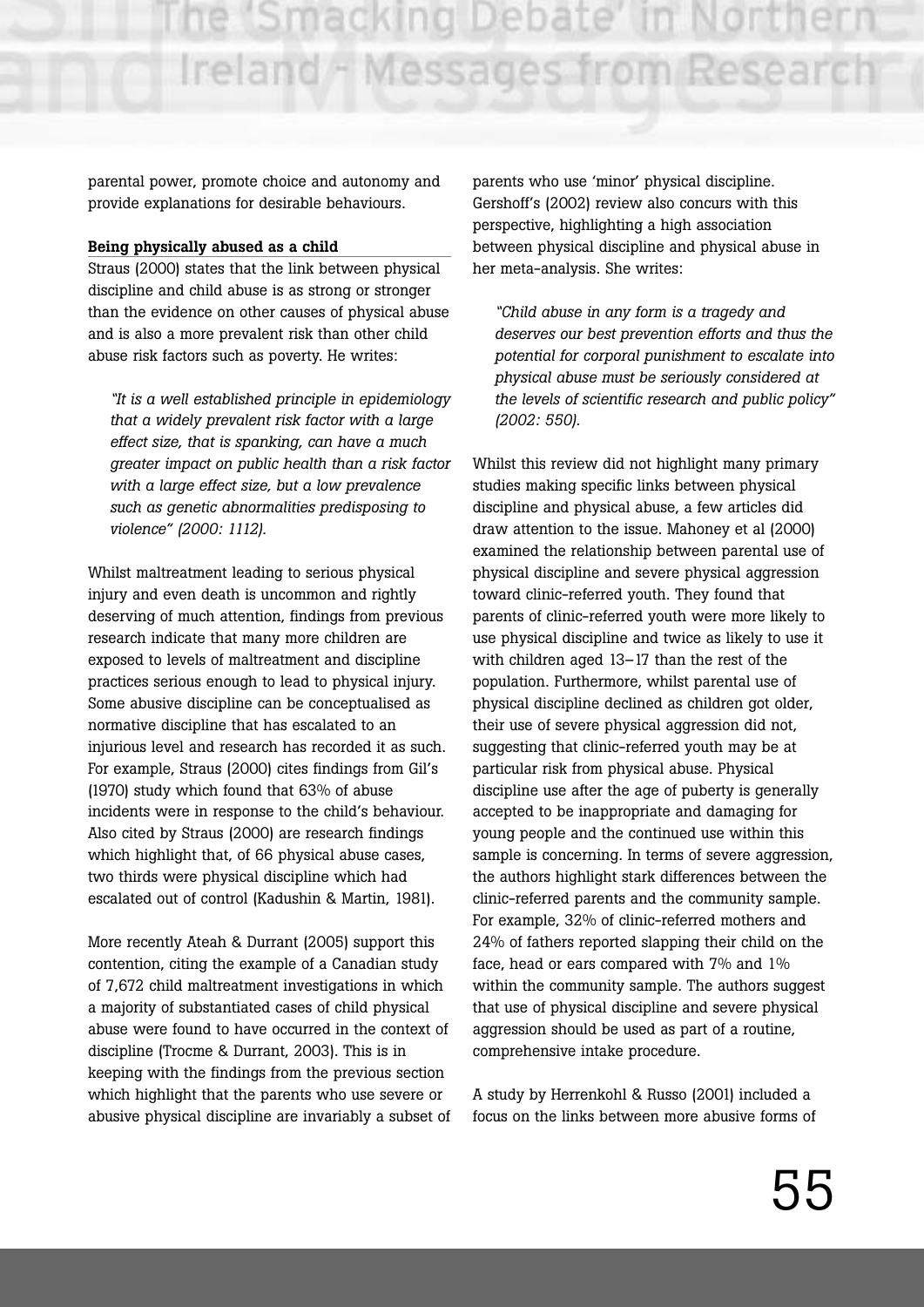physical discipline and early childhood aggression amongst very different groups of children. The sample included children from abusive families, children from neglectful families, families enrolled in Head Start<sup>6</sup>, those in regular day care and middleincome families in private nursery provision. Upon examining maternal reports of physical discipline, the authors unexpectedly found evidence of severe discipline in a number of families from each group. This led the authors to re-categorise their original groupings to reflect the levels of severe physical discipline experienced. As with Mahoney et al's (2000) work, this highlights the prevalence of severe forms of physical discipline which are not picked up by protective services and deemed 'normal' enough by parents to be disclosed to a researcher.

#### **Adult abuse of own spouse or child**

Given that physical discipline tends to be associated with increased aggression generally, as an adult this may take the form of aggression towards other family members. Evidence supporting the intergenerational transmission of aggression shows that parents who experienced physical discipline as children also have a strong tendency to use it with their own children (Gershoff, 2002). The experience of average and extreme physical discipline (kicking, biting, beating up) by parents has also been found to be associated with an increase in the likelihood of acting violently with an adult romantic partner.

As we have seen in the previous section, a number of studies have linked parents' own experience of abuse during childhood with physical discipline use and/or physical abuse of their own children (Wissow 2001; Tajima 2000 & 2002; Banyard et al, 2003). Similarly de Paul & Dommenech (2000) found that a maternal history of 'severe' physical discipline/assault which resulted in physical damage was associated with a high risk of child abuse potential (as measured by the Child Abuse Potential Inventory). Rodriguez & Price (2004) also found that harsh or abusive experiences of

discipline in childhood increased participants' child abuse potential. However, whilst much of the available research has focused on abuse of one's own children as a potential outcome of severe or abusive discipline experiences in childhood, Rodriguez & Price's (2004) work differs in that it also attempts to better understand why children who have not been abused might perpetrate abuse as adults. Their results showed that the more a participant considered themselves to have deserved the discipline they received as a child, regardless of whether this was abusive or not, the more likely they were to indicate an intention to implement harsher, more abusive discipline with their own children.

## **CONDITIONAL PHYSICAL DISCIPLINE PERSPECTIVE**

As we can see, a substantial body of research literature identifies a wide range of potentially negative outcomes resulting from physical discipline use which has led many to call for a complete legislative ban. Nevertheless, there are a group of researchers who argue that the research evidence does not warrant an outright ban of physical discipline.

As discussed in previous sections, study design is critical to establishing a causal link between physical discipline and child outcomes. In responding to Gershoff's (2002) paper, Baumrind et al (2002) point out that a majority of studies in Gershoff's meta analysis were cross sectional in nature and included overly 'severe' physical discipline/assault together with milder physical discipline. Many also relied on retrospective recall and were hampered by a lack of independent data sources. Taking into account these perceived methodological flaws, Baumrind et al (2002) conducted their own re-analysis. This showed that the review results varied significantly depending on the physical discipline severity, research design and

<sup>6</sup> Head Start is comprised of comprehensive child development programs that serve children from birth to age 5, pregnant women and their families. They are child-focused programs which have the overall goal of increasing the school readiness of young children in low-income families across America.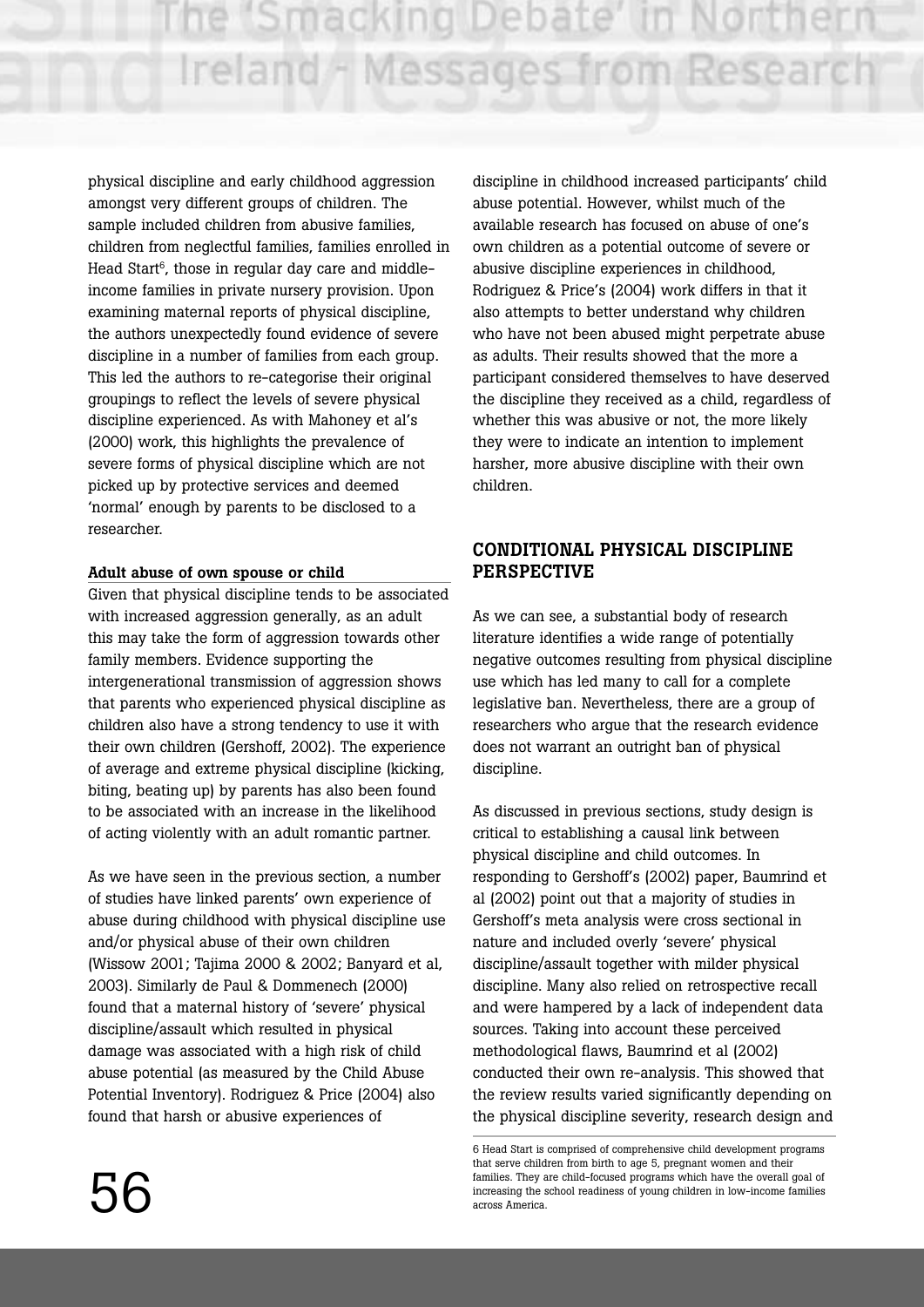independence of data sources, with well designed studies supporting smaller negative effects for physical discipline and child aggression than less well designed studies. Overall however, the reanalyses still pointed towards increased child aggression,

Similarly, in an earlier literature review, Larzelere (2000) reviewed 38 studies using robust research designs. The inclusion criteria adopted for this review were:

- Publication in a peer reviewed journal
- Having a child outcome variable for which beneficial versus detrimental outcomes were reasonably unambiguous
- Having at least one measure of non-abusive or customary physical discipline by parents
- Having a referent period for parental physical discipline which preceded the time period for parental physical discipline
- The average age of the child when spanked being younger than 13 years.

Of these 38 studies, 32% reported improved compliance as a beneficial outcome, 34% reported predominantly detrimental outcomes such as lower self esteem and increased delinquency and 34% reported neutral or mixed outcomes, a fairly balanced result. However, after considering the quality of the methodologies used, Larzelere tentatively concluded that *"the stronger the causal conclusiveness of the design, the more likely the study was to find beneficial outcomes" (2000: p201).*

His subsequent analysis of seventeen of the most causally relevant studies highlighted a range of variations in study findings which form the basis for the conditional perspective. Key aspects of this are outlined below and, where appropriate, are supplemented with the findings from other reviews.

#### **Beneficial versus detrimental outcomes**

Larzelere's (2000) review noted that physical discipline was generally beneficial in reducing non-

compliance and fighting and, to a lesser degree, in enhancing the effectiveness of alternative disciplinary tactics and parental warmth (only one case study showed an increase in maternal affection. Gershoff's (2002) review found that immediate compliance was the only potentially positive outcome of physical discipline use. However, she went on to acknowledge that this is often viewed as a limited beneficial outcome because it does not necessarily facilitate moral internalisation of societal rules and norms. It is also worth noting that the six studies in Larzelere's review with the strongest causally conclusive research designs (randomised control trials and clinical trials), all focused on compliance as the predominant child outcome and did not include other more, longer term outcomes.

In terms of detrimental outcomes, Larzerlere's (2000) review also noted that physical discipline was generally found to increase externalising behaviour problems and mental health problems and reduce competencies. Whilst Paolucci and Violato's (2004) meta-analysis found an association between exposure to 'non-abusive or customary physical discipline' and increased risk of emotional or behaviours problems, the association was so small as to be considered negligible by the authors. Nevertheless, they highlight the weakness of single risk factors (such as physical discipline) as a predictor of negative outcomes, instead emphasising that it is the accumulation of multiple risk factors over time that causes the most damage.

#### **Child age and other characteristics**

Generally, studies in Larzelere's (2000) review with children averaging age 6 or younger tended to show more beneficial outcomes with those in older age groups tending to show more detrimental outcomes. Results also varied by whether the child had clinical levels of disruptive behaviour, with all six clinical studies showing predominantly beneficial outcomes for this group, although, again the outcome measures were largely limited to that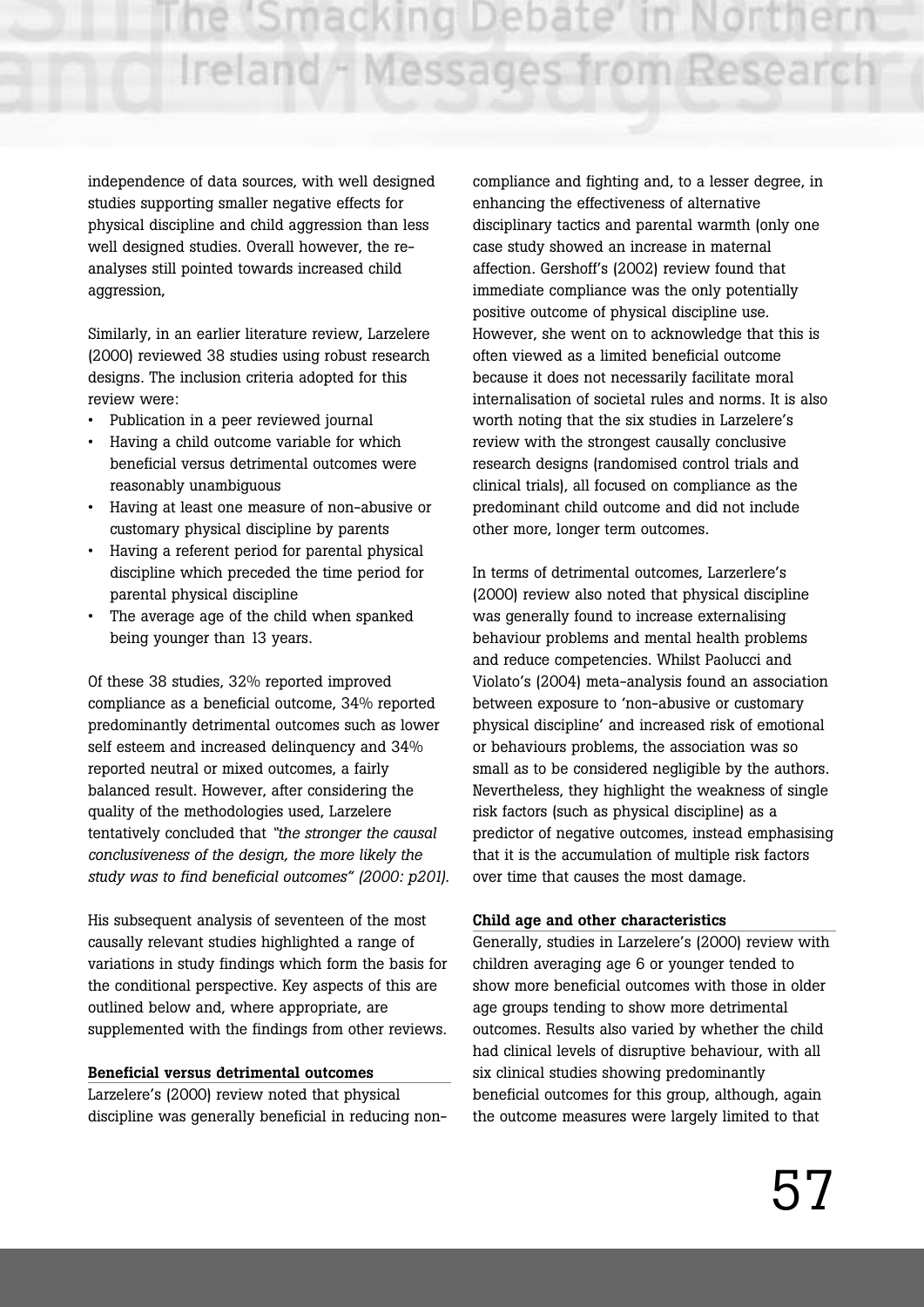of compliance. In contrast, the remaining child samples showed much more mixed results with 54% showing predominantly detrimental findings and 46% showing predominantly beneficial findings.

Detrimental outcomes such as externalising behaviour problems also tended to be neutralised or reversed in African American and conservative Protestants families. Larzelere concluded that:

*"These ethnic and religious sub-cultural differences in the outcomes of spanking probably depend on how spanking is used and its normative acceptance in those subcultures" (p210).* 

The differential impact of physical discipline depending on the ethnicity of the child is further supported by Whaley's (2000) literature review which found that the association between physical discipline and increased disruptive disorders found in research with European American children did not appear to be generalisable to African American children. Similarly, a systematic review by Horn et al (2004) suggested that non-abusive physical discipline may have a positive impact on the behaviour of African American children. Horn et al (2004) emphasise the different cultural meanings attached to physical discipline and the influence of cultural and contextual factors on outcomes for children but conclude that, given the range of possible confounding variables (SES, parent education and exposure to other violence), further longitudinal research is needed.

#### **Nature of physical discipline used**

Whilst Baumrind et al (2002) agree that an association between physical discipline and physical abuse exists, they stress that the two issues are quite distinct, arguing that the negative outcomes outlined in Gershoff's (2002) work partially result from her inclusion of overly severe forms of discipline which are associated with more

detrimental outcomes. Baumrind et al (2002) take the view that the risk of some parents punishing unwisely or excessively is not an argument for advising all parents not to punish at all. Nevertheless, they do acknowledge that the use of physical discipline can be a symptom of problems (if not in fact a problem in itself) before the use of physical discipline reaches a stage where it would be defined as abusive.

Larzelere's (2000) review indicated that once overly 'severe' physical discipline/assault was excluded from analysis, child outcomes tended to be beneficial. Types of physical discipline associated with negative outcomes were whipping, punching, kicking, beating up, throwing things or attempting to injure someone when frustrated and annoyed. Studies which analysed the impact of various spanking frequencies also showed that, as well as overly 'severe' physical discipline use, overly frequent physical discipline use was also associated with detrimental outcomes. The difference in outcome became statistically different when spanking reached the frequency of 1-3 times per week. Spanking was found to have predominantly beneficial outcomes when it was used conditionally and primarily as a back up to milder disciplinary tactics such as reasoning and time out. However, again the predominant outcomes measured were those of compliance and delay until the next reoccurrence of the misbehaviour. In a more recent meta-analysis comparing physical discipline with other disciplinary tactics, Larzelere & Kuhn (2005) also found that the severity and regularity of the physical discipline influenced child outcomes. In this meta-analysis the authors sought to analyse the strongest available evidence for differences between physical discipline and alternative disciplinary tactics, using studies which had been previously included in both Larzelere's (2000) earlier review as well as Gershoff's (2002) work. To facilitate this they identified four different types of physical discipline: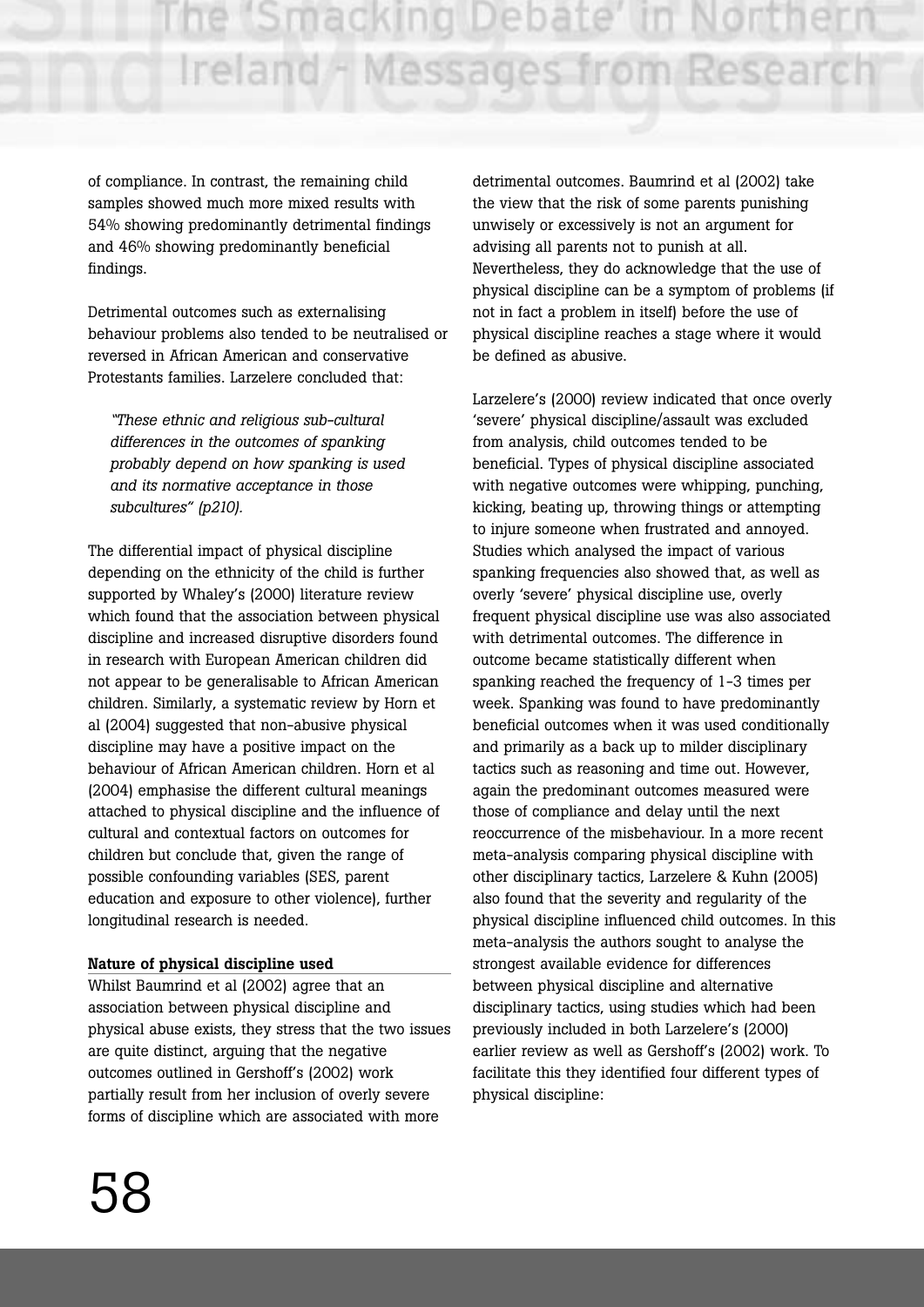e 'Smacking Debate' Ireland - Messages from Research

- 1] Conditional spanking (spanking under limited conditions which have been associated with better child outcomes).
- 2] Customary physical discipline (described as the way in which most parents 'typically' use physical discipline).
- 3] Overly 'severe' physical discipline which includes excessive tactics such as slapping, hitting with an object or out of control actions).
- 4] Predominant usage (which is when physical discipline is the parent's preferred disciplinary method).

Outcomes were grouped into four main categories – compliance; anti-social behaviour; conscience or resistance to temptation; and positive behaviours, competencies or emotions. Two age groups were also created: children with an average age greater than 7 years and children with an average age less than 7 years at the time of the discipline.

The findings showed that conditional spanking and customary physical discipline both showed mainly positive outcomes whilst overly severe or predominant physical discipline use was associated with predominantly detrimental outcomes. On the whole, conditional spanking showed a stronger association with positive outcomes than any other form of physical discipline measured. However, whilst supporting the view that detrimental outcomes are associated more with 'severe' and more abusive physical discipline, the authors also highlight the possibility of escalation from mild spanking to severe forms of physical discipline as a concern.

#### **Key elements of the conditional spanking perspective**

Based on the research evidence, the conditional perspective supports the limited use of physical discipline in the form of spanking when used nonabusively, flexibly, not too frequently and primarily as a backup to milder disciplinary tactics with children aged 2-6 years. Key elements of this

perspective as set out by Larzelere (2000) are outlined below.

#### **Key Elements of the Conditional Perspective**

- 1. Not overly severe
- 2. Under control, parent not in danger of 'losing it'
- 3. During ages 2-6, not during teenage years and, although evidence is inconclusive, should be phased out as soon as possible between 7-12 years
- 4. Used with reasoning, preferably eliciting an intermediate rather than high level of child distress
- 5. Used privately
- 6. Motivated by concern for the child, not by parent orientated concerns (e.g. from frustration, to show who is boss)
- 7. Used after a single warning
- 8. Used flexibly if spanking does not work parents should try other approaches and tactics rather than increasing the intensity of spanking

#### *Source: Larzelere (2000)*

#### **Comparing spanking with disciplinary alternatives**

Larzelere's (2000) review also included some comparison with child outcomes in relation to whether spanking or alternative disciplinary tactics were used. Alternative disciplinary tactics included time-out, verbal reprimand, reasoning, deprivation of privileges, diverting attention or combinations of these with and without physical discipline. He found mixed results with non-abusive spanking comparing favourably with six alternatives in 2-6 year olds, having equivalent outcomes compared with four alternatives in children aged 6-9 and being less effective than grounding in teenagers. On this basis he concluded that detrimental or beneficial outcomes were largely a result of the child's age.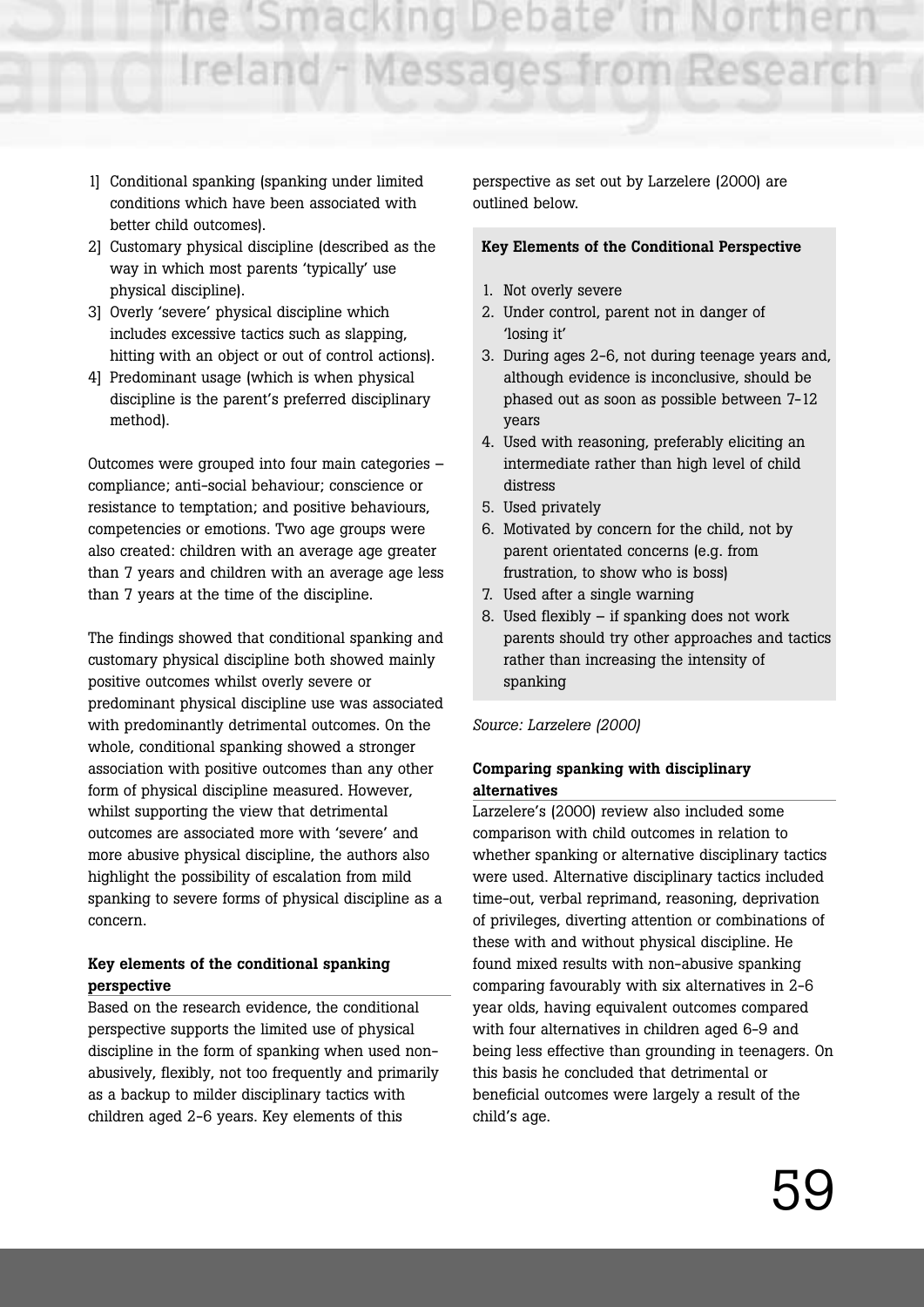Similarly, Larzelere & Kuhn's (2005) meta-analysis concluded that physical discipline was associated with better outcomes than most alternative tactics but only when limited to controlled spanking for defiant responses to milder disciplinary tactics. The analysis also showed that physical discipline was only associated with better outcomes for reductions in non-compliance and anti-social behaviour. Compared to alternatives, no type of physical discipline, conditional or otherwise, was associated with positive outcomes such as conscience development and positive behaviours and feelings. When reasoning and non physical disciplines (e.g. time out, privilege withdrawal) were both compared with physical disciplines, reasoning was found to be more effective for enhancing positive child characteristics, but non-physical disciplines were better for inhibiting misbehaviour.

Based on these findings, Larzelere & Kuhn (2005) identify the need for further investigation of how parents can use disciplinary skills more effectively:

*"Helping parents to skilfully encourage appropriate behaviour and prevent discipline problems and respond to them with effective verbal correction should reduce the need for punishment of any kind. Further, more skilful use of non-physical punishment should reduce the need for physical punishment" (p30).*

They also highlight that parent training covering a range of disciplinary skills has achieved the most impressive reduction in physical discipline use, arguing that these interventions have been far more effective in achieving reductions in the frequency of physical discipline use than legislative change.

## **CONCLUSION**

Clearly there is a substantial body of research linking physical discipline with a variety of negative outcomes for children, the most common of which

include increased aggression and anti-social behaviour, increased mental and emotional problems and increased risk of physical abuse in childhood. However, much of this research has been criticised for methodological flaws with the main concerns focusing on a reliance on retrospective and predominantly correlational research which is unable to establish causal links and fails to discriminate between 'ordinary' physical discipline and overly 'severe' and abusive discipline. Despite this, the consistency of the vast body of research findings associated with negative or detrimental outcomes for children should not be underestimated. Along with other environmental, cultural and familial factors, physical discipline has been shown to contribute to a range of behavioural and cognitive problems for children. Where harsh or excessive physical discipline is used, or where it is administered along with a degree of parental anger, or within a hostile or punitive style of parenting, the evidence for detrimental outcomes for children is even clearer.

Nevertheless, there remains significant disagreement over whether all forms of physical discipline towards children should be discouraged in favour of alternative tactics or whether, under certain conditions, spanking can be an effective discipline strategy. The conditional perspective supports the use of spanking under very specific circumstances, arguing that negative outcomes vary across different ethnic and religious groups and are mediated by factors such as child age and the type and frequency of discipline used. Evidence is also presented which indicates that conditional spanking compares well with a range of disciplinary alternatives, although it is only associated with better outcomes in relation to compliance and antisocial behaviour and is limited in its capacity to promote positive outcomes such as conscience development and positive behaviours and feelings.

So how might these two positions be reconciled? It is worth noting that there are many similarities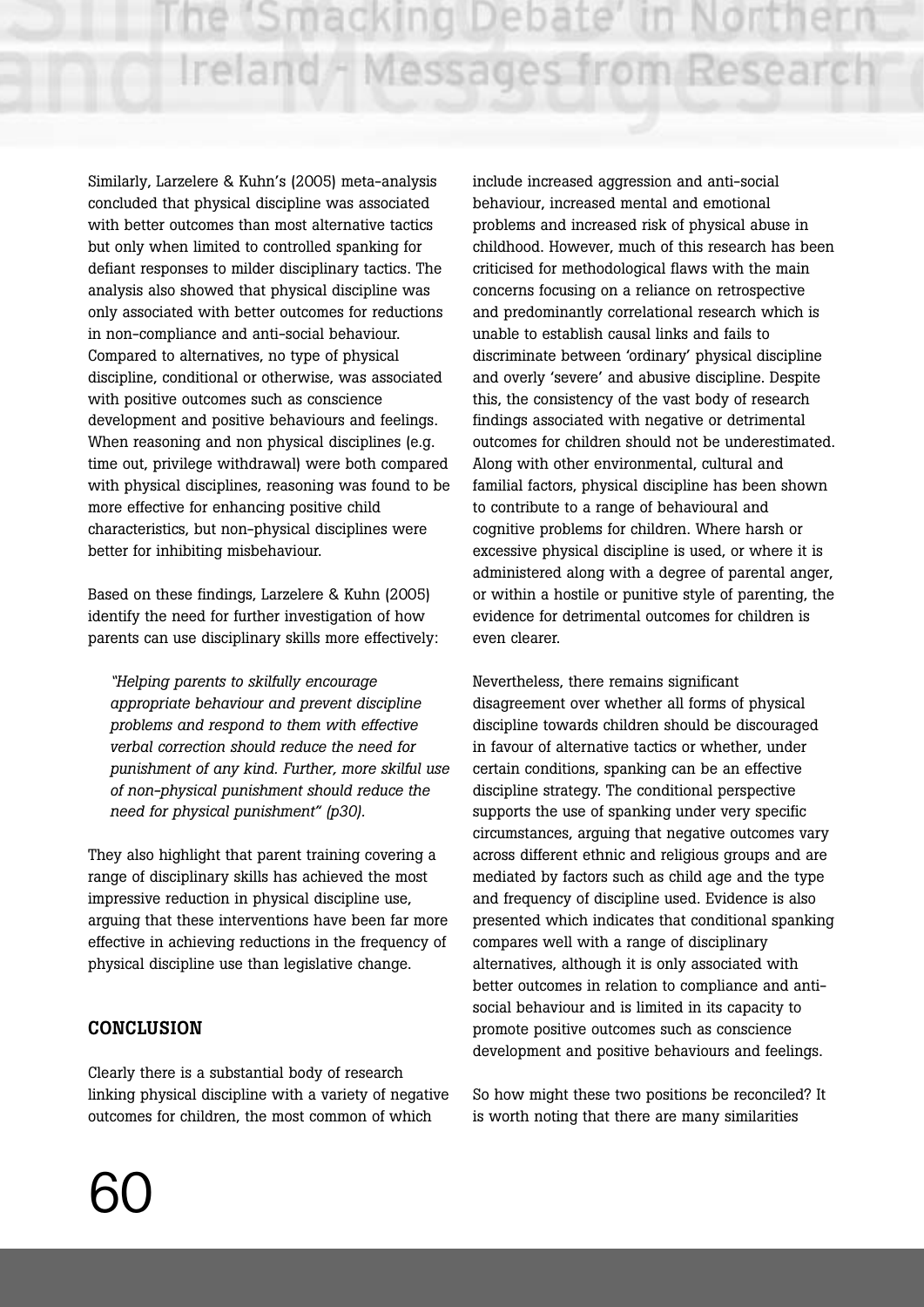between the anti-physical discipline and conditional physical discipline perspectives. Both are in agreement that not all children exposed to physical discipline will develop negative outcomes (the same is true for positive outcomes) and that harsh and frequent use of physical discipline is damaging to children. However, whilst the antiphysical discipline perspective advocates that parents remove potential risk to children by refraining from physical discipline use, the conditional perspective advocates the controlled use of spanking (defined as an open-handed smack, administered to the bottom, arms or legs, to be used with children aged 2-6, infrequently, in a controlled and flexible manner and as a back up to other, milder disciplinary techniques).

Whilst the debate about the impact of physical discipline and its relationship to child outcomes, both positive and negative, is likely to continue, the current evidence base clearly shows that physical discipline can pose a potential risk to children across a range of outcomes. A major drawback of the conditional perspective is its highly prescriptive nature. It seems both unlikely and impractical that parents would benefit from guidance based on this narrow definition of non-harmful physical discipline and the risk of escalation to harsher and more damaging forms of physical discipline would remain. Indeed, the conditional perspective itself also recognises that parental discipline use does not generally take place under these optimal circumstances, highlighting the importance of parent training in a wide range of disciplinary tactics as an effective means of reducing both the need for physical discipline and the frequency with which it is used.

## **1.5 ATTITUDES TOWARDS PHYSICAL DISCIPLINE USE**

## **Key Points**

## **Views/attitudes of parents/public**

- Parents/members of the public in a range of Western and European countries tend to have a negative attitude towards physical discipline.
- Although there is a strong association between attitudes and behaviour the link is not always straightforward and many parents who have negative attitudes still use physical discipline.
- As with behaviour, a range of individual, family and cultural factors influence parental attitudes toward physical discipline. These include child age, parental stress, levels of social support and legislative reform.

## **Views/attitudes of children and young people**

- Young people/adults who have experienced physical discipline are more likely to support its use, although this is influenced by the gender of the young person, the socioeconomic status of their family, the type and severity of discipline received, as well as the young person's perception of discipline as abusive and how much they deserved it.
- Qualitative research within the UK shows a more definitive negative attitude toward physical discipline among younger children, with most defining smacking as being hit hard or very hard.

#### **Views of professionals**

- There appears to be a lack of consistency among professionals about how to address the issue of physical discipline, with some advocating its use and others overlooking it or not supporting it.
- Professional attitudes vary by professional discipline, age, personal use and childhood experiences.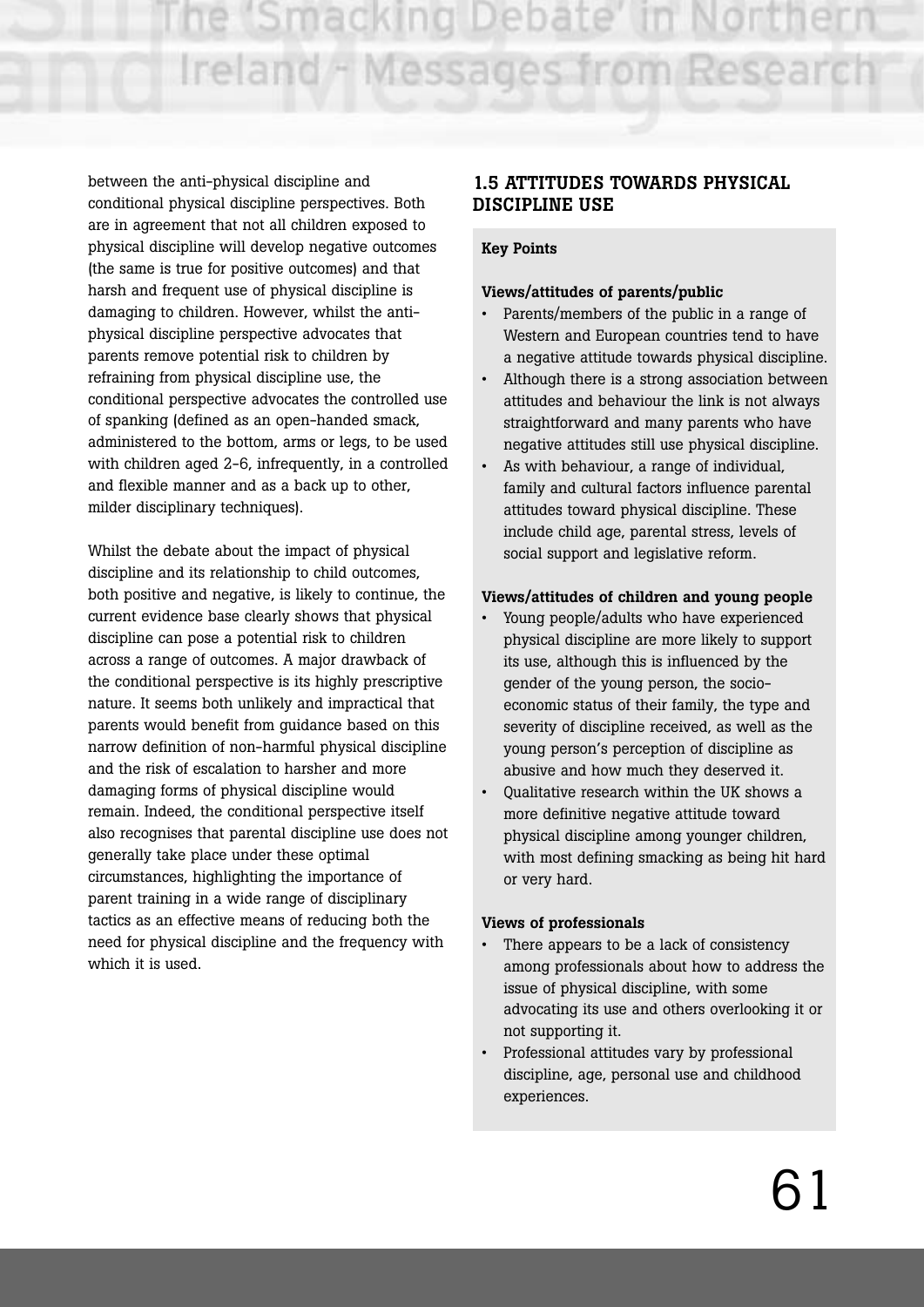- Professional recommendations to use physical discipline vary by child age and whether or not they have a behavioural problem or developmental delay.
- Professional beliefs and attitudes toward physical discipline have been shown to potentially impact upon perceptions of child maltreatment and reporting intentions.

This review set out to examine the attitudes and beliefs the public, parents, professionals, children and young people hold towards the use of physical discipline with children. This section discusses the positive and negative aspects of the views held by these various groups, the links that attitudes have with actual behaviour and the factors which have been shown to influence them.

## **PARENTAL AND PUBLIC ATTITUDES TO PHYSICAL DISCIPLINE**

The review identified a number of articles which examined parental and public attitudes toward physical discipline in a range of countries. For example, research within the Chinese-American community (Yick, 2000), while focusing specifically on attitudes towards domestic violence, also included some questions on physical discipline. Overall, 43.5% agreed that spanking is an effective way to discipline children, 30.5% agreed that the use of physical discipline teaches children selfcontrol and 3.4% agreed that hitting a child with a belt is an appropriate form of discipline.

Durrant et al's (2003) comparison of the views of Canadian and Swedish mothers found that half of Canadian mothers in the study believed it was a parent's right to physically discipline their children, whereas among the Swedish mothers, only one fifth agreed that this is the case. Nevertheless, the majority of mothers from both countries indicated a generally negative attitude towards physical

discipline, indicating a strong belief that smacking is harmful to children and is not a necessary or an effective way to instil good behaviour or change behaviour in the long-term.

In the UK, Ghate et al's (2003) nationally representative survey of parents of children aged 0–12 not only looked at the prevalence and incidence of various disciplinary tactics, but parental attitudes to physical discipline as well. It found that 40% of parents did not support the use of physical discipline, half thought it was 'sometimes' acceptable, with only one in ten parents believing that it is 'always' acceptable in any circumstances. A substantial number of parents (63%) cited preventing a child doing something dangerous as an acceptable reason for administering physical discipline. Additionally, almost all parents rejected harsher methods of physical discipline such as hitting a child with an implement like a belt.

Likewise, the Scottish research (Anderson et al, 2002) found that, although 29% believed smacking was an acceptable way of teaching children right from wrong, the majority (58%) agreed that it wasn't a good thing to do. Nonetheless, it was believed that sometimes parents had no other choice and had to use it as a last resort. However, eight out of ten parents were of the view that children of a certain age should not be physically disciplined, in particular neither very young children, because they would not understand, nor older children, mainly because it was felt that by a certain age parents should be able to reason or talk with them and they should know right from wrong. Some parents (17%) also believed that smacking older children would be an embarrassing or humiliating experience for the child. Smaller scale research carried out with parents of 3–5 year olds residing in Nottingham (Thompson & Pearce, 2001) also found that parental attitudes varied depending on the type of child behaviour, the age of the child and the nature or severity of the physical discipline. For example, 24% said that 3 year olds should be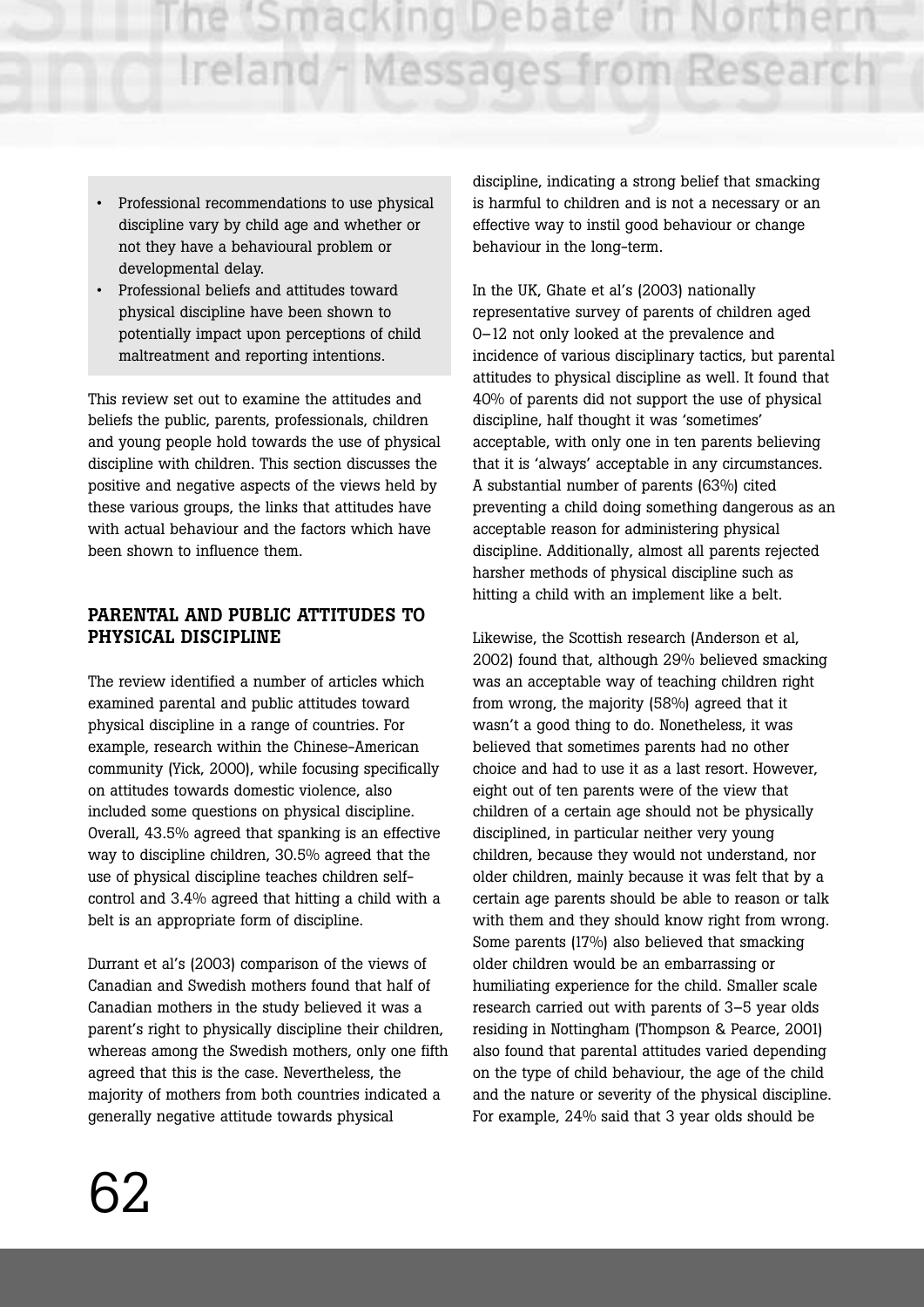smacked for unsafe behaviour, 15% for annoying behaviour, while 13% felt that 2 year olds should be smacked for unsafe behaviour and 4% for annoying behaviour. None of the sample endorsed hitting children with anything other than a hand and no-one endorsed smacking as a usual discipline method for children under 1. In response to the question on general beliefs, 39% said it was acceptable to smack children between the ages of 1-3 if their behaviour was unsafe and 26% said it was acceptable to smack a child elsewhere on their bodies besides their buttocks or hands. Similarly, Bensley et al (2004) found that the tendency to view spanking as abusive increased with the increasing severity of the discipline, from 24% for spanking a child with a hand to 95% for spanking with a belt, stick or other object so that it leaves a bruise. The author concludes that "in dealing with abusive or potentially abusive parents, it may be helpful to determine whether the individual's beliefs about what constitutes abuse are consistent with general social views" (p.1334).

In addition to exploring discipline practices and attitudes, the Nottingham study (Thompson & Pearce, 2001) also asked parents their beliefs about social services responses to children who have been smacked. The results indicated that 63% of participants believed that parents who smacked their child a lot may be taken into care by social workers. A further 50% believed that social workers say that parents aren't allowed to smack children while 46% believed that children who are smacked can get their parents into trouble by reporting this, with 39% believing that parents who smack could be reported to social services.

#### **Links between attitudes and behaviour**

Unsurprisingly, a number of research studies found evidence of a strong association between positive attitudes towards physical discipline and actual physical discipline use. For example, Ghate et al's (2003) UK research found that parents who thought physical discipline was acceptable were five times

more likely to have used it in the past year. Durrant et al (2003) also found that parents who tended to have positive attitudes towards physical discipline were more likely to use it, while the parents in Thompson & Pearce's (2001) study who endorsed the use of smacking were also found to be more likely to endorse other harsh means of discipline and to have smacked their children more in the last week.

However, the link between attitudes and behaviour is not always a straightforward one, as demonstrated by the fact that one in seven parents in Ghate et al's (2003) national survey who had used physical discipline did not support its use. Likewise, although Canadian mothers generally expressed a negative attitude towards physical discipline, two thirds still reported that they had used it as a method of discipline (Durant et al, 2003). Similarly, Thompson & Pearce (2001) found that many participants endorsed the use of noncoercive strategies for controlling children's behaviour such as getting the child's attention (93%), diversion to a different activity (90%), praise (85%), setting an example (65%), time out (58%) and giving the child something they wanted (30%). Despite this and the fact that only a minority supported smacking as a way of disciplining young children, two thirds of participants had actually smacked their child in the past week. Equally, believing that social services had the power to intervene did not seem to act as a deterrent to smacking. On the contrary, the results suggested a trend towards a positive relationship between belief in potentially adverse consequences of smacking and actual smacking behaviour.

#### **Factors which influence public/parental attitudes towards physical discipline**

The literature on attitudes towards physical discipline identified a similar range of individual, family/community and societal/cultural factors which have been shown as being related to disciplinary practices.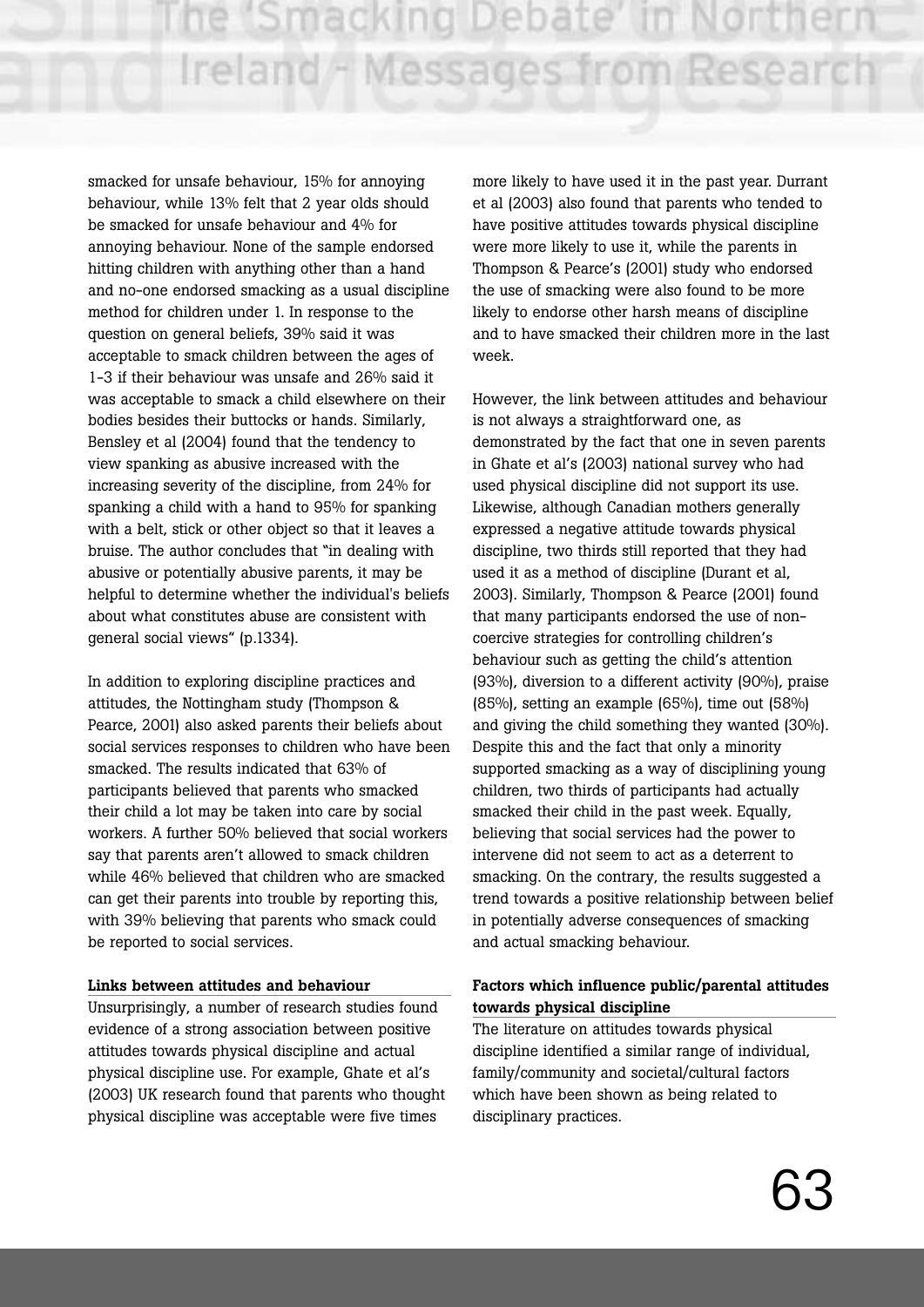#### **Individual factors**

At the individual level, the Scottish research (Anderson et al, 2002) highlighted variation in the acceptability of smacking depending on the age of the child. Of those parents who viewed smacking as a justifiable method of disciplining children (i.e. 87% of the parents interviewed), opinions varied on the appropriateness of its use for children of different ages. In general however, there was relatively little support for smacking either very young or older children.

Paquette et al's (2000) large study of fathers in twoparent families of children aged 0–6 found that parent factors such as greater parental stress combined with more favourable attitudes towards the use of physical discipline increased the risk of child maltreatment (as evaluated by the Adult-Adolescent Parenting Inventory (AAPI)). Fathers who favoured physical discipline showed less parental empathy towards their children and were less likely to be involved in emotional support, physical play and basic care. Similarly, Crouch & Behl's (2000) smaller study also used the AAPI as well as the Child Potential Inventory (CAPI) to screen for parents at risk of committing child physical abuse in a sample of both general population and at-risk parents. In keeping with the maltreatment literature the results showed that levels of parent stress were significantly related to a parent's physical child abuse potential. However, they also indicated that parental beliefs in the value of physical discipline is an important moderating factor, with levels of stress being positively associated with the potential for child physical abuse among parents who have high levels of belief in the value of physical discipline, but not with parents who have low belief in its value. The authors conclude that this pattern of results is consistent with the theory suggesting that under conditions of high stress, the underlying belief structure of the parent may significantly impact upon parenting behaviour.

#### **Family/community factors**

Family factors such as socio-economic status and access to social support were also found to play a major role in influencing attitudes. Scottish research (Anderson et al, 2002) found that those parents in lower SES groups were significantly more likely than those in higher SES groups to endorse the view that there is nothing wrong with using smacking to teach children right from wrong. The parents in the lower SES groups were also less likely to say that one should not smack in any circumstances.

McCurdy's (2005) longitudinal study of young mothers of newborns, the majority of whom were single and unemployed, suggested that changes in the immediate family environment during the first year of a child's life can directly impact on mothers' punitive parenting attitudes. Maternal attitudes regarding physical discipline can be affected by increased stress levels related to changes in welfare assistance and lack of a sufficient informal support network, particularly from a partner. The findings suggest that weekly home visitation services for the first year of an infant's life that include a focus on appropriate parent-child interactions may moderate the impacts of stress and support on maternal attitudes. It was also found that an increase in informal support from partners, family or friends helped to reduce punitive attitudes and therefore child physical abuse potential. McCurdy's research concluded that in order to strengthen families and moderate multiple stress factors, an integration of holistic intervention approaches is required, such as formal social support resources on parenting and training and employment services.

Equally, some of those parents who suffered from stress in Garvey et al's (2000) study felt that support from others was essential to prevent the intergenerational transmission of physical discipline. Nevertheless, some parents who were physically disciplined as children indicated they did not use it on their own children because they had learned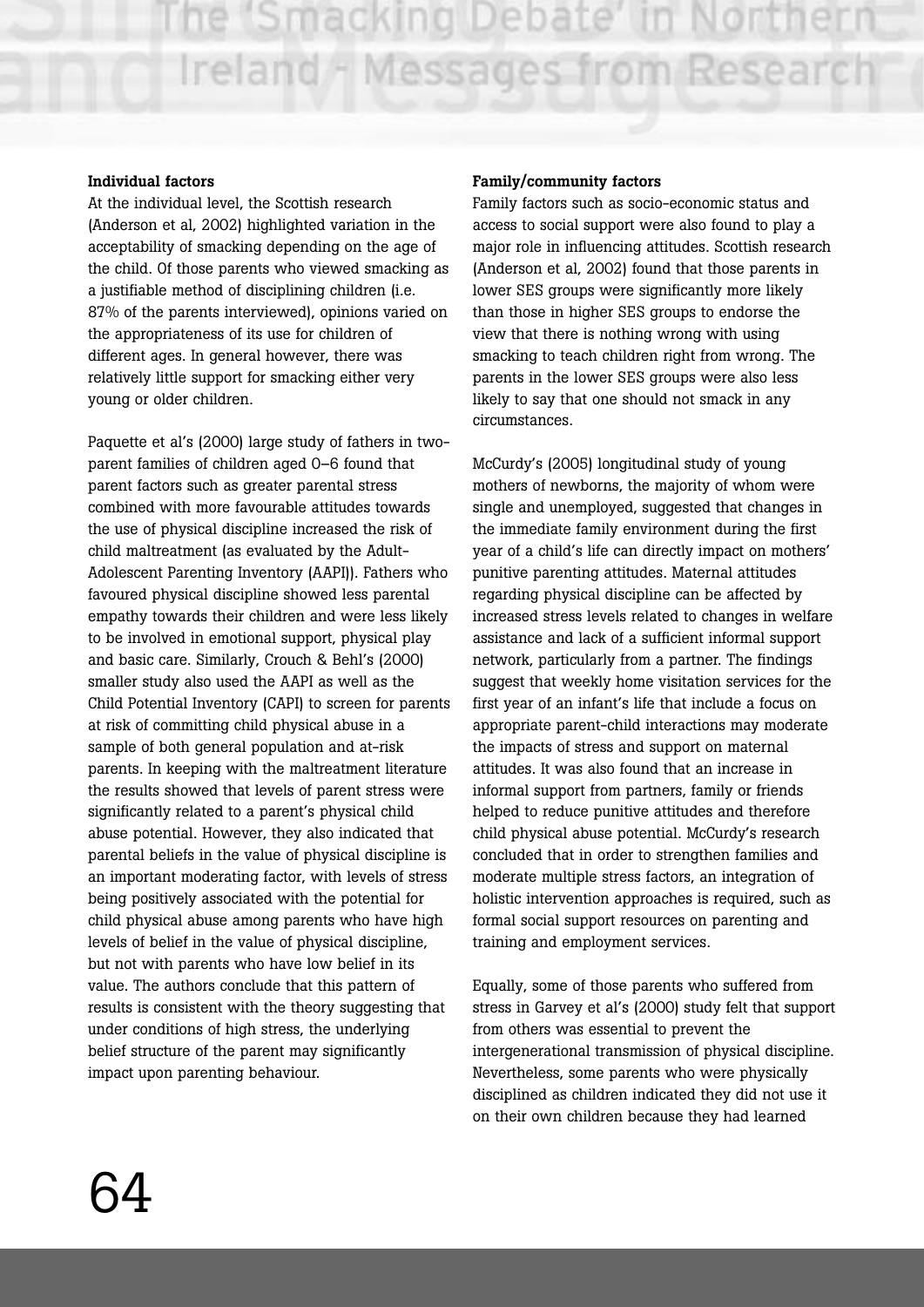other methods to ensure that their children did not experience what they had, or because they believed the physical discipline to be ineffective and realised their children might get hurt. Findings from Ateah (2003) also indicated that parents wanted more access to parenting resources and programmes in respect of age-appropriate and effective nonphysical alternatives to disciplining their children. Over 90% of respondents in the study identified age-appropriate disciplinary responses and expected child development and behaviours as key areas of information that should be made available to parents of young children on a widespread basis. Ateah's research also found that parents who had learned non-physical disciplinary responses to child misbehaviour at parenting classes were less likely to support the use of physical discipline than those who had not.

An examination of a large sample of American mothers of children aged 2–14 and the messages they received about physical discipline from a variety of sources found that information received from informal sources such as family or friends was not regarded as important as that received from professionals, parenting courses and parenting books (Walsh, 2002). Conversely, findings from the Scottish research (Anderson et al, 2002) highlight that help and advice about parenting is not routinely sought from professionals with expertise in managing child behaviour. For example, although parents were concerned about their own parental abilities and were conscious of being held accountable for their children's behaviour, most indicated a reluctance to discuss related issues with anyone outside their circle of family or friends. When outside professional help was sought it was more likely to be in relation to younger children, with 28% of those with a child under 5 stating they would seek advice from a health visitor.

Apart from structured parenting programmes from voluntary sector organisations, the Scottish research (Anderson et al, 2002) acknowledged that in terms

of alternative, positive ways of disciplining children, little support had been provided by statutory agencies. Although advice on their children's behaviour had been provided to all respondents by health visitors, the level and quality of support varied and also ended when children became 4 years old. Parents in this study emphasised the usefulness of structured parenting programmes, particularly the alternatives learned such as rewarding positive behaviour, being consistent, coping strategies, time outs and helping children to make choices.

#### **Societal/cultural factors**

Durrant (2003) makes a strong argument for the link between attitudes and social factors such as legal reform, presenting figures which demonstrate a dramatic decline in public support for physical discipline in Sweden over the past three decades. However, this assertion is contested in some quarters with Roberts (2000) arguing that a decline in public support for physical discipline was evident a number of years prior to the adoption of the legislation and that public support for physical discipline has increased somewhat since 1981. Nonetheless, Durrant (2003) staunchly defends the link between legislative reform and attitudinal change, arguing that Roberts' (2000) paper demonstrates a lack of understanding about the history and context of Swedish legislative reform and presents an overly simplistic analysis.

In her critique she points out that it was actually 1928 which saw the beginning of legal reform when corporal punishment was outlawed in schools. This was followed by major reform in 1957, when the legal defence for physical discipline of children was withdrawn from the Penal Code and then the removal of the chastisement exemption from the Civil Code in 1966. Durrant argues that analysis of the survey data presented by Roberts' (2000) clearly shows that after each reform public attitudes changed and support for further reform increased: in 1965, 53% of the public endorsed the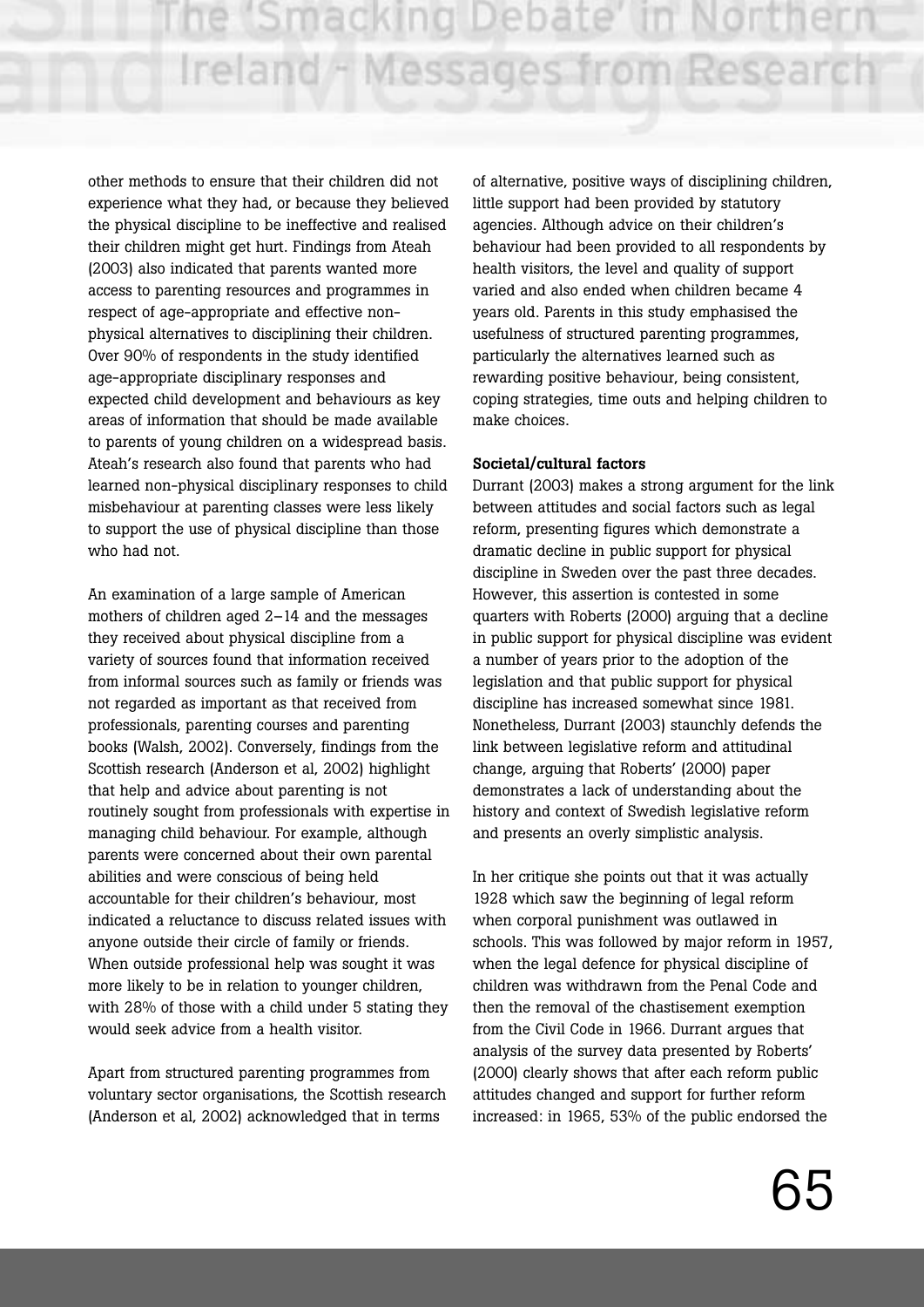statement 'A child has to be given corporal punishment from time to time', compared with 42% in 1968, 35% in 1979, 29% in 1980 and 26% in 1981. In relation to more recent attitudinal surveys, she further argues that Roberts' (2000) has not adequately taken account of the age groups of people participating and goes on to refer to data from a longitudinal study of a representative group of children from birth to adulthood which supports a decline in physical discipline use.

Findings from Durant's (2003) own research also indicate that today's Swedish mothers of young children do not support the use of physical discipline while another survey (Jutengren & Palmerus, 2002) found that Swedish fathers very rarely suggested physical discipline as a behaviour management strategy. Similarly and as already discussed, Durrant et al's (2003) comparison of Canadian and Swedish maternal attitudes shows that Canadian mothers are more likely than Swedish mothers to have positive attitudes towards the use of physical discipline. This is of some significance considering the right of Canadian parents to use 'reasonable force' and would seem to provide some support for the link between legislative reform and a change in cultural beliefs about the acceptability of physical discipline.

However, in relation to Germany, surveys covering a ten year time period have shown very little difference in public attitudes toward physical discipline (Bussmann, 2004). At both time points measured, only a minority of German parents were of the opinion that there were positive advantages in using physical discipline with children, the preference being to talk with children rather than hitting them. Equally, the majority of parents believed that beating children indicated an overreaction or a loss of control on the behalf of parents. While it might appear that parents' attitudes to physical discipline in Germany have not altered dramatically since the law was passed prohibiting physical discipline in the family,

Bussmann (2004) argues that legal prohibitions can impact on parental attitudes to both the law and the use of physical discipline through influencing discussion around non-violent alternatives. His research found that parents who knew about the legislation demonstrated greater legal awareness about physical discipline and were more likely to view the use of violent methods of discipline as unlawful. He concludes that as a result of the legal ban in Germany, there has been an:

*"Increase of legal sensibility and consciousness; sensitised perception and definition of physical discipline as violence; stimulation of family discussions on sanctioning styles and on the legal limits of physical discipline" (p.309).*

Durrant (2003) makes the point that regardless of whether the Swedish ban resulted in changes in parents' use of physical discipline, it acts as a symbolic indication of Sweden's commitment to respecting children's rights. She states that "the overarching reason for the ban was the recognition that children are full human beings with inherent rights to physical integrity and dignity" (p.147).

## **THE ATTITUDES OF CHILDREN, ADOLESCENTS AND YOUNG ADULTS TOWARD PHYSICAL DISCIPLINE**

Research exploring the attitudes of children, adolescents and young adults towards physical discipline is scarce in comparison with other types of physical discipline research and the limited number of journal articles available have tended to focus on the links between receiving physical discipline as a child and attitudes toward it.

For example, a unique eight year longitudinal study (Deater-Deckard et al, 2003) carried out in an ethnically and socio-economically diverse community, sought young people's attitudes to physical discipline when they were in eighth grade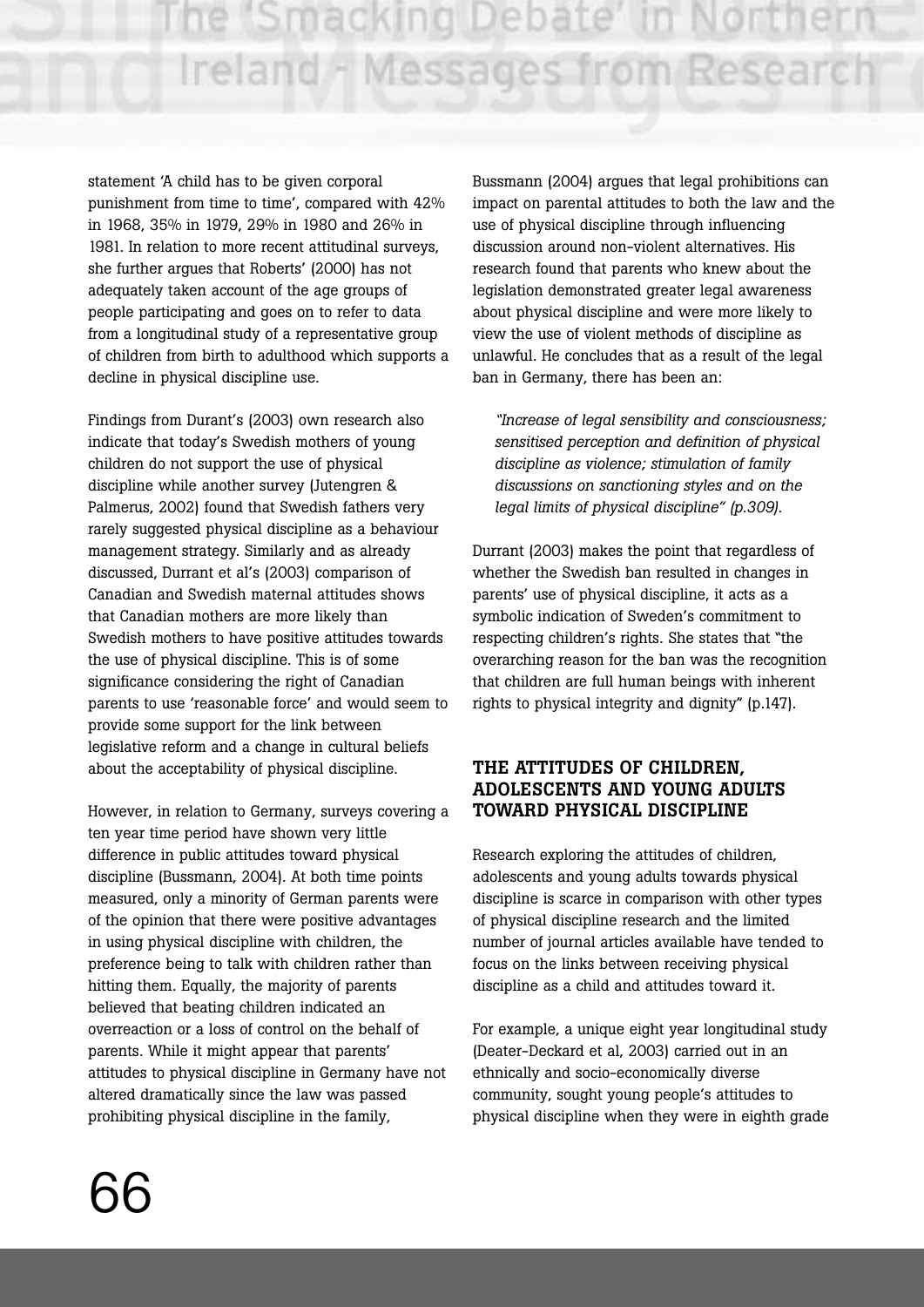(13 years old). Although the results of the study indicated strong support both for and against parental use of physical discipline, which included slapping or hitting with a hand, spanking or using a belt, on average there was a slightly more negative view about its use among the young adolescents. The study also found that, as with adults, those young people who had experienced physical discipline were more likely to endorse it than those who had never experienced it. A similar more recent study of young adults in post secondary education (Bower-Russa et al, 2001) showed that only 28% of those categorised as having been severely physically disciplined in childhood were of the opinion that they had been physically abused and their views suggested a willingness to use physical discipline. The authors suggest that there is a tendency to "normalise" abusive behaviour which may lead some individuals to the "development of disciplinary norms and attitudes that increase risk for adult perpetration and transgenerational persistence" (p.235).

Nevertheless, receiving physical discipline as a child does not automatically equate with the development of a positive attitude towards it and the type of physical discipline received appears to influence support for its use (Ateah & Parkin 2002). In research with university students in Canada, 75% reported being physically punished as children (half first received it before they were 6 years old) and while 43.8% disagreed, 40% believed that physical discipline is a necessary means of discipline and 15.1% were neutral. The study found that those who had received what might be perceived as more harsh discipline than spanking had a more negative attitude to the use of physical discipline than those who said they were spanked as a means of discipline. However, there was no difference in attitudes towards physical discipline among those who had experienced more severe forms of physical discipline such as being whipped or hit with an implement.

It has also been demonstrated that attributions of self blame held by young adults about the discipline they received as a child have a significant role to play in attitudes about physical discipline and particularly for increasing physical abuse potential. In Rodriguez & Price's (2004) study of college students, the more a participant considered themselves as deserving of the discipline they received as a child, the more likely they were to indicate that when they had their own children they would implement harsher, more abusive discipline. Other American research with college students (Owen, 2004) explored perceptions of the outcomes of physical discipline and how these were associated with the statement 'I believe that the corporal punishment I received as a child was beneficial to me'. Those who believed that spanking had increased their compliance prevented them from misbehaving in the future and had taught them that a behaviour was wrong, were more likely to hold positive attitudes toward physical discipline.

Furthermore, research has shown that boys are slightly more likely to be accepting of physical discipline than girls (Deater-Deckard et al, 2003). Given that a significant body of research indicates that boys are more likely to be physically punished than girls, this may also impact on attitudes to physical discipline between the sexes. Indeed, findings from a Swedish study (Sorbring et al 2003) of 8 year old children's perceptions of parental discipline indicate that children are aware of gender differences, with both boys and girls perceiving boys to be more likely to receive physical discipline than girls.

However, it is interesting to note that the gender of the sibling a child has can have some impact on their beliefs about the importance of gender in discipline situations (Sorbring et al, 2003; Sorbring & Palermus, 2004). In families with siblings of the other sex, children did not perceive any significant gender differences in their parent's choice of discipline method (Sorbring et al 2003). In contrast, children with a sibling of the same sex as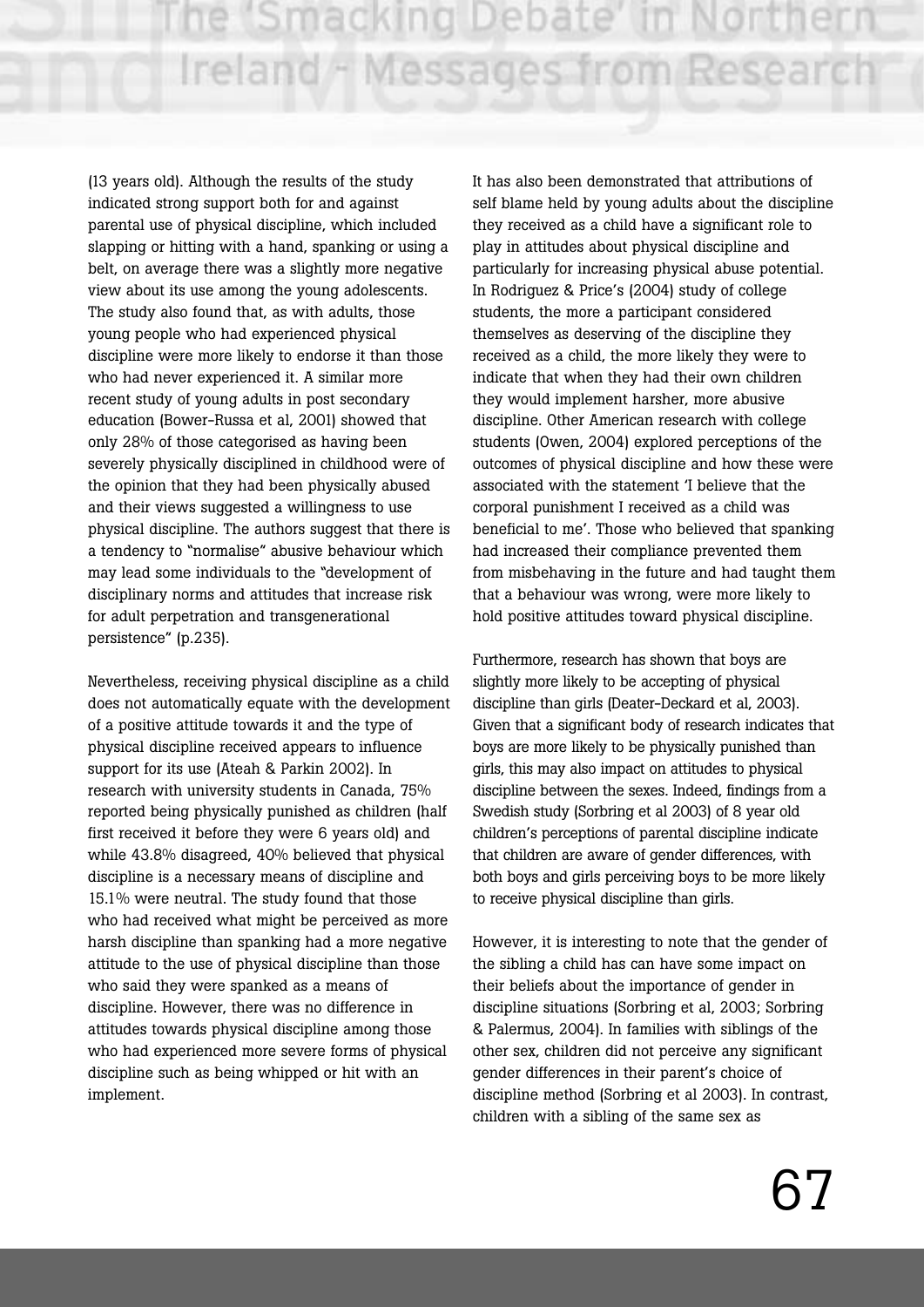themselves were more likely to perceive gender differences in parenting than children who had both brothers and sisters and children with a sibling of the opposite sex (Sorbring & Palermus, 2004). The authors suggest that without evidence showing that boys are treated more severely than girls for the same transgressions, children may respond according to gender stereotypes. Corresponding with other research showing fathers are more punitive than mothers, children, particularly boys, also perceive that their fathers use more severe discipline methods than their mothers, including physical discipline (Sorbring et al, 2003; Sorbring & Palermus, 2004).

Equally, gender has been shown to be more important to children from lower than higher SES families, possibly because gender-stereotypical discipline methods are more common in families with lower SES (Sorbring & Palermus, 2004). Young people from lower SES households are also more likely to endorse the use of physical discipline, as are African American adolescents compared with European Americans who are more disapproving (Deater-Deckard et al, 2003). This would appear to link with the findings from the characteristics section which highlighted that physical discipline was more common in lower SES and African American families. Given the link between physical discipline experiences and attitudes, it is perhaps not surprising that children in these groups are more approving of physical discipline use.

With regards to the United Kingdom, very little research has been carried out in relation to children's perspectives on physical discipline. Nevertheless, the 'grey' literature search highlighted a number of publications which provide valuable accounts of physical discipline from the child's perspective. In 1998 the National Children's Bureau and Save the Children UK conducted a unique exercise in surveying the views of young children on smacking (Willow & Hyder, 1998). This project involved 16 small group discussions with 76 5-7

year olds in six schools and two summer play schemes. Each of the school groups were divided according to age so that 5, 6 and 7 year olds were questioned separately. This exercise revealed that children themselves defined smacking as hitting, with most describing it as a hard or very hard hit and as something that hurt them. The vast majority of the children who took part thought smacking was wrong, that children respond negatively to being smacked and that adults regret smacking. The children reported normally being smacked on the bottom, arm or head, usually because they had either been violent themselves, naughty or mischievous, because they had spoiled things or because they have disobeyed or failed to listen to their parents. Half the children involved in this consultation exercise said they would not smack children when they are adults; 5 year olds most often said they would not smack children when they are big.

## **ATTITUDES TOWARDS PHYSICAL DISCIPLINE AMONG PROFESSIONALS**

#### **Professional views and practices**

There is little empirical evidence with regard to professional attitudes towards parental physical discipline and the degree to which this impacts on professional practices. Nevertheless, that which exists suggests considerable variability of views. For example, a US survey (Schenk et al, 2000) of the ethical beliefs and professional practices of psychologists found that, although positive recommendations for physical discipline were not mainstream, 30% reported rarely or sometimes, suggesting that parents use spanking. Additionally, just over half reported that suggesting spanking is definitely unethical, while 52% thought it was unethical under rare circumstances and 6% that it is either definitely ethical or ethical in many situations.

In a study (Kenny, 2004) of 200 teachers' attitudes towards child maltreatment, 61% agreed or strongly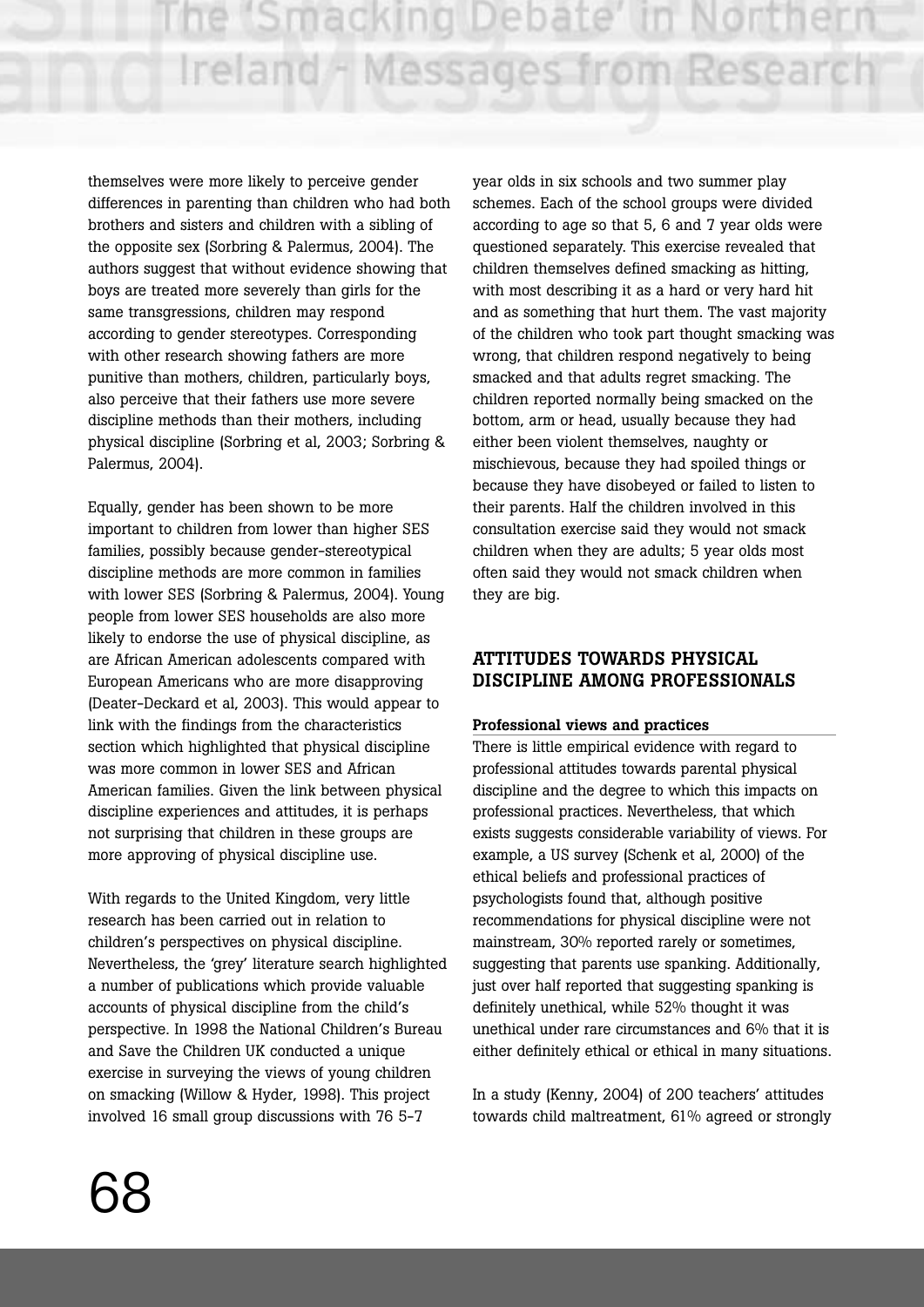agreed that all parents have the right to "discipline their children in whatever manner they see fit". From a nursing perspective, Taylor & Redman's (2003) UK survey of 200 health professionals, including health visitors, general practitioners, social workers, midwives and school nurses, found that a significant majority of those questioned felt that it was acceptable for parents to administer a 'gentle' smack to a child, either as a form of discipline or as a means of correction or warning. While not a rigorous empirical study, the paper illustrates the opposing viewpoints on smacking that exists between professional bodies and the lack of explicit positional directives available to guide professionals.

Kenny's (2004) survey also found that younger professionals were more likely to approve physical discipline, although older professionals who had smacked their own children generally appeared more inclined to refute this as an acceptable form of discipline. Psychologists in Schenk et al's (2000) study who held the belief that the existing research literature supported negative outcomes to physical discipline or who considered that they had been physically abused as children, were less likely to recommend the use of physical discipline. Furthermore, those psychologists more likely to recommend parental use of physical discipline had used it as a method of discipline with their own children. Together with Kenny's (2004) findings, they suggest a relationship between personal history and experience and professional practice.

When suggesting the use of physical discipline, the respondents in Schenk et al's (2000) study were also more likely to recommend that parents use it on younger children than older children and also significantly so on children with extreme behavioural problems than with developmental delays or medical disabilities. In turn, it was also more likely to be recommended with developmentally delayed children than those with a medical disability, again supporting those research findings which indicate that certain 'types' of

children may be more likely to be physically disciplined.

As previously discussed, a variety of terms are used to discuss physical discipline practices with terms such as smacking, beating or hitting appearing to be accepted as having a common meaning. However, in Clayman & Wissow's (2004) study of conversations about child discipline and behaviour held between paediatricians and parents, only 11% of the physicians actively sought to clarify the terms used with regards to discipline. Research also suggests that parents tend to interpret discipline messages in different ways depending on whether they smack or don't smack. For example, in Walsh's (2002) study of almost 1,000 mothers, although 63% of them regarded paediatricians as important sources of discipline information, only 37% perceived that they were opposed to the use of physical discipline.

## **The impact of professional attitudes on child protection**

Although research exploring the impact of personal beliefs and values on professional practice was scarce, two studies did suggest a link between the two. Ashton's (2000) American study on the attitudes of 325 potential entry-level social service workers toward physical discipline found that those respondents with a higher approval of physical discipline were less likely to rate the various child protection scenarios presented to them as maltreatment and, in turn, advocate the reporting of abuse. Similarly, a more recent study by the same author (Ashton, 2004) using 276 potential entrylevel social service workers, also showed that, whether together or independent of each other, personal characteristics such as ethnicity and immigrant status had a substantial effect on reporting intentions. The results highlighted a variation in the likelihood of reporting between a range of ethnic groups, with Whites most likely and Asians least likely to report. Additionally, the study found that respondents born outside the United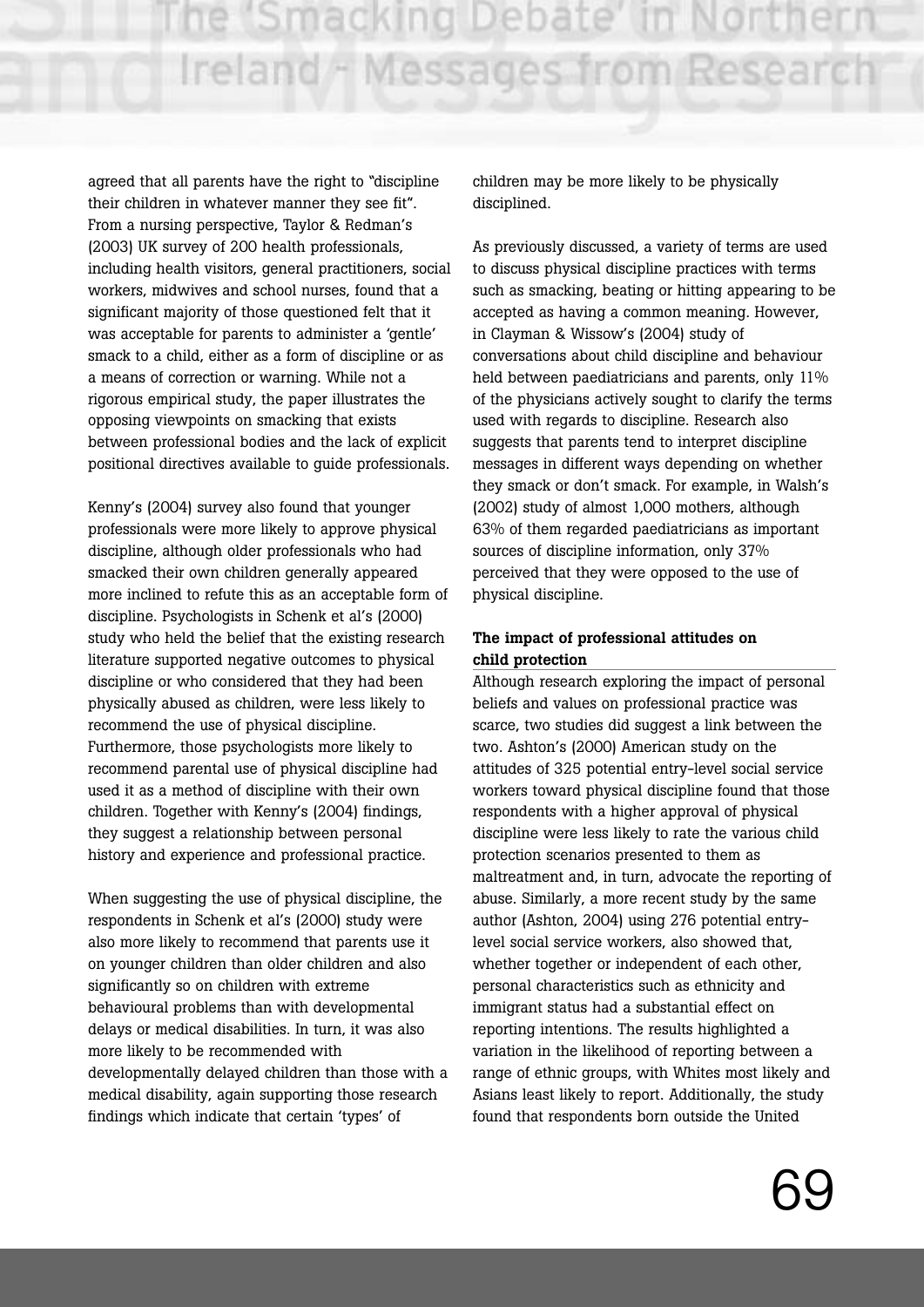States were less likely to report child maltreatment than those born in the US. While arguably not reflective of the views and behaviours of practising social workers, these findings would suggest that professionals, as with other groups, are influenced by their own personal history as well as a range of other factors. This is in keeping with the research on the factors which influence physical discipline use which highlights considerable cultural diversity.

## **CONCLUSION**

Although physical discipline is common, parents across a range of countries tend to hold negative attitudes towards its use. Only a minority of parents in England, Scotland or Wales believe it to be always acceptable or an effective way to teach children right from wrong. Parents also appear to be much less accepting of the use of more 'severe' physical discipline and although attitudes are not necessarily equated with actions, the literature shows that they can be an important predictor in its use. That said, parents who disapprove of physical discipline or consider it to be ineffective may still use it, a finding which suggests that some parents may use it as an action of last resort in situations of stress or pressure. Indeed some research has shown that high levels of parenting stress in parents who approve of the use of physical discipline can be associated with increased risk of physical child abuse potential. Low socio-economic status and financial pressures, as well as lack of social support, have also been linked with increased approval of physical discipline.

Parents themselves have indicated that they would like more support, highlighting the need for structured parent education programmes and information on child development and disciplinary alternatives. There is also some evidence to suggest that a legal ban on physical discipline can have a positive impact on public attitudes, although the relationship between the two is unlikely to be a

simple case of cause and effect, with the ensuing debate surrounding public consultations and various legislative changes likely to contribute to attitudinal change prior to full legal reform, as well as impact on pressure for legislative change.

Attitudes towards physical discipline vary among children, young people and young adults with more supportive attitudes apparent in older age groups. Research studies have found a positive association between being exposed to physical discipline as a child and subsequent approval of its use as a discipline strategy in later life. Thus, it would appear that attitudes towards the appropriateness of physical discipline are promoted and instilled from early childhood. The normalising of physical discipline, particularly severe instances, among some young adults creates concern about the risk of perpetrating potentially injurious acts of discipline in a parenting context. Boys have been found to be more likely to be accepting of physical discipline while fathers are perceived as being more punitive than mothers by children of both gender. UK research with younger groups of children has also provided a unique insight into how this group perceive physical discipline, indicating that for them, smacking is equated with being hit hard or very hard and in a way that hurts them.

In relation to professional attitudes, there appeared to be an overall lack of consensus among professionals about how to address this issue, with a number advocating this type of discipline or overlooking its use. In turn, parents receive conflicting messages about physical discipline when seeking information about discipline strategies. Several studies have also suggested that professional beliefs about physical discipline can potentially have a negative impact upon perceptions of child maltreatment and reporting intentions. Again, a range of other factors such as ethnicity and immigrant status were also found to have a substantial effect on reporting intentions.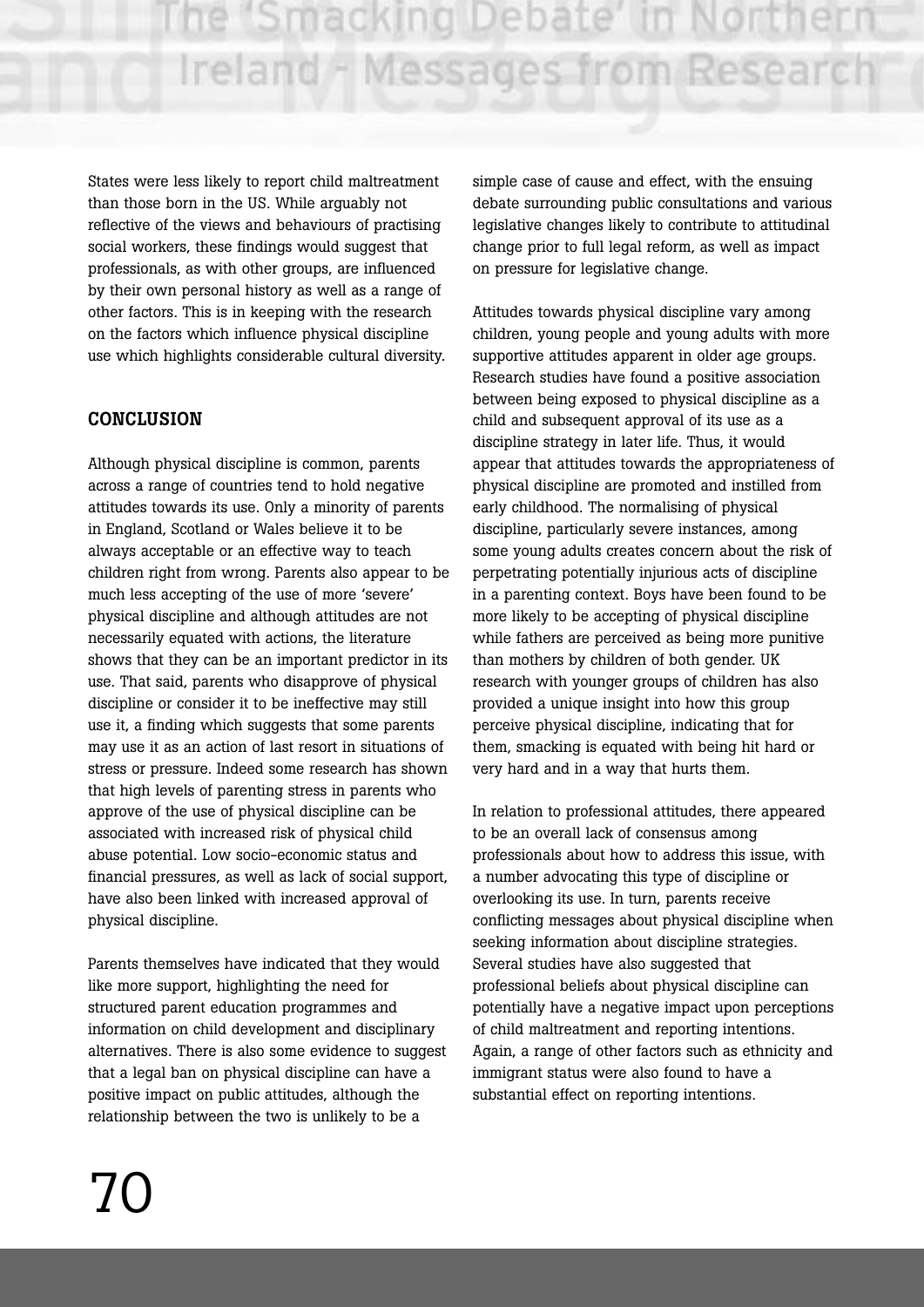## SECTION TWO Physical Discipline in Northern Ireland

## **2.1 NORTHERN IRELAND LITERATURE**

In comparison with research carried out in other countries, research into physical discipline use by parents in Northern Ireland is relatively limited. Nevertheless, there are a number of attitudinal surveys and smaller research studies which provide useful information on general prevalence, the characteristics of those who use physical discipline and their attitudes towards it. (See Appendix 6 for an overview of the surveys described in this section).

#### **Key Points**

- Approximately 50% of parents have hit or smacked their children.
- There is limited information on the factors which influence physical discipline use in Northern Ireland, although child parent factors such as age, gender and religion have been associated.
- 33–55% of parents think it is acceptable to use physical discipline, although this varies with age of the child.
- Three in ten parents would support a ban if it would not result in trivial prosecutions and three quarters would support a ban on smacking with implements.
- There is some suggestion that parent education can change parental attitudes.
- Children in Northern Ireland described a smack as a "whack", "wallop" or a "hit", reporting that it also resulted in emotional hurt, causing them to feel "upset, unhappy, unloved, heartbroken".
- Both children and parents highlighted a need for increased support services for parents such

as, one-to-one work, family support and structured education programmes.

- Most childcare professionals do not consider physical discipline to be appropriate or acceptable and think it is potentially harmful.
- Provision of parent education across Northern Ireland is patchy.

## **PREVALENCE OF PHYSICAL DISCIPLINE**

Several general population surveys have asked parents about their use of different forms of discipline, including physical discipline (NSPCC, 2000; OLR, 2001; Devine & Lloyd, 2005). Both the NSPCC (2000) and OLR (2001) surveys (commissioned by the Office of Law Reform as part of their consultation on physical discipline and legislative reform in Northern Ireland) were face-toface and included 1,000 adults each. They also asked parents about discipline they had used in the past using identical wording and produced broadly similar results across many of the categories, particularly in relation to physical discipline (see Table 2.1), revealing that just under half of parents had used physical discipline. While the NSPCC (2000) survey showed other forms of discipline such as shouting, withdrawal of treats and negotiation had been used by a greater majority of parents, the OLR (2001) findings were more equivocal and showed smaller differences between physical discipline and the same categories.

Recent analysis of the data produced by the 2003 Northern Ireland Household Survey (NIHPS) (Devine & Lloyd, 2005), an annual face-to-face survey, showed slightly lower rates of physical discipline use with three out of five parents (61%) reporting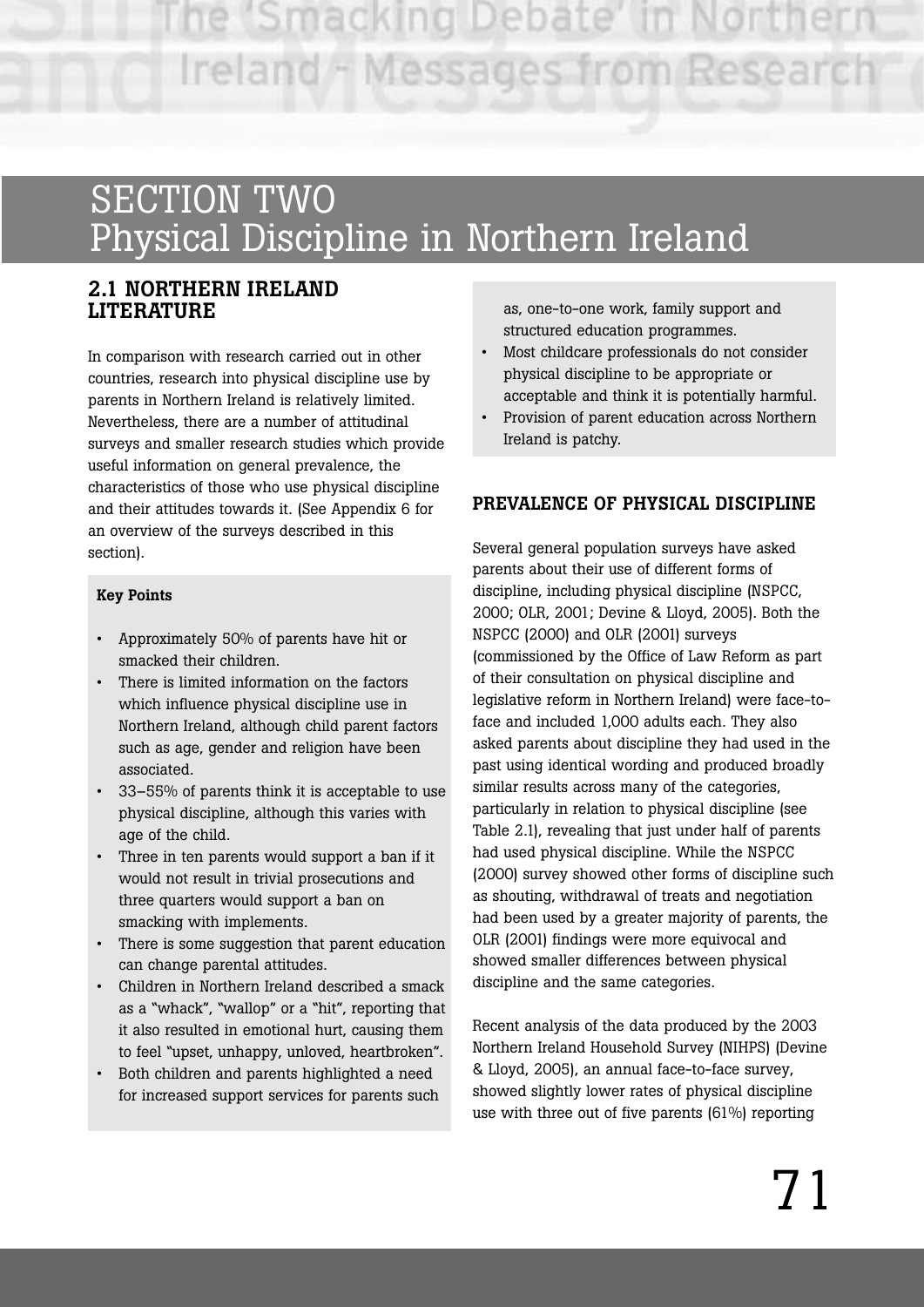# ie 'Smacking Debate' Ireland - Messages from Research

| Table 2.1: A comparison of the types of discipline used by parents in NSPCC (2000) and OLR (2001) |  |  |
|---------------------------------------------------------------------------------------------------|--|--|
| surveys                                                                                           |  |  |

| Type of physical discipline                 | <b>NSPCC 2000</b><br>$(n-685)$ | <b>OLR 2001</b><br>$(n=735)$ |
|---------------------------------------------|--------------------------------|------------------------------|
| Time out                                    | 30                             | 23                           |
| Withdrawal of treats                        | 62                             | 58                           |
| Physical discipline (smacking, hitting etc) | 48                             | 45                           |
| Shouting                                    | 67                             | 48                           |
| Negotiation/discussion                      | 58                             | 52                           |
| Grounding                                   | 56                             | 58                           |
| Walking away/ignoring                       | 23                             | 23                           |

that they had never spanked or slapped their child. This may be related to the differences between the wording used in NIHPS than that used in either the OLR (2001) or NSPCC (2000) surveys discussed above. Conversely, research involving parents of 4–6 year olds selected from a cross section of schools covering each of the five Education and Library Boards in Northern Ireland (Murphy-Cowan & Stringer, 2001), found much higher rates of physical discipline with 91% reporting that they had smacked their children. Given that child age has been demonstrated to be a key factor in physical discipline, the focus on a narrow age group of children is likely to have produced much higher figures than the general population surveys.

### **CHARACTERISTICS OF FAMILIES WHO USE PHYSICAL DISCIPLINE**

In keeping with the findings from the international research literature, parents in Northern Ireland are more likely to use physical discipline with younger children and male children (Murphy-Cowan & Stringer, 2001; Devine & Lloyd, 2005). Equally, Murphy-Cowan & Stringer (2001) also highlighted parent religion as a factor in physical discipline use with fundamentalist Protestants reporting more use of physical discipline and greater severity in physical discipline use than either Catholics or

mainstream Protestants. The OLR (2001) survey also demonstrated people over 50 years of age were more likely to have used physical discipline than younger parents. Similarly, of parents with no children living in the household (most likely because their children had grown up), 59% had used physical discipline, compared with 33% who had children living at home.

### **VIEWS/ATTITUDES TOWARD PHYSICAL DISCIPLINE**

#### **Public/parental views on the effectiveness of physical discipline**

The NSPCC (2000) survey examined parents' views on the effectiveness of physical discipline and, while there was no broad agreement (see Table 2.2), it is worth noting that physical discipline was the third most commonly cited effective form of discipline. Nevertheless, the percentage itself was small and almost the same number 'didn't know', suggesting that parents themselves are sometimes at a loss to know the most effective way of disciplining children.

#### **Public/parental views on the acceptability of physical discipline**

Both the NSPCC (2000) and OLR (2001) surveys asked parents about the acceptability of different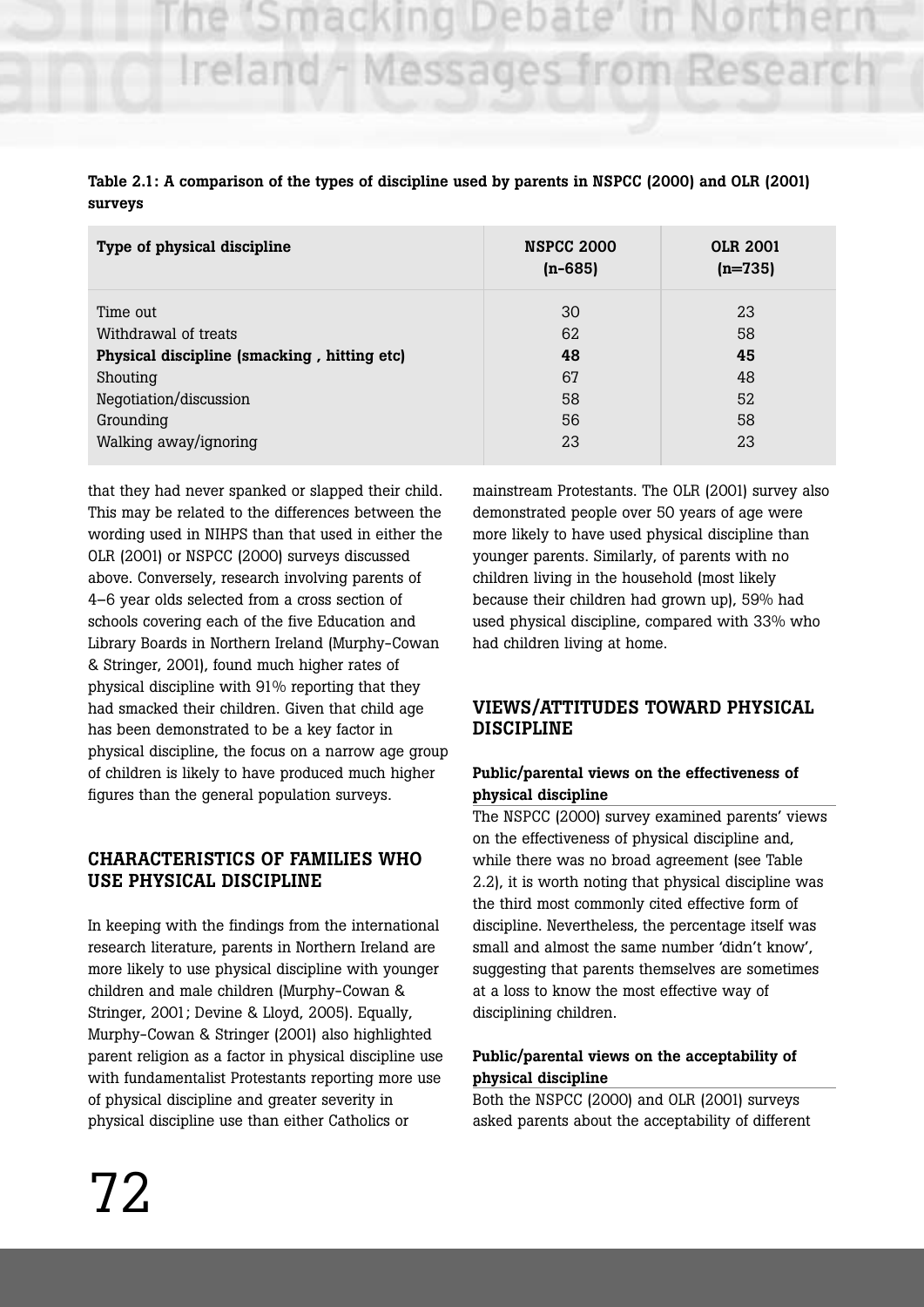# "Smacking Debate Ireland - Messages from Research

| Type of physical discipline                 | $\frac{0}{0}$ |
|---------------------------------------------|---------------|
| Negotiation/discussion                      | 19            |
| Grounding                                   | 17            |
| Physical discipline (smacking, hitting etc) | 16            |
| Don't know                                  | 15            |
| Shouting                                    | 15            |
| Withdrawal of treats                        | 8             |
| Time out                                    | 6             |
| Walking away/ignoring                       | 2             |
| Other                                       | 2             |

#### **Table 2.2: Forms of discipline reported as most effective in NSPCC (2000) survey**

forms of discipline, using almost identical wording. As Table 2.3 shows, there is considerable variation across the categories, particularly in relation to shouting, the use of time out and walking away. However, taken together, the findings indicate that between one third and half of parents perceive physical discipline as an acceptable form of discipline.

Not surprisingly, those who reported using physical discipline tended to view it as an acceptable form of discipline (OLR, 2001). However, there also appeared to be exceptions within younger age

groups, for example, in the 25–34 age group more people approved of physical discipline than used it. In addition, the NSPCC (2000) survey reported that almost two in five adults (37%) perceived physical discipline as being unacceptable while a further 13% used the 'don't know' response, indicating that there is a small, but significant, proportion of people who are unsure or undecided when it comes to this type of discipline. Further analysis within the OLR (2001) survey also indicated that more parents (36%) than non parents (29%) said that physical discipline was acceptable. Similar analysis within the NSPCC (2000) survey found no significant

| Table 2.3: A comparison of the acceptability of different forms of discipline in NSPCC (2000) and OLR |  |  |
|-------------------------------------------------------------------------------------------------------|--|--|
| $(2001)$ surveys                                                                                      |  |  |

| Type of physical discipline                 | % NSPCC 2000<br>parents who think<br>it is acceptable<br>$(n - 685)$ | % OLR 2001<br>parents who think<br>it is acceptable<br>$(n=735)$ |
|---------------------------------------------|----------------------------------------------------------------------|------------------------------------------------------------------|
| Time out                                    | 62                                                                   | 34                                                               |
| Withdrawal of treats                        | 85                                                                   | 75                                                               |
| Physical discipline (smacking, hitting etc) | 50                                                                   | 34                                                               |
| Shouting                                    | 68                                                                   | 29                                                               |
| Negotiation/discussion                      | 88                                                                   | 66                                                               |
| Grounding                                   | 84                                                                   | 71                                                               |
| Walking away/ignoring                       | 43                                                                   | 20                                                               |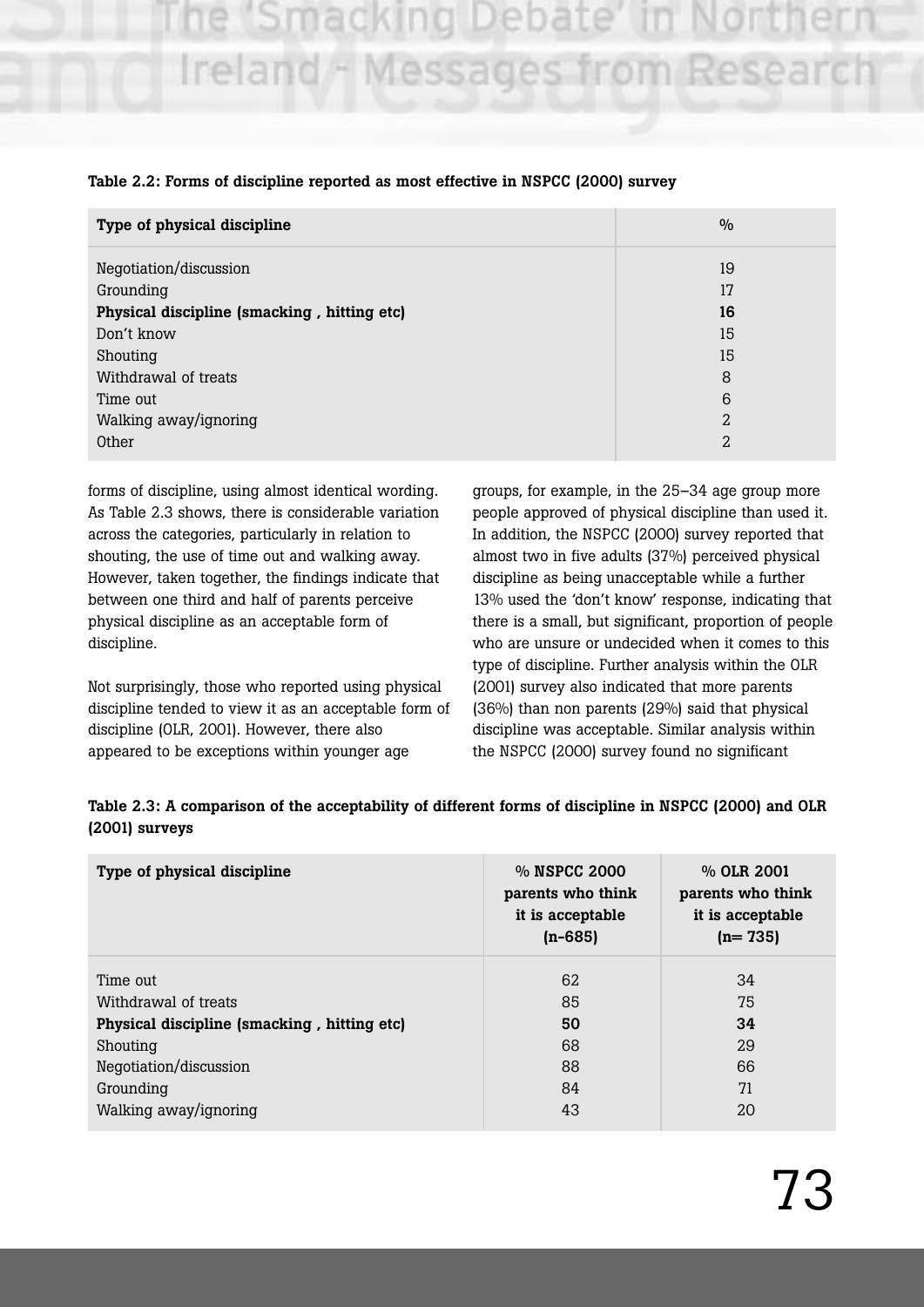# e 'Smacking Debate Ireland - Messages from Research

| <b>Views on smacking</b>          | $\frac{0}{0}$<br>0-2 years | $\frac{0}{0}$<br>3-5 years | $\frac{0}{0}$<br>6-10 years | $\frac{0}{0}$<br>$11 - 15$ years |
|-----------------------------------|----------------------------|----------------------------|-----------------------------|----------------------------------|
| Never justified                   | 67                         | 32                         | 33                          | 58                               |
| Maybe necessary on some occasions | 30                         | 63                         | 62                          | 35                               |
| Routinely necessary               | 2                          | 4                          | 3                           | $\overline{2}$                   |
| Other                             | 2                          |                            | 3                           | 6                                |

#### **Table 2.4: Respondents' views on the physical discipline of children in different age groups**

relationship between views on the acceptability of physical discipline and respondent income.

In the more recent NSPCC survey (2003), 1,000 respondents were asked about their views on the acceptability of the physical discipline of children within different age categories (see Table 2.4). The responses indicate that two thirds thought that smacking children under the age of 3 was never justified while almost one third thought that smacking would either be necessary on some occasions or routinely necessary. In the 3–5 and 6–10 age groups three in ten thought that smacking children of this age was never justified while almost two thirds thought that smacking might be either necessary on some occasions or routinely necessary. In the 11–15 age group three in five thought that smacking children of this age was never justified while almost two in five thought that it might be either necessary on some occasions or routinely necessary.

#### **Changes in parental/public attitudes toward physical discipline**

In their response to the Office of Law Reform consultation, Save the Children (Save the Children NI, 2001) provided information on the views of parents, children and young people and professionals toward physical discipline. As part of a wider audit of parenting education in Northern

Ireland, focus groups were carried out with over 60 parents who, for the most part, had participated in some form of parent education programme. Most of these parents viewed effective discipline as being achieved through a range of strategies which did not include hitting or smacking. Many had smacked their own children at some time but had sought out parent education in order to learn more positive ways of managing unacceptable child behaviour. While this clearly represents the views of a highly motivated group of parents, it does suggest that parent education can facilitate attitudinal change.

#### **Views on legal reform**

When asked if they thought that children should have the same basic rights and protection from assault as adults, 91% of the NSPCC (2000) sample agreed or strongly agreed. However, when asked if they would support a change in the law to make physical discipline illegal, only 32% of the sample said they would. In the 2003 NSPCC survey respondents were asked if they would support making smacking illegal if they were assured that it would not result in trivial prosecutions. However in this case, only 29% of parents indicated their support. This would suggest that, despite assurances that parents will not be prosecuted for trivial incidents, the percentage supporting a ban has dropped since 2000. This is likely however to be related to differences in the terminology used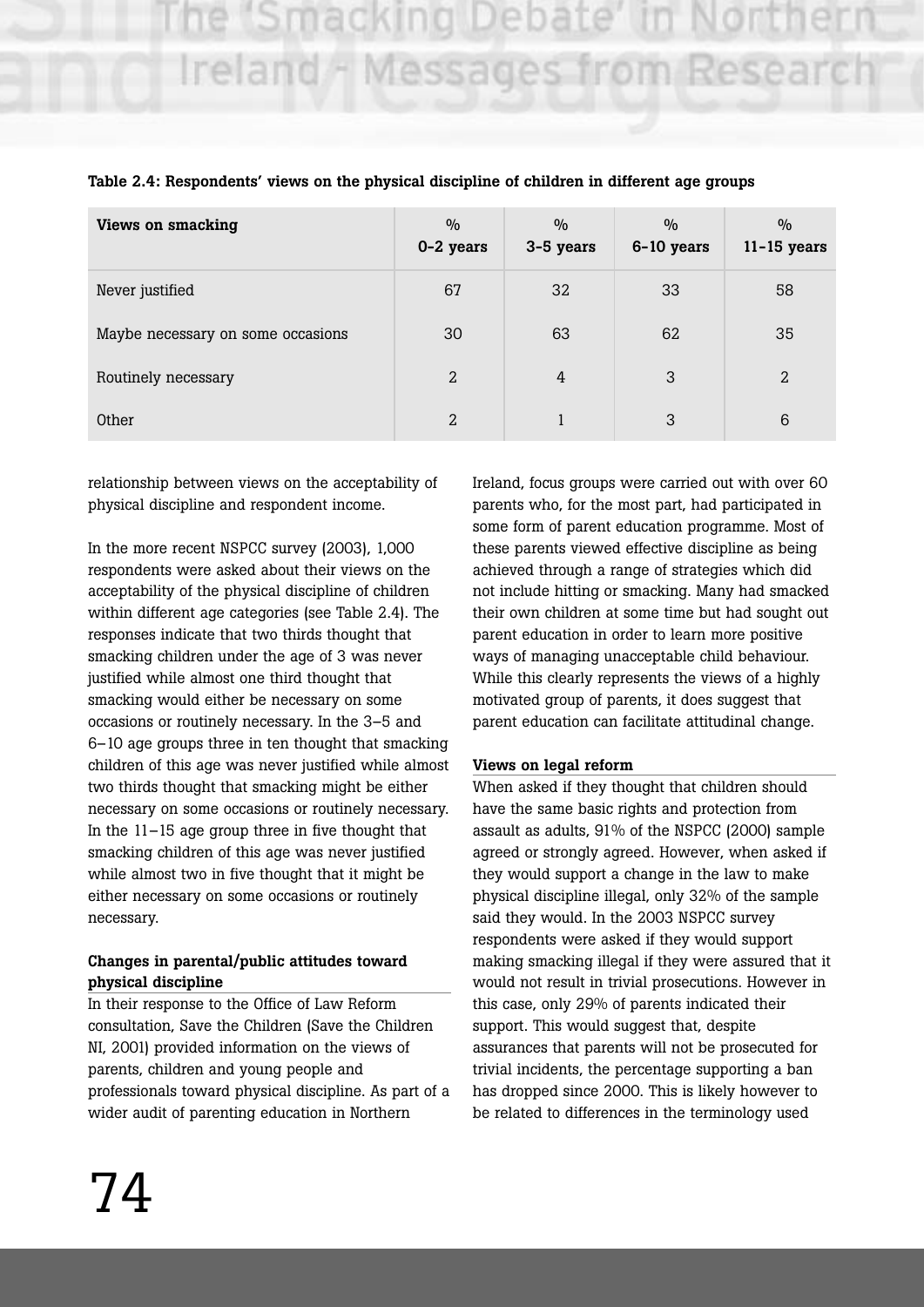he 'Smacking Debate' in Northern Ireland - Messages from Research

with individual surveys with the term 'physical punishment' used in the 2000 survey potentially invoking images of harsh physical discipline in comparison with the softer term 'smacking' used in the 2003 survey.

Further analysis of the 2003 results indicated that there were no significant differences within age, gender, parental status, income and education grouping and respondents' views on changing the law. However, there were significant differences according to religious affiliation with 37% of those who affiliated themselves with the Catholic religion supporting a ban compared with 24% of those who affiliated themselves with the Protestant religion.

In addition, 64% of respondents who responded 'no' to a blanket ban on smacking were then asked additional questions about their support for a change in the law to outlaw the smacking of children of any age with implements (e.g., wooden spoon, ruler, belt). Just under two thirds indicated that they would support a ban regarding children of any age, 3% indicated that they would support this in relation to children under 5, while 8% would support it in relation to children under the age of 3.

#### **Parental views on advice/support for parents**

The Save the Children response (2001) to the Office of Law Reform consultation provided quite detailed information on parental views on advice and support available with regards to child discipline. Structured education programmes provided by the voluntary sector appeared to be the most common source of support. While all could recall receiving some advice, information or support from health visitors on behaviour management issues, statutory provision, on the whole, was reported as being very poor. The quality and extent of support from health visitors also appeared to vary greatly and it was noted that the health visiting remit stopped when children reach the age of 4. Reports of support from teachers were minimal.

In relation to the education programmes the parents had attended, all mentioned encouragement from a childcare or community worker as being a key factor in influencing them to participate. The parents also identified a range of services they considered would be useful in helping them with discipline issues, including one to one support, family support programmes and structured education programmes. Parents reported getting the most out of education programmes which created a listening and sharing environment, enabling them to explore their own feelings and attitudes together with other parents and offering them realistic and practical advice and support. Flexible programmes which recognised the reality of the pressures of day-to-day life and used appropriate language and examples were considered to be best.

Together with the parent focus groups, the parent education audit also involved obtaining information from all four Health and Social Services Boards in Northern Ireland on the provision of parenting programmes in their area. The picture which emerged appeared to support the findings from the focus groups, highlighting extremely patchy service provision with large geographical areas having no provision, as well as some relatively large towns. Where programmes were available, they were mainly carried out by health visitors with extensive caseloads, therefore as a result group work was limited. There was little evidence of the education sector playing a role and some of the statutory based programmes appeared to be too structured and lacking in flexibility.

Other major gaps in current provision identified in this audit also included:

- A lack of culturally appropriate materials/resources for the travelling community
- No materials or courses targeted towards the needs of fathers
- Inadequate parent education provision for parents with disabilities and a lack of material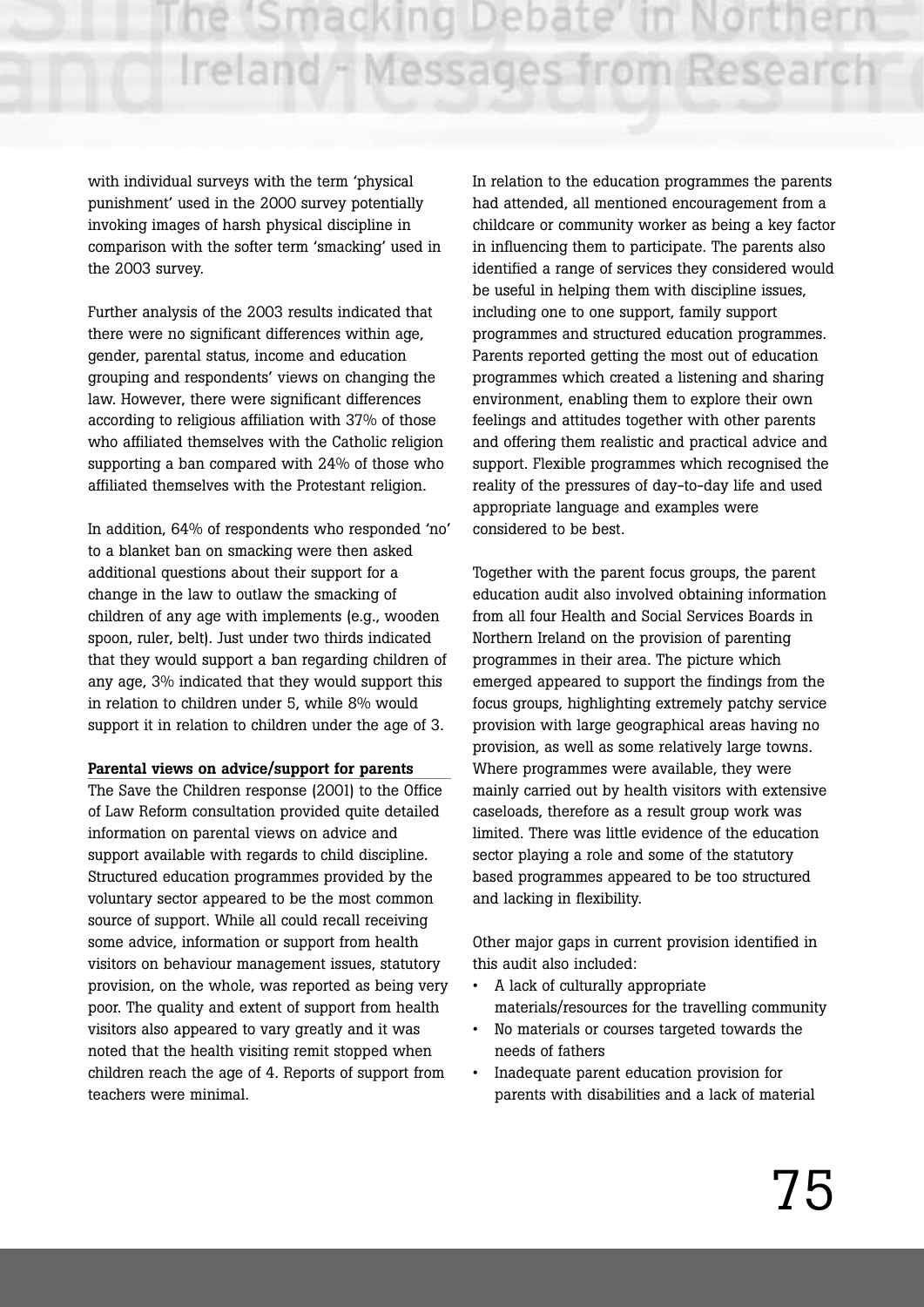he 'Smacking Debate' in North Ireland - Messages from Research

which addresses the specific discipline they are likely to encounter

- Lack of support for and isolation of middle class parents
- Limited provision for families with a parent in prison.

#### **Views of children and young people**

The Save the Children response to the OLR consultation (2001) included the views of almost 200 children aged 4–11. One hundred and twenty one were surveyed using questionnaires distributed through after school clubs while a further 68 were talked to about their experiences and views on physical discipline. Another 50 young people aged 11–18 were also consulted in day workshops. Of the children who replied to the questionnaire (121), only 5 said that adults hit children to punish them while 32 said it was because the adult was angry, had lost their temper or was taking things out on the child. Furthermore, it was clear from the various definitions of smacking that children can experience significant pain and distress. Many described a smack as a "whack", "wallop" or a "hit" but also reported the emotional hurt caused, for example, it made them feel "upset, unhappy, unloved, heartbroken".

Of 11–18 year olds who took part in the consultation, some highlighted the lack of power equated with physical discipline and associated feelings of "hurt, fear and humiliation". While there was a great deal of understanding among this age group of the difficulties experienced by parents which caused them to use physical discipline, such as stress or frustration, there was also a feeling that it was difficult for parents to build trust with their children when they used this type of discipline. They acknowledged that children and young people need discipline and boundaries, but rather than use physical discipline this should be achieved through positive discipline strategies. In addition, they emphasised the need for more services to support

parents, especially first time parents and parents who work outside the home.

#### **Views of professionals**

The Save the Children response to the OLR consultation (2001) reported on the findings from a survey of over 400 professionals working in the childcare field, including GPs, teachers and childcare workers in the voluntary sector. Their views were collected via postal questionnaire and supplemented by interviews with key educators about child rearing, including health visitors, social workers, family support workers and facilitators of parenting courses. Most of those surveyed believed that physical discipline is not an appropriate or acceptable way of disciplining children and would strongly encourage parents to use alternative discipline strategies. In addition, 90% of respondents also believed that children should have the same legal right as adults to protection from assault, while almost three out of four disagreed that smacking or hitting children was not harmful to children.

A recent evaluation of the 'Alternatives to Physical Punishment Training Project', an initiative developed by the Parents' Advice Centre (PAC) and Save the Children UK , has also pointed towards the positive impact of such training programmes for professionals (Monteith, 2006). The training package was designed to provide those working with children with an understanding and awareness of children's rights, with guidance and knowledge of best practice methods in dealing with children's behaviour and also to enhance their ability and confidence in sharing that information with others, particularly parents. Prior to taking part in the training programme, participants identified a number of gaps in their ability to manage children's behaviour. Four months on from completing the training, all participants reported gaining knowledge and/or skills in managing children's behaviour from the course with a majority (85%) indicating that it had helped them in their work